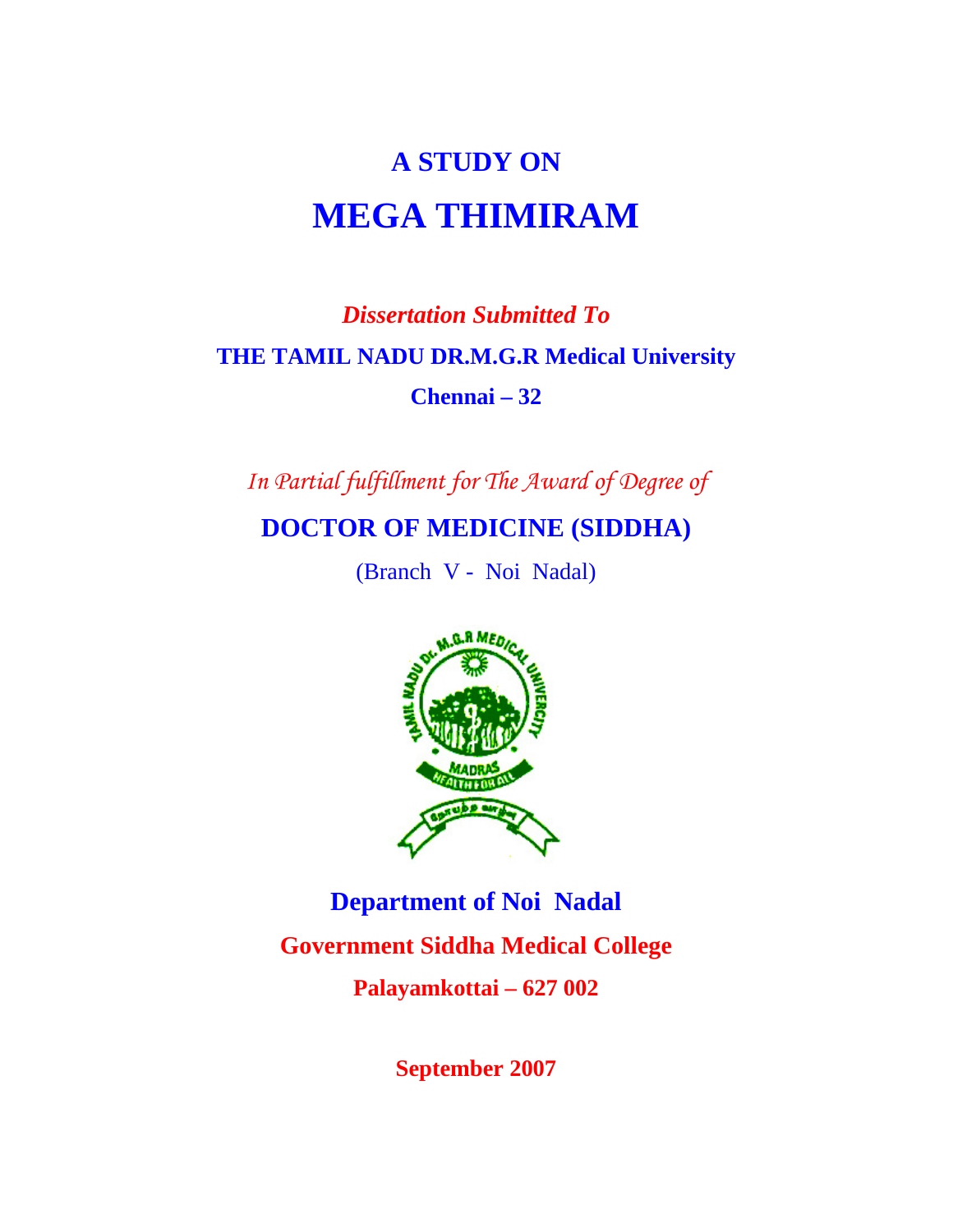#### **ACKNOWLEDGEMENT**

 First of all, I wish to express my gratitude to *my parents* and *sisters* for their best wishes and sincere prayers.

 I would like to be much grateful to the *Lord Almighty* who gave me the will power and showered blessings to complete my dissertation work.

 I wish to thank the esteemed authorities of the **Tamil Nadu Dr. M.G.R Medical University** for permitting me to undertake this study, and the *Commissioner***, Directorate of Indian medicine and Homeopathy, Chennai** who flagged my dissertation with cheer.

 My deep sense of gratitudeness to *Dr. I. Sornamariammal M.D(s),* **Joint director, Directorate of Indian Medicine and homeopathy, Chennai.** Our previous professor and **Head of the Department of Noinadal (PG)** for her memorable support and valuable suggestions as in carrying out this work.

 I sincerely thank our Principal *Dr.M. Thinakaran, M.D(s)* **Government Siddha Medical College, Palayamkottai** for granting permission and providing the necessary infrastructure for this work.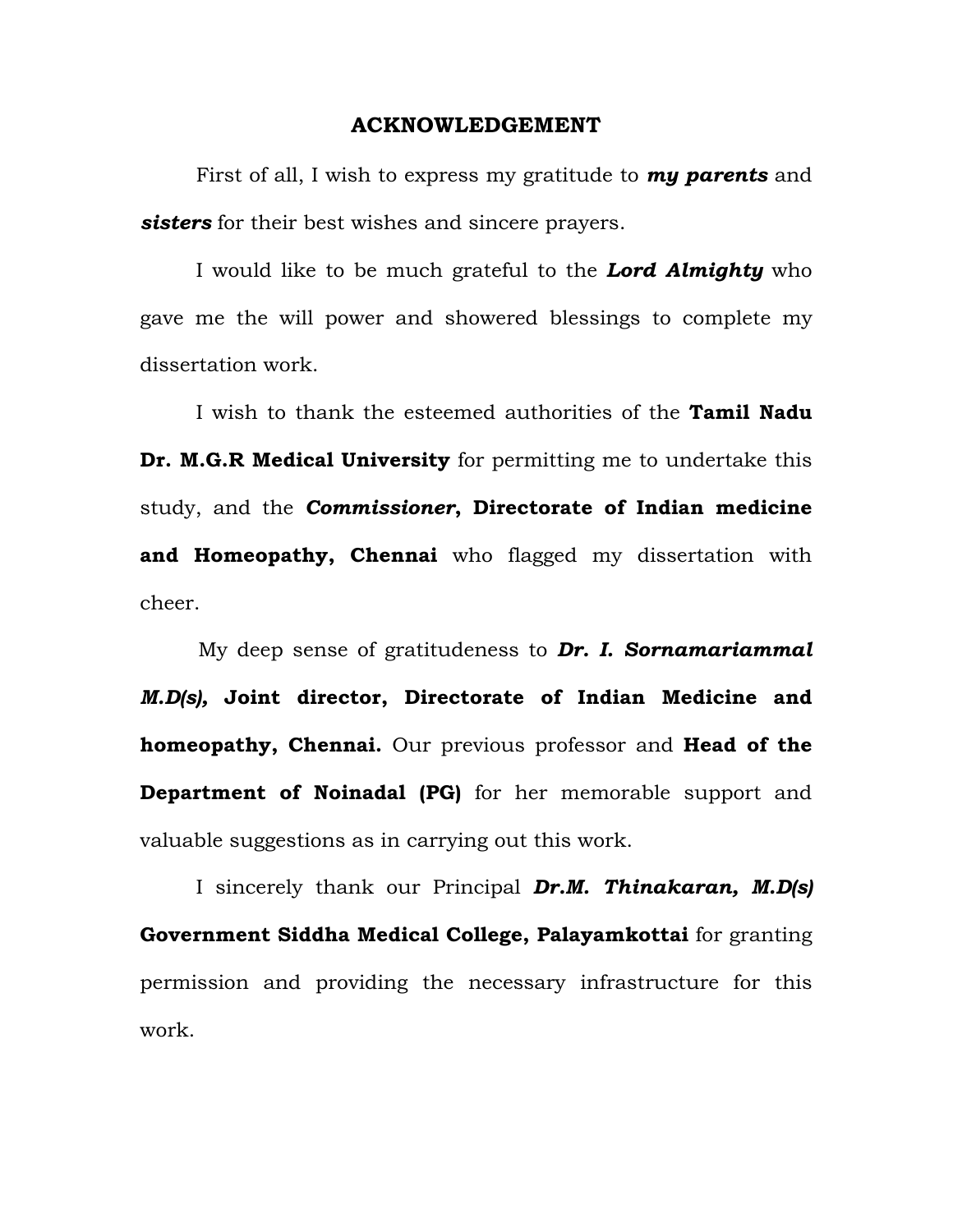Want of words in expressing my deep sense of gratitude to our Vice Principal and **Head of the Department of Noinadal (P.G)**  *Dr. R. Devarajan M.D(s)* for the continuous valuable guidance and unstained encouragement.

 I extend my honourable thanks to our modern pathology professor *Dr. Paramasivam M.D* **(Patho), M.D (Forensic), Tirunelveli medical college, Palayamkottai.** for his valuable guidance and suggestions regarding the completion of this dissertation.

 I express my gratitude and special thanks to *Dr. S. Rajasekar, M.D(s)* **Asst.Lecturer of Noinadal Department** for the valuable guidance and timely help in the completion of this dissertation.

 I extend my deep sense of gratitute to *Dr. S. Sundararajan M.D(s)***, Asst.Lecturer Department of Noinadal** for his trusty support.

 I heartfully thank our modern medicine professor *Dr. M.R. Vairamuthuraja M.D* **(General medicine) Tirunelveli medical college, Palayamkottai** for his memorable support and guidance in carrying out this work.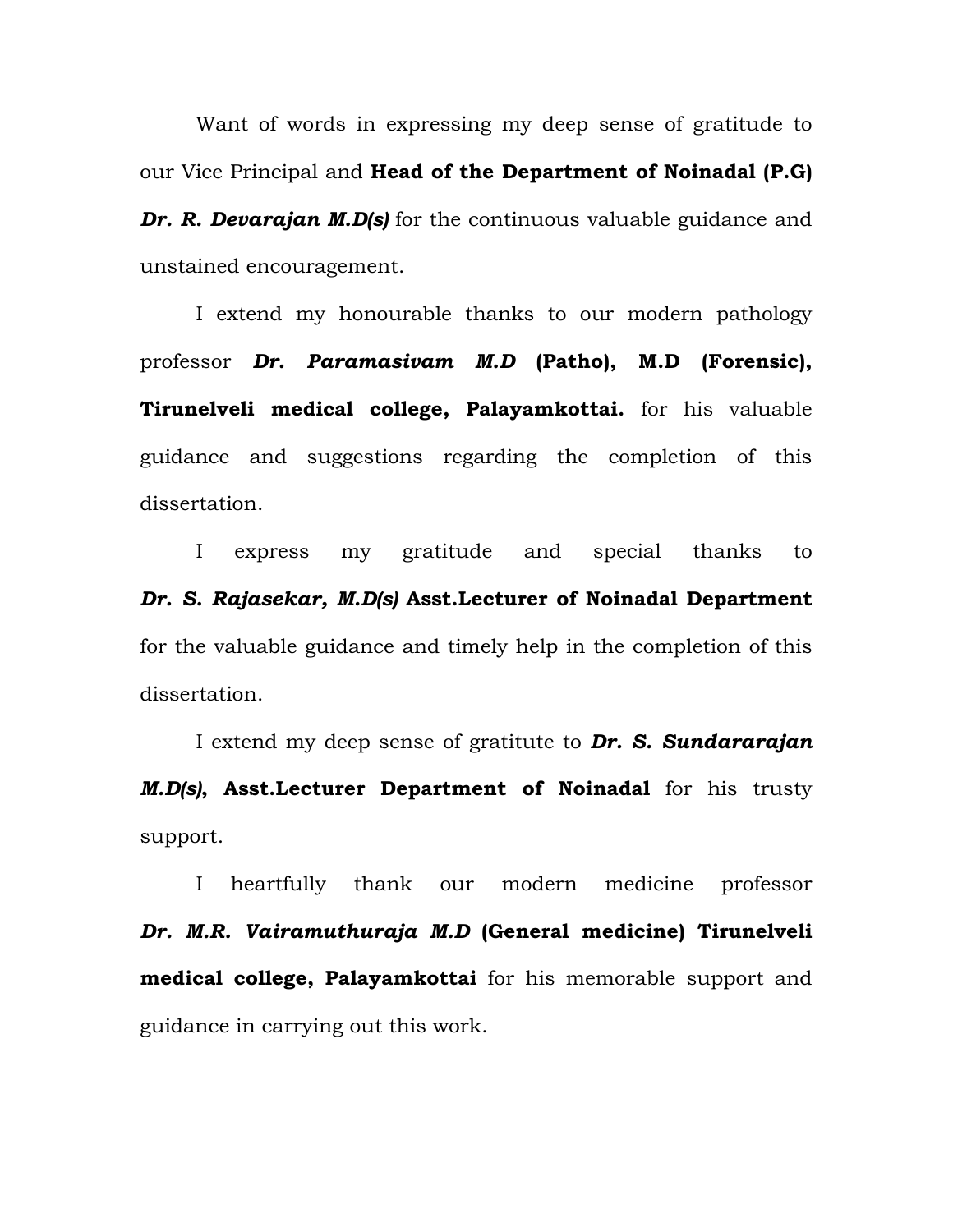My sincere thanks to *Dr. Selvakumar M.D* **(General medicine) TVMC** for his valuable guidance.

I whole heartedly thank *Dr. Ramakrishnan, M.S, D.O***, Cheif Medical Officer,Aravinth Eye Hospital, Tirunelveli** for granting permission and providing necessary infrastructure in the hospital for bringing out the dissertation.

I am pleased to thank **Dr. Meenakshi, D.O DNB** *Dr. Sakthivel M.S (opth), Dr. Lional raj, D.O DNB* and *Dr. Jawahar Jeyabharathi, Ph.D* of **Aravinth Eye Hospital** for their timely help and guidance.

 I cordially thank post graduates *Dr. Vijayan DNB* and **Dr. Arunkumar, D.O, DNB** for their valuable suggestion while dealing with patients and their concerned help in bringing out the dissertation work.

 I extend my thanks to our librarian *Mrs. T. Poonkodi M.A, B.L.I.S.,* of **Government Siddha Medical College, Palayamkottai** for their co-operation in referring books.

 I extend my thanks to my *Post Graduate Colleagues* for their concern in this work.

 My special thanks go to *Selwyn's Broad Band Net Cafe* for their excellent and experienced lithographic work.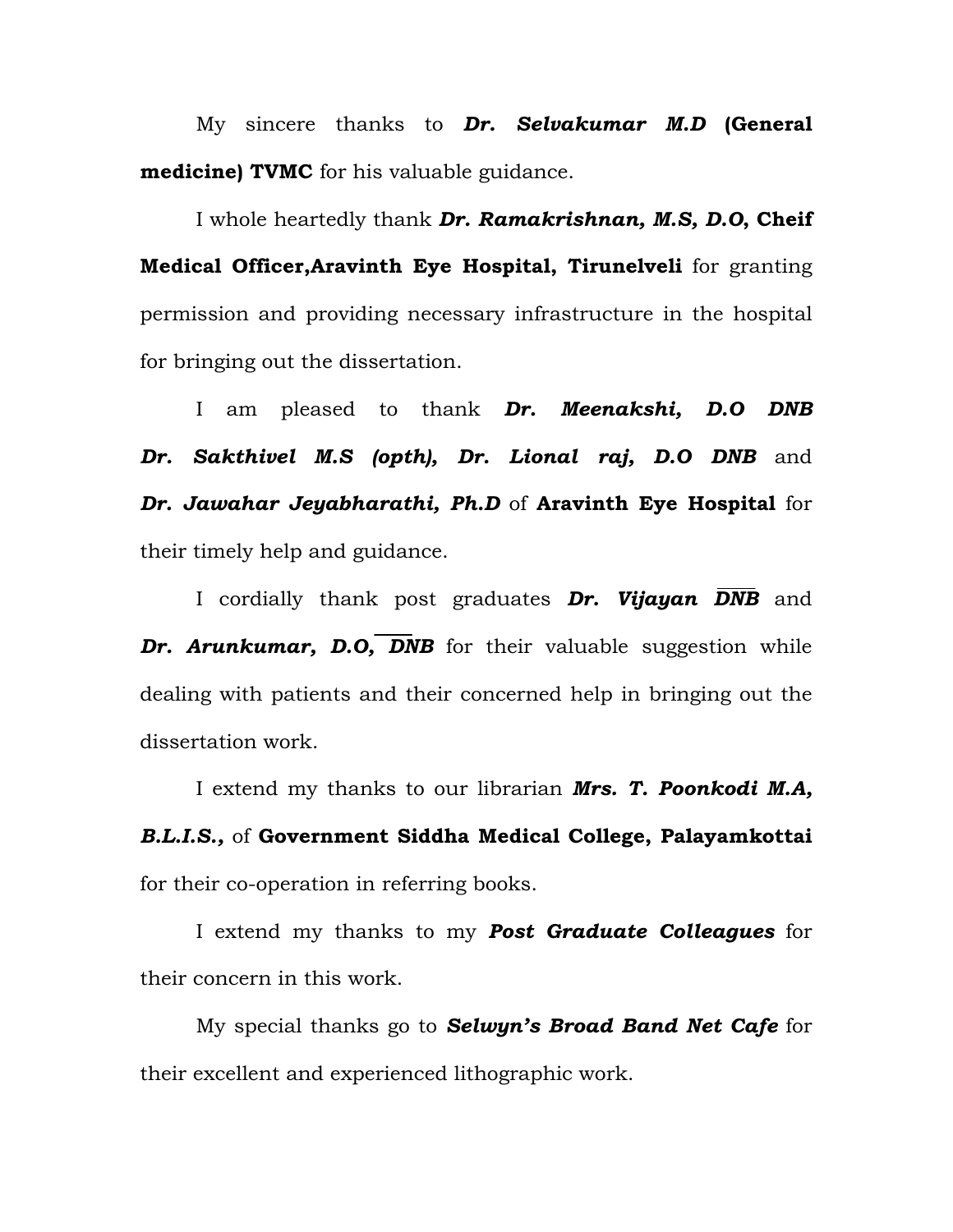# **INTRODUCTION**

Medicine, as every one knows is not merely a science but an art as well. There are different systems of medicine in the world, according to their way of life with their geographical conditions.

 The siddha system of medicine is one of the pillars of Indian system of medicine. It is dedicated bequest of siddhars.

 The siddha system of medicine is the most holistic medical system in the world. It is the mother of all healing arts in our planet and it predates of all healing sciences.

 Siddha system considers not merely body alone, but also the soul. Siddha is a Tamil word, that is derived from its root "Sidh" (சித்) which means "Perfection in life" or "Heavenly bliss". The Siddhars have blessed this world with ways and means for a healthy life and to reach the life's goal i.e veeduperu or mukthi.

 Siddha system is the first system to emphasize health as a perfect state of physical, psychological, social and spiritual component of a human being. This explanation is quoted in "Thirumanthiram" which is pioneer word by saint Thirumoolar as follows.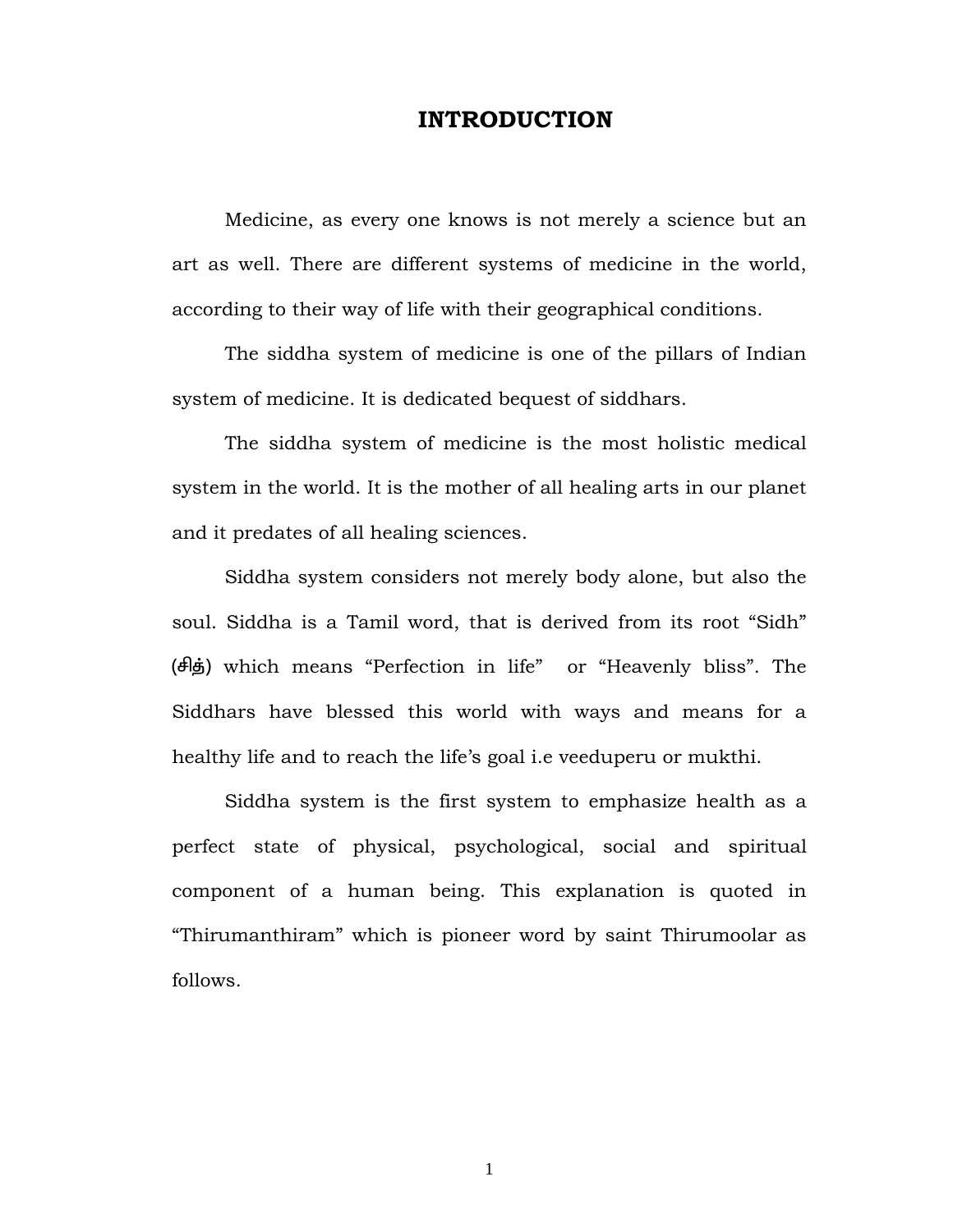''மறுப்பதுடல் நோய் மருந்தென லாகும் மறுப்ப துளநோய் மருந்தெனச் சாலும் மறுப்பதினி நோய் வாரா திருக்க மறுப்பது சாவை மருந்தென லாமே"

- திருமூலா் திருமந்திரம்

which translate as

 one that cures physical ailment is medicine one that cures psychological ailment is medicine one that prevents ailment is medicine one that bestous immortality is medicine

Thus, siddhars insisted everything without health is nothing and healthy body is the only tool through which one can attain "Eternal Bliss" . Siddhars had written their works on subjects namely, Asanams ( yoga), Maruthuvam ( Medicine), Rasavadham (Alchemy), Gnam ( Philosophy) etc., It declares that human body is made up of 96 basic priciples or thathuvas. These thathuvas are universally applicable to all human beings and it also exist in universe also,

> ் அண்டத்தில் உள்ளதே பிண்டம் பிண்டத்தில் உள்ளதே அண்டம் அண்டமும் பிண்டமும் ஒன்றே அறிந்துதான் பார்க்கும் போதே"

> > - சட்டமுனி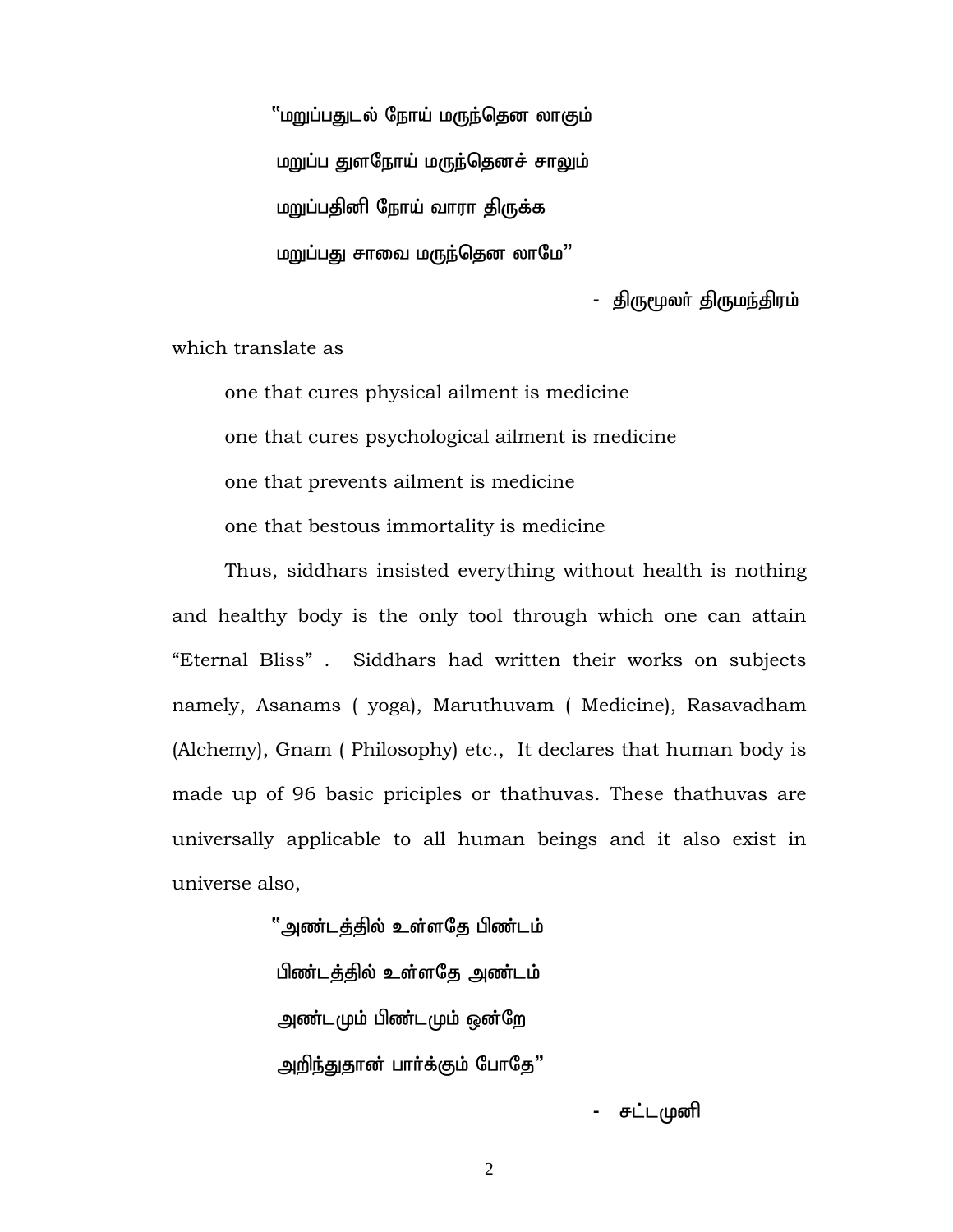Nature is man and man is nature and therefore both are essentially one. Man is said to be microcosm and the universe is macrocosm "what exists in the universe exists in man". Man is a miniature of the universe because the composition in both is same as per siddha philosophy. According to siddha the five basic elements (panchabootham) are present in all living and non-living things of the universe in various proportions.

Siddhars in their attempt to elevate themselves to a perfected earthly immoral (attain siddhi) developed techniques, which included controlled breathing (Vaasi), concentration of mind, intense meditation (Dhyanam), besides dietary regimen and certain postures ( Yoga) for psychosomatic harmony.

The paramount aim and object of siddhars is to attain enlightment for which they needed a strong body, sound mind and longer lifespan. In persuit of such endeavors they developed a science which encompassed medicine, yoga, rejuvenation techniques, alchemy, varma, tantrism etc. The prime aim was diluted in the later centuries and the practice was intended towards leading a very long life with some supernatural powers. This was largely reduced now a days that only the therapeutic and clinical aspects of the science is largely in practice.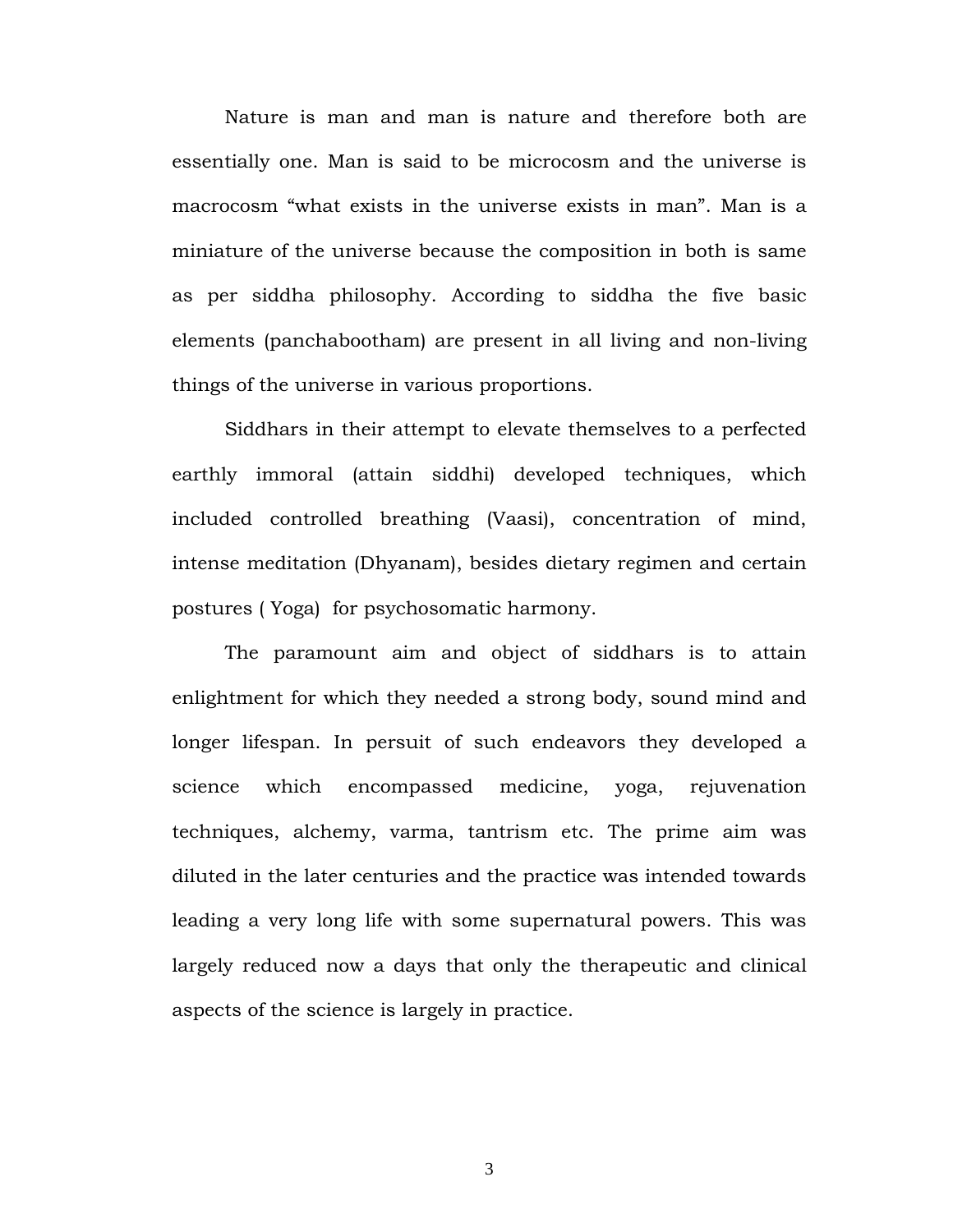The basic principles of the siddha system consist of panchabootham theory, Trihumoural pathology and 96 basic factors. In siddha system of medicine, the understanding of the trihumoural status is very essential. The humours vaatha, pitha and kabha exists in the ratio of 4:2:1 in normal physiological status in man. Any imbalance or deviation from this state leads to diseases or death will be the result.

The diagnosis in siddha system of medicine is made by eight fold examination called envagai thervugal which includes the examination of Naadi (pulse), Sparisam (touch) Naa (tongue), Niram (colour), Mozhi (speech), Vizhi (eyes), Malam (faeces), Moothiram (urine). Out of the eight, considerable importance is laid in the examination of naadi or pulse. Examination of pulse in siddha system of medicine is not just assessing the rate and rhythm. Pulse is considered as the "cosmic energy" (praana). A siddha physician by examining the naadi coupled with intuition distinguishes the changes in humours, the vitiated humour is brought to normal by administering appropriate drugs. The choice of drug is made by assessing the panchaboothic constitutent of the drug. The panchaboothic constituent of the drug is assessed by the six tastes (Arusuvai), since each taste consist of different combination of the five elements.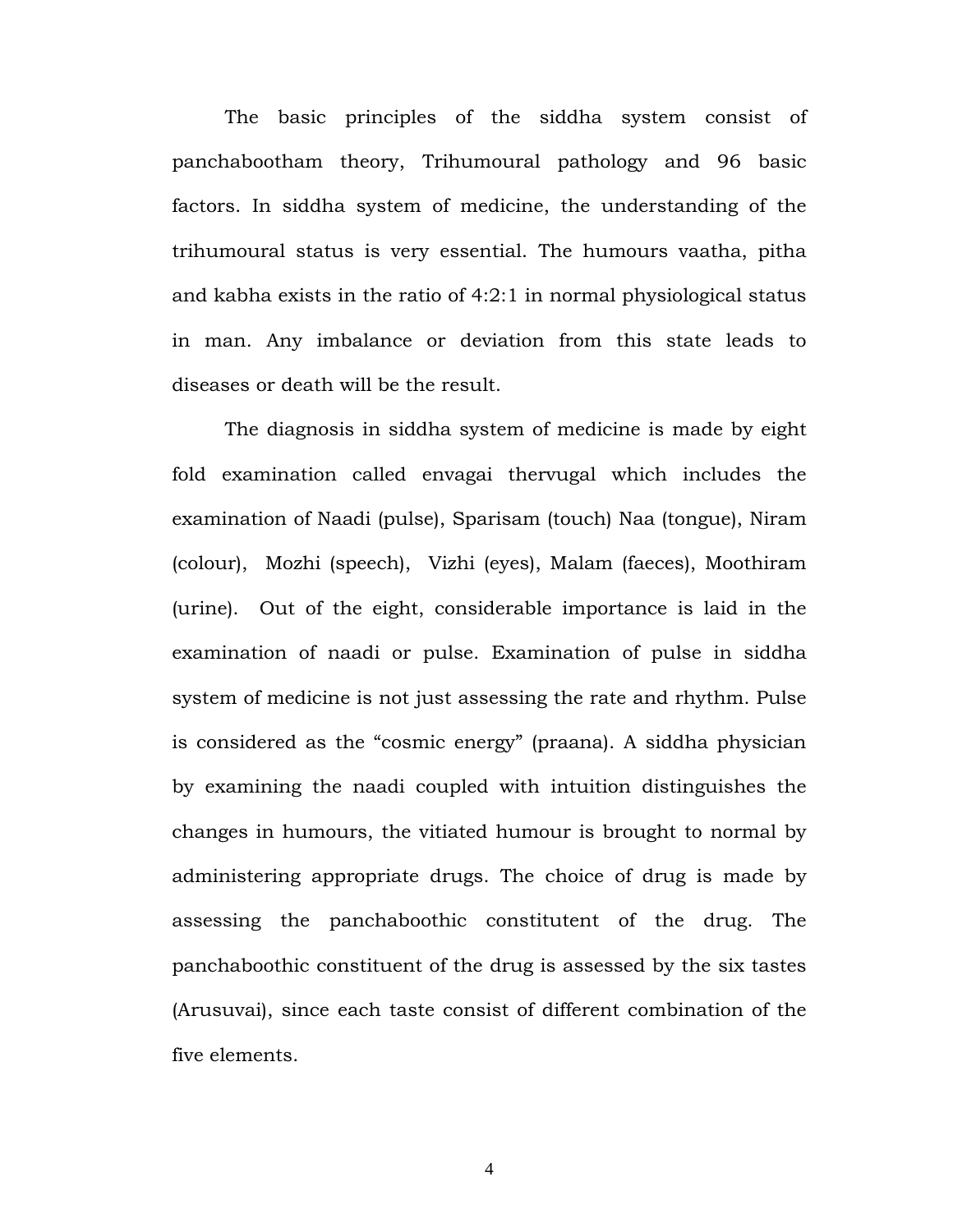Ancient Siddhars classified the diseases into 4448. A vivid explanation of each and every disease and the medicaments were found in various texts one among the diseases is"Mega thimiram" comes under the head "Thimiram", which falls under "Karuvizhi noigal" according to text **"Nagamuni nayana vidhi- 200"** 

The author has selected the disease **"Mega thimiram"** and has made a sincere attempt to review various literatures and a thorough study of the disease.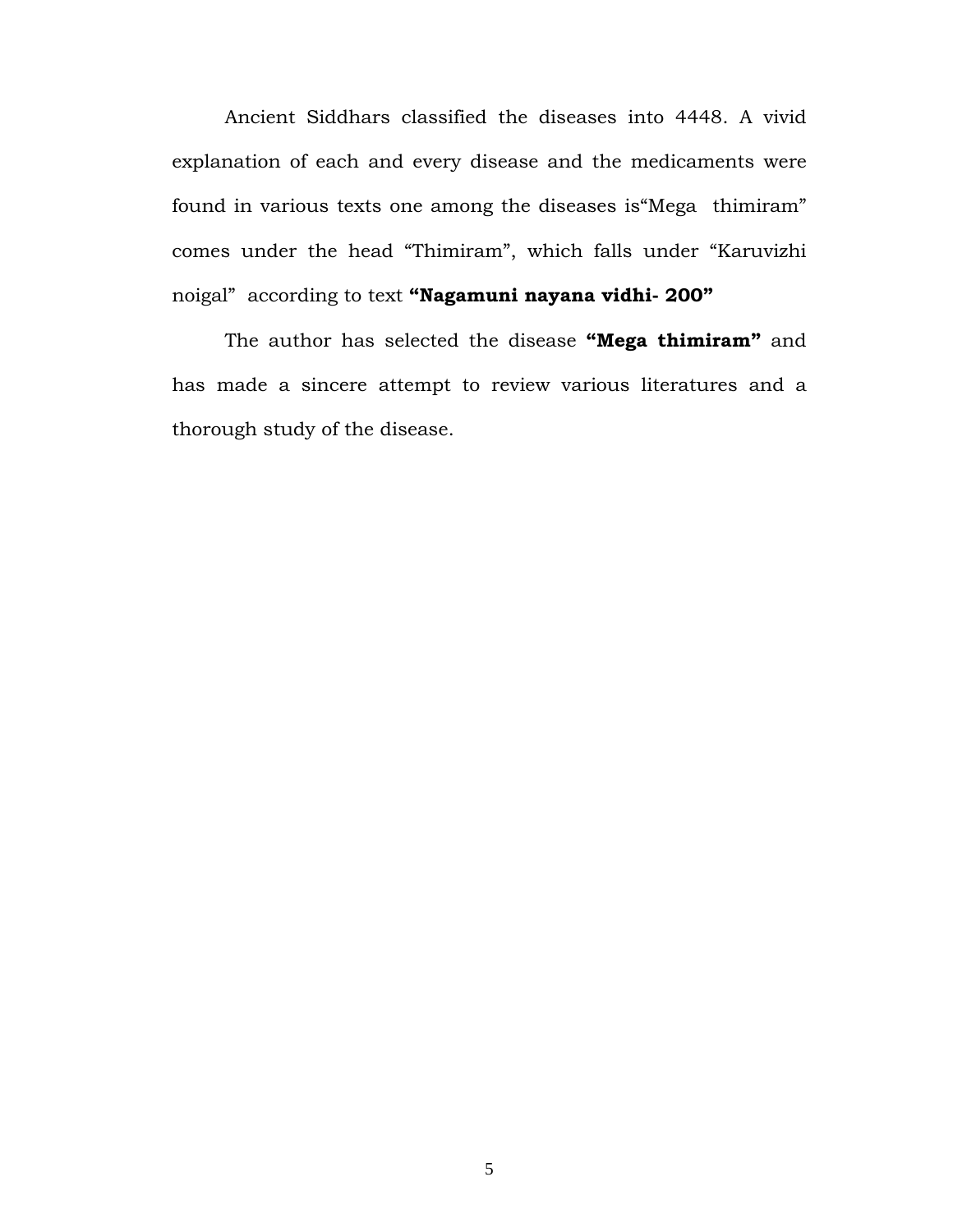# **SIDDHA PHYSIOLOGY**

 Physiology is the science deals with bodily changes which explains the physical and chemical factors that are responsible for origin, development and progression of life.

 The siddha criteria greatly explains above all changes of human body on the basis of '96' Thathuvas.

 These 96 basic principles are structural units of the body. Apart from this, the body rely on

| 7 physical constituents | - Udal Katukkal |
|-------------------------|-----------------|
| 6 tastes                | - Suvaigal      |
| 14 reflexes             | - Vaegangal     |
| 3 Immunities            | - Udal vanmai   |
| 4 Body fires            | -Udal thee      |

#### **96 THATHUVANGAL**

 Yugi quoted the principles of vaethantha thathuva kattalai and the 96 thathuvas as follows,

"உறுதியாம் பூதாதி யோரைந்தாம்

உயர்கின்ற பொறி யைந்து புலனைந்தாம்

கருதியாங் கன்மவிந் திரியமைந்தும்

கடிதான ஞானவிந் திரியமை<u>ந்த</u>ும்

திருதியாந் தீதாய கரண நான்கும்

திரமான அறிவொன்றும்......"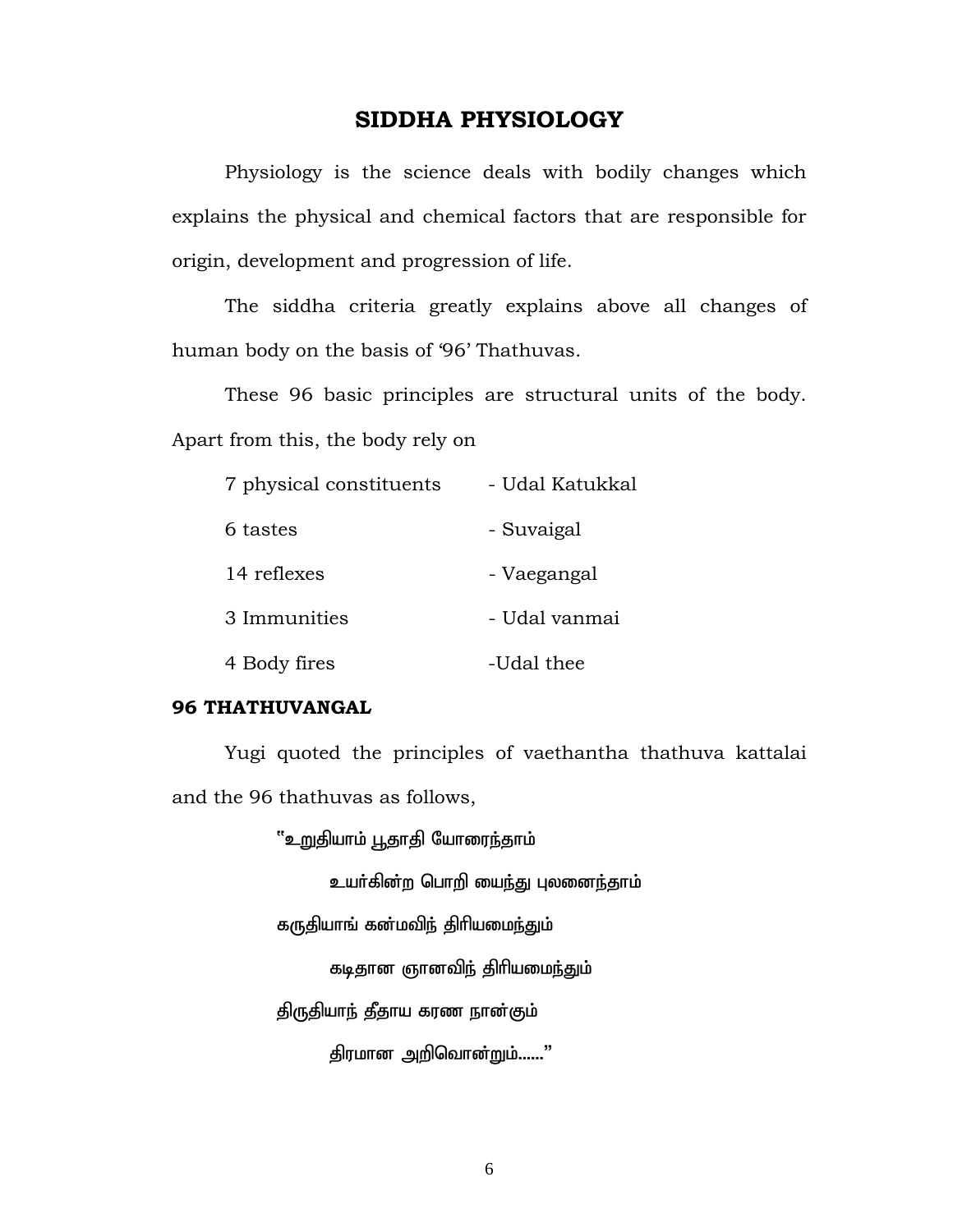Taking Pancha Boothas as the main principle almost all the 96 physiological factors comes under the five boothas.

| The 5 elements                    | ஐம்பூதம்       |
|-----------------------------------|----------------|
| The 5 sense of organs             | ஐம்பொறி        |
| The 5 object of senses            | ஐம்புலன்       |
| The 5 organs of action            | கன்மேந்திரியம் |
| The 5 organs of perception        | ஞானேந்திரியம்  |
| The 4 intellectual faculties      | அந்தகரணம்      |
| The 10 Nerves                     | தசநாடி         |
| The 5 states of the soul          | பஞ்சாவஸ்தை     |
| The 3 principles of moral evil    | மும்மலம்       |
| The 3 cosmic qualities            | முக்குணம்      |
| The 1 wisdom                      | அறிவு          |
| The 3 humours                     | முப்பிணி       |
| The 3 physical bindings           | ஏடனை           |
| The 3 regions                     | மும்மண்டலம்    |
| The 8 predominant passions        | எண்விகாரம்     |
| The 6 stations of the soul        | ஆறாதாரம்       |
| The 7 Physical constituent        |                |
| elements of the body              | ஏழுவகைத் தாது  |
| The 10 vital airs                 | தசவாயு         |
| The 5 cases of sheath of the soul | பஞ்சகோசம்      |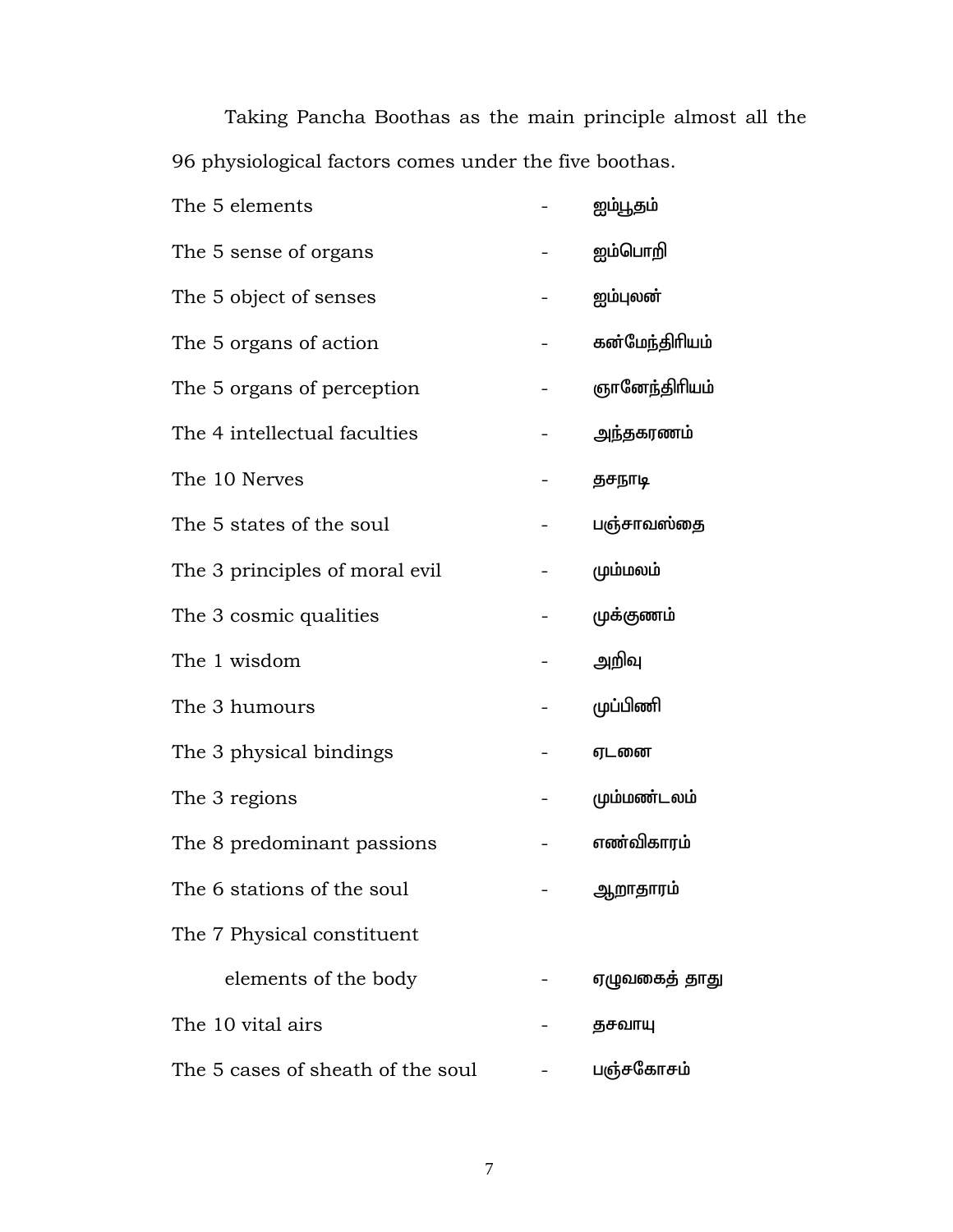# **I. Pancha Bootham (The five elements)**

"நிலம் நீர்தீவளி விசும் போடைந்தும்

கலந்தமயக்க முலக மாதலின்"

- தொல்காப்பியம்

- 1. Vin (Ether)
- 2. Vali (Air)
- 3. Thee (Fire)
- 4. Neer (Water )
- 5. Mann (Earth)

The human anatomy and physiology, causative factors of the disease, the materials for treatment and cure of disease, the food for substances all fall within the five elemental categories.

#### **II. Pori 5 (The five sense organ)**

- 1. Mei (Skin)
- 2. Vaai (Tongue)
- 3. Kann (Eyes)
- 4. Mooku (Nose)
- 5. Saevi (Ears)

# **III. Pulan 5 (Five objects of sense)**

- 1. Saptham (Sound)
- 2. Sparisam (Sensation)
- 3. Rubam (Vision)
- 4. Rasam (Taste)
- 5. Kandham (Smell)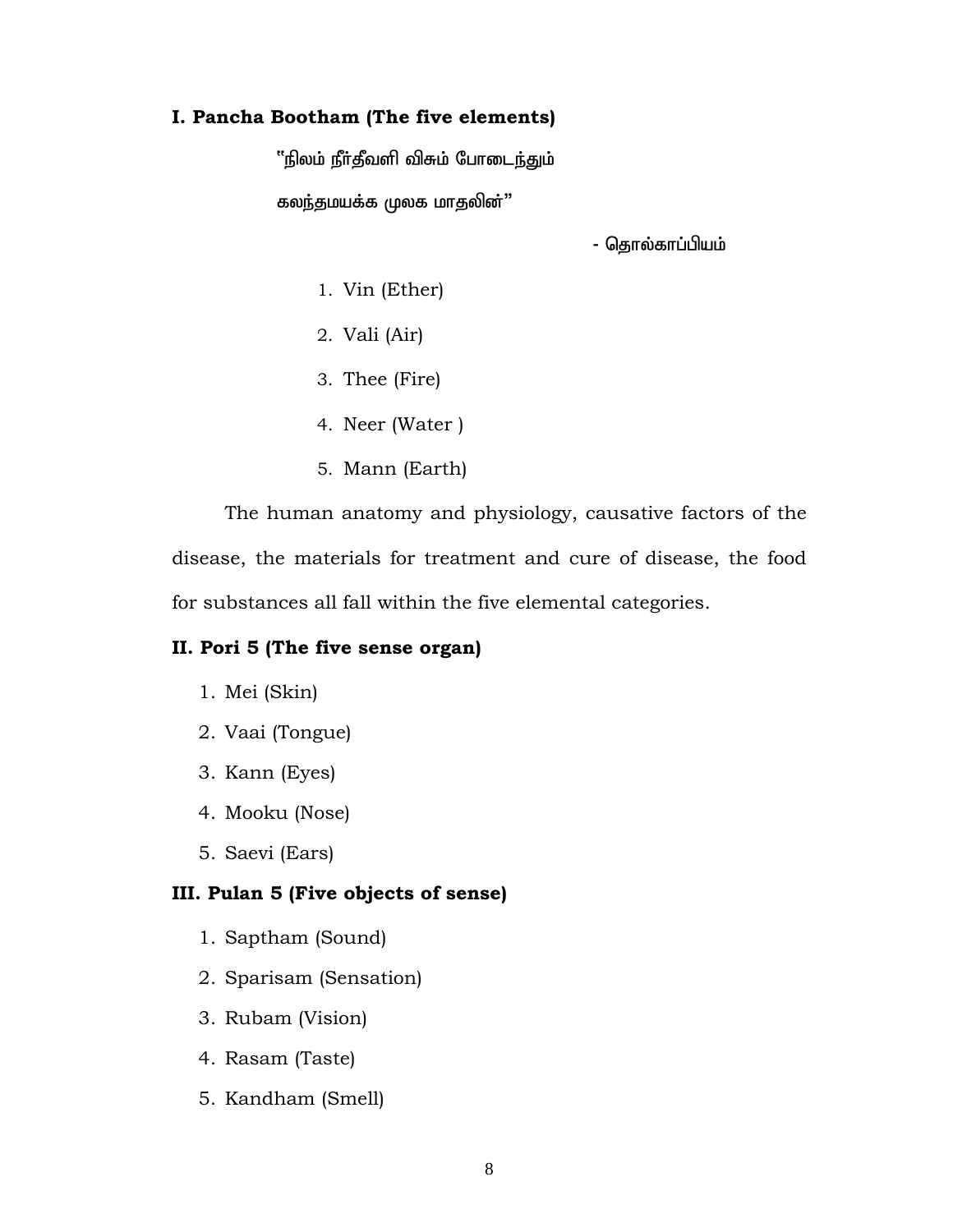# **IV. Kanmaenthiriyam – 5 (Five organs of action)**

- 1. Karuvaai (Reproductive orifice)
- 2. Eruvaai (Anal orifice)
- 3. Kai (Upper limb)
- 4. Kaal (Lower limb)
- 5. Vaai (Mouth)

# **V. Gnanendhriyam – 5 (Five organs of perception)**

| 1. Vasanam    | Speech                    |
|---------------|---------------------------|
| 2. Kamanam    | Walk                      |
| 3. Thaanam    | Work (giving, taking)     |
| 4. Visarkkam  | Sweating, motion, voiding |
| 5. Aaanandham | Semen or ovum voiding     |

# **VI. Anthakaranam – 4 (Four intellectual faculties)**

| 1. Manam     | Mind (or) Thinking faculty         |
|--------------|------------------------------------|
| 2. Puthi     | Knowledge (or) Sense of proportion |
| 3. Siddham   | The deciding faculty               |
| 4. Agangaram | Achievement faculty                |

# **VII. Arivu – 1**

Intellect (or) Wisdom

# **VIII. Naadi -10 (Ten pulse)**

| 1. Edakalai     | $\overline{\phantom{0}}$ | Runs from right big to to left nostril  |
|-----------------|--------------------------|-----------------------------------------|
| 2. Pinkalai     | $ -$                     | Runs from left big to to right nostiril |
| 3. Suzhumunai - |                          | Passes through both nostrils            |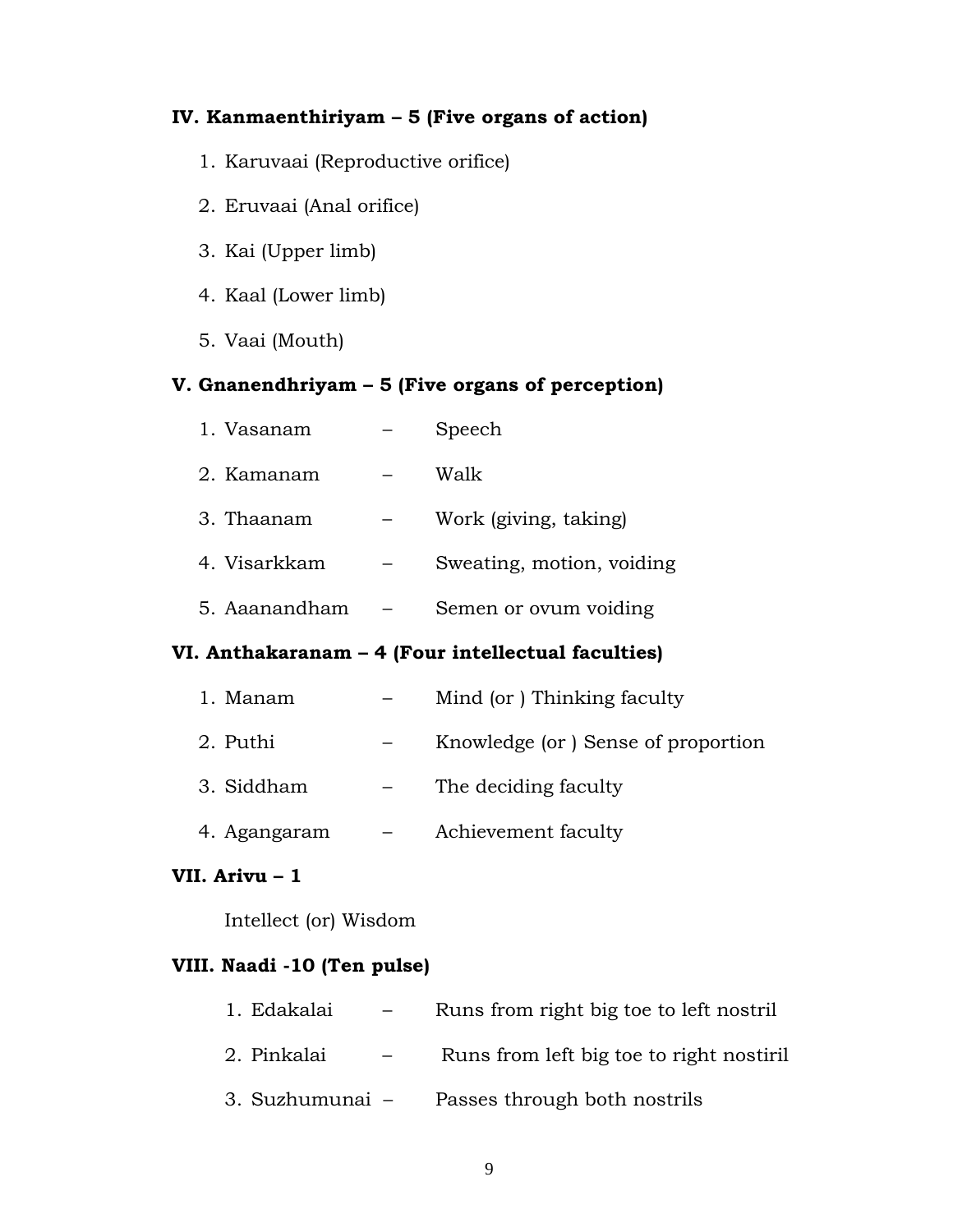| 4. Siguvai   | It helps in swallowing of food and water |
|--------------|------------------------------------------|
| 5. Purudan   | Present in the right eye                 |
| 6. Kaanthari | Present in the left eye                  |
| 7. Atthi     | Present in the right ear                 |
| 8. Alambudai | Present in the left ear                  |
| 9. Sangini   | Present in the reproductive organs       |
| 10. Gugu     | Present in the anus.                     |

# **IX. Vaayu -10 (Ten vital force)**

- 1. Abanan
- 2. Pranan
- 3. Udhanan
- 4. Samanan
- 5. Vyanan
- 6. Nagan
- 7. Koorman
- 8. Kirugaran
- 9. Devadhatan
- 10. Dhananjayan

# **X. Asayam – 5 (Five visceral cavities)**

- 1. Amarvasayam It lodges the ingested food.
- 2. Pakirvasayam It digests food, help in separation and

absorption of saaram from the diested food.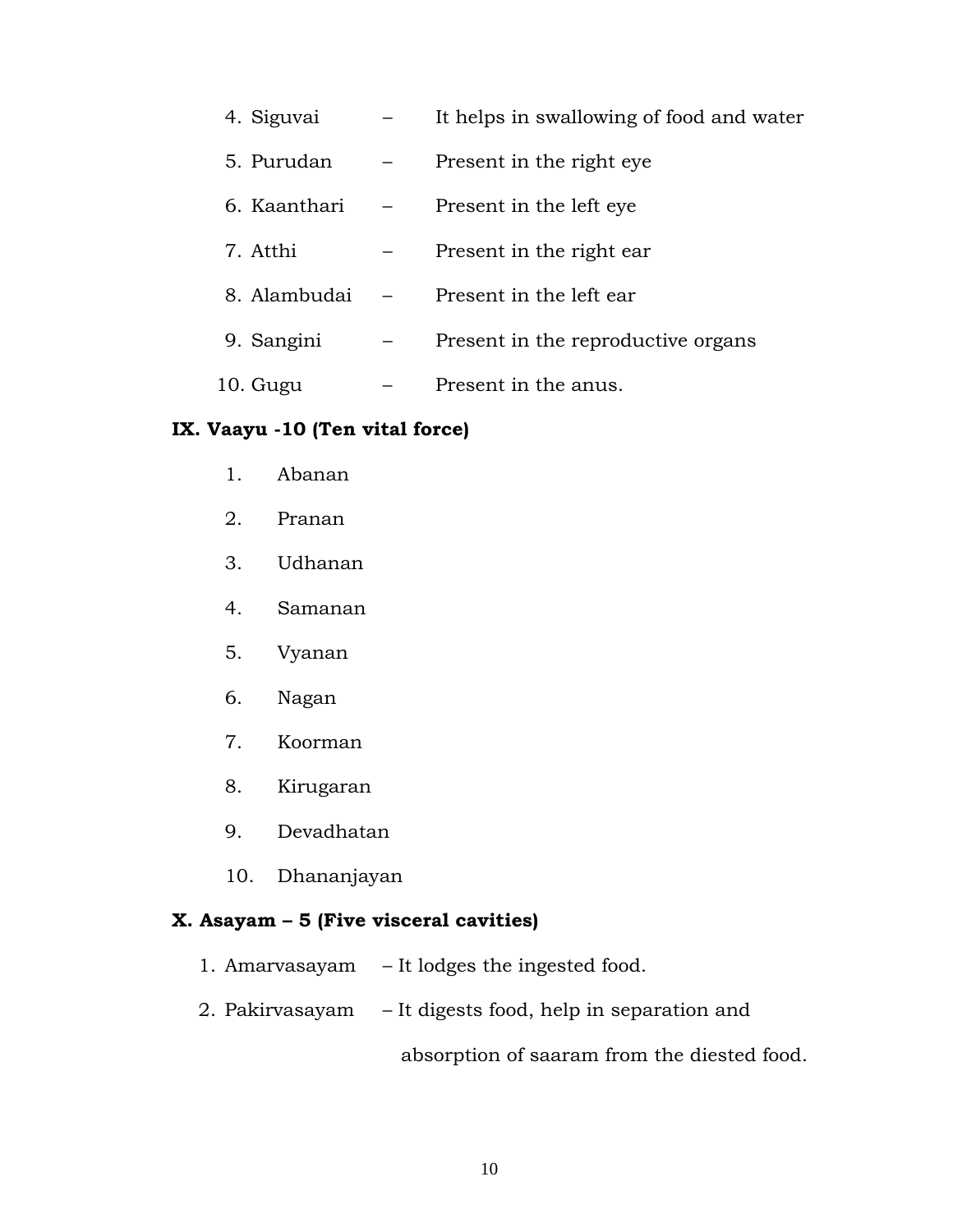- 3. Malavasayam Responsible for the expulsion of ingested food part and flatus.
- 4. Salavasayam Responsible for the formation and excretion of urine.
- 5. Sukkilavasayam Place for the formation and growth of the Sperm and ovum.

# **XI Kosam – 5 (Five vestures of the soul)**

| 1. Annamayakosam  | - Made up of seven udal kattugal. |
|-------------------|-----------------------------------|
| 2. Pranamayakosam | - Conjunction of pranan and       |
|                   | kanmenthiriyam.                   |
| 3. Manomayakosam  | - Conjunction of manam and        |
|                   | gnanenthiriyam.                   |

- 4. Vingnanamayakosam Conjunction of puthi and gnanenthiriyam.
- 5. Aanandhamayakosam Conjunction of pranan and suzhuthi.

# **XII. Aatharam -6 (Six stations of the soul)**

1. Moolatharam – It lies between anus and genitalia. 2. Swathistanam – It lies 2 inches above moolatharam. 3. Manipooragam – It lies 8 inches above swathistanam. 4. Anagatham – It lies 10 inches above manipooragam. 5. Vishuthi – It lies 10 inches above anagatham. 6. Aaginai – It lies in between two eyebrows.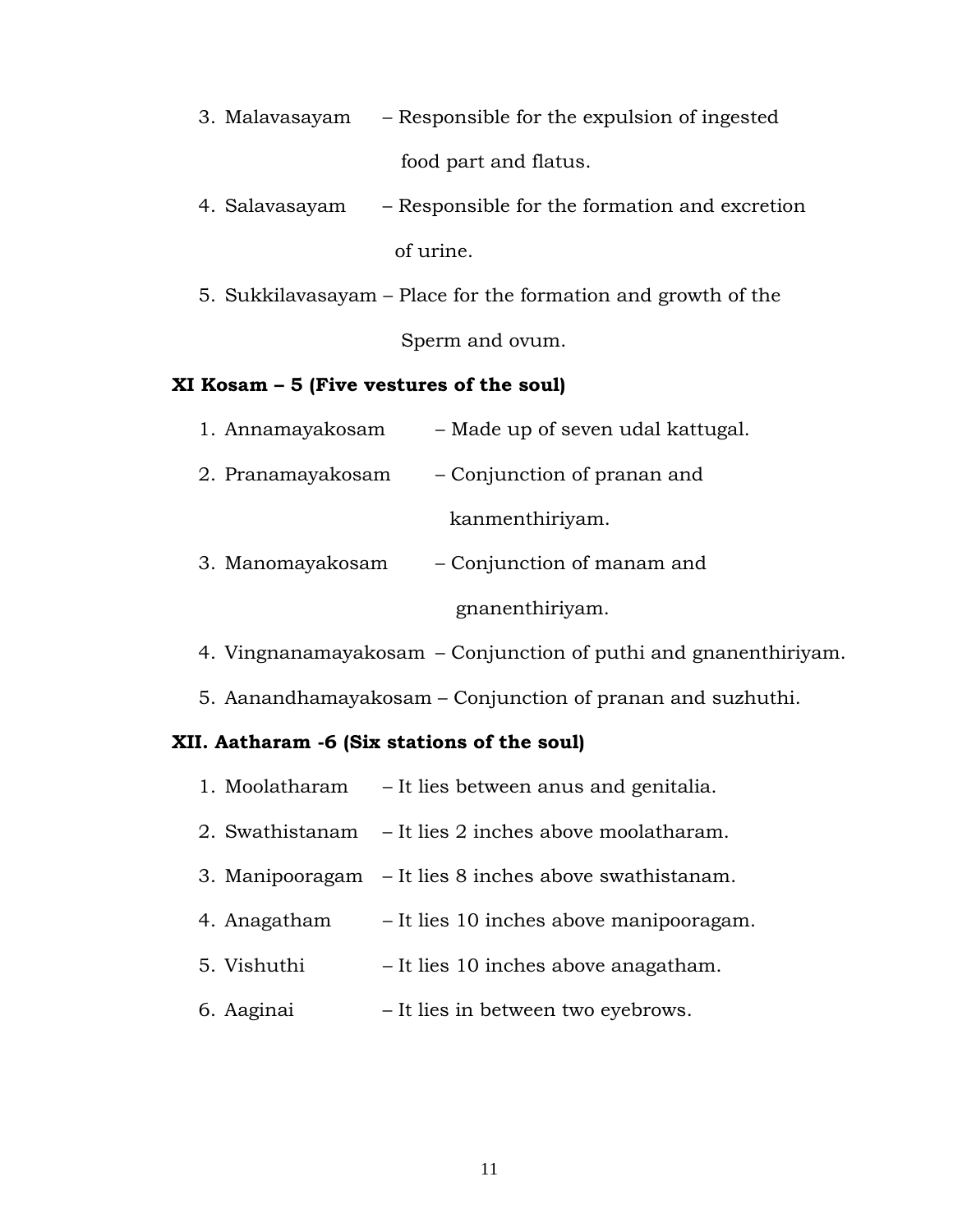## **XIII. Mandalangal – 3 (Three regions)**

| 1. Agni    | Fire.         |
|------------|---------------|
| 2. Gnayiru | Solar plexus. |
| 3. Thingal | Lunar plexus. |

## **XIV. Malam – 3 (Three moral evils)**

| 1. Aanavam | Pride (or) Arrogance.                  |
|------------|----------------------------------------|
| 2. Kanmam  | Selfishness and desire towards other's |
|            | things.                                |
| 3. Maayai  | Illusion or false interpretation to an |
|            | external sensory stimulus.             |

## **XV. Dosham- 3 (Three humours)**

 The three humours are the fundamental principles and essential factors in the composition and constitution of the human body.The three humours are,

| Vaatham (Wind ) | $V$ in + vali |
|-----------------|---------------|
| Pitham (Bile)   | Thee          |
| Kabham (Phlegm) | Neer + Mann   |

**Vaatham** represents mind, dryness, pain, sensitiveness, lightness and also air. It is of 10 types.

**Pitham** represents gastric juice, bile, energy, heat, inflammation, anger and irritation. It is of 5 types

**Kabham** represents feeling of cold, heaviness, running nose, passing of secretions and also saliva. It is of 5 types.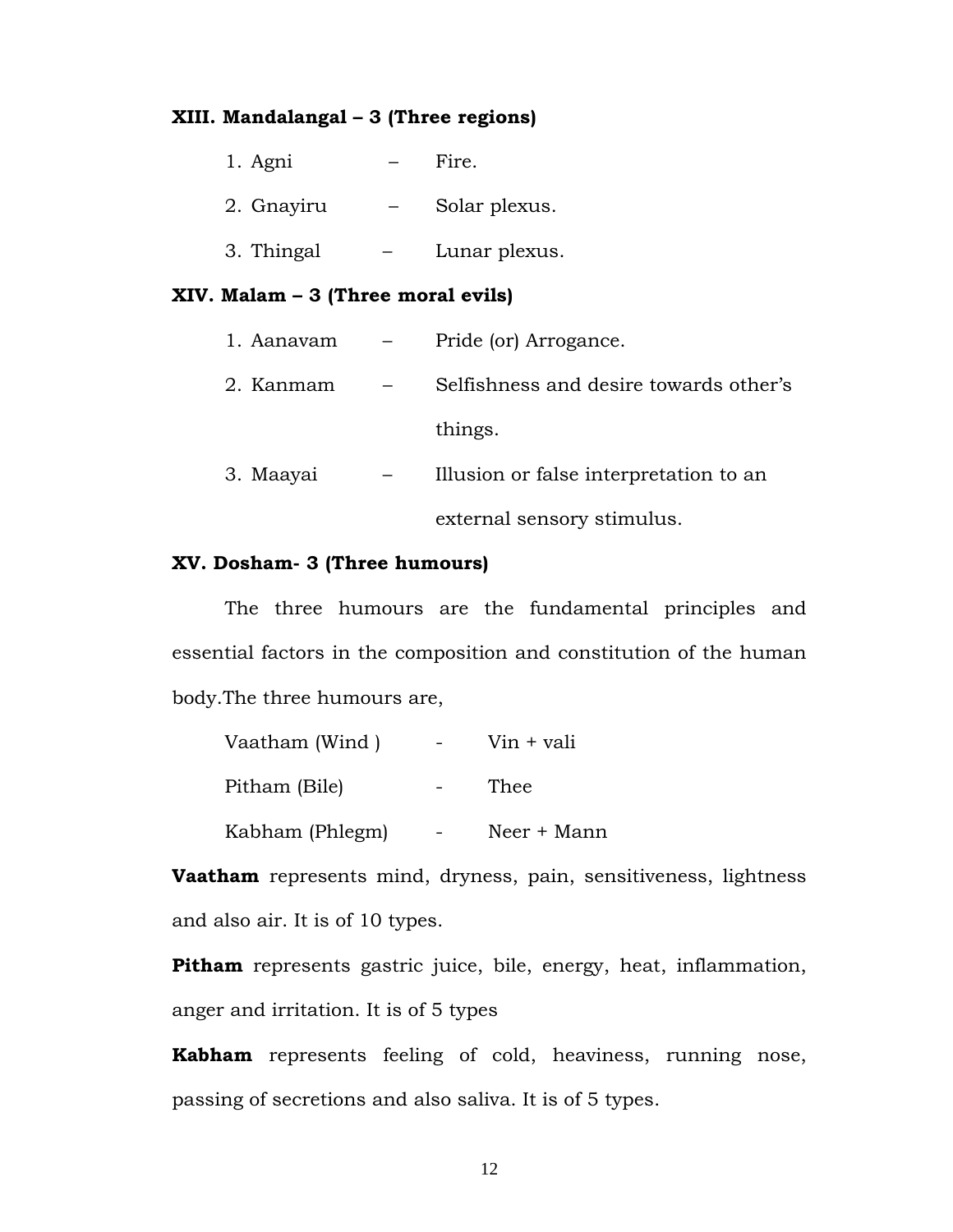# **Formation of three humours**

|                    |                         | Vaatham – Edakalai + Abanan                |  |  |
|--------------------|-------------------------|--------------------------------------------|--|--|
| Pitham             |                         | – Pinkalai + Pranan                        |  |  |
|                    |                         | Kabham - Suzhumunai + Samanan              |  |  |
|                    |                         | ீ வந்த கலை மூன்றில் வாயிவா மபானனுடன்       |  |  |
|                    |                         | தந்த பிராணன் சமானனும் - சந்தமுறக்          |  |  |
|                    |                         | கூட்டுறவில் ரேகித்தல் கூறும் வாதம் பித்தம் |  |  |
|                    |                         | நாட்டுங் கபமேயாம் நாடு"                    |  |  |
|                    |                         | ீவாதமாய் படைத்து                           |  |  |
|                    | பித்த வன்னியாய் காத்து  |                                            |  |  |
|                    |                         | சேத்தும சீதமாய் துடைத்து"                  |  |  |
| Vaatham - Creation |                         |                                            |  |  |
|                    |                         | Pitham - Protection                        |  |  |
|                    |                         | Kabham - Destruction                       |  |  |
|                    | "மெய்யளவு வாதமொன்று     |                                            |  |  |
|                    | மேல் பித்தம் மோரைரையாம் |                                            |  |  |
|                    | ஐயங்காலென்றே அறி"       |                                            |  |  |
| Vaatham            |                         | 1                                          |  |  |
| Pitham             |                         | $\frac{1}{2}$                              |  |  |
| Kabham             |                         | $\frac{1}{4}$                              |  |  |

 The physiological functions of the body as mediated by 3 humours are made up of five basic elements. These three functional factors maintain the integrity of the human body.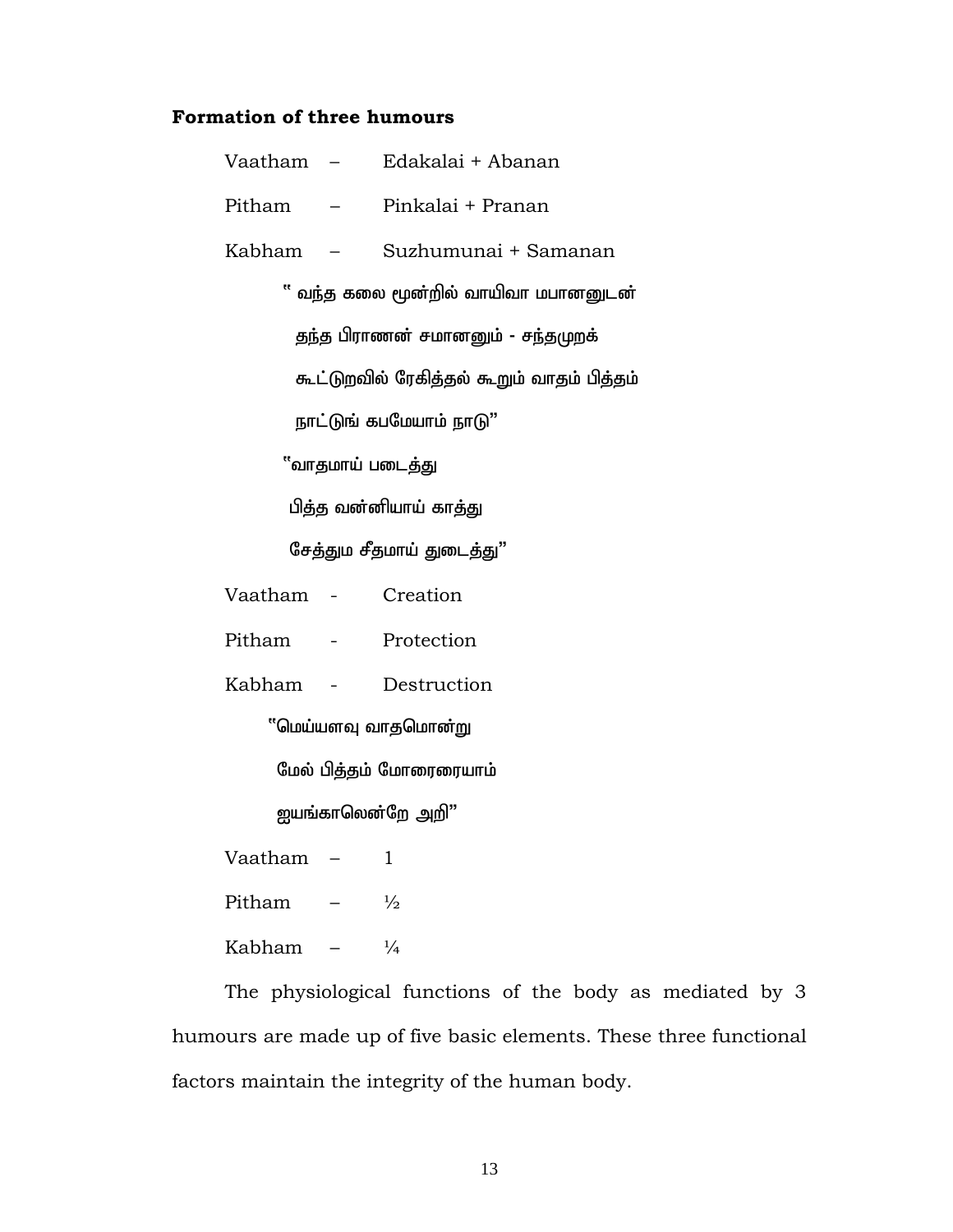# **XVI. Edanai - 3 (Three physical bindings)**

| 1. Porul pattru     | Material bindings  |
|---------------------|--------------------|
| 2. Puthalvar pattru | Offspring bindings |
| 3. Ulaga pattru     | Worldly bindings   |

# **XVII. Gunam - 3 (Three cosmic qualities)**

| 1. Sathuva gunam  | goodness or virtue                  |
|-------------------|-------------------------------------|
| 2. Rasatha gunam  | manifestation of passion, pride,    |
|                   | courage, zeal etc.                  |
| 3. Thamatha gunam | qualities of darkness or ignorance  |
|                   | manifested as lethargy, sleep, lust |
|                   | and anger etc.                      |

# **XVIII. Ragam - 8 (Eight predominant passions)**

| 1. Kaamam     | desire            |
|---------------|-------------------|
| 2. Krotham    | hatredness        |
| 3. Lobam      | stingy            |
| 4. Moham      | lust              |
| 5. Matham     | pride             |
| 6. Marcharyam | internal conflict |
| 7. Idumbai    | mockery           |
| 8. Agankaram  | ego or self love  |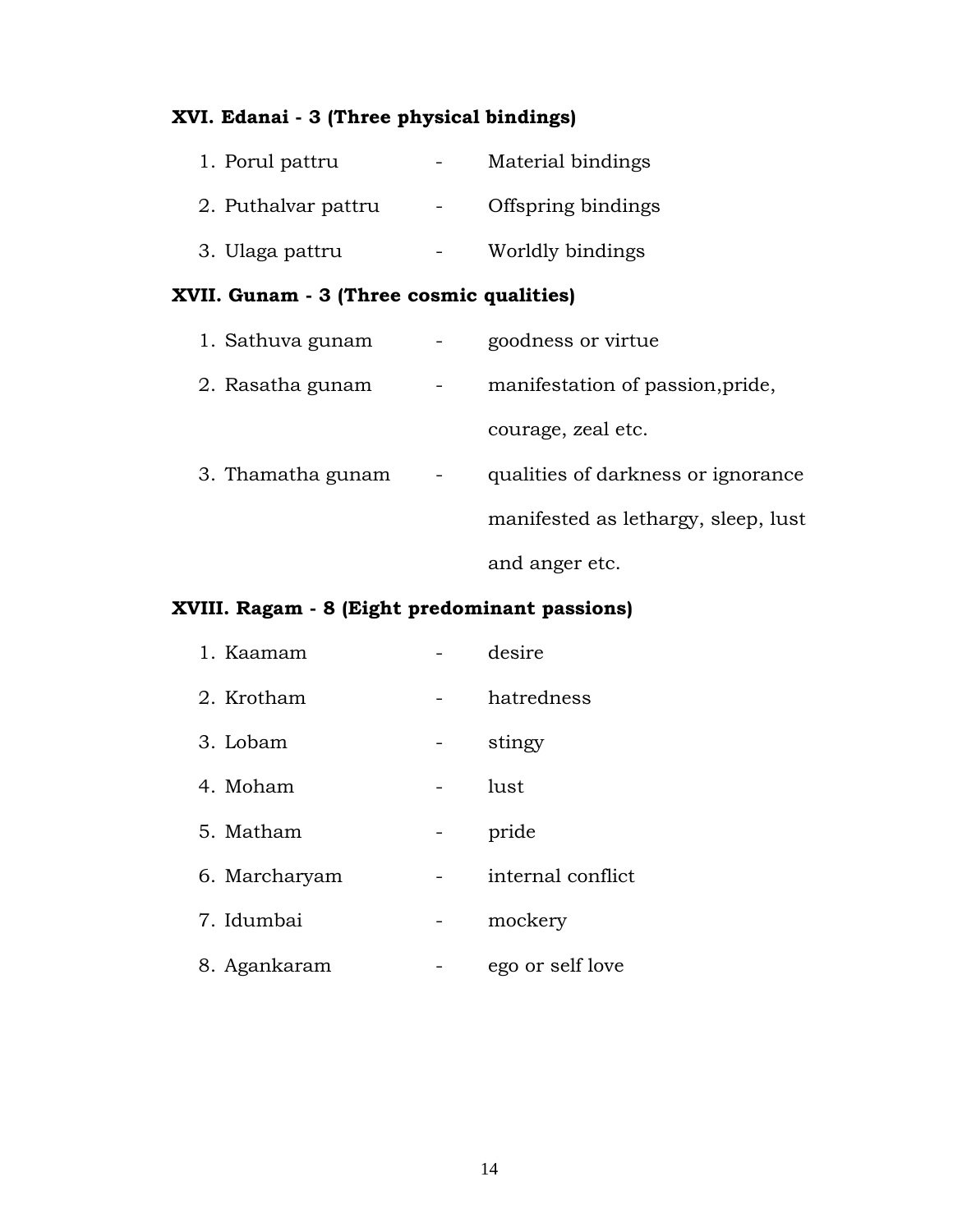## **XIX. AvasthaI - 5 (Five states of consciousness)**

| 1. Nanavu       | Awareness        |
|-----------------|------------------|
| 2. Kanavu       | Dream            |
| 3. Urakkam      | Sleep            |
| 4. Perurakkam   | Stupor           |
| 5. Uyirpadakkam | State of samathy |
|                 |                  |

# **XX. Vinai - 2 (Two deeds)**

| 1. Nal vinai  | good deeds |
|---------------|------------|
| 2. Thee vinai | bad deeds  |

# **UDAL THATHUKKAL – 7 (Seven physical constituents)**

''இரசம் உதிரம் இறைச்சி தோல் மேதை மருவி வத்தி யெழும் பொடு மச்சை பரவிய சுக்கிலம் பாழாம் உபாதி உருபம லாலுடல் ஒன்றென வாமே"

 Above, udal thathukkal maintain the functions of different organs, systems and vital parts of the body. They play a very important role in development and nourishment of body.

 The udal thathus are also the part of biological protective mechanism and are nourished one by one and it takes seven days to attain its full nourishment.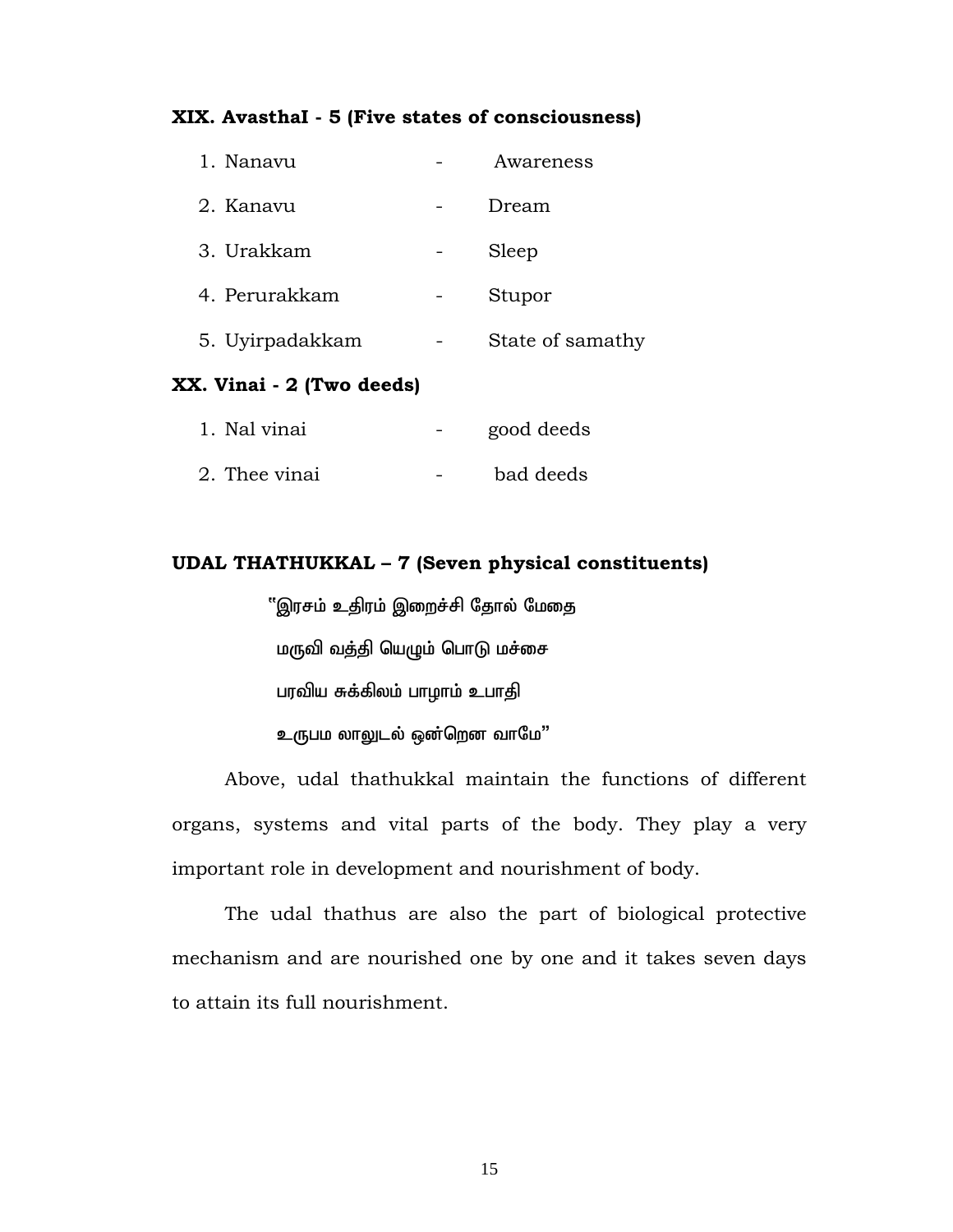- 1. Saaram (Chyle)
- 2. Seeneer (Blood)
- 3. Oon (Muscle)
- 4. Kozhuppu (Fat)
- 5. Enbu (Bone)
- 6. Moolai (Bone marrow)
- 7. Sukkilam (or) suronitham (sperm / ovum )

## **VEGANGAL 14 (The fourteen reflexes)**

ீபதினான்கு வேகப் பெயர்கள்

பகர்ந்திட அவற்றைக் கேளாய்

விழித்திடும் வாதந் தும்மல்

மேவுநீர் மலங் கொட்டாவி

கதித்திடு பசிநீர் வேட்கை

காசமோடிளைப்பு நித்திரை

மதித்திடு வாந்தி கண்ணீா்

வளர் சுக்கிலஞ் சுவாசமாமே"

- மருத்துவ தனிப் பாடல்கள்

 In our body there includes 14 urges and it should be distributed as reflexes. The 14 reflexes are,

1. Vaatham (flatus)

2. Thummal (sneezing)

3. Siruneer (Urine)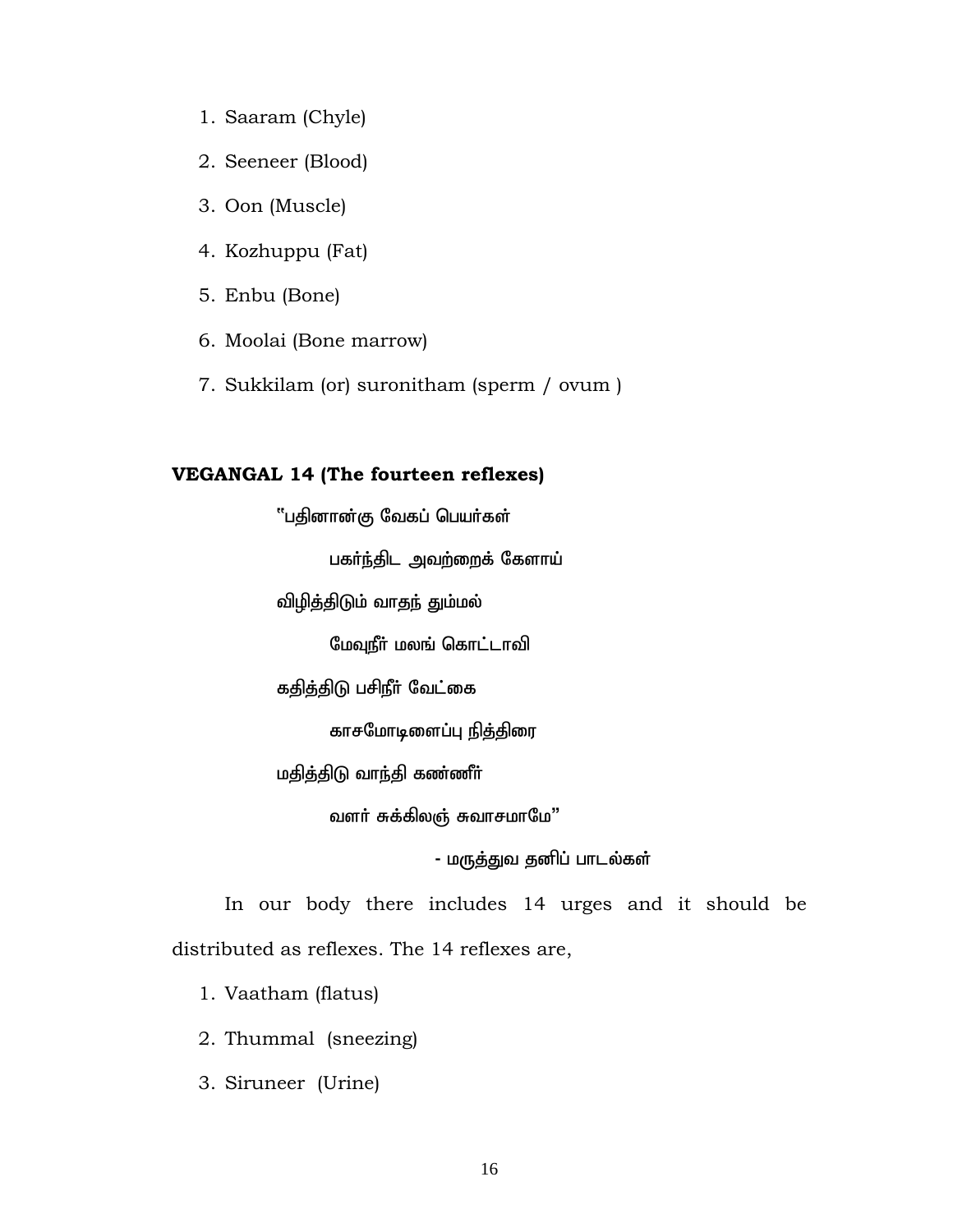- 4. Malam (Stool)
- 5. Kottavi (Yawning)
- 6. Pasi (Hunger)
- 7. Neervaetkai (Thirst)
- 8. Kasam (Erumal, cough)
- 9. Elaippu (Fatigue / Exhaustion)
- 10. Nithirai (Sleep)
- 11. Vanthi (Vomit)
- 12. Kanneer (Tear)
- 13. Sukkilam or suronitham (Genital secretion)
- 14. Suvasam (Respiration)

If the urges are suppressed they lead to some sort of ailments.

# **SUVAIGAL - 6 (Six tastes)**

| 1. Inippu (Sweet)         |   | Mann + Neer   |
|---------------------------|---|---------------|
| 2. Pulippu (Sour)         |   | $Mann + Thee$ |
| 3. Uppu (Salt)            |   | $Neer + The$  |
| 4. Kaippu(Bitter)         |   | Vayu+Aakayam  |
| 5. Kaarppu (Pungent)      |   | Vayu + Thee   |
| 6. Thuvarppu (Astringent) | - | Mann + Vayu   |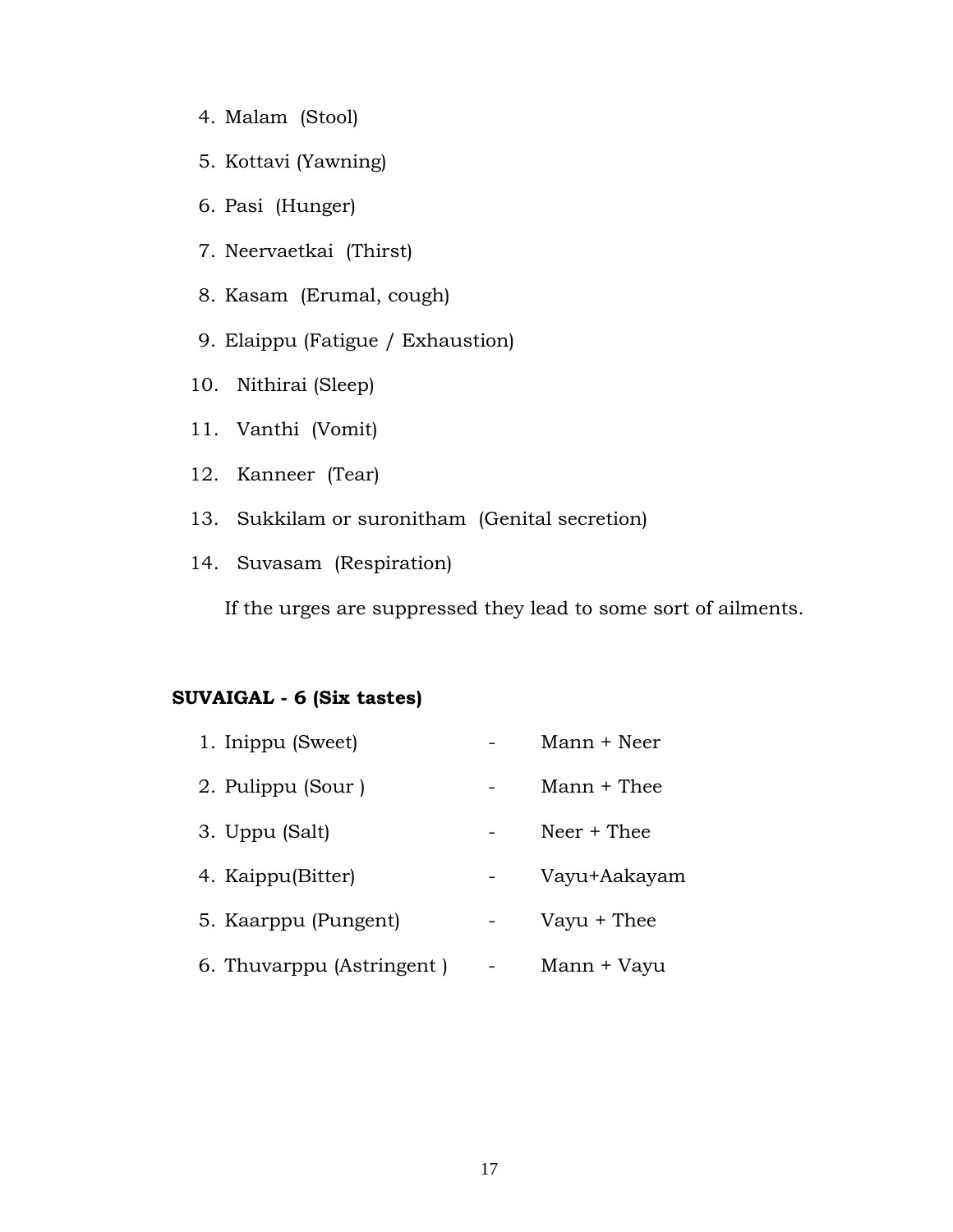# **UDAL VANMAI - 3 (Three immune status)**

- 1. Iyarkkai vanmai It is inherited vitality
- 2. Kaala vanmai Vitality that is generally found in different age and periods
- 3. Seyarkkai vanmai Improvement of vitality obtained by good habits, physical exercise and proper diet.

Vanmai is mainly based on one's healthy condition,and it differs from one another by nature, seasonal variation, drugs and diet.

# **Udal Thee - 4 (Four body fires)**

The body fires are concerned with digestion

- 1. Samanakini To maintain normal complete digestion
- 2. Manthakini Delayed digestion
- 3. Theekshanakini Quick fast digestion
- 4. Vishamakini Incomplete digestion leading to toxicity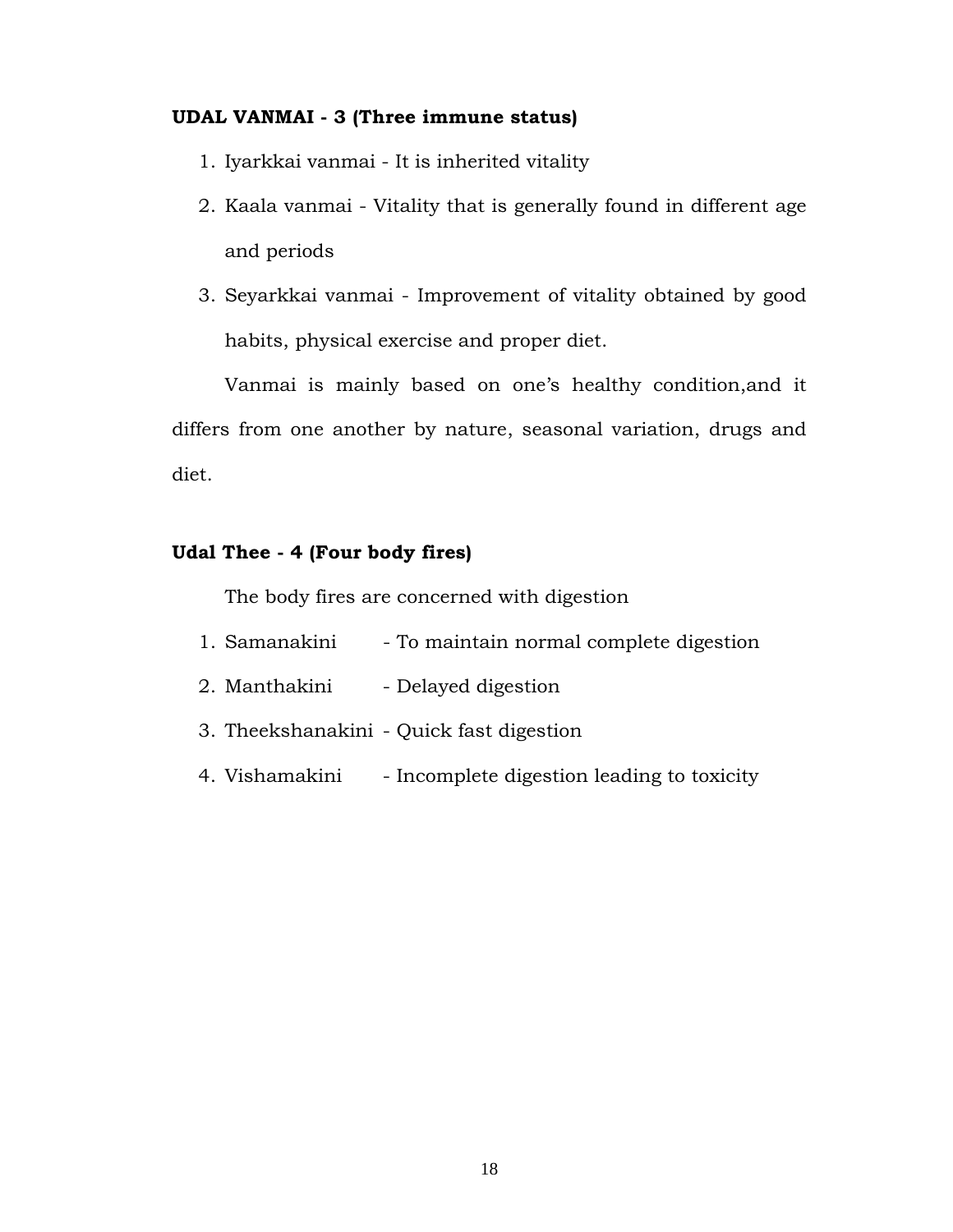# **SIDDHA PATHOLOGY**

 Siddha pathology deals with the aetiology, pathogenesis and the clinical features of diseases. Siddha medicine accepts to trihumoural pathology and diseased conditions are attributed to imbalance in normal physiological status of humours.

> $"$ மிகிறும் குறையிறும் நோய்செய்யும் நூலோர் வளிமுதலா வெண்ணிய மூன்று"

> > - திருக்குறள்

When the 1:  $\frac{1}{2}$ :  $\frac{1}{4}$  normal proportion of the uyir thathus are disturbed. It leads to mukkutram (diseased condition)

 Much importance is laid on humoural composition of the body and their normal functioning is influenced by a number of exogenous and endogenous factors. The most important factors among them are as follows.

 $\rightarrow$  Abnormal food habits

- $\rightarrow$  Inappropriate physical activities
- $\rightarrow$  Seasonal and environmental variations

 $\rightarrow$  Withhelding natural reflexes

 $\rightarrow$  Alterations in 7 physical constituents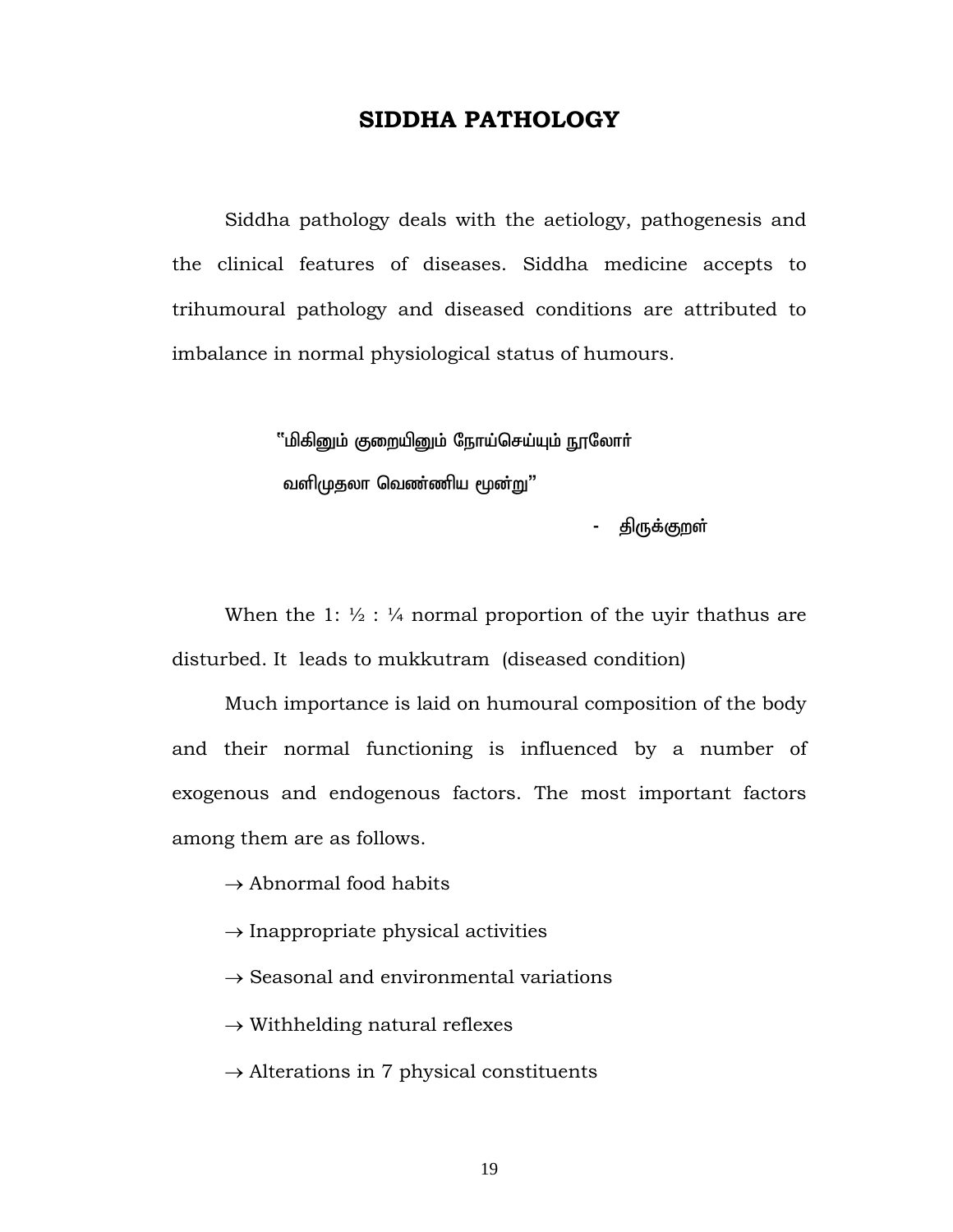### **Abnormal food habits**

According to Thiruvalluvar versus,

்'மாறுபா டில்லா உண்டி ம<u>றுத்து</u>ண்ணி னூறு பாடில்லை உயிர்க்கு $"$ 

- திருக்குறள்

#### <u>"உணவே மருந்து,</u> மருந்தே உணவு"

This famous proverb has become almost the motto of siddha medicine. Immense importance is given to the diet. Siddha prinicples are formulated according to seasonal and environmental variation. A complete food containing Six taste (arusuvai) is to be taken by normal individual. A special diet regimen for each diseased condition is advocated according to the trihumoural variation of the disease and humoural composition of the individual patient. If they are followed strictly disease never arise.

The arusuvai constituent of food substances is important as any excess or decrease of them will cause disease. They are corrected by appropriate composition of food containing particular taste. The following poem explains how humours are altered by the taste.

> ''புளிதுவர்விஞ் சுங்கறியாற் பூரிக்கும் வாதம் <u>ஒ</u>ளியுவர்கைப் பேறில் பித்துச் சீறும் - கிளிமொழியே கார்ப்பினிப்பு விஞ்சிற் கபம் விஞ்சுஞ் சட்டிரதச் சேரப்புணர் நோயணு காதே"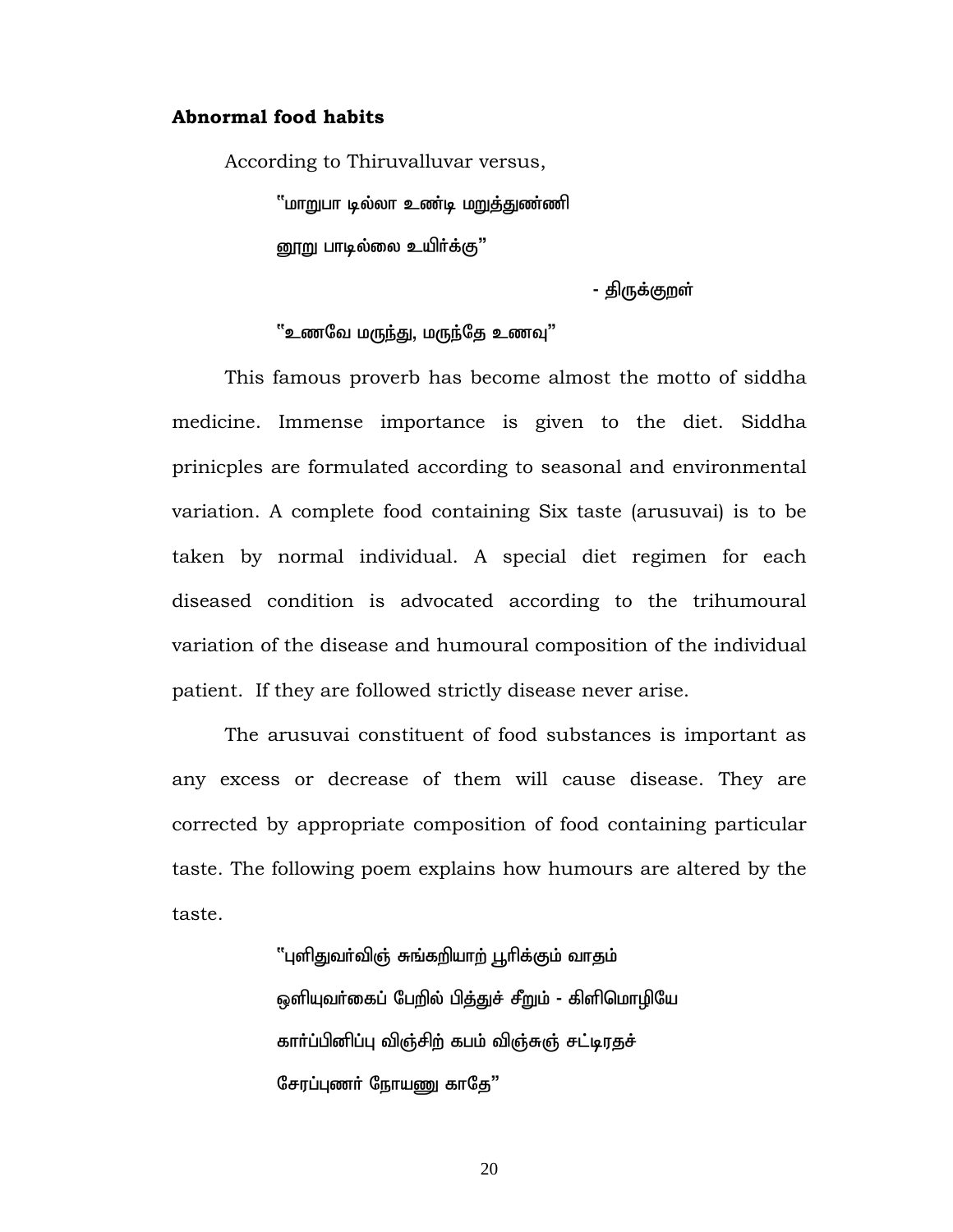| $\div$ Sour and astrigent – | increases vatham |
|-----------------------------|------------------|
| ❖ Salt and bitter           | increases pitham |
| ❖ Pungent and sweet $-$     | increases kabham |

# **Environmental variations**

 The place where the people are living is also responsible for disease (Thinai).

| 1. Kurinji      | Kabham resides there further anemia,      |
|-----------------|-------------------------------------------|
|                 | fever, abdominal mass may develop.        |
| 2. Mullai       | Vaatham and pitha diseases predominate.   |
| 3. Marutham $-$ | All the thoshas will be maintained in     |
|                 | balanced state.                           |
| 4. Naeithal     | Vaatha disease with increased body mass,  |
|                 | liver enlargement and flatulence.         |
| 5. Paalai       | All thoshas are disturbed and all sort of |
|                 | ailments may supervene.                   |

# **Seasonal variations**

 One year is classified into six seasons each one constituting 2 months. Alteration in characters of the three humour occurs due to seasonal variations.

 In Kaarkaalam - (All the 3 humours are disturbed, pitham altered from its normal state, aggravated vaatha spread to other areas.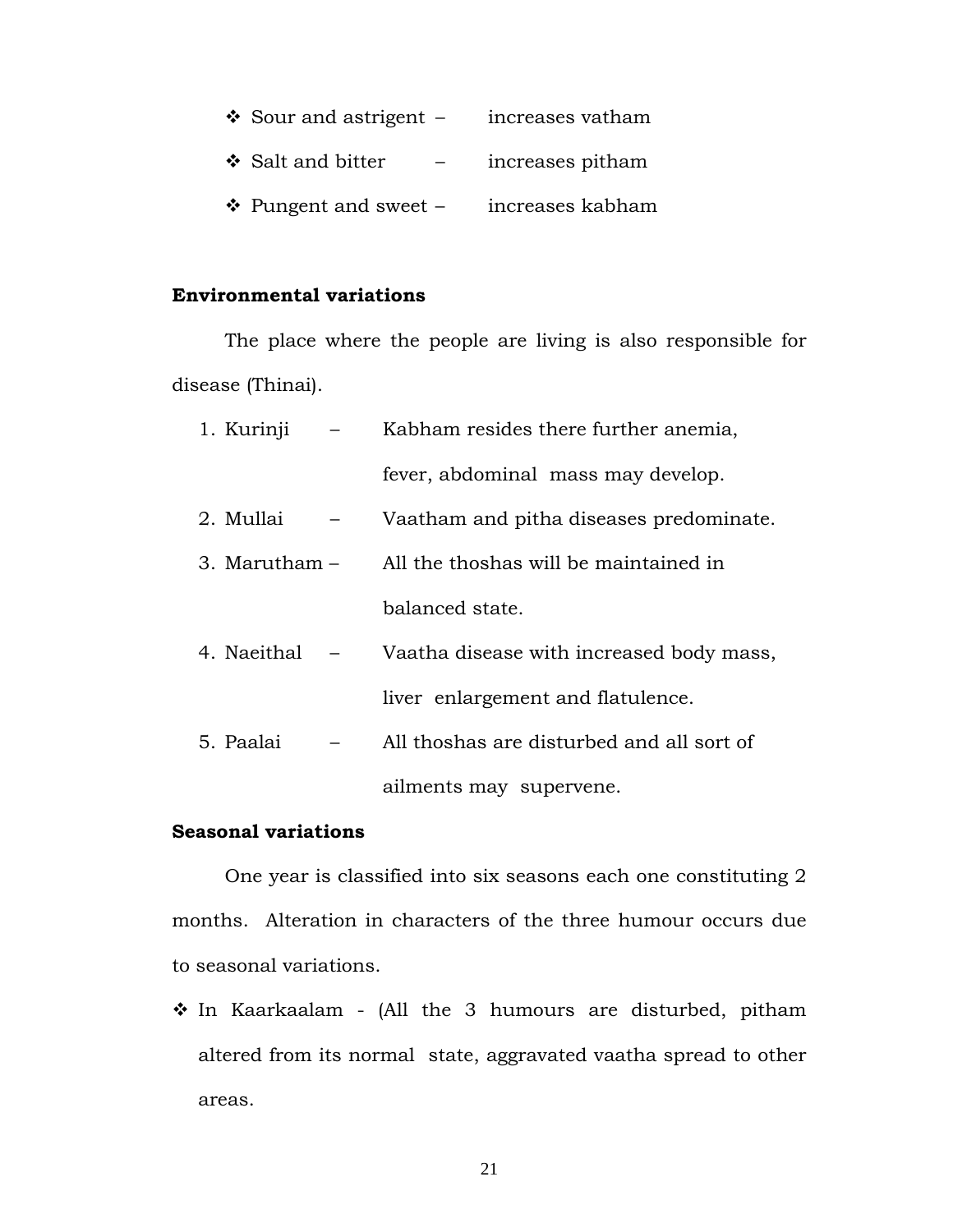$\cdot$  In Koothirkaalam - (Altered pitham spreads to other areas,

vaatham is in normal state).

 $\div$  In Munpanikaalam - (Pitham is in normal state).

 $\cdot$  In Pinpanikaalam - (Kabham is altered from it nature).

- $\cdot$  In Elavaenilkaalam (Altered kabham spread to other parts).
- In Muthuvaenilkaalam (Kabham is in normal state, vaatha disease aggravates).

## **Udal Thathukkal - 7(Physical constituents)**

 When the three humours of the body are affected by various factors they immediately change the nature of the physical constituents.

#### **1. Saaram (Chyle)**

 If increased, shows symptoms of increased kabham like decreased appetite, excess salivation and excessive sleeping.

 If decreased, loss of weight, lassitude, dryness of skin, and the function of sense organs are diminished.

## **2. Seneer (Blood)**

 If increased, blood pressure increases with redness of eye, haematuria, boils, tumours, spleenomegaly and jaundice.

 If decreased there will be tiredness, dryness, anemia and lassitude.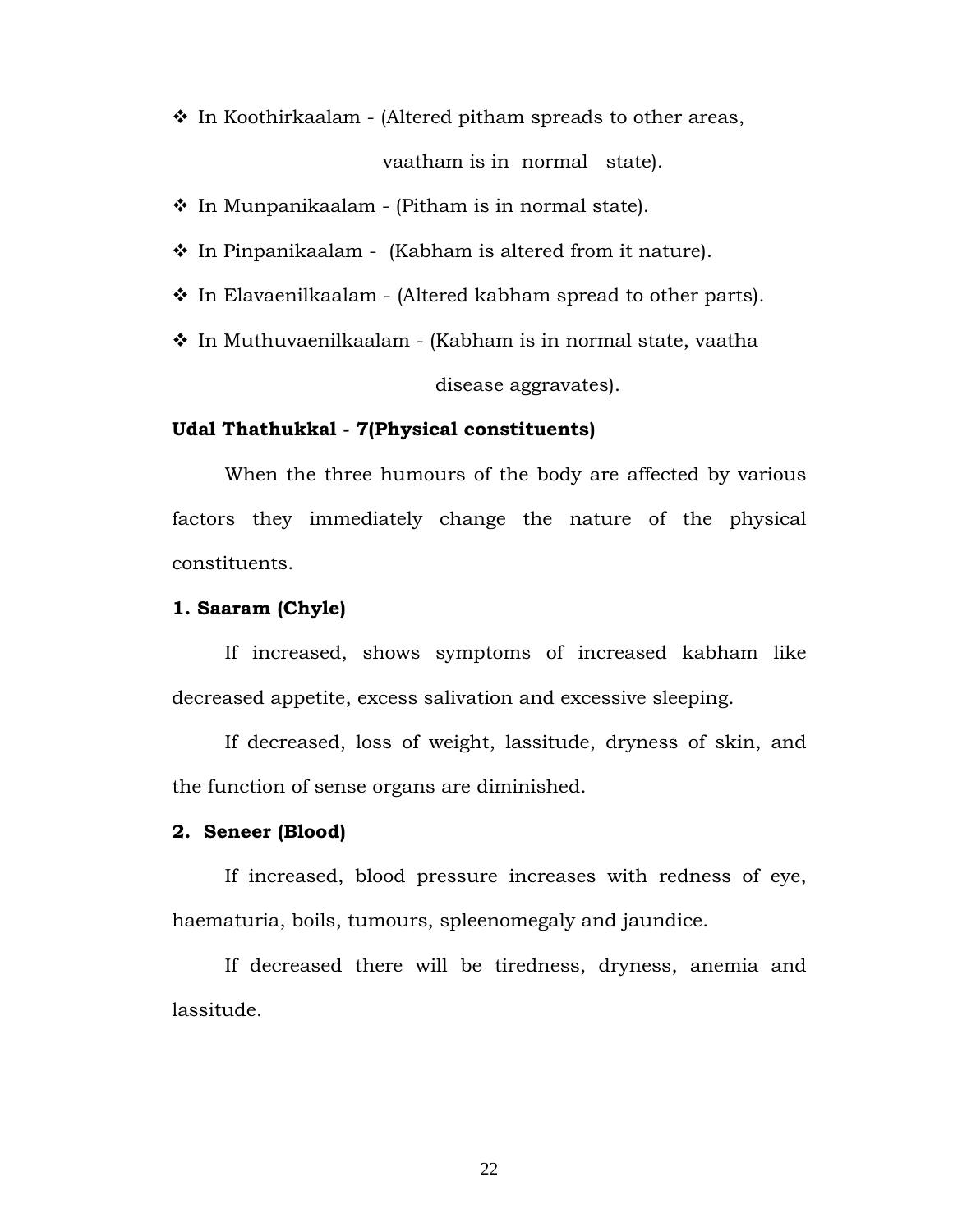#### **3. Oohn (Muscle)**

 If increased, excess muscle mass around the cheek, face, abdomen, thigh, genitalia etc.,

If decreased, muscle wasting with lethargic sense organs.

### **4. Kozhuppu (Fat)**

 If increased, identical features of increased oohn like excess fatty tissue around the cheek, neck, face, abdomen, thigh and genitalia occurs.

If decreased, loin pain, emaciation and spleenomegaly.

#### **5. Enbu (Bone)**

If increased, ossification and dentition are quickened.

 If decreased joint pain along with easy falling of nail, hair and teeth.

## **6. Moolai (Bone Marrow)**

 If increased, heaviness of body and eyes, swelling of inter phalangeal joint, oliguria and non healing ulcers occur.

If decreased, osteoporosis and blurred vision occurs.

# **7. Veneer (Sperm / Ovum)**

If increased, excess sexual activity with calculi formation.

 If decreased there will be pain in the genitalia and unable to reproduce.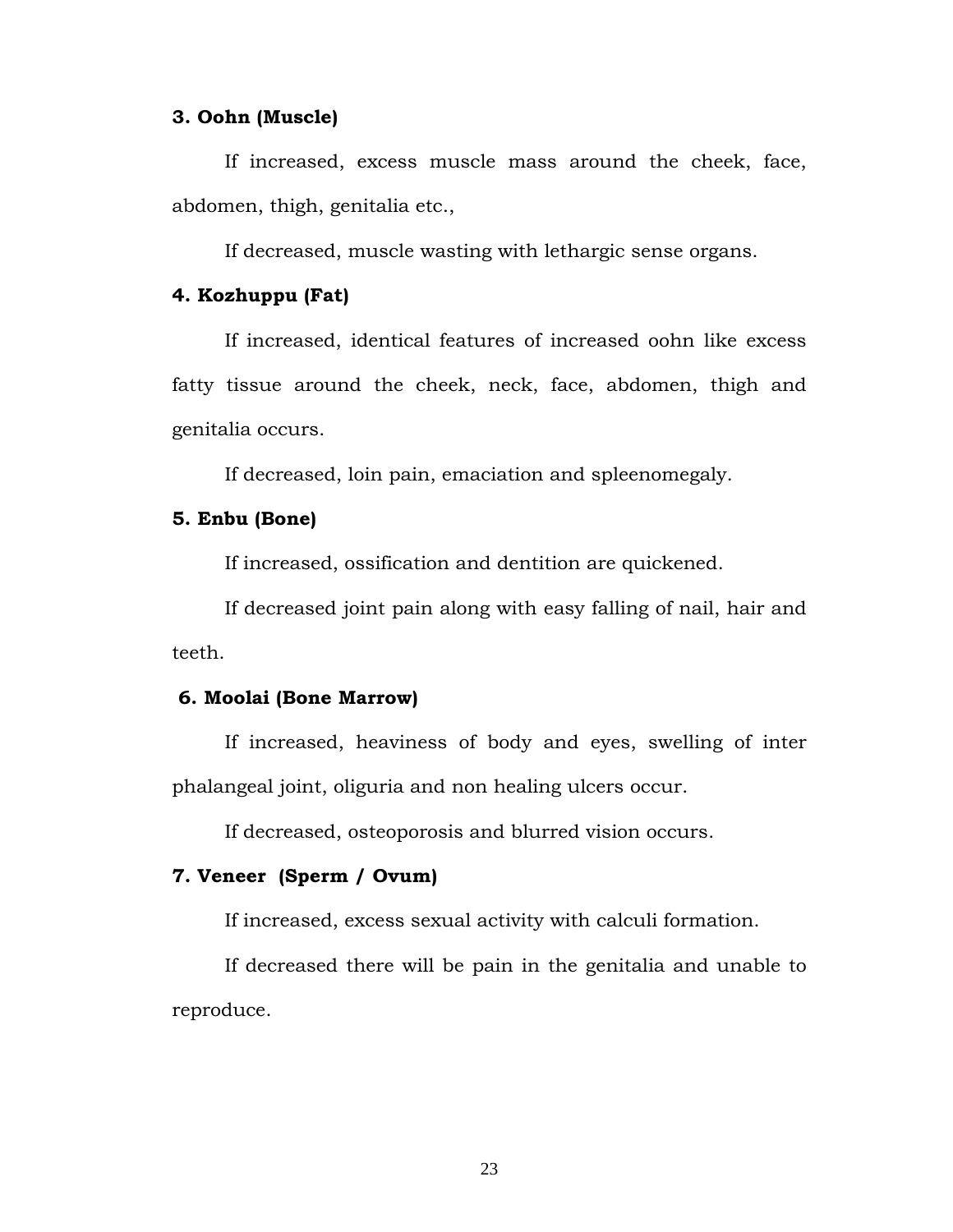## **14 Reflexes**

 The 14 urges should not be self suppressed. If suppressed they show the following symptoms.

# **1. Vaatham (Abanavayu – flatus)**

 If abanavayu is suppresed it leads to Chest pain, Ulcer pain, Abdominal pain, Body pain, Constipation, Indigestion and Liver disorders predominate.

## **2. Thummal – Sneezing**

 If thummal is arrested it leads to Headache, Facial pain, Low back ache, Neuritic pain in sense organs are felt.

# **3. Siruneer - Urine**

 If controlled it leads to Urinary tract complications and joint pain.

# **4. Malam - Faeces**

 If malam is suppressed it leads to Flatulence, Weakness, Headache, Knee joint pain may originate.

## **5. Kottavi - yawning**

 If kottavi is controlled it may lead to Lethargic Face, Indigestion, Mega noi may occur.

#### **6. Pasi - Hunger**

 If pasi is ignored all organs get tired, Pricking pain all over the body, Schizophrenia, Emaciation may occur.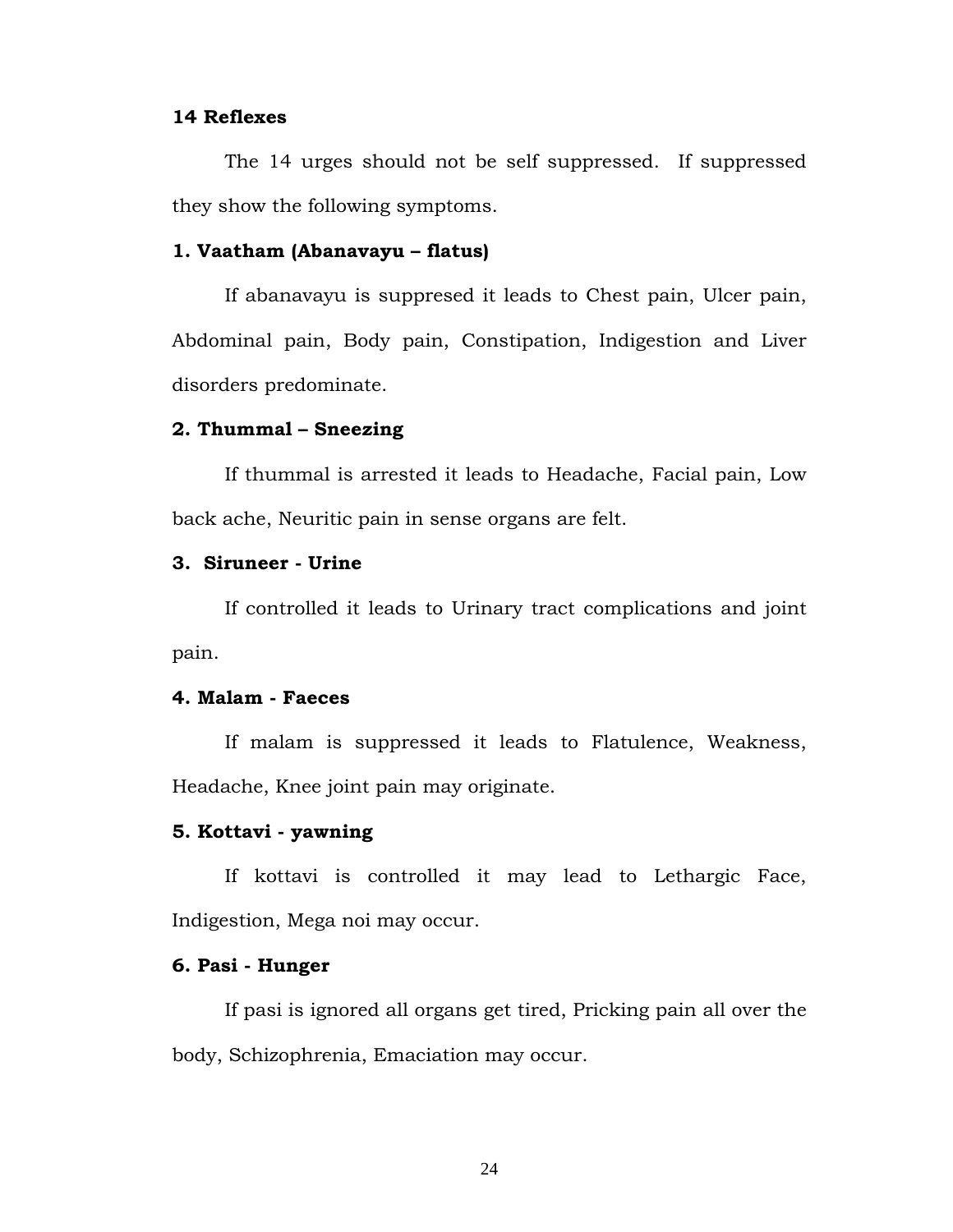## **7. Neervaetkai - Thirst**

 Without water, all cells of the body will get tired and pain supervenes.

## **8. Kasam – Cough**

 If kasam is suppressed it may cause Chest pain and Heart diseases.

## **9. Elaippu – Relaxation**

If there is no rest, Fainting and Mega diseases may occur.

## **10. Nithirai – Sleep**

 If nithirai is disturbed, it will lead to Headache, Pain in the eyes, Deafness and Speech disturbances.

#### **11. Vanthi – Vomiting**

 If vomiting is suppressed, it will lead to Itching, Anemia and Eye diseases.

#### **12. Kanneer – Tears**

 If controlled, it leads to Sinusitis, Headache, Eye disease and Chest pain.

#### **13. Sukkilam – Semen**

 If sukkilam is suppressed, there will be Joint pain, Difficulty in urination, Fever and Chest pain.

# **14. Swasam – Breathing**

 If swasam is suppresed Cough, Abdominal discomfort and Anorexia may arise.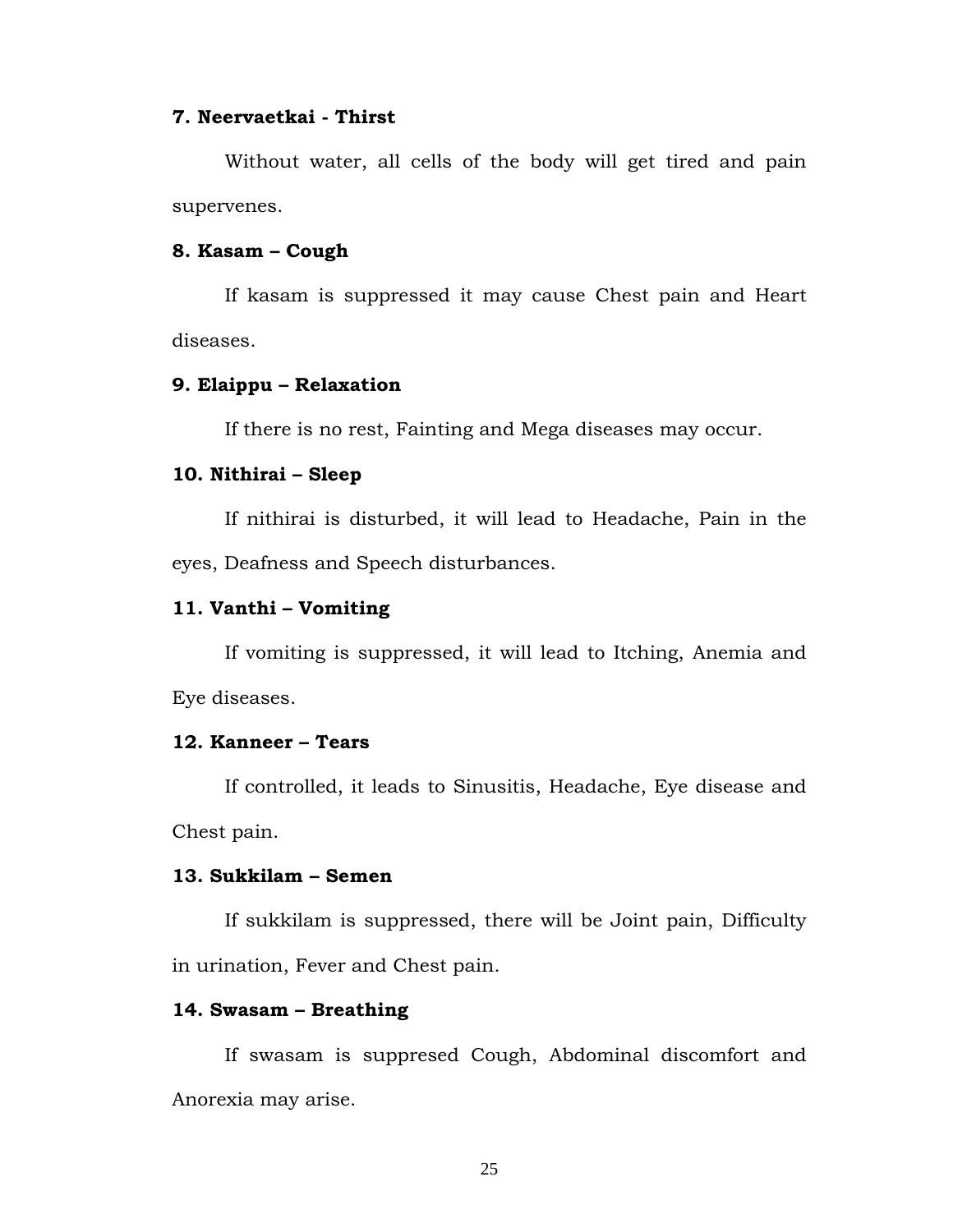#### **Three humours (Tridhosam)**

 The three physical elements of the external world that is air, heat and water for the three fundamental principles on which the constitution of human being has been based. The three elements as they enter the body, are called Tridhosam that is vaatham (wind) pitham (bile) kabham (phlegm). The three humours maintain the human body through their combined functioning. Any imbalance in them bring about diseases.

# **1. Vaatham (Wind)**

#### **A. Features of exaggerated vaatham**

 Body pain, joint pain, pricking pain, astringent taste, black stools and urine, difficulty in flexion and extension of limbs, generalized weakness, constipation and mental distress.

## **B. Features of decreased vaatham**

 Pain in the body, low pitch voice, difficulty in doing work, impairment of intelligence, giddiness, syncope and symptoms of increased kabham.

#### **2. Pitham (Fire)**

#### **A. Features of exaggerated pitham**

 Yellowish discolouration of eyes, skin, motion and urine, increased appetite and thirst, burning sensation all over the body and decreased sleep.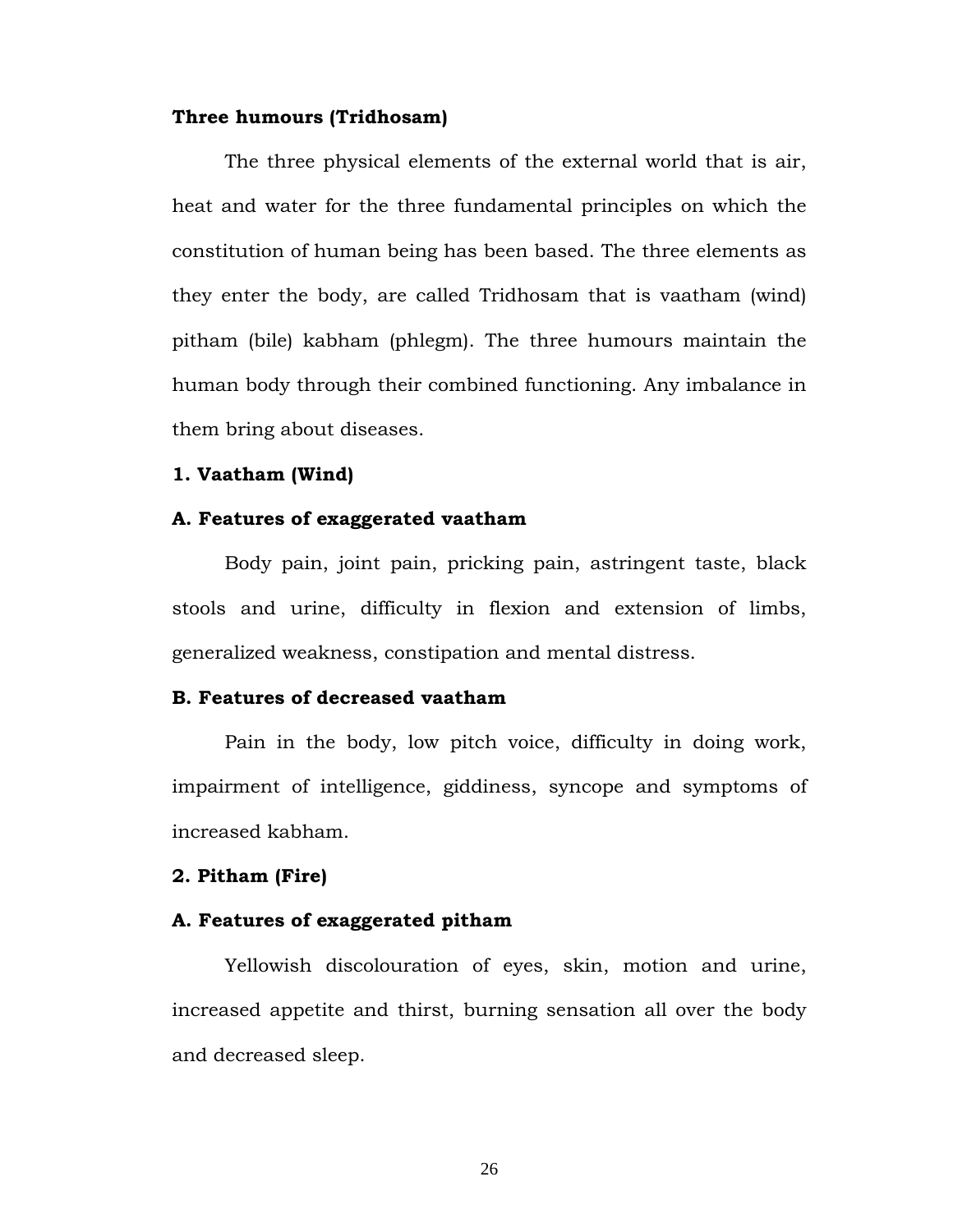#### **B. Features of decreased pitham**

 Decreased appetite, cold, symptoms associated with defective growth of kabham

#### **3.KABHAM (Phlegm)**

### **A. Features of increased Kabham**

 The body fire is decreased, increased salivation, a fall in enthusiasm, feeling a sensation of body weight, pallor and cooling, dyspnoea, cough, abdominal distension and excessive sleep.

## **B.Features of decreased Kabham**

Giddiness, dryness of joint, decreased kabham in lungs, having a feeling of absence of lung, increased sweating and palpitation.

#### **Piniyari Muraimai (Diagnosis)**

 **"Pini"** means the disease which affects the body. Any interruption of the normal functions of any body part, organ or system.

**"Ari"** means identify

**"Muraimai"** means rules

**"Piniyari muraimai"** is the method of diagnosing the disease affecting the people. It is based upon the following aspects.

1. Poriyalarithal

2. Pulanalarithal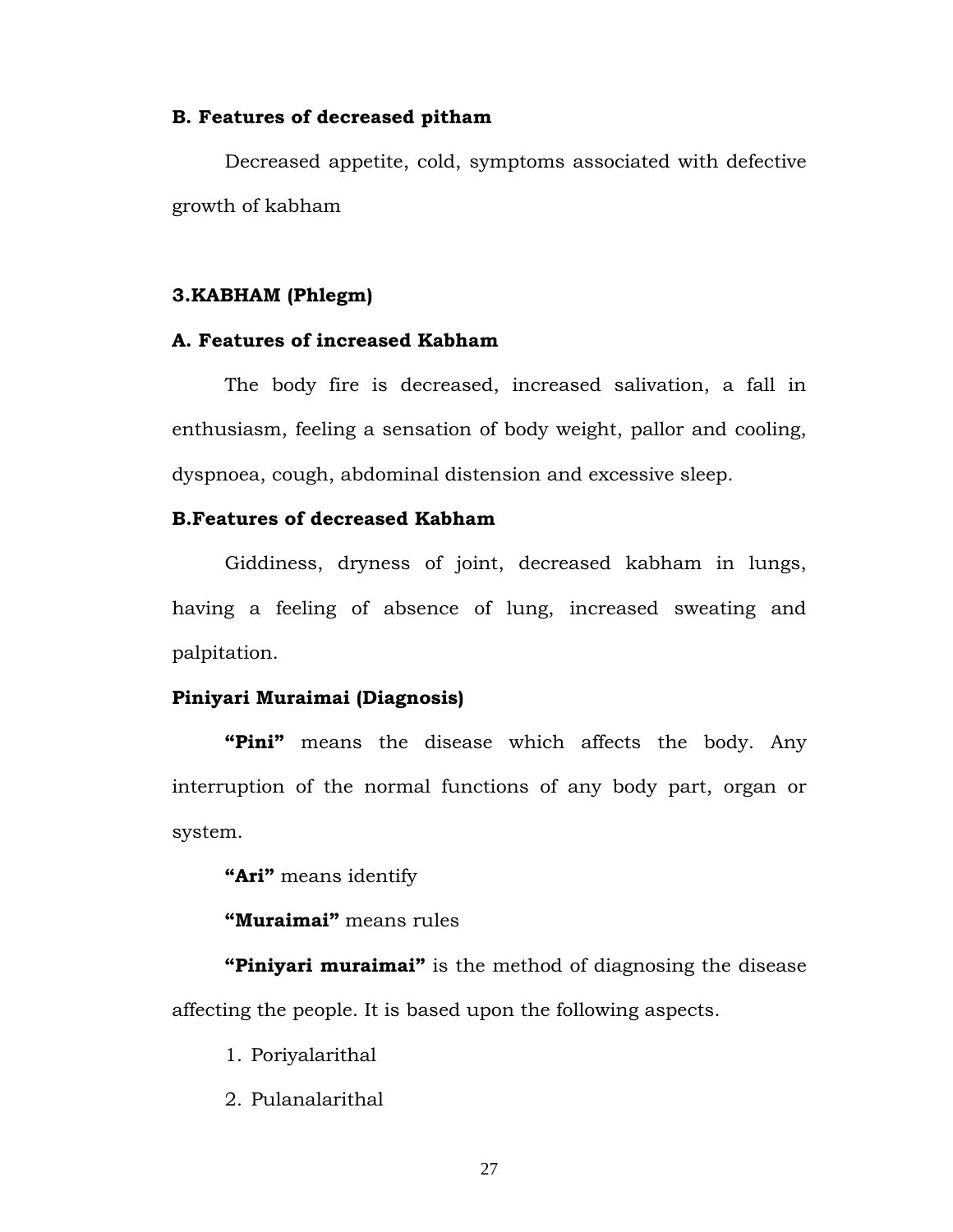- 3. Vinaathal
- 4. Envagai thervugal
- 5. Naadi paritchai.

## **Poriyalarithal and pulanalarithal**

Pori is considered as the five sense of perception namely Nose, Tongue, Eye, Skin and Ear while pulan are five object of sense, they are Smell, Taste, Vision, Sensation and Sound. Physician's pori and pulan are used as the tools for examine the pori, pulan of the patient.

## **Vinaathal:**

It has a procedure for gathering information about the patients name, age, occupation, nativity, socio – economic status, family history, dietary habits, allergic factors, period of suffering from the complaints, history of previous episodes, relevant history of habits and treatment etc., from the patient or from his immediate relatives, if the patient is not in person to speak or if the patient is child.

 The above principles correspond to the methodology of inspection, palpation and interrogation of modern medicine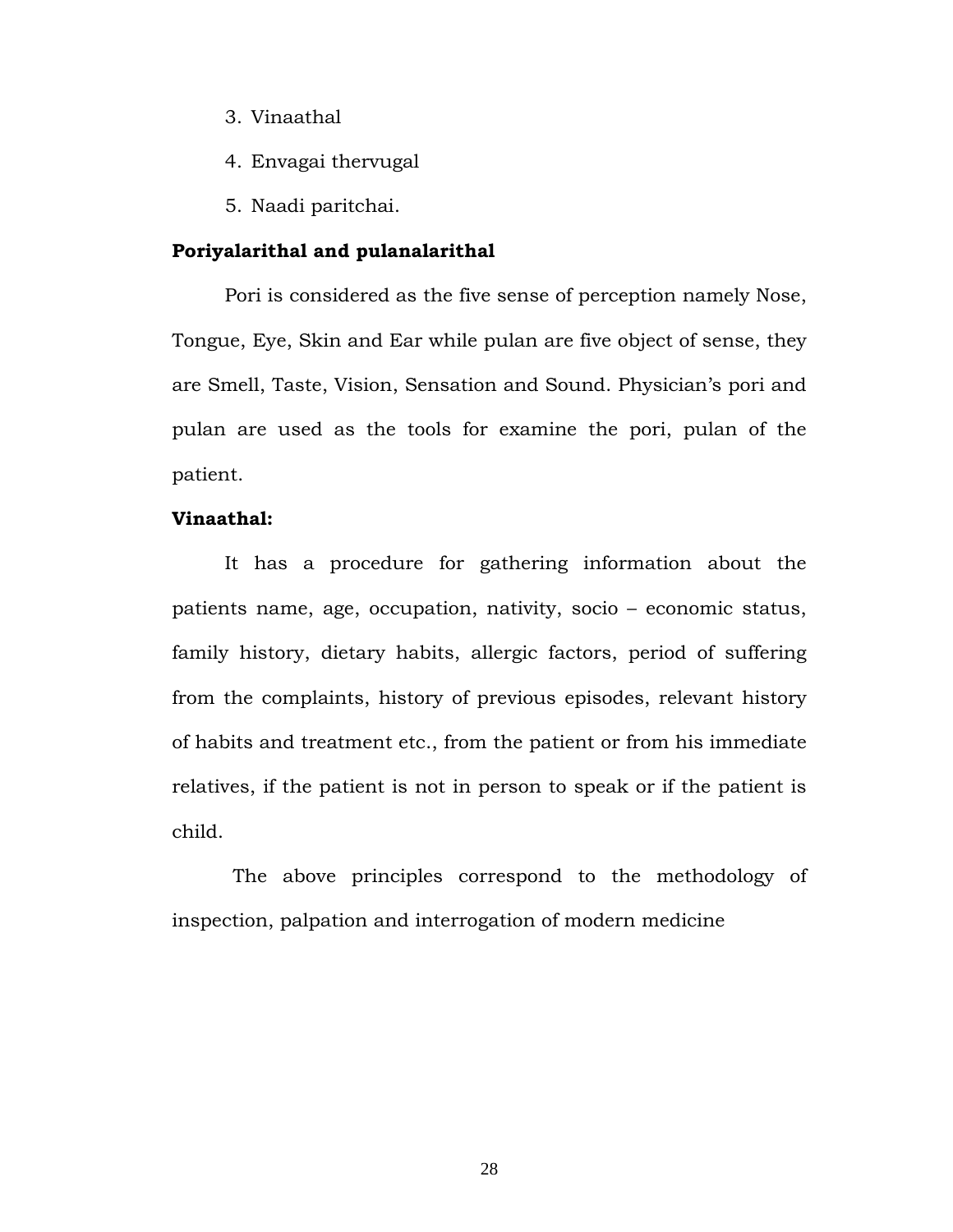# **ENVAGAI THERVUGAL**

Eight different kinds of tests to be applied or attended by physician to arrive correct diagnosis. These are also called Attavitha paritchai or Attasthanna parikshai.

Envagai thervukal is considered as physician's instruments.

''நாடி பரிசம் நாநிறம் மொழி விழி

மலம் மூத்திரம் இவை மருத்துவராயுதம்"

 $"$ மெய்குறி நிறந்தொனி விழி நாவிரு மலம் கைக்குறி $"$ 

- தேரையா்

Envagai thervugal are

- 1. Naadi (Pulse)
- 2. Sparisam ( palpation)
- 3. Naa (Tongue)
- 4. Niram (Colour)
- 5. Mozhi (Speech)
- 6. Vizhi ( Eye Examination)
- 7. Malam ( Motion examination)
- 8. Moothiram ( Urine examination)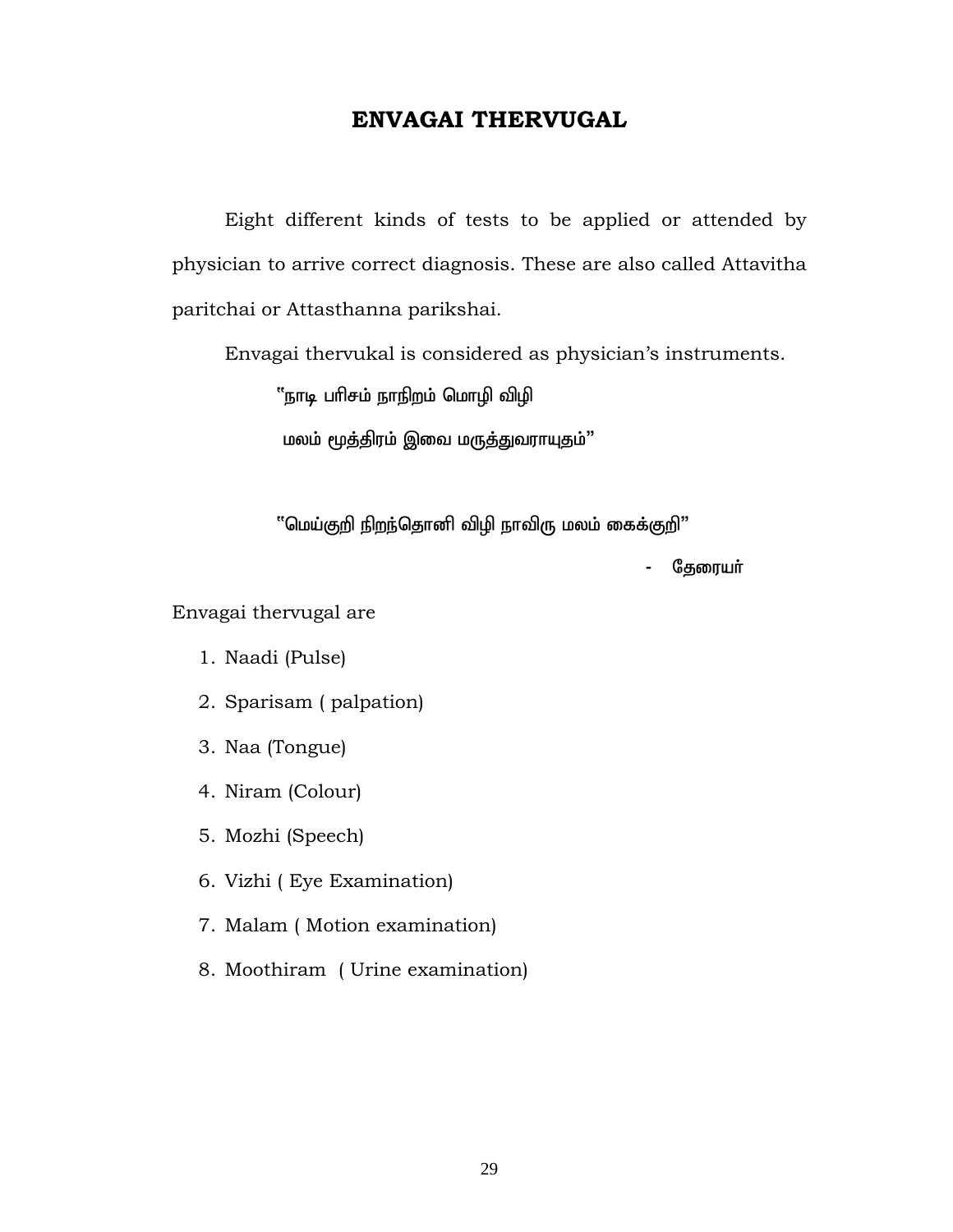#### **Naadi (Pulse)**

Naadi is the vital force. Any changes in the three dhoshas are best diagnosed by feeling the naadi. Naadi is an important observation for diagnosis and prognosis. Naadi is responsible for the existence of life and can be felt one inch below the wrist on the radial side by means of palpation with the tips of index, middle and ring finger corresponding to vaatham, pitham and kabham in the ratio of 1:  $\frac{1}{2}$ :  $\frac{1}{4}$ 

For male – Right hand

For female – Left hand

# **Procedure to see Naadi**

Site to feel Naadi and its procedure is well demonstrated by Agasthiar as follows

> ''காிமுக னடியை வாழ்த்தி கைதனில் நாடி பார்க்கில் பெருவிரலங்குலத்தில் பிடித்தடி நடுவே தொட்டால் ஒருவிர லோடில் வாதம் உயிா்நடு விரலிற் பித்தம் திருவிரல் மூன்றி லோடில் சிலேத்தும நாடிதானே"

> > அகத்தியா் நாடி.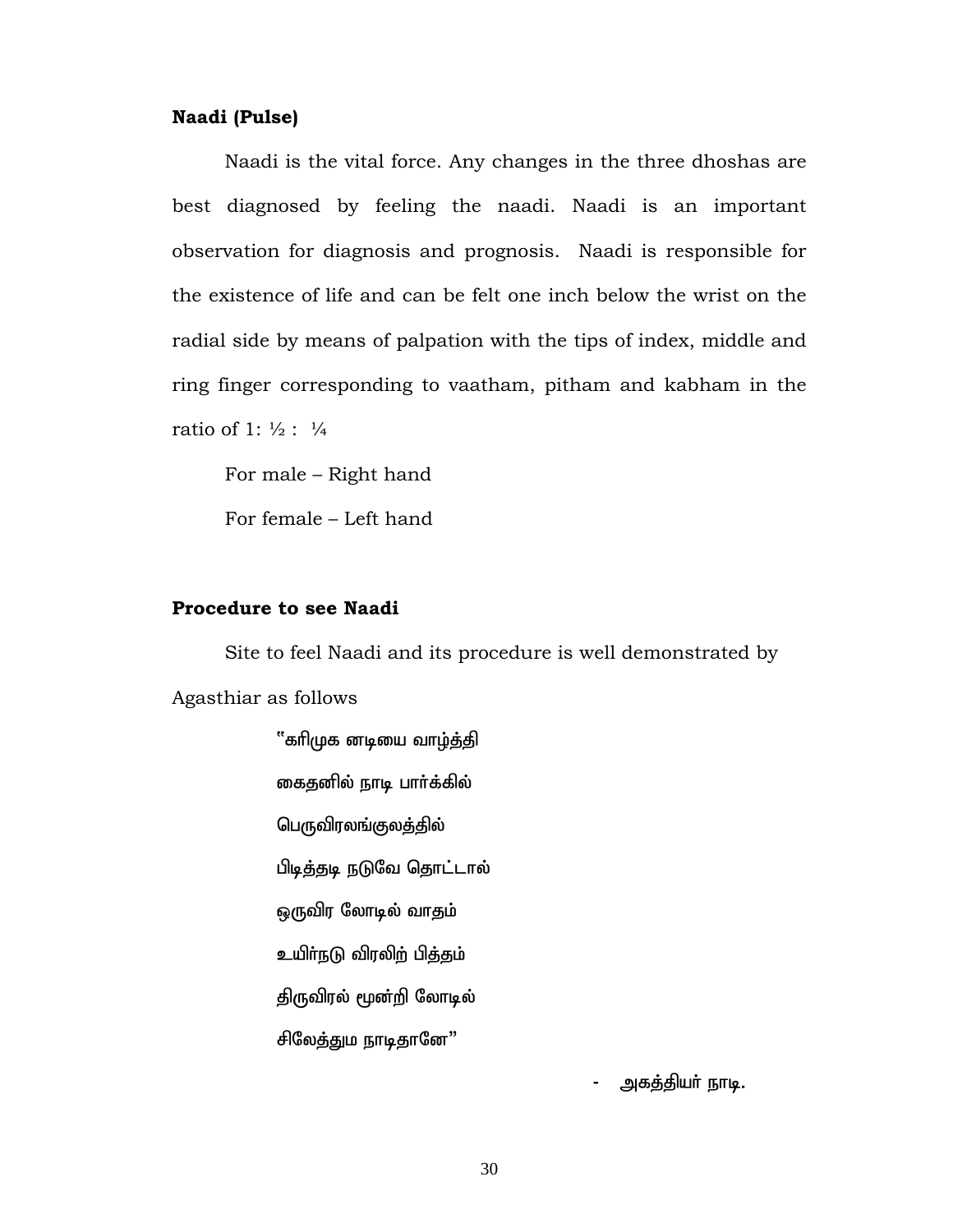# **Suitable place for reading Naadi.**

According to Thirumoolar, feeling the Naadi in various sites are mentioned as,

> தாது முறைகேள் தனித்தகுதிச் சந்தோடு <u>ஒதுறு</u> காமிய முந்திநெடு மாா்பு காது நெடுமூக்கு கண்டம் கரம்புருவம் போதுறுமுச்சி புகழ் பத்தும் பார்த்திடே

> > - திருமூலர் நாடிகள்

Even though naadi can be felt on the above mentioned peripheral arteries, commonly the radial artery at the wrist.

**Formation of Naadi:** is ideal for all people

| (Naadi)  | + (Vayu)             |     | (Uyir thathu) |
|----------|----------------------|-----|---------------|
| Idakalai | + Abanan             | $=$ | Vaatham       |
|          | Pinkalai + Pranan    |     | Pitham        |
|          | Suzhumunai + Samanan | $=$ | Kabham        |

The gait of the naadi is compared with the gait of reptiles and birds

| Vaatha Naadi | Movements of Swan & Hen       |
|--------------|-------------------------------|
| Pitha Naadi  | Movements of tortoise & Leech |
| Kabha Naadi  | Movements of frog & snake     |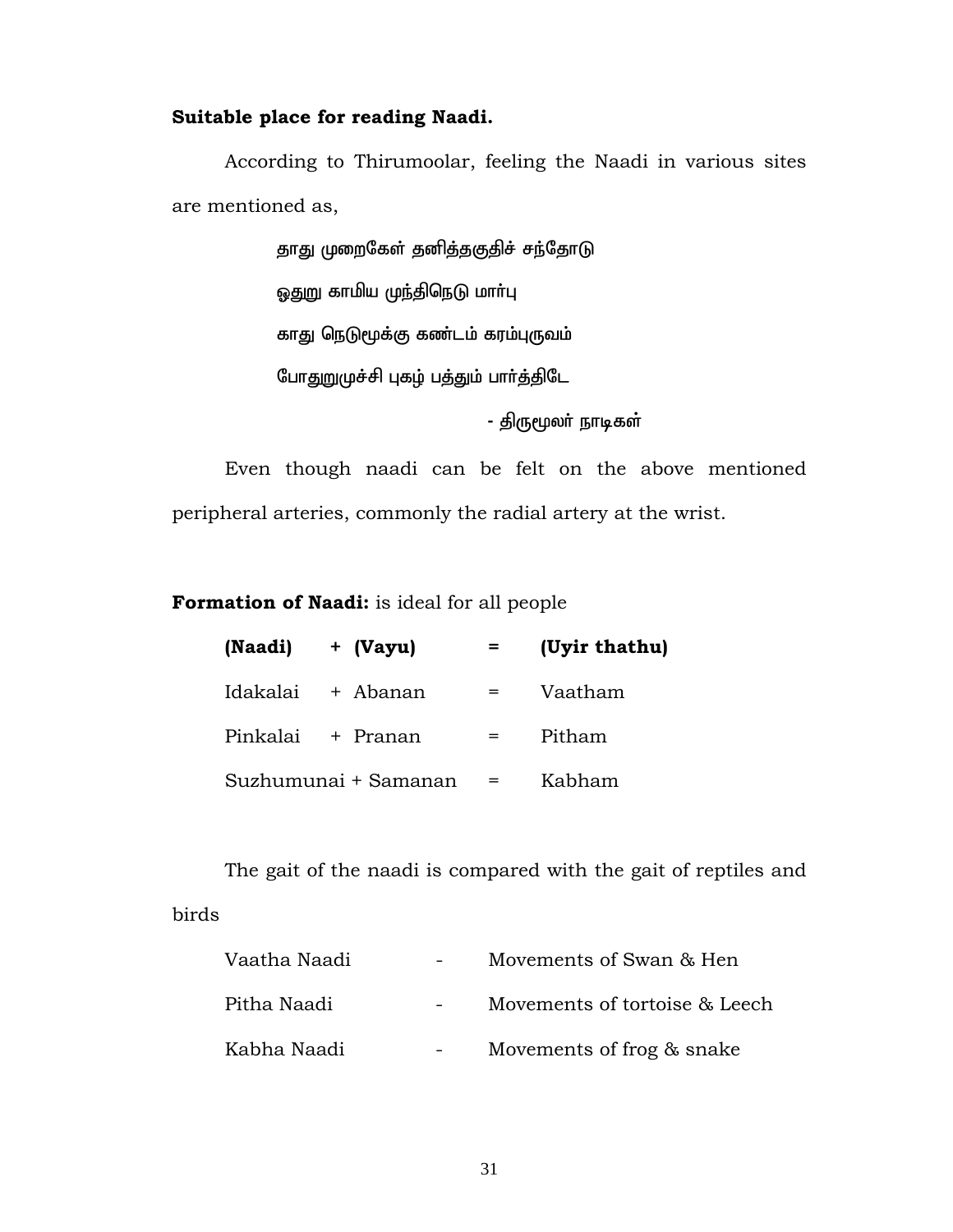#### **2. Sparisam ( palpation)**

 The following criteria such as the temperature (Hot or cold) and changes in the skin (Smoothness, roughness, dryness, scaling, pigmentation, sweat, hard patches), swelling, tenderness, any abnormal growth, enlargement of viscera, ulcers, etc., are elicited by sparisam.

# **3. Naa (Tongue)**

The tongue has been regarded as an invaluable clinical indicatory of health and disease. The examination of tongue includes colour, coating, wetness or it's dryness, deviation, movements, fissures, ulceration, variation in taste, microglassia, macroglassia any abnormal growth etc.,

#### **4. Niram (Colour)**

 Reveals that any change in the colour of the skin, nails, hairs, conjuctiva, teeth, mucous membrane etc., cyanosis, pallor, yellowish discoloration of the body, redness of the skin are also noted.

#### **5. Mozhi (Speech)**

In the examination of mozhi, the pitch of voice (low or high), loudness of voice, nature of voice, slurring speech, speech in hallucination, Aphasia should be noted.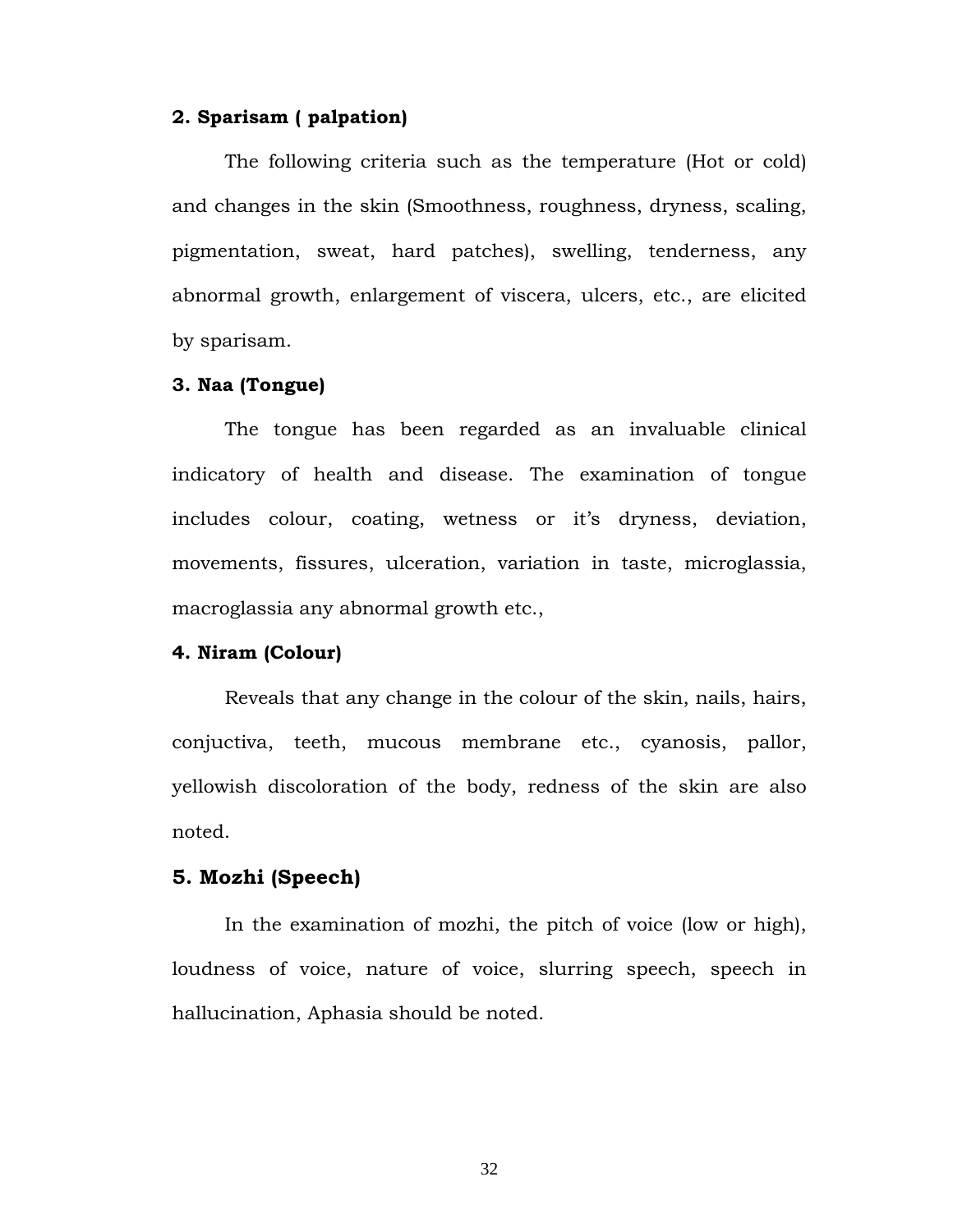#### **6. Vizhi (Eye examination)**

 Both sensory and motor disturbances are noted. By the examination of vizhi, redness, yellowishness, pallor, dryness, lacrimation, sharpness of vision, response of pupil, condition of hair in the eye lashes, inflammation, and ulceration of eye should be noted.

#### **7. Malam (Motion examination)**

 In the examination of malam, niram (colour) , nurai (froth) , erugal (solid), elagal (semisolid or liquid), quantity (increased or decreased) , smell and other examination like presence of blood, mucus, undigested matter in the stools can also be considered.

#### **8. Moothiram ( Urine Examination )**

 In the examination of urine, colour, odour, quantity, presence of froth, deposits, blood, pus, inorganic sediments, abnormal constituents such as sugar, protein etc., the frequency of micturations are to be noted.

 The diagnostic value is usually arrived by methods of urine examinations called.

- 1. Neerkuri
- 2. Neikuri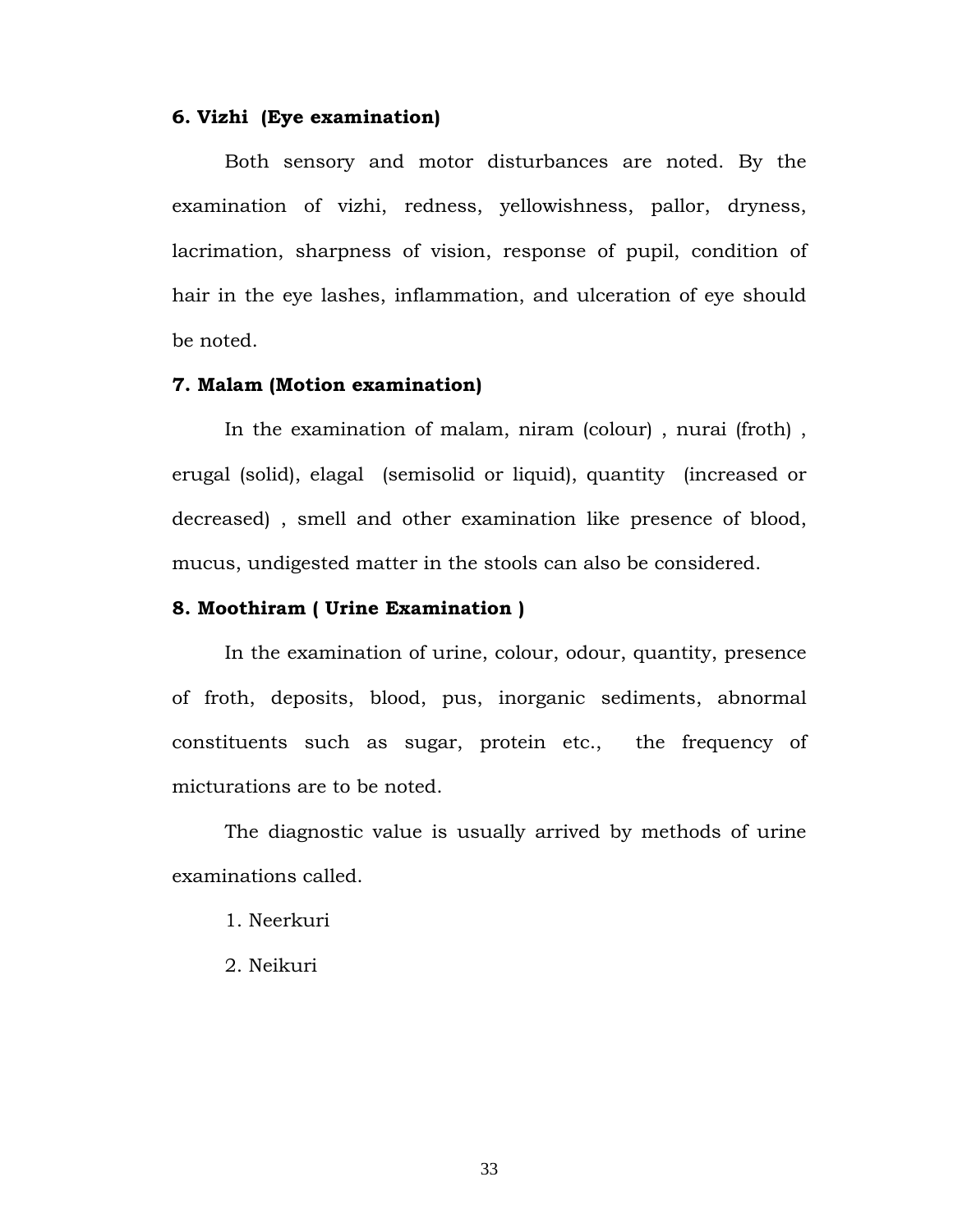#### **Collection of urine:**

"அருந்துமா றிரதமும் அவிரோ தமதாய் அ. தல் அலர்தல் அகாலவூண் தவிர்ந்<u>த</u>ழற் குற்றள வருந்தி உறங்கி வைகறை அடிக் கலசத் தாவியே காது பெய் தொரு முகூர்த் தக்கவைக் குட்படு நீரின் நிறக்குறி நெய்க்குறி நிருமித்தல் கடனே"

- தேரா் நீா்க்குறி நெய்குறி

Prior to the day of urine examination, the patient should be advised to take a balanced diet and should have good rest. The first voided urine of the patient is collected in a glass container. The colour volume, frothy, smell, specific gravity and sedimentation is noted. A drop of gingelly oil is added into the container without any disturbance and the tendency to spread is examined with in  $1\frac{1}{2}$ hrs.

#### **i) Neerkuri**

வந்த நீர் கரி எடை மணம் நுரை எஞ்சலென் <u>றைந்தி</u>ய லுளவவை யறைகுது முறையே

- தேரா் நீா்க்குறி நெய்குறி

In neerkuri Niram, Edai, Manam, Nurai and Enjal of the voided urine is noted. This has been already mentioned in Envagai thervugal

 $"$ அருப்ப முற்றாா்க் கவ்விதி விலக்கே $"$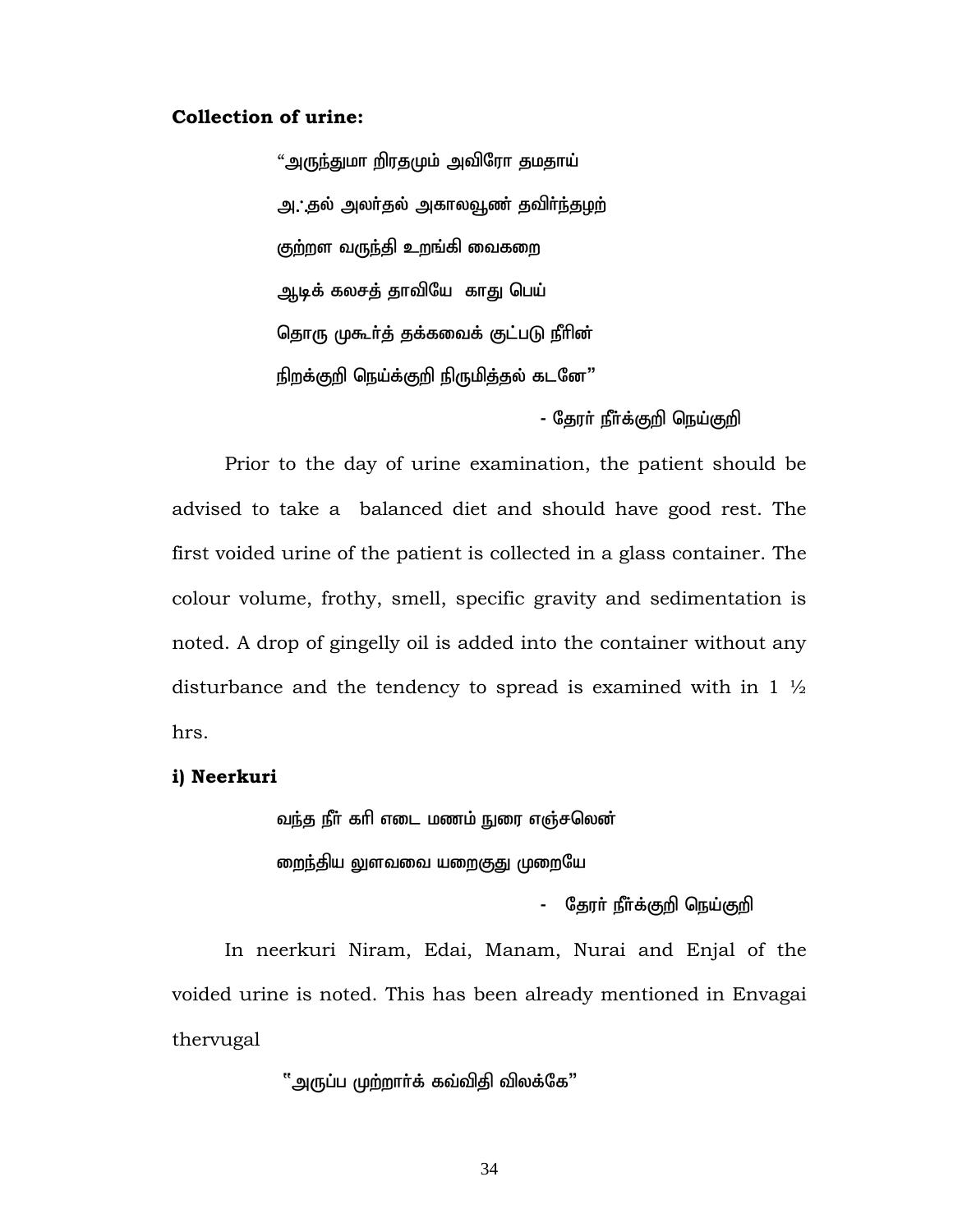Though the urine should be examined only according to the rules and regulations at time of emergency, they can be relaxed.

| <b>Niram</b> |                | It indicates the colour of urine voided.        |
|--------------|----------------|-------------------------------------------------|
| Edai         |                | It indicates the specific gravity of urine.     |
|              |                | (Increased or decreased quantity).              |
| <b>Manam</b> | $\ddot{\cdot}$ | It indicates the smell of urine voided.         |
| <b>Nurai</b> | $\ddot{\cdot}$ | It indicates the frothy nature of urine voided. |
| Enjal        | $\ddot{\cdot}$ | It indicates the quantity of urine.             |

#### **Neikuri**

A drop of gingelly oil is dropped into a wide vessel containing the urine and is kept in sun light in a calm place without shaking and the dearrangement of three thathus is studied by nature of a oil spread on the surface of urine.

> "அரவென நீண்டிடின் அ. தே வாதம் ஆழிபோற் பரவின் அ. தே பித்தம் முத்தொத்து நிற்கின் மொழிவதின் கபமே"

> > - தேரா் நீாக்குறி, நெய்குறி

Vaatham - The drop of oil lengthens like a snake.

Pitham - The drop of oil spreads like a ring.

Kabham - The drop of oil resembles a pearl.

Oil spreading like above indicates thontham.

 The siddhars followed up this method for prognosis of the disease and classify the disease as curable and incurable.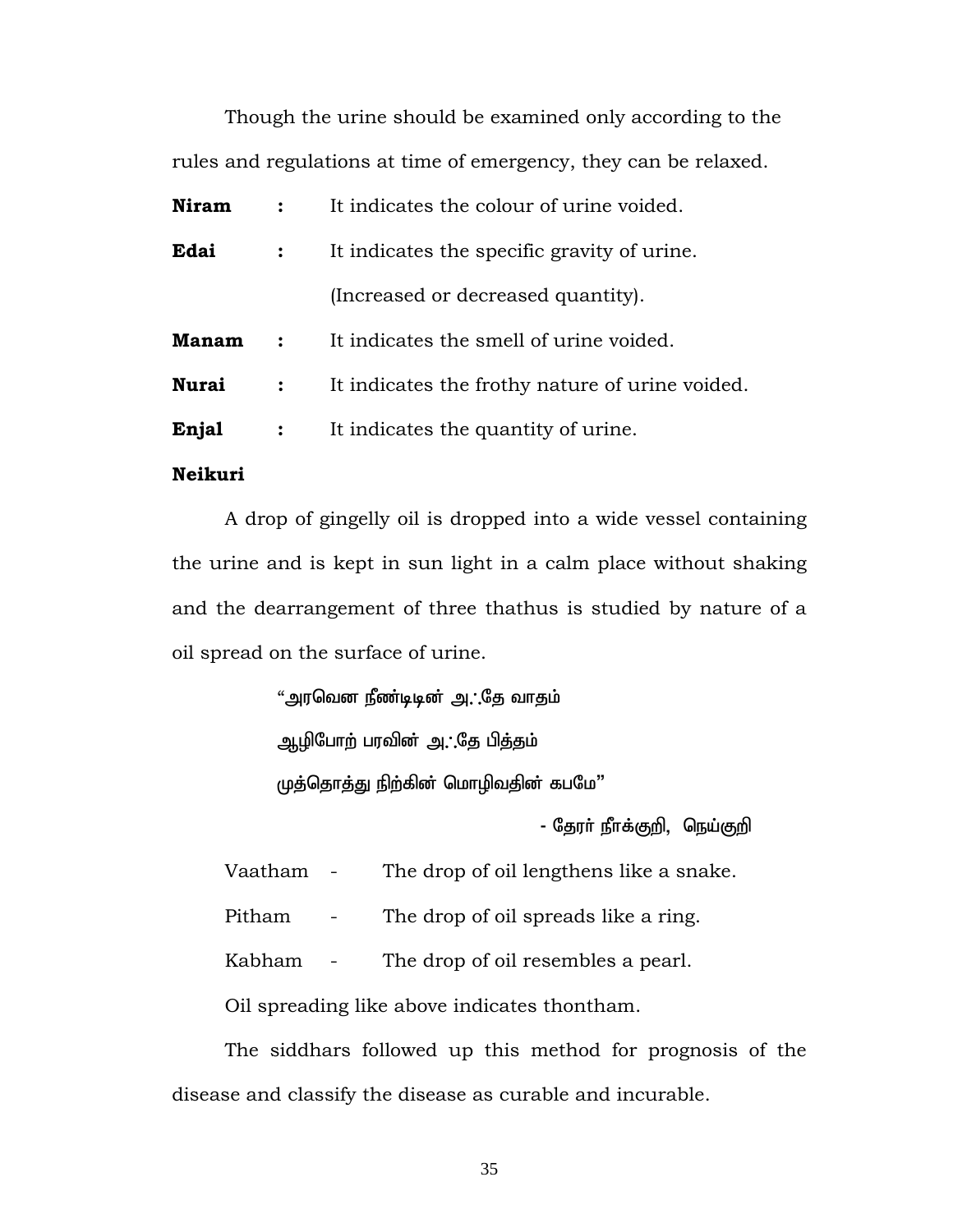Treatment in siddha medicine is aimed at keeping the three dhoshas in equilibrium and maintenance of seven thathus. So proper diet, medicine, an adjuant and a regimen of the life are advised for a healthy living and to restore equilibrium of doshas in increased or decreased condition.

 In diseased condition, body shows many signs and symptoms. To diagnose the disease and choose the correct medicine the physician must have the knowledge of pathology of the disease, which is essential for proper treatment. For this purpose in this dissertation work, I have selected the disease "Mega thimiram" one among the 96 eye diseases.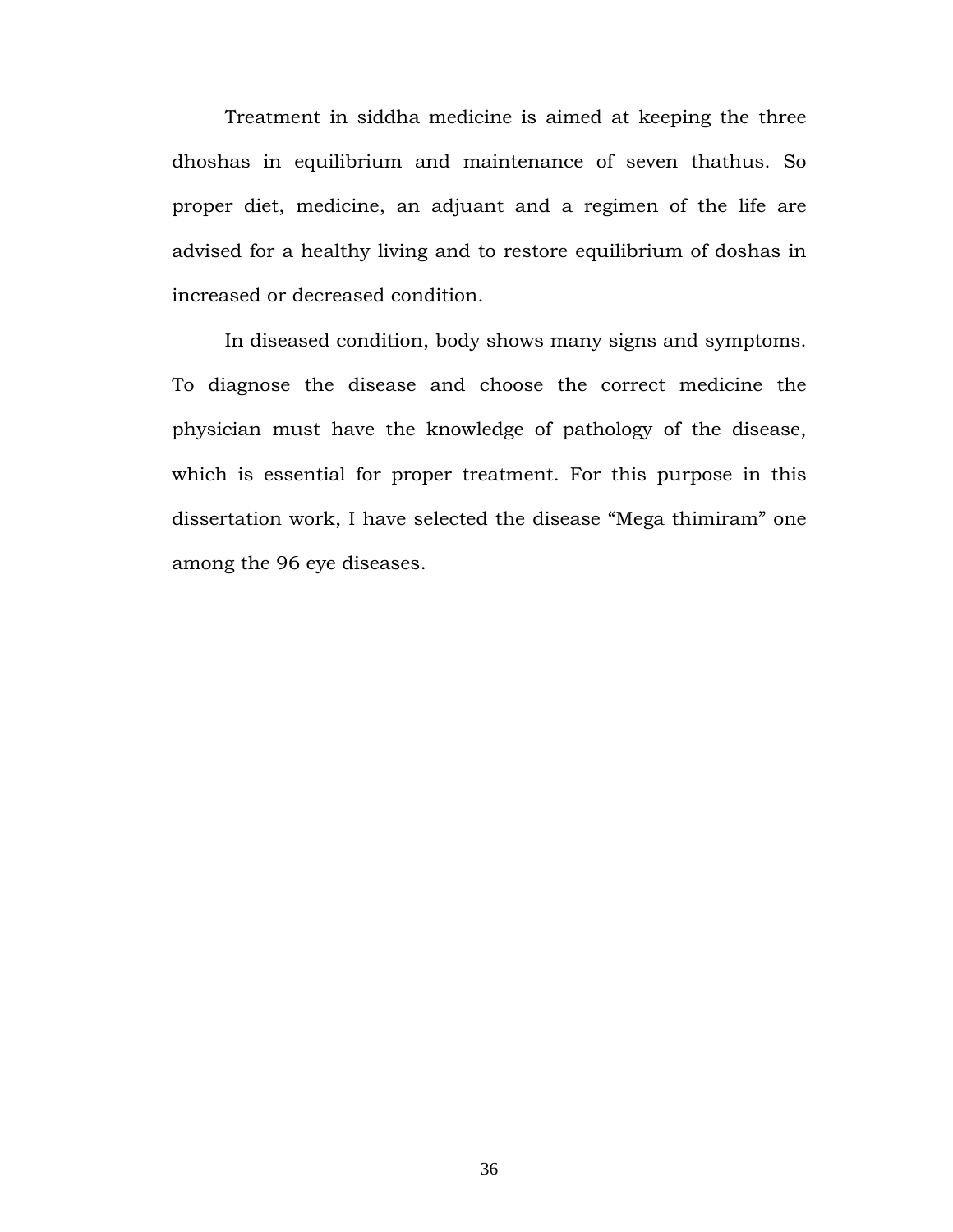#### **AIMS AND OBJECTIVES**

The recent advancement in the field of medicine has opened a window in the field of siddha medicine to study in detail the basic concept of siddha pathology and redefined its application according to the present scenario.

 "Mega thimiram", a complication of diabetes is now considered to be important because of its pandemic spread. Nearly 177 million people i.e two thirds of population of developing countries are suffered from diabetes. The major populations of the diabetics are unaware of their diabetic status while the awarded persons do not realize the importance of consistent follow ups. Most of the physicians treating are not also trained to detect and refer sight threatening diabetic retinopathy for a timely treatment.

 So, an effort is made to derive the basic concepts of **"Mega thimiram**" in a scientific way to the modern world for their view.

- $\hat{\cdot}$  The main aim of this study is to collect the ancient siddha literatures about mega disease in general and mega thimiram in particular.
- $\cdot$  To study the clinical course of the disease with keen observation on aetiology, pathology, clinical features and diagnosis.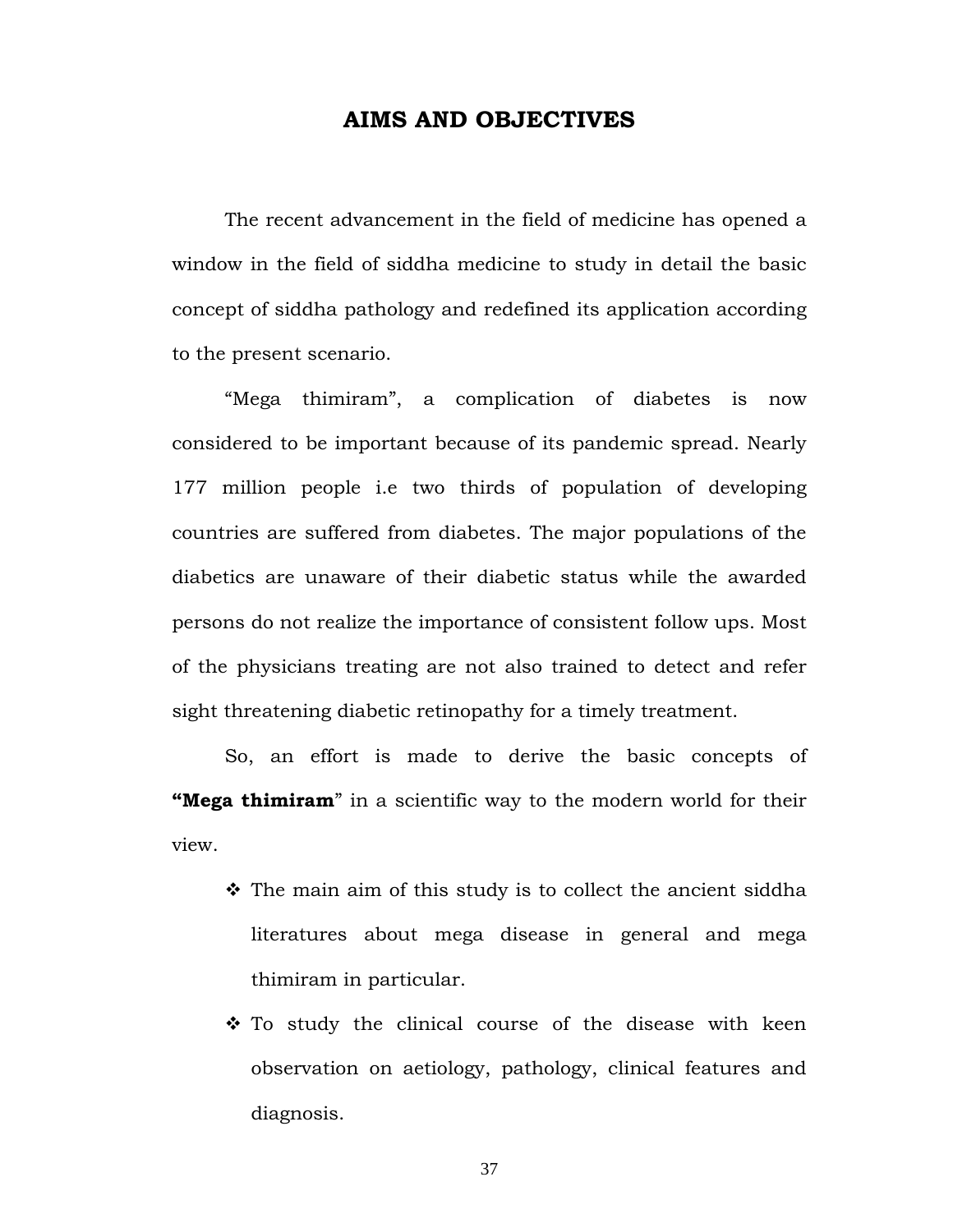- To evaluate the Siddha basic physiology and pathology
- $\cdot$  To make a note inorder to analyse the clinical symptoms and pathology of " Mega thimiram" and also about climate, sex, habitat, occupation etc.,
- \* To support my study using envagai thervugal, mentioned both in siddha literatures with modern parameters.
- $\cdot$  To study the diagnostic methods and compare with modern investigations techniques like slit lamp, direct and indirect opthalmoscopy with respect to mega thimiram.
- \* To discuss the complications of "Mega thimiram"
- $\triangleleft$  How to prevent and control early blindness.
- \* To have a plan for further studies and research on this disease.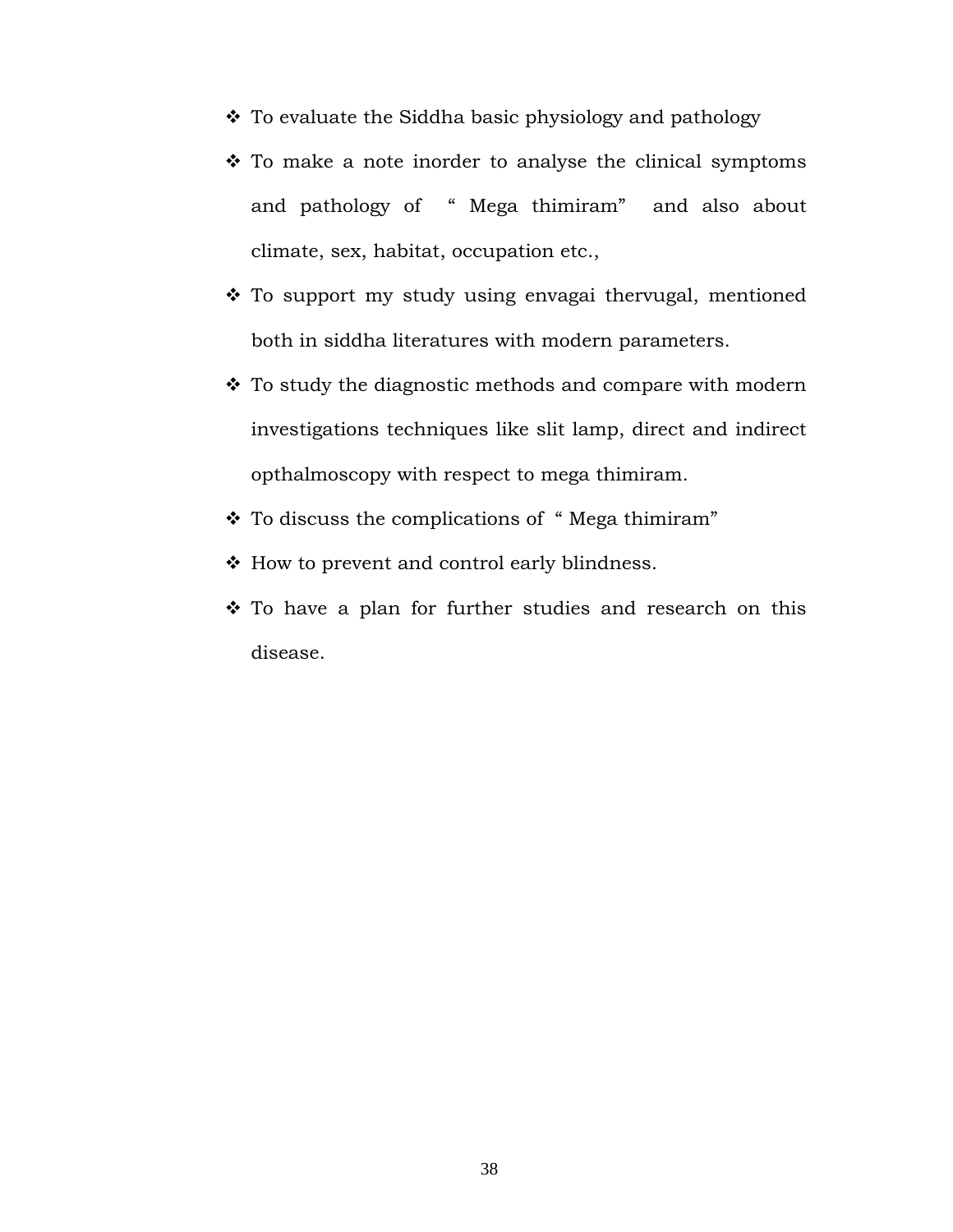#### **INTRODUCTION ABOUT DISSERTATION TOPIC**

 The author has selected the eye disease "**Mega thimiram**" for the present study. The topic of dissertation is taken from "**NAGAMUNI NAYANA VIDHI – 200**"

 The word megam literally means clouds. As the cloud in the sky, denotes rain fall, the mega diseases in man also indicates pathology to so many diseases. The clouds fall as rain, the patient with the mega disease have increased frequent passage of urine.

 The term megam popularly called as Neerizhivu is characterized by increased frequent passage of urine, having sweety odour. In our system of medicine it is one among 4448 diseases and it is separately dealt by Yugi in Yugi Vaidhya Sindhamani 800. The disease pramiyam or pramegam should not be confused with the megam, because megam is strictly a disease of metabolic disorder, since the excretory organ kidney has only a limited ways of responding to a multitude of pathogenic stimuli, urinary symptoms like frequent passage of urine is chiefly taken into consideration for the megam disease. Megam or Madhumegam, Yugi has given more importance to variation in colour, consistency and constituents of urine as the gradual diminution of the physical constituent saaram is mainly excreted are urine.

 As for lay man, any discharge from the urethra, for example leucorrhoea, spermatorrhoea, purulent discharge etc, are called as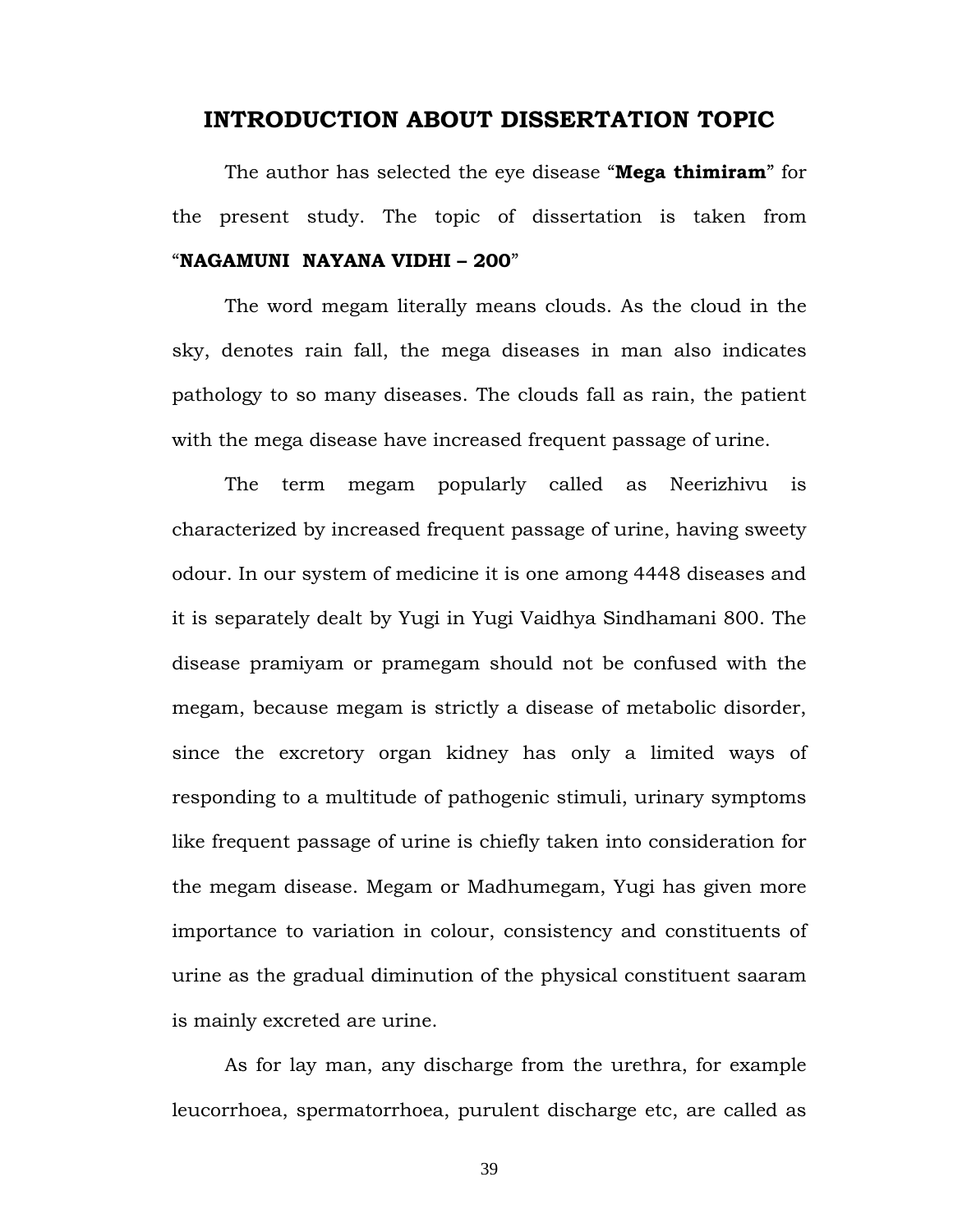passing of megam in urine. This is a misnomer and the physician should carefully evaluate the exact disease.

Pramiyam or pramegam is of 21 types according to Agasthiyar Gunavagadam, which matches with Yugi's classification of pramiyam. Premegam usually comprises diseases of genito urinary tract which includes urinary tract infections, genital tract infections, renal diseases and sexually transmitted diseases etc..

Megam is correlated with that of "Diabetes" in modern medicine. Yugi classified it into 20 types, which are all deal with different types and complication of Mega Noi. So that here it is concluded that in 'Megathimiram' is a disease of eye due to complication of Mega Noi (Diabetes).

**Megam** represents Madhumegam caused by diminution of seven physical constituents.

**Thimiram** refers to an eye disease which is a blindness caused by the constriction of retinal blood vessels, retinal hemorrhage and exudates formation.

As the dissertation topic Mega thimiram is among 96 eye disease, let us have a study about the eye in detail.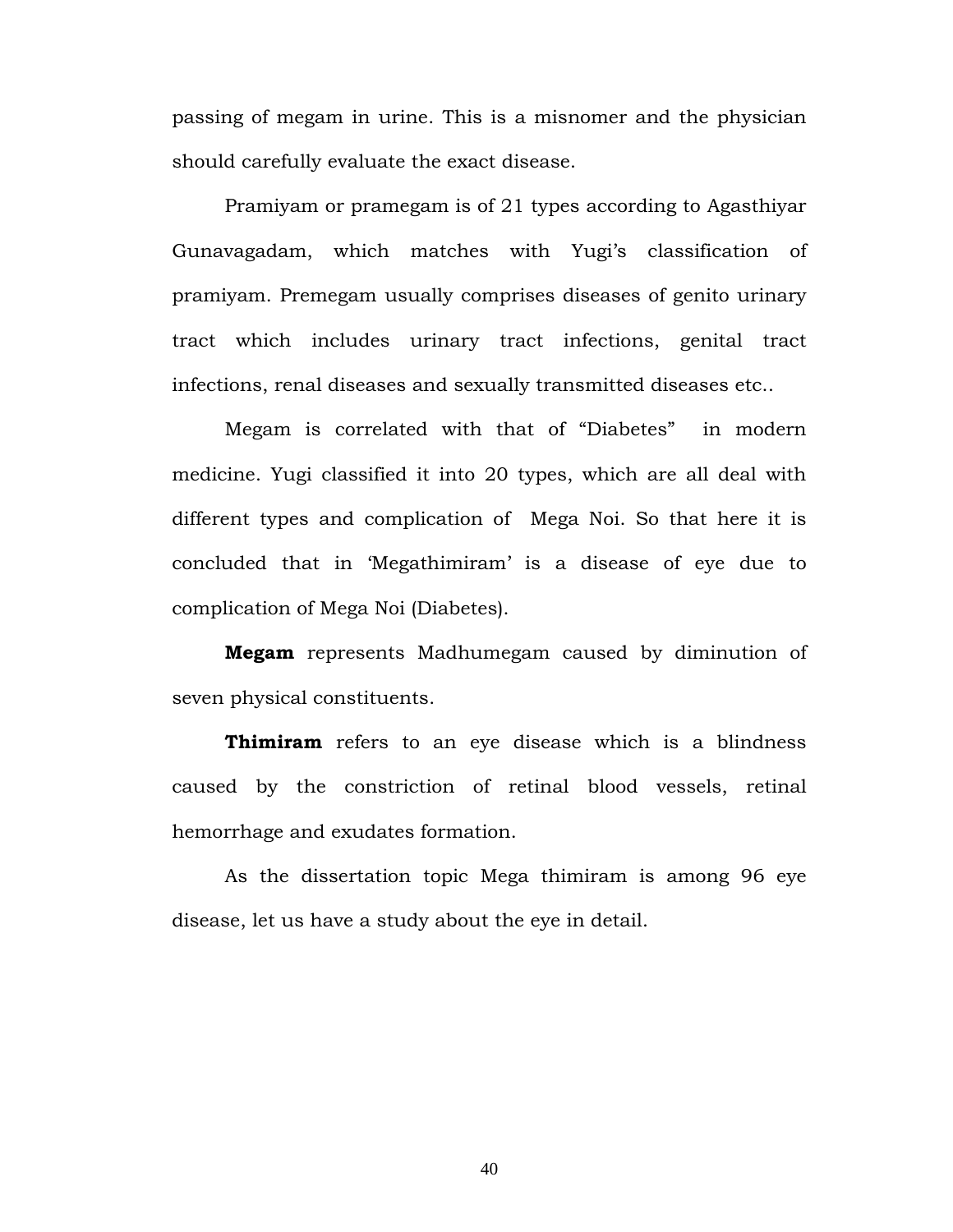#### **THE NORMAL EYE:**

''வெள்ளையில் சிவப்பு றாது விளங்குநற் படிகம் போன்று ஒள்ளிய சோதி தன்னில் ஒளிநிற வண்ண மாகில் உள்ளொளி பொருந்த வங்கே உன்முகம் விளங்கத் தோன்றில் <u>ஒ</u>ள்ளிய நயன மாகும் உண்மையீ தறிந்தி டாயே"

- அகத்தியா் நயன விதி.

The conjuctiva, white of the eye occupying 5/6 of eyeball, is clear, white without redness like a crystal. The cornea, black of the eye occupying 1/6 of eyeball is black, opaque and resembles like a prism with good refracting power. 1/7 of the black portion is occupied by 'Jothi' or 'Thaarai' which constitute the pupil (Paavai).

#### **Dimensions of the eye:**

"பங்கமில் விழியி னீளம் பகர்தரு மகலந் தன்னோ டிங்கத னாழ நீ தான் இயல்புட னுரைக்கக் கேளாய் அங்குல மிரண்டி னோடே யரையுமொன் றுன்ன லாகும் செங்கயல் விழியின் மாதேசெகத்துளோர்க் கறிந்து கொள்ளே"

- அகத்தியா் நயன விதி

According to Agasthiyar's lines,

 Length of the eye is 2 inches, Breadth of the eye is  $\frac{1}{2}$  inch Depth of the eye is 1 inch.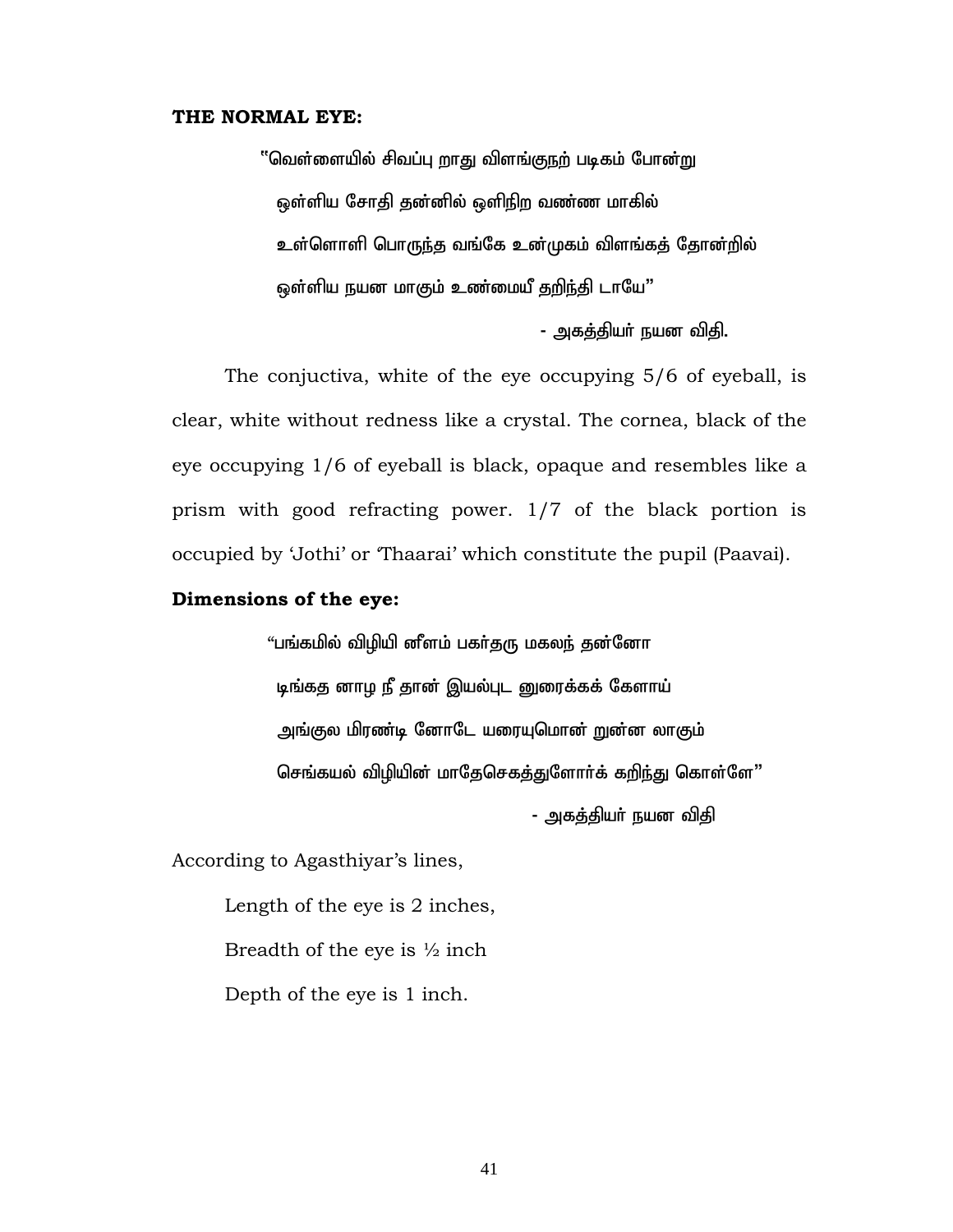#### **History of eye diseases:**

#### கண்நோய் வரலாறு

 $"$ கருதியதோா் கண்ணில்வந்த வியாதி கேளு காரணந்தான் சொல்லுகிறேன் கட்டாய் கேளு வெருதியென்ற மாதர்களையுற்றுப் பார்த்து வுடனேங்கி மோகமுற்று வுடற்பா வந்தான் சதிருடனே கருக்கண்டு வழித்த தாலுஞ் சக்திதோ டத்தாறும் தெய்வத்தானும் விருதுடனே பலவுயிரைக் கொல்லக் கண்டு விலக்காதே பார்திருந்த விறினாலே"

"வீறான பலபாவஞ் செய்கை யாறு மெய்ய தனைப் பொய்யென்ற விழம்பினாலும் வேறாகப் பிறக்கிடுக்கண் செய்த தாலும் மிக்கதொரு சிவாலயங்கள் விரும்பா தாலும் கூறான தெய்வத்தை யிகழ்ந்த தாலும் கூர் விழியால் நேர்விளங்குந் கலந்தா னப்பா வாறாகத் தொண்ணூற்றாறு வியாதி வரலாறு மதிகமாங் கன்மமென வறிந்து கொல்லே".

- அகக்கியர் கன்ம காண்டம்

According to Agasthiyar kanma kandam, the eye diseases are caused due to

- 1. Sexual indulgence
- 2. Hereditary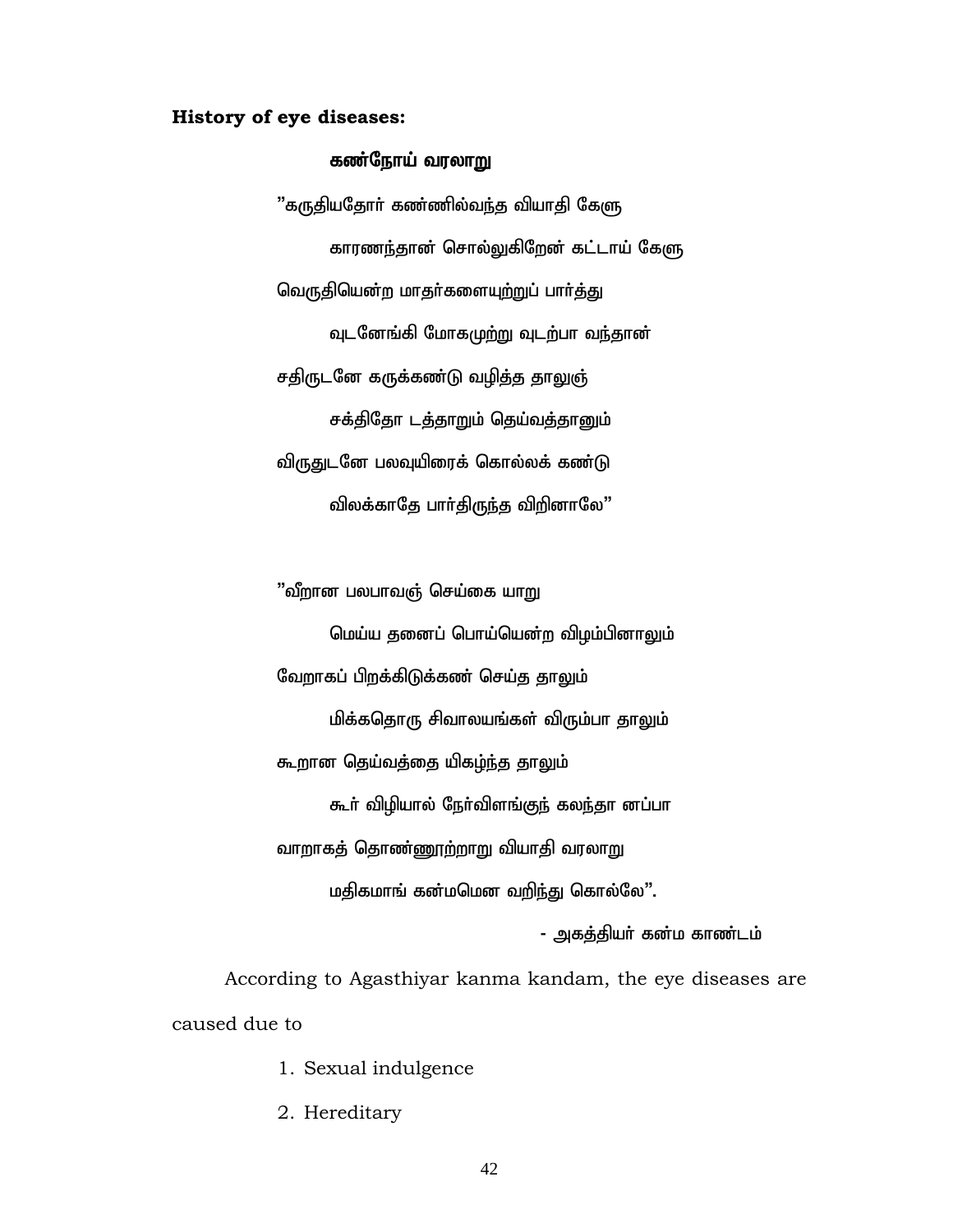- 3. Non-belief on almighty
- 4. Telling lies
- 5. Congenital
- 6. Due to evil deeds.

# **Aetiology for eye diseases.**

According to Agasthiyar Nayana Vidhi.

"கொ்ப்பத்திற் சிசுவாழ் போது கிருமிகள் சேர்ந்திட் டாலும் கப்பிய பசியுற் றாலுங் கலக்கங் கொள் திகில்நேர்ந் தாலும் செம்புமாங் கனிகாய் மெத்த தேடியே புசித்திட்டாலும் ஒப்புறு மகவின் கண்ணில் வியாதிவந் தணுகுந் தானே"

- Worm infestation during foetal growth
- ❖ Hunger
- Anxiety
- Excessive intake of sour tasted fruits by pregnant mother causes eye disease to the child.

### **According the Nagamani's version:**

Eye disease are also caused by

- ❖ Pox virus.
- ❖ Pitha diseases.
- $\triangleleft$  Polluted water bathings.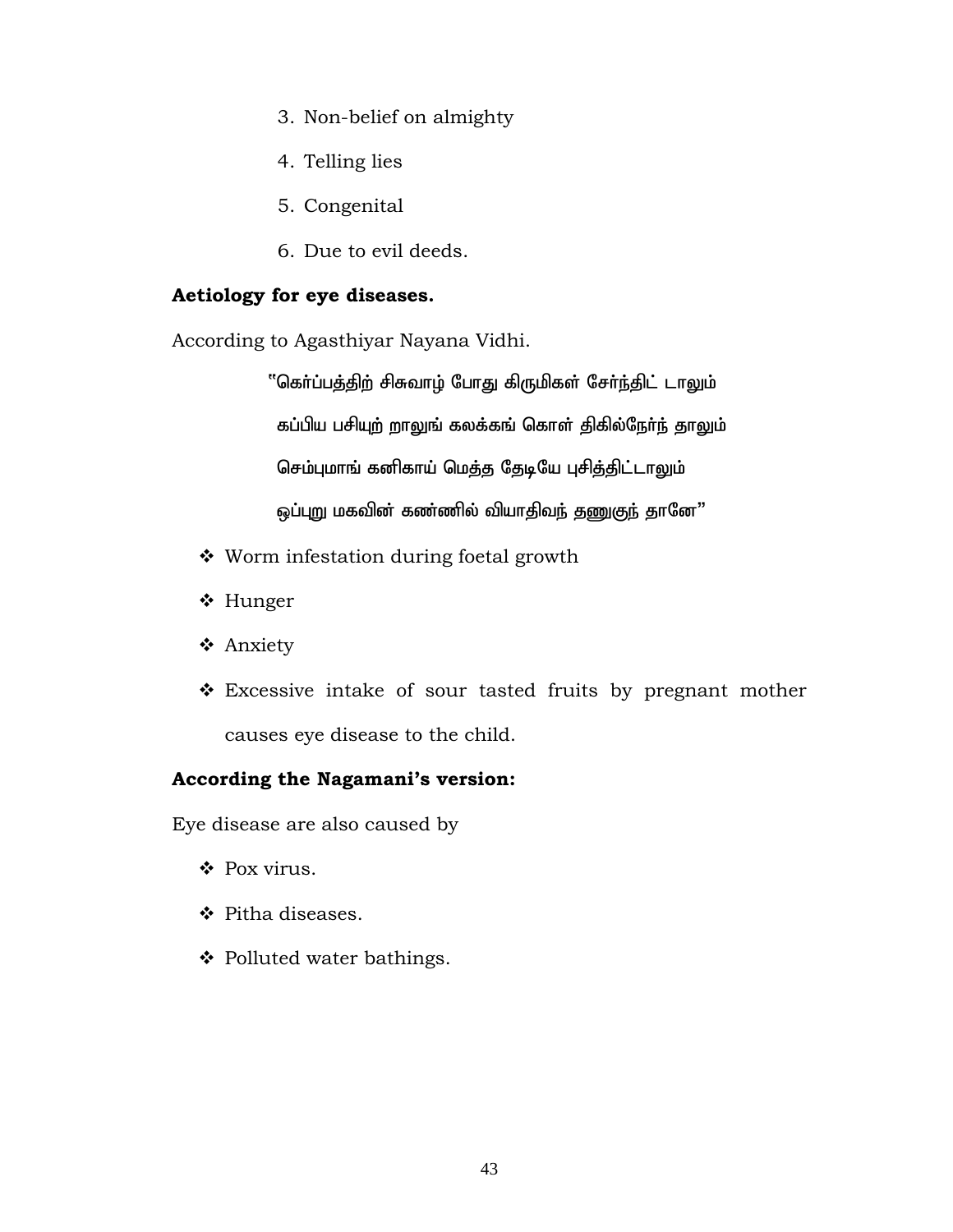According to Thiurmoolar textual works,

"பாரேய் பொடிசுடல் பருவெயின் மேற்படல் வாரேறு கொங்கையாள் மாயை மிகச்செயல் காரே முழுக்கறல் கண்ணா லனல்பார்த்தல் சிரேறு பாடாணம் தின்றதாற் கண்ணோயே"

"கண்ணோய் வருகிற காரண மின்னுங்கேள் பண்ணான **மேகத்தாற்** பருவெட்டை வாயுவால் தண்ணா மலக்கட்டால் தண்சலக் கட்டினால் புண்ணா மிரணத்திற் போடுங்கா ரத்தாலே"

ீகாரச் சுறுக்காற் கடுரசத் தூமத்தால் நேரொத்த சார்நின்ற மூக்கின் வாசத்தால் பாரொத்த பேதியாற் பலபல தண்ணீரால் சீரொத்த கண்ணில் சிறக்கும் வியாதியே"

- திருமூலா்

The aetiological factors for eye diseases are,

- ❖ Barefooted walking on sunny weather.
- Excessive sexual indulgence.
- Common in welders & cobblers due to flame exposures.
- $\cdot$  Intake of organic compounds.
- **Mega diseases like diabetes.**
- Genito urinary diseases like Gonorrhoea.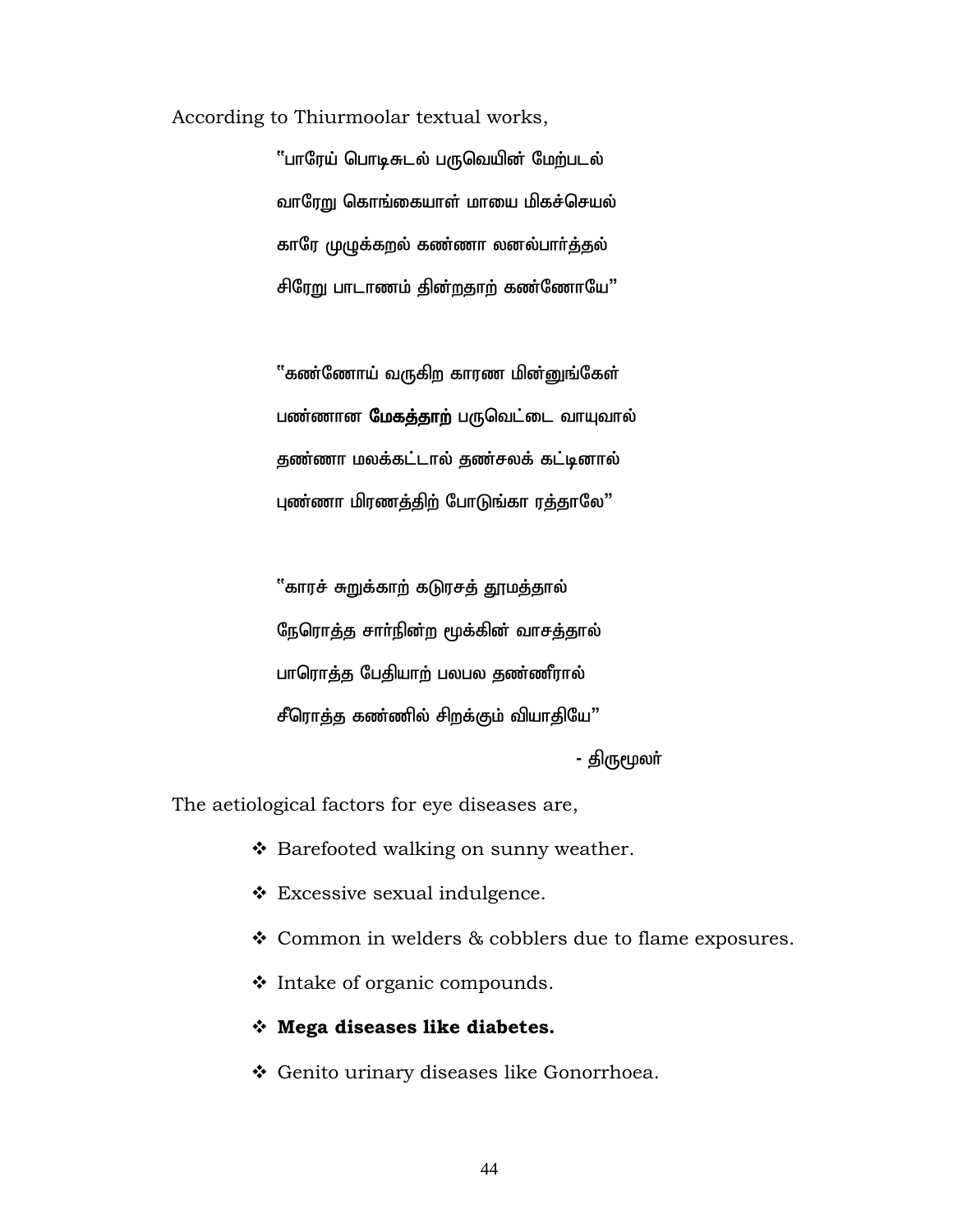- Constipation.
- ◆ Oliguria.
- ❖ Application of mercurial preparation on wounds.
- Excessive or chronic intake of mercurial compounds and salts.
- $\div$  Inhalation of mercurial smoke.
- Chronic diarrhoea.

# According to

 $``$ உண் டிடு மசனந் தன்னி லுகந்துகல் கடிக்கை யாலும் கொண்டகல் மயிரி னாலுங் கொடுமலச் சேர்க்கை யாலும் பண்டுவெற் றிலையும் பாக்கும் பக்கரை யடக்கை யாலும் கண்டநேத் திரந்த னக்குக் கருகிய நோய்க்குத் தாயாம்"

The eye diseases may also due to,

- ❖ Eating stone particles and hair mixed food.
- Chronic constipation.
- $\triangleleft$  Betal chewing habituals.

## **Visual acuity regarding with age:**

According to

''தெளிவறு ஒழியா நிற்கும் தீங்கில்லை முப்பத்தைந்தில் ஒளியது புகைந்து சற்றே ஒதுங்கிடும் நாற்பத் தஞ்சில் வெளிபுறம் புகைந்து காட்டும் மேவிய ஐம்பத் தேழில் அழிவுற விருளுங் கண்டாய் ஆண்டது நூற தாமே"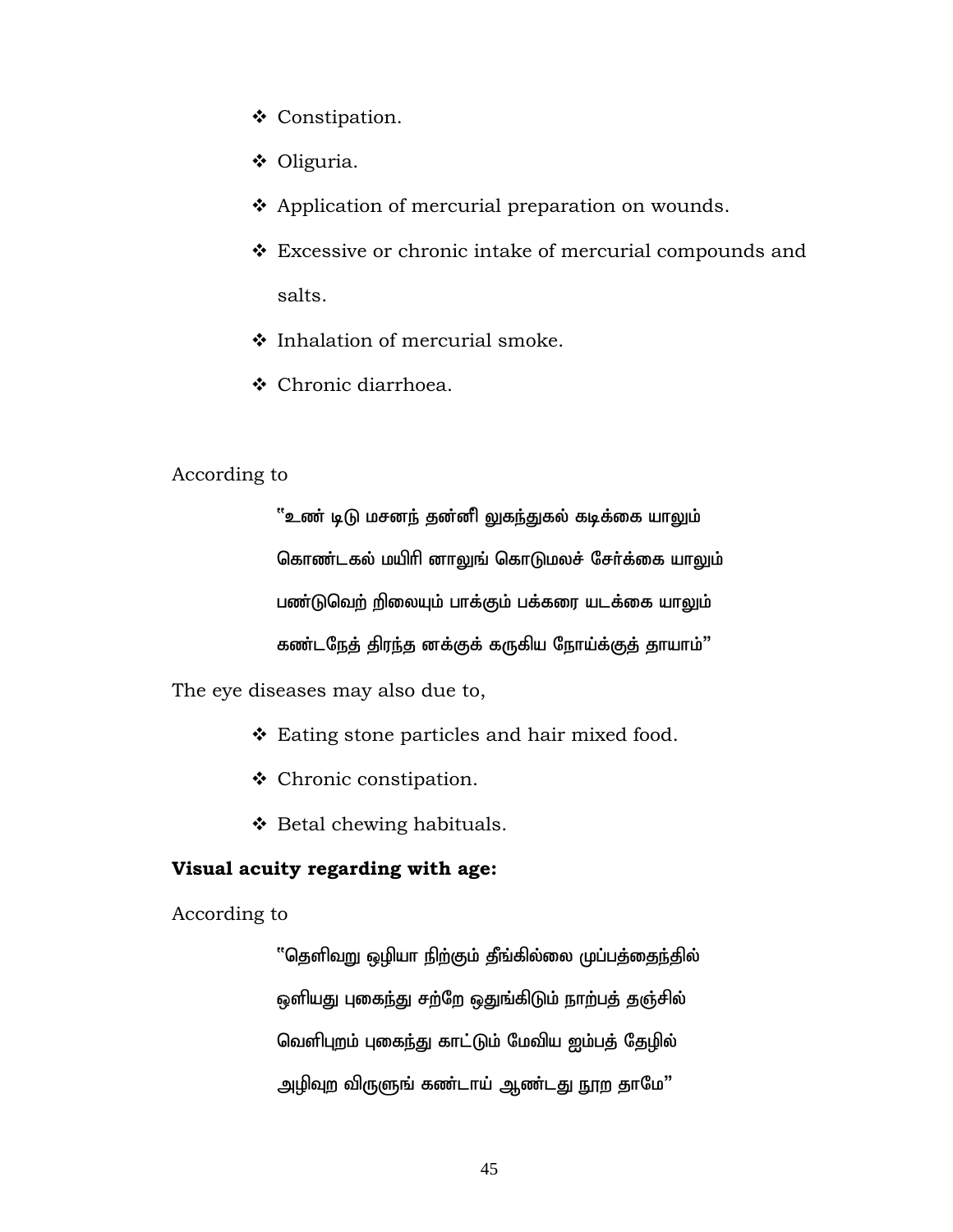| up to 35 years           | vision normal                                                         |
|--------------------------|-----------------------------------------------------------------------|
|                          | after 35 to 45 years $\qquad$ - there is variation in diopter of lens |
|                          | causing presbyopia.                                                   |
| after 45 to 57 years $-$ | vision slightly diminished and                                        |
|                          | immature cataract develops                                            |
| after 57 years           | mature and hypemature cataract                                        |
|                          | develops leading to blindness by 100 <sup>th</sup>                    |
|                          | year.                                                                 |

# **Administration of eye applicants according to Paruvakalangal.**

"மிக்கவ ரெழுது காலம் யாவுமா மிதுன நன்றோ டொக்கவே துலாந்தேள் மாசம் காலையாம் உயர்வில் லோடு தக்கம மகரம் கும்பம் மீனமத் தியானம் மற்ற பக்கமா தங்கள் கண்ணில் பதினெட்டாம் அஞ்ச னங்கள்"

At the month of

| Aani, Aipasi, Karthigai        | morning time |
|--------------------------------|--------------|
| Margazhi, Thai, Maasi, Panguni | day time     |
| Chitirai, Vaigaasi, Aadi,      | within 18    |
| Aavani, Puratasi               | nazhigai is  |
|                                | recommended  |

( Note: Nazhigai = 24 minutes)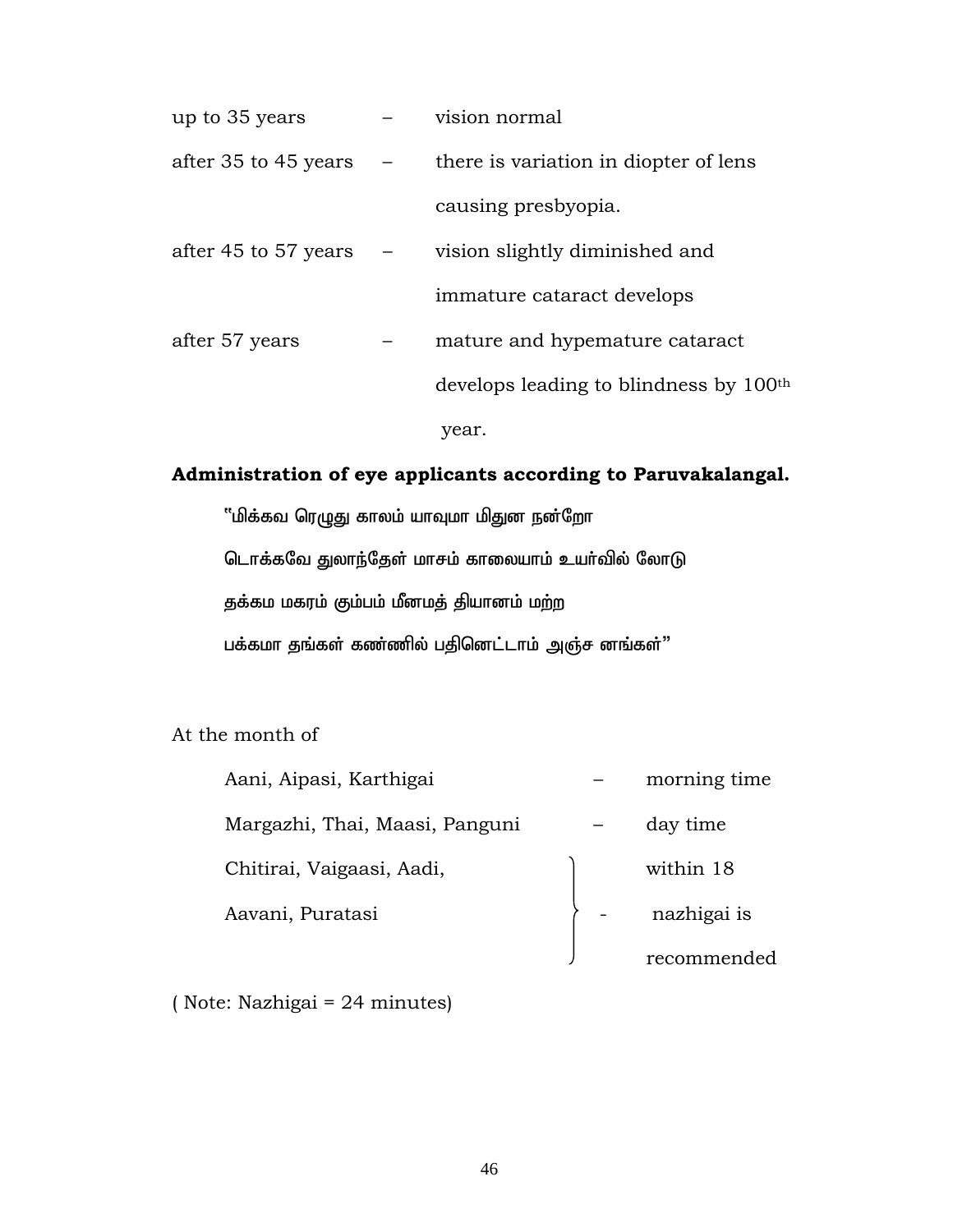#### **Time for External Treatment:**

"களவுறு நரம்பு குத்தல் கருவிக ளாடல் காலை யளவுறு கொம்பு வைத்துங் குதிரம்வாங் குதல்மத் தியானம் அளவுறு அட்டை விட்டு ஆற்றவ தந்தி காலம் தளவுறு நகைப்பால் வெய்யோர் புரஞ்செற்றார் சாற்றி னாரே" Surgical procedures like

Narambu kuthal, Karuviadal - in morning time. Kombu vaithal, Kurudhi vaangal - in afternoon. Leech therapy  $\qquad \qquad$  - in evening time.

### **Contraindications for applying eye drops:**

''தனக்குமந் தாரத் தானும் தலையது முழுகி னாலும் வினக்குறு மாதர் மாதவிடையினால் வெளிநின் றாலும் மனக்குறு பற்றுத் தானும் மருந்துதான் இடுதல் தானும் கனக்குமே கண்ணில் நோவு காண்பிக்கும் செய்யா நாளே"

Eye medicines and therapy are best avoided

- During rainy or cloudy days
- After taking oil bath
- During menstrual times
- Stress and strain periods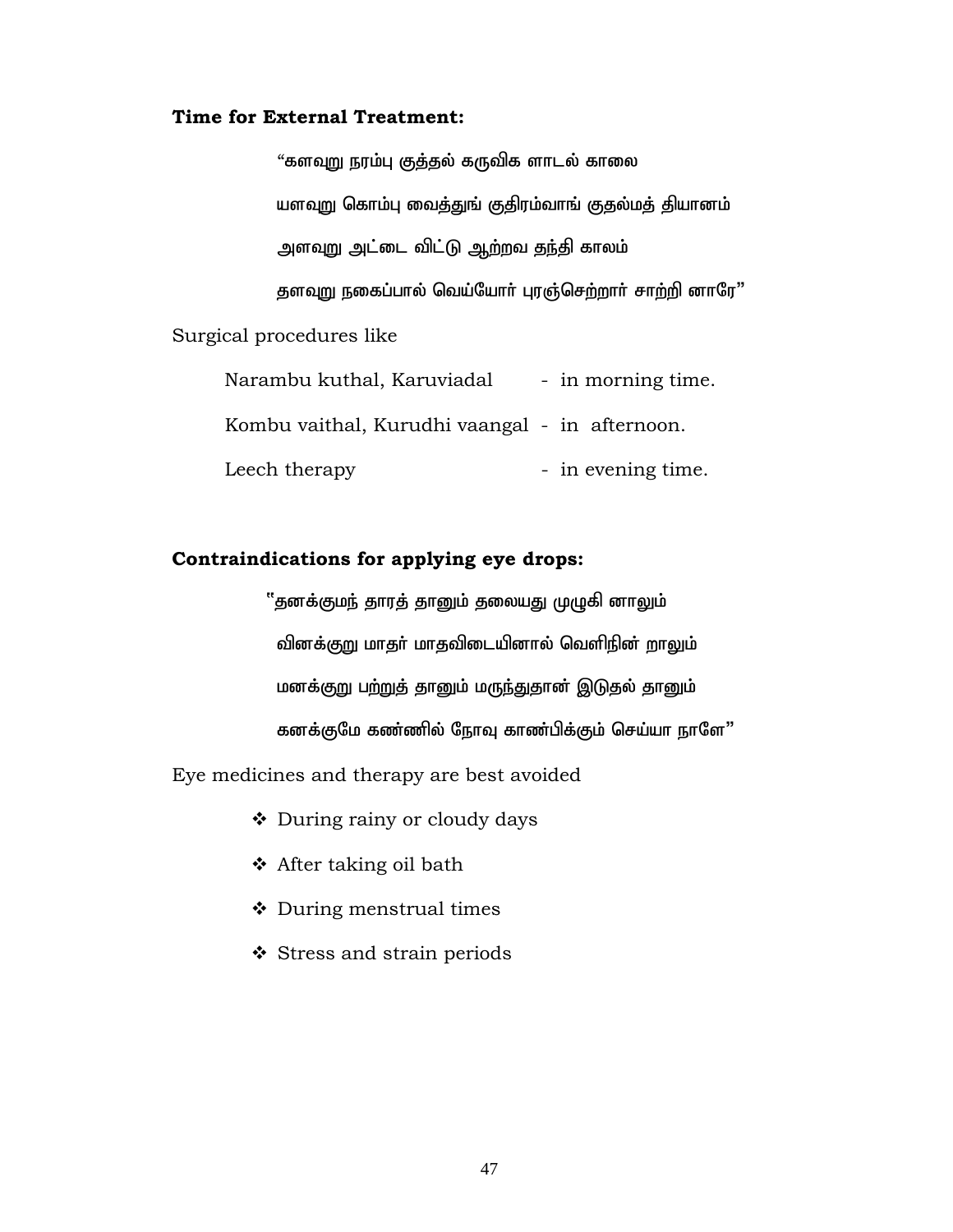#### **Hygienic measures to prevent eye diseases:**

#### **1. Anjanam Idal:**

 $"$ நிலமிசை மாந்தர் நோய்கள் நீங்கிடத் திங்க ளாறில் சலமறச் சத்தி செய்யத் தக்கதாம் சதுர்மா தத்தில் மலமறப் பேதி செய்ய மாத மொன் றினிலே நசியம் பலமுற மூன்றா நாள் அஞ்சனமிடப் பகர்ந்த தாமால்"

From the above lines for good health,

Vomiting done for 6 months once

Purgation for 4 months once

Nasal drops for 45 days once

to bring the mukkutram to normal.

The eye applications known as 'Anjanam' done once for 3 days

to improve visual power.

#### **2. Brushing habits:**

''சீர்பெறு நயனந் தன்னில் சேர்ந்த நோய் வாரா வண்ணம் காா்செறி குழலினாளே கருதிடு தந்த சுத்தி நீா்திகழ் ஆல் எருக்கு நிறைவேலம் மருது பூலா சேரிடப் பக்க முற்றி தேய்த்திட வலத்தில் பின்னை"

To prevent eye diseases use the sticks of

Ficus, Calotrophis, Arjuna and Poola for brushing.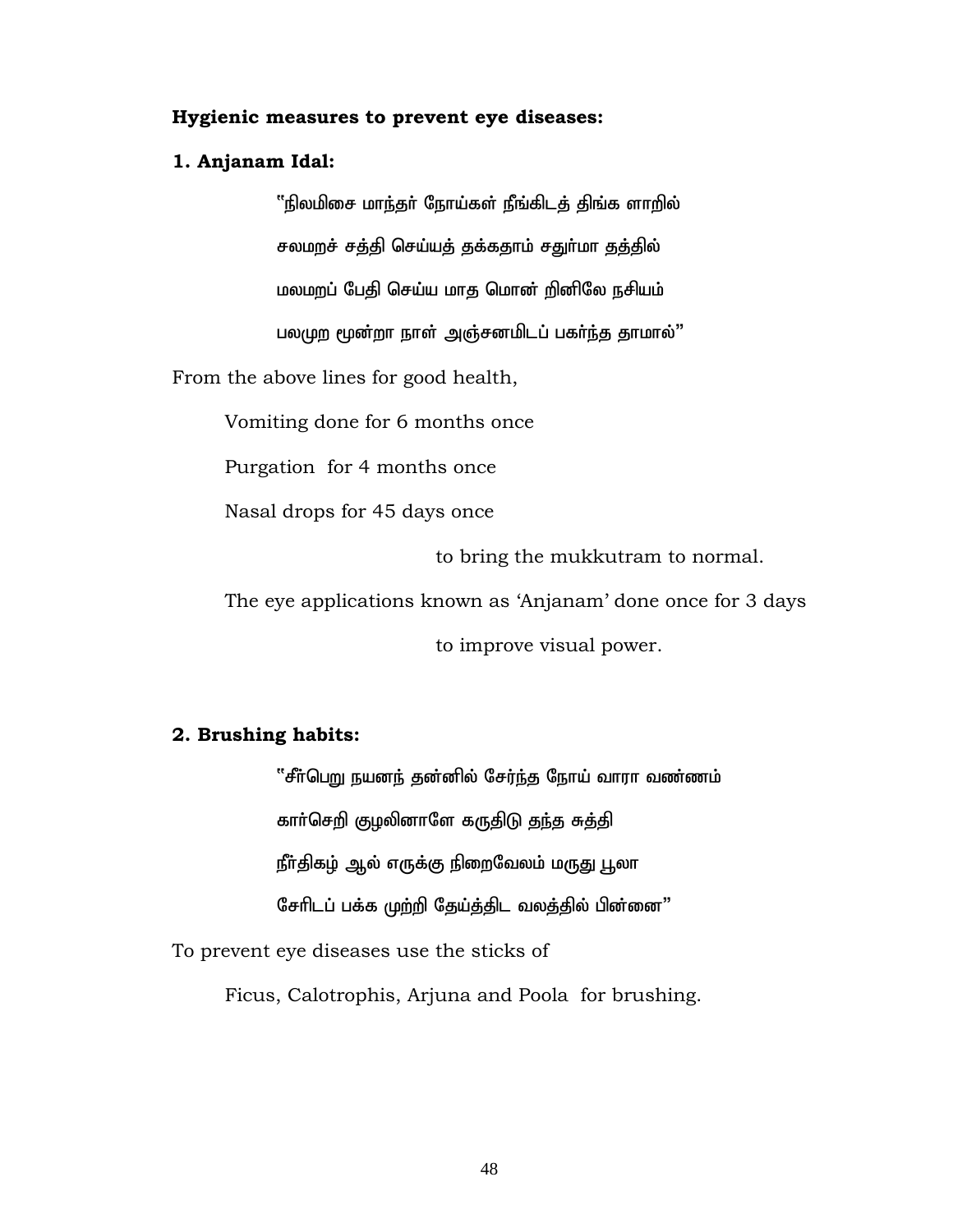#### **3. Dietary habits:**

 $"$ திண்ணார் பண்ணை சிறுகீரை மறந்தார் தன்னை சீர்கேடாய் பொன்னாங் காணிக் கறிகூட்டார் பூசார் பாதம் நெய்யுண்ணார் பண்ணார் மதியந் தனைப்பாரார் பால்வார்த் துண்ணார் - பல்தேயார் கண்ணார் நோயாற் கவல்வரதை யாமும் சொல்லக் கடவோமே"

- ❖ Regular intake of spinach varieties
- $\cdot$  Intake of milk products like ghee, milk atleast twice a day.
- Brush regularly
- $\triangleleft$  Avoid day time sleeping.

#### **EXERCISES:**

#### **4. Amirtha Yogam:**

<u>"உண்டு</u>கை கழுவிப் பின்னை உறுமைய மூன்று துள்ளி வண்டணி குழலாள் வார்த்து வளமிகும் நிமையைத் தேய்த்துக் கொண்டொரு கடிகை நேரம் குணமிகும் கதிரைப் பார்த்து பண்டுபோ லிருக்கும் போது பிரிவுகள் அமிர்த யோகம்"

Drop few drops of pure water into the eye, and gently massage

the eye and watch moon for one kadigai ( 22 minutes)

#### **5. Nilavai Paarthal:**

 $\lq$ ்கைவிரல் தன்னைக் கொண்டு கலந்துபல கணிபோல் விட்டு துய்யசந் திரனை மெள்ள தெளியவே நோக்கிப் பாரும் வெய்யொளி யுண்டு நீயும் விரவிய கண்ணில் நீரைத் துய்யமாய் விட்ட லம்பித் துவளாகப் பிசைந்தி டாயே"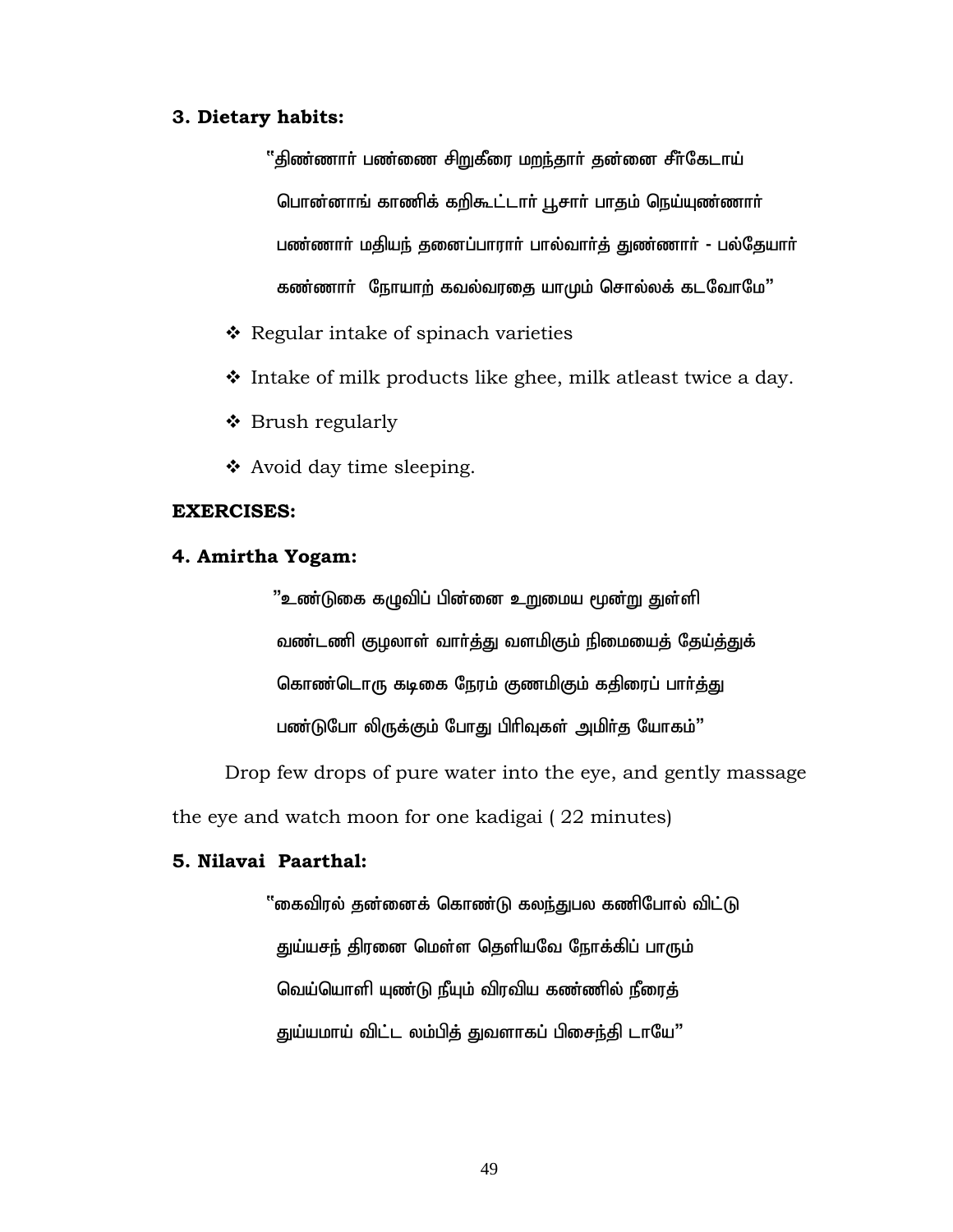Arrange the fingers like palakani method and see the moon for few minutes. Then wash with pure water and gently massage. it will improves visual acuity.

#### **6. Ghee Therapy:**

்'கண்ணது பலகால் நொந்து கடுகியே வழன்று வந்தால் தண்ணிய உள்ளங் காலில் நறுநெய்யை மிகவும் தேய்த்துத் திண்ணிய தவிடு மரவால் சிறக்கவே தூவி வைத்து தண்ணெனக் கழுவி நல்ல சந்தனம் பூசத் தீரும்"

If there is any redness or inflammation to eye, apply ghee in the sole of foot, apply husk over it, and keep it all night, then wash it with water and apply paste of sandal.

#### **Kan- noigal – 96**

 In our siddha medical system compiled by Siddhars, eye diseases due to various aetiological factors are divided into 96 types, according to four regions of eye.

According to Agasthiyar Nayana Vidhi, Kan noigal are classified into 96 types

> "அக்கிர ரோகம் அவிகாய விரணம் உக்கிர ரோகம் உடைந்தெழுந் திடுதல் சாய்கண் குருடு தடிப்புத் தினவு தூய வெண்குருடு சுக்கிர ரோகம் மாலை காசம் மருவுகண் சிவப்பு நீலகாசம் நெறியொளி மழுங்குதல்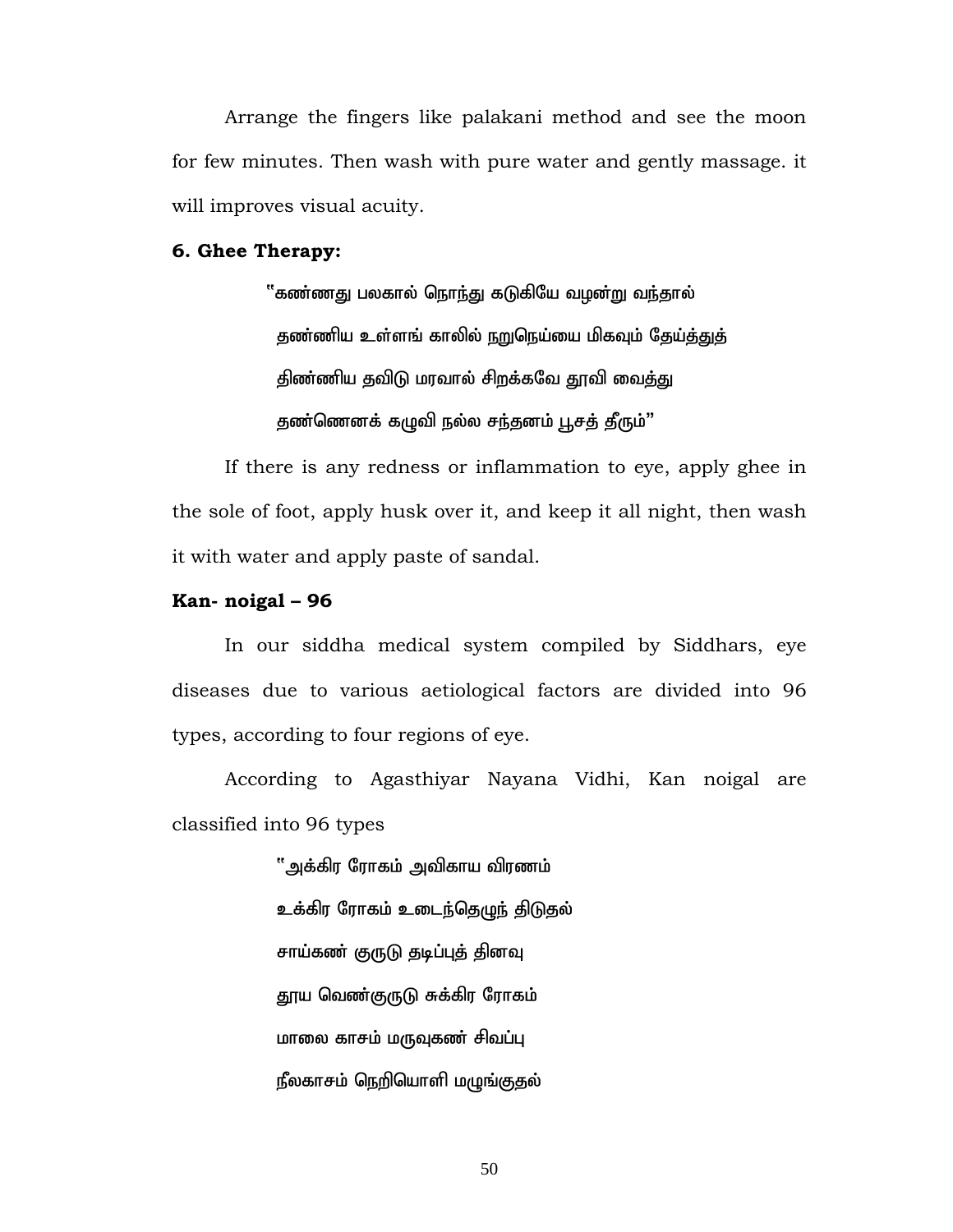அருவிநீா் தும்மல் அடைந்தெழுந் திடுதல் பருமுளை யெழுச்சி படர்வெள் ளெழுத்து சோதியல் விரணம் துா்மாமிச வளா்ச்சி கோதிலா விழியில் குருதி சீழ் பிடித்தல் நிமை முழி மாமிசம் நெருக்கிப் பிடித்தல் அழிகண் புழுவெட்டர்ந்தெழுந் திடுதல் நாகபடலம் நன்முழி விழுங்கி மேக வெட்டையால் மேவிடு மந்தம் முழிகண் குருடு முன்னிமைக் கு<u>க்</u>து வாத காசம் மணிகாசம் கண்குருடு உருவிழி புடைத்து உயர்தெழு காளான் பரவைப் பூவோடு பஞ்சுநீர்ப் படலம் அமரம் புகைச்சல் அதிகமந் தாரம் திமிரம் சேர்நெறி செவ்வேர் முடமயிர் <u>அந்</u>திர காசம் <u>அழற்</u>றின கண்ணோய் சந்திர ரோகம் தலையெழு நாயிறு கூசி விழித்தல் குவளை நெறித்தல் காச மிருட்சி கண்விர ணப்பூ துண்ணு காசம் சுழல் விழி யெரித்தல் அன்னகோபம் <u>அழற்</u>றிய மாலை கண்பக்கப் படலம் கற்பமா ரோகம் அக்கரம் பில்லம் அளித்திடும் பிரித்தல் பித்த காசம் பிறவிக் குருடு துந்திடுங் காளான் துன்னுவெண் புகைச்சல்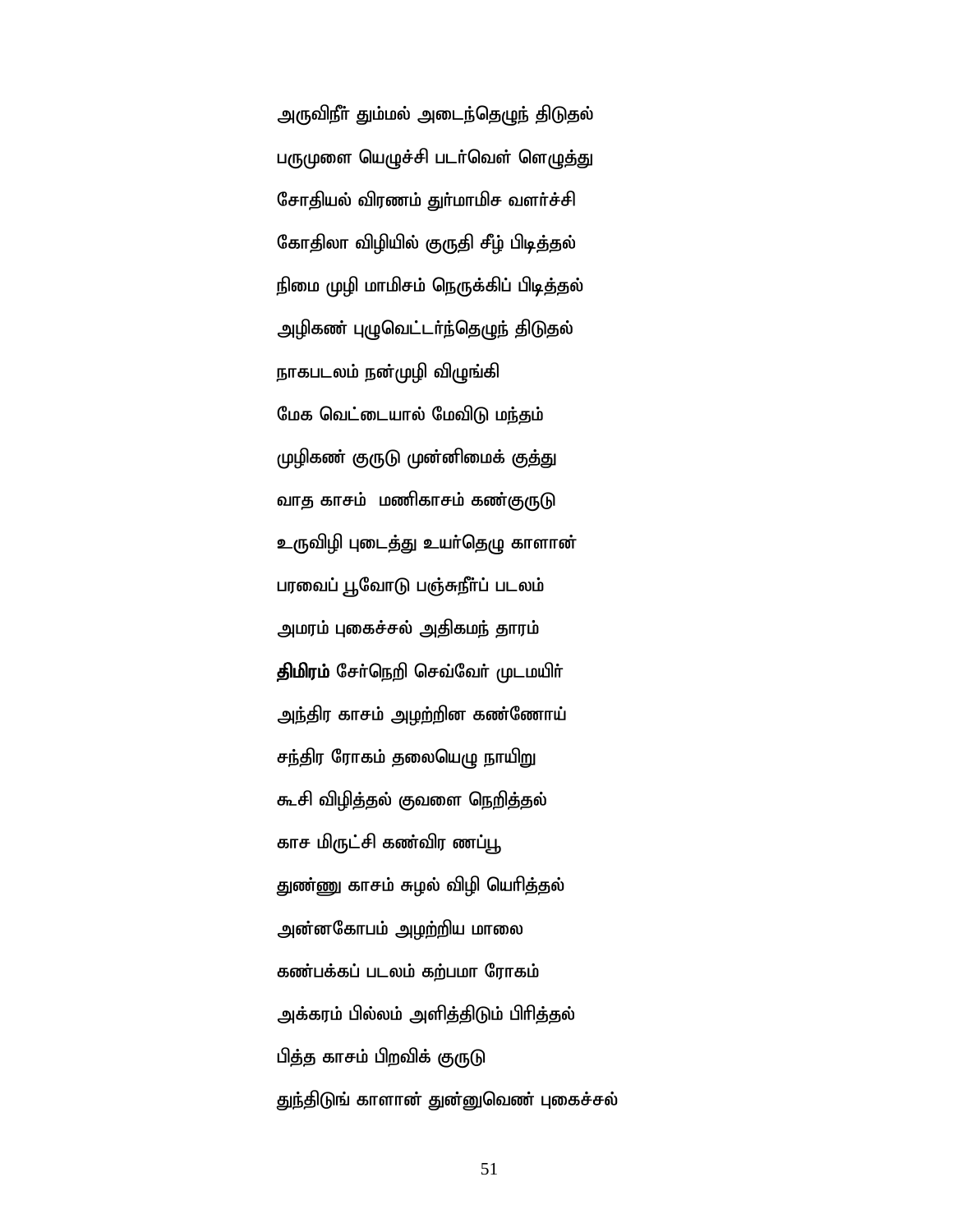கண்ணி லெழுச்சி கண்குவளை நெரித்தல் விரண சுக்கிரன் வெண்ணோக் காடு <u>சூழ்ந்திடு</u>ம் பில்லம் சேராக் கண்துடிப்பு வருஞ்சல ரோகம் மயிர்புழு வெட்டு விதன மந்தாரம் வீங்குதல் விழியனல் மதன மந்தாரம் வளர்ந்தெழு ரோகம் சுடர்பல தோன்றல் சுடரதி மாமிசம் உயர்ந்த கண் புடைத்தல் உவரெழு காசம் வால காசம் மருவிழி காசம் ஒரு நீா்ப் பில்லம் ஒரு நீா்ப் பாய்ச்சல் குவளை விப்புருதி குன்றிமைத் தடிப்பு குவளை காசம் கொடும்புழு வெட்டு மந்தார காசம் வாலையிற் காசம் அந்திர விரணம் இமையோ ட<u>ுறு</u>த்தல் நத்தைப் படுவன் நற்குவ ளையோடு புத்து எழுந்திடும் பொங்கிய விதனம் எண்ணிய வியாகிகள் கொண்ணூற் றாறும் கண்ணினில் வினையெனக் கருத லாமே"

Nagamuni also clearly classified kan-noigal 96 based on four regions of the eye

> "கருவிழி தன்னில் நோய்கள் கலந்திடும் நாற்பத்தைந்தும் மருவிய வெள்ளை தன்னில் வந்திடும் மிருபதென்க பெருகவே யிமையில் தோடம் பேர் பதினாறு பருவமாங் கடையிரண்டில் பதினைந்து தோடமாகும்"

> > நாகமுனி நயனவிதி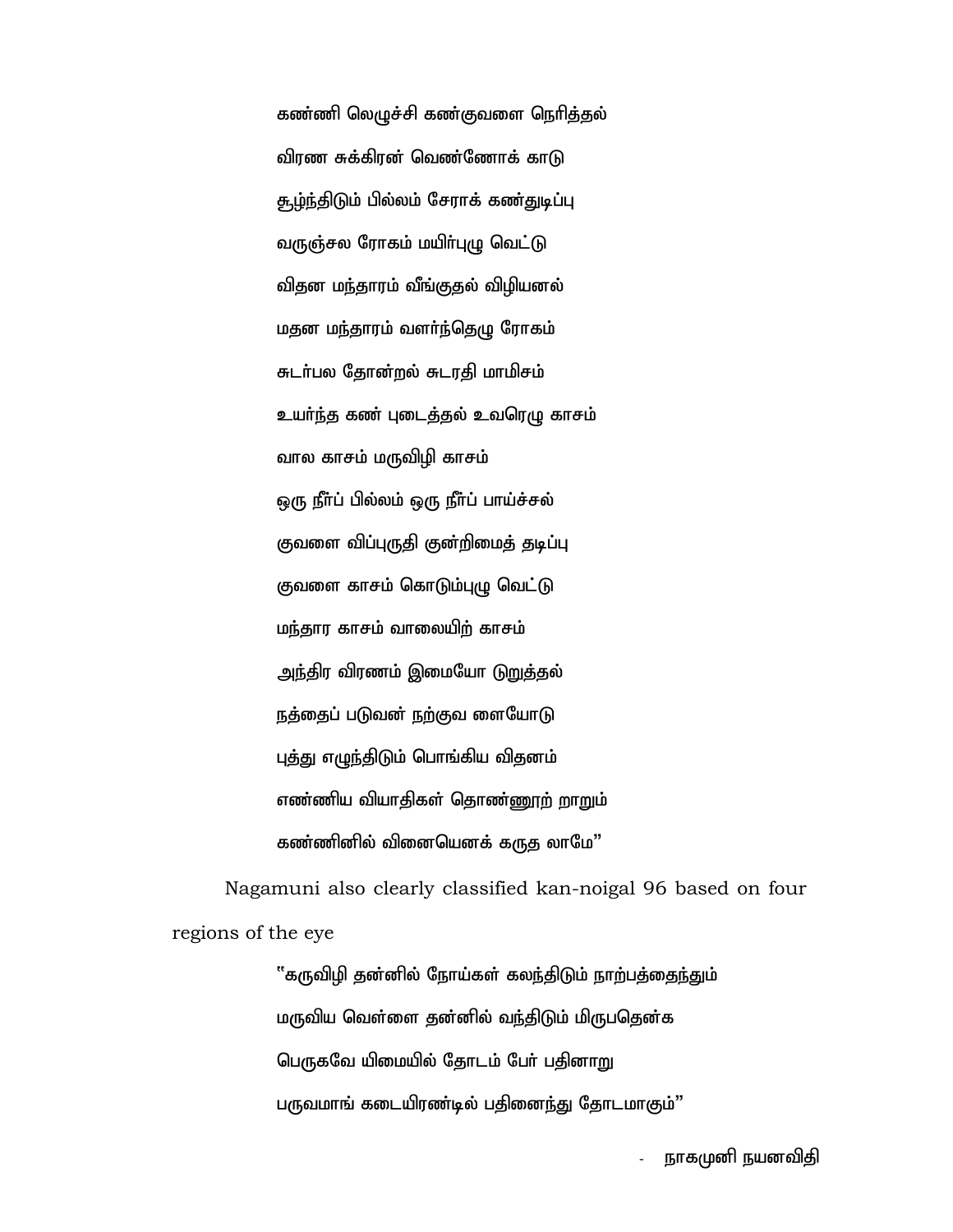I. Diseases of Black portion of the eye - 45

(including Cornea, Choroids, Iris, Retina,

Pupil, Lens and Vitreous humour)

# They are

| Kasam          | 8  |
|----------------|----|
| Padalam        | 7  |
| Kumudam        | 3  |
| Vizhiundal     | 3  |
| Kundkam        | 3  |
| Thimiram       | 7  |
| Vari           | 3  |
| Sukiran        | 5  |
| <b>Nerisal</b> | 3  |
| Poo            | 3  |
|                | 45 |

Diseases of white portion of eye **- 20** 

(including sclera)

# They are

| Ezhuchi        | 5 |
|----------------|---|
| Padarthi       | 3 |
| <b>Nerisal</b> | 3 |
| Putru          | 3 |
| Kumulam        | 3 |
| Vari           | 3 |
|                |   |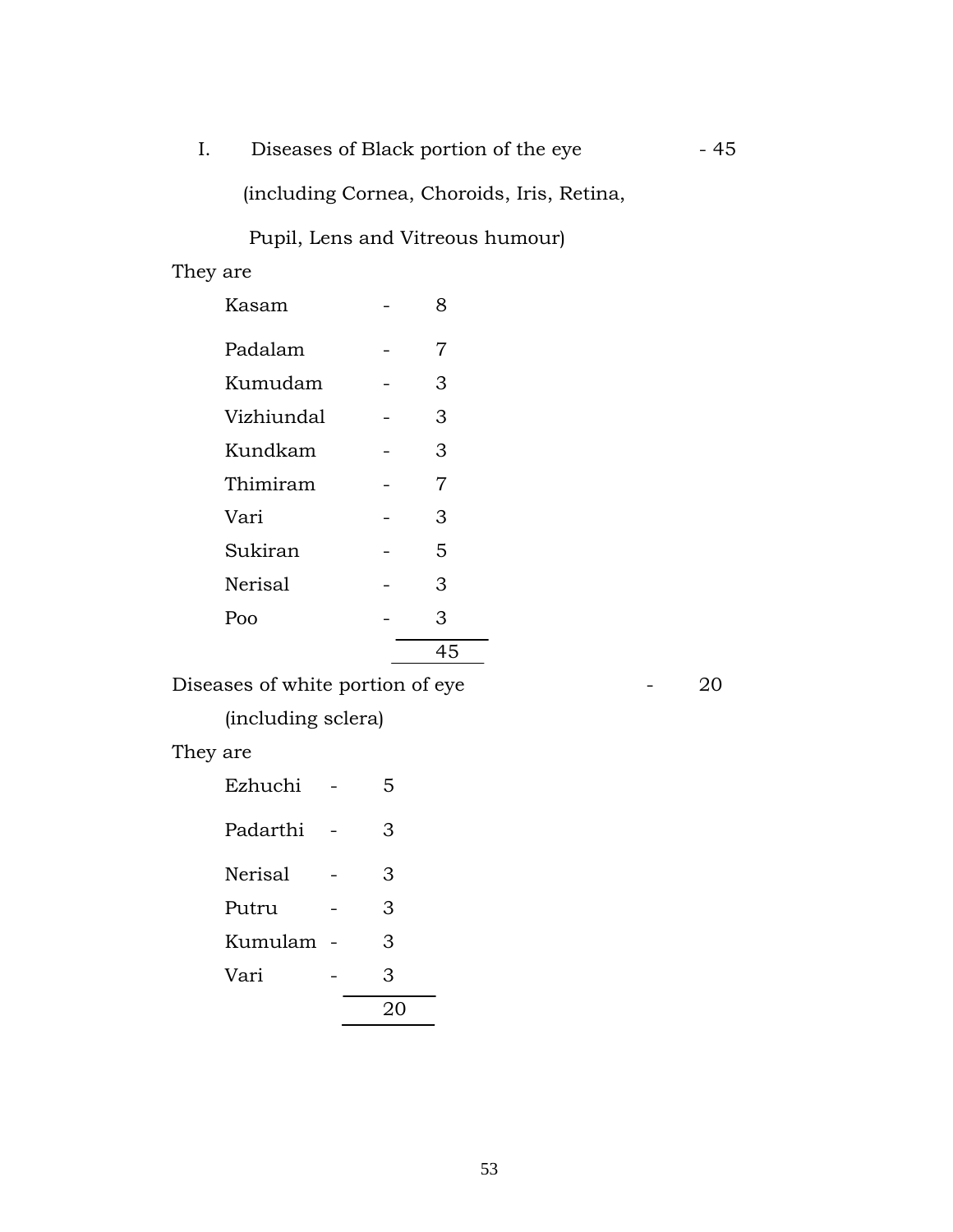Diseases of the eye lids - 16

| Pillam                  | 3  |
|-------------------------|----|
| Imai thadippu           | 1  |
| Mudamayir               | 1  |
| Ilichakan               | 1  |
| Parparogam              | 3  |
| Kazhalai                | 3  |
| <b>Imaineer Paichal</b> | 1  |
| Sutrukulaivu            | 1  |
| Puzhukadi               | 1  |
| Imaiyunarchi            | 1  |
|                         | 16 |

Diseases of corner of the eye (Angles) - 15

- Kannokaadu 1 1 Poochandiram - 1
- Neerpadarthi 1 Vizhivatham - 1
- Viranaparu 1
- Vipurudhi 1
- Rathapadarthi 1
- Thasaipadarthi 1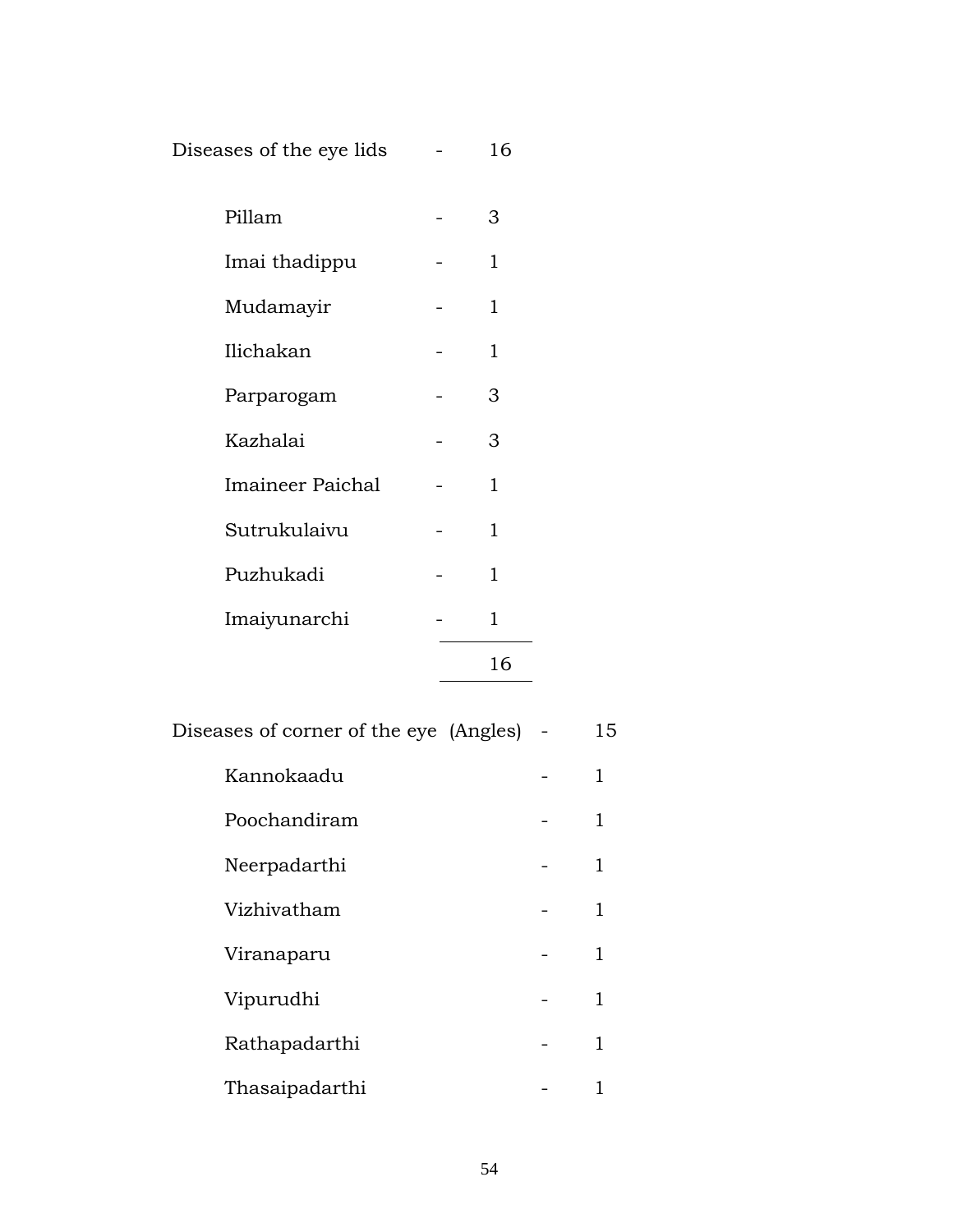| Neerkulai    |  |    |
|--------------|--|----|
| Rathakulai   |  | 1  |
| Mangisakulai |  | 1  |
| Imai kurudu  |  | 1  |
| Imai Kumizhl |  | 1  |
| Naethiravayu |  | 1  |
| Kannoi       |  | 1  |
|              |  | 15 |

The author dissertation topic Mega thimiram falls under diseases of the black portion of the eye under thimiram.

 Thimiram is of seven types, according to Nagamuni's "மின்னனாய் திமிர தோஷக் குணத்தினை விளம்பக் கேளாய் வன்விழி மயக்க மாகும் மற்றவெள் ளெழுத்தி னோடு பின்மந்தா ரத்தின் மூளை வறட்சிசெய் பித்த சேற்பம் மன்னுநீர் வாயு மேக மேழ் சாத்திய மூன்று மாமே"

They are

- 1. Velleluthu thimiram
- 2. Maalaikann thimiram
- 3. Mandhara thimiram
- 4. Varatchi thimiram
- 5. Neer thimiram
- 6. Vayu thimiram
- 7. Mega thimiram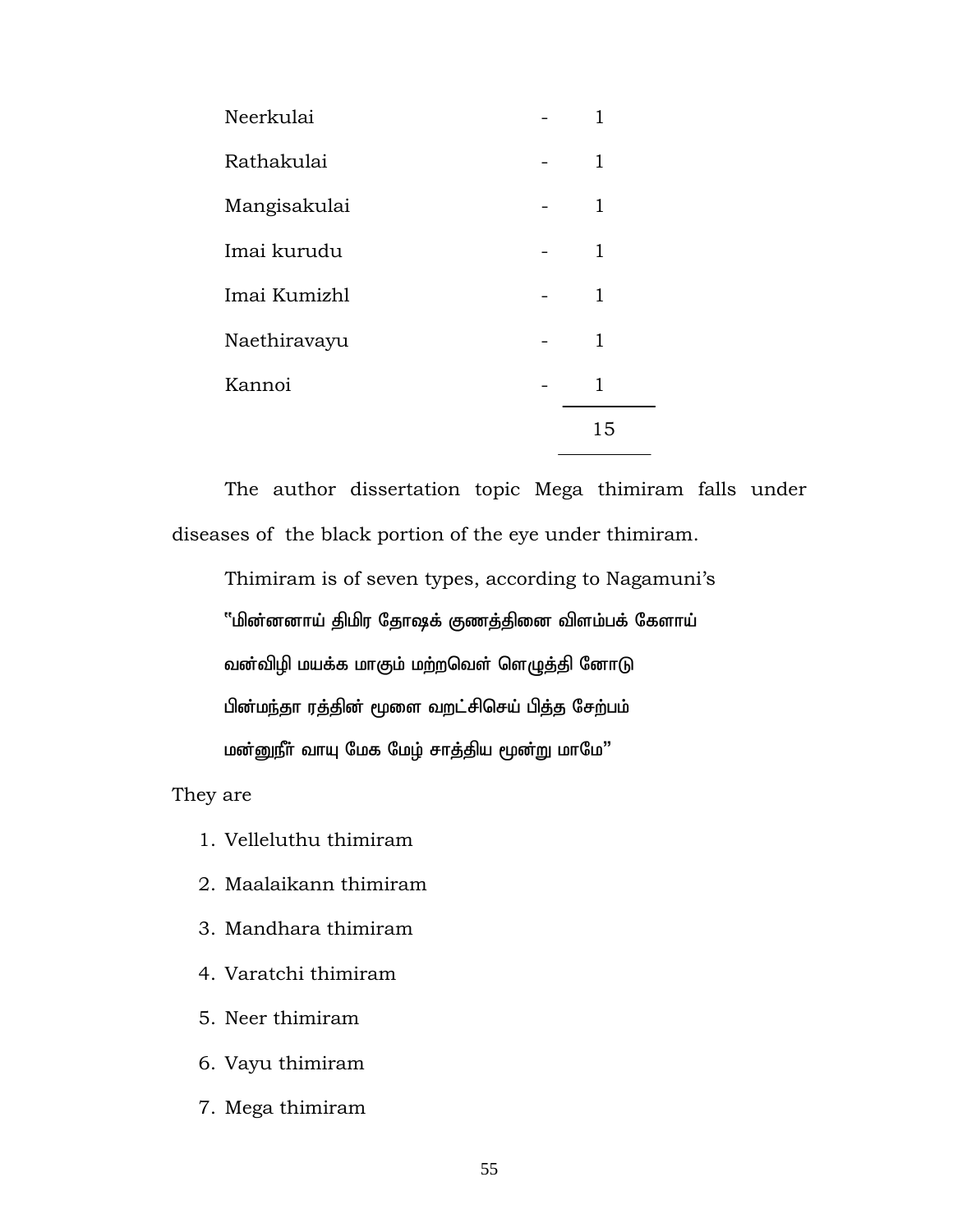The first three types are incurable,

while other ones are curable.

 Agasthiar mentioned about the features of thimiram as follows, ''மறக்குங் கடுக்கும் கரகரக்கும் மாறா வாதை தான் பெருக்கும் உறக்குத் தலைமுகந் தந்திருக்கும் ஊறும் நீரும் பீளையிடும் பறக்கும் விழியும் வெளுத்துவரும் பார்வை குணமும் பலவாகும் திறக்கு நயன குணந்தானே திமிரம் வகையின் செயல் தானே"

.அகத்தியா் நயன விதி

- $\cdot$  Burning pain & Irritating pain on eyes
- ❖ Sleepiness, Itching on face and head
- Excessive lacrimation
- Pallor of eyes.

Mega thimiram according to Nagamuni Nayana Vidhi 200, has following features,

"ஆக்கையிற் றாதுகெட்டு அடர்நரம் புகள்மெ லிந்து நோக்கிடும் விழியுஞ்சுற்றி நொய்மைசே ரொளிமழுங்கி வீங்கிடும் கனல்மிகுந்து விழியினி லெரிவுங் காணில் தேக்கியல் மொழியாய் மேகத் திமிரமீ தென்று செப்பே"

நாகமுனி நயனவிதி 200

- Gradual diminution of 7 Udal Thathukkal
- ❖ Growing dullness of vision
- $\cdot$  Inflammatory signs like heat and burning sensation of the eye and atrophy of retinal vessels and optic nerve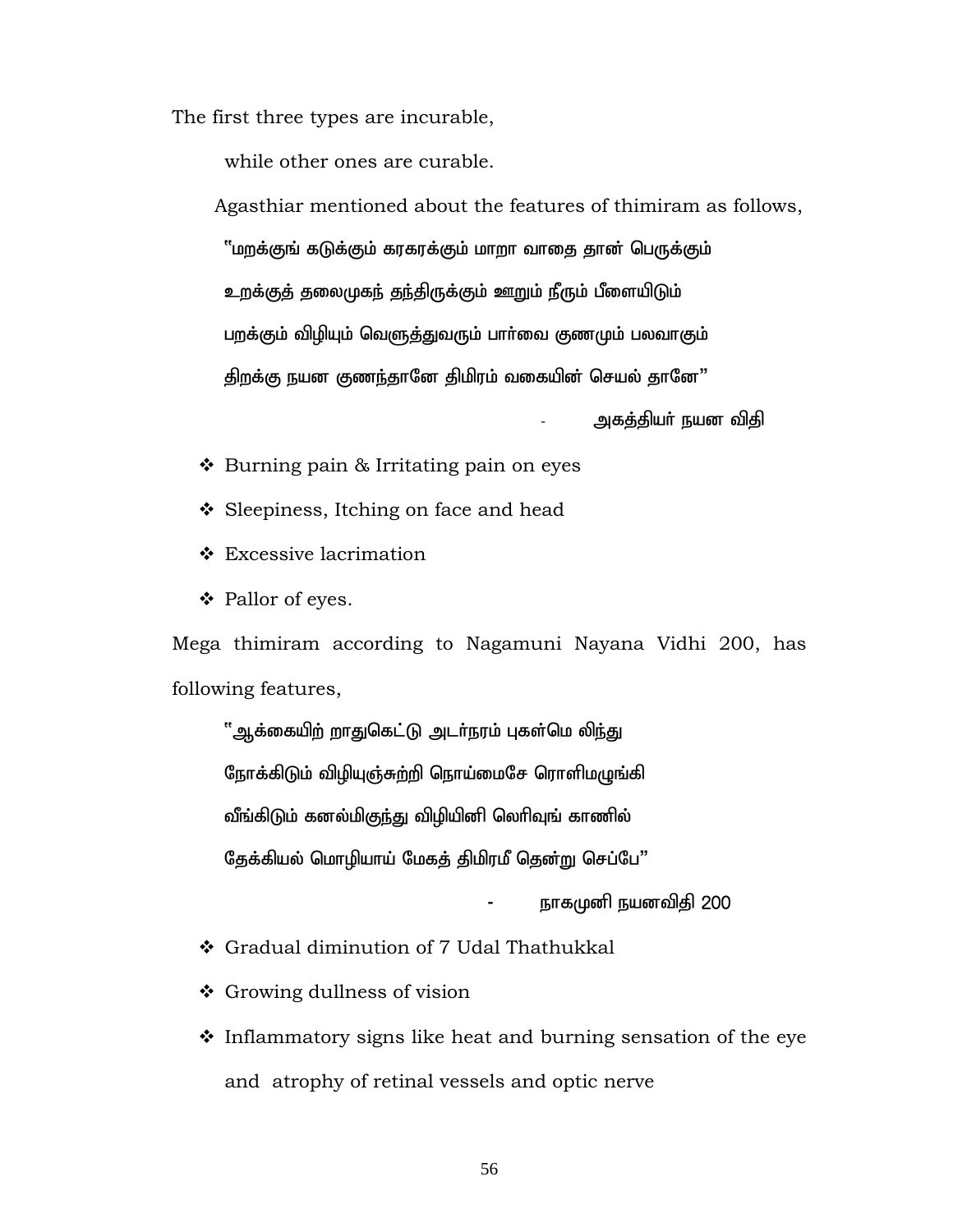#### **READING LINES BETWEEN NAGAMUNI'S POEM**

#### "மேகத்திமிரம்"

"ஆக்கையிற் றாதுகெட்டு அடர்நரம்புகள் மெலிந்து நோக்கிடும் விழியுஞ்சுற்றி நொய்மைசே ரொளிமழுங்கி வீங்கிடும் கனல்மிகுந்து விழியினி லெரிவுங்காணில் தேக்கியல் மொழியாய் மேகத் திமிரமீ தென்று செப்பே". - நாகமுனி நயன விதி - 200

The author has taken the dissertation topic "Mega thimiram" from the literary work "**NAGAMUNI NAYANA VIDHI - 200**"

 According to text work, Nagamuni has given a very excellent and perfect title as Mega thimiram. The title is more specific as it results as a complication followed by Mega noi.

#### **"Megam"**

 Megam popularly known as "Neerizhivu" in those days is characterized by increased frequent passage of urine, having sweety odour. It is considered to be a single disease among the 4448 diseases.

#### **"Thimiram"**

 Thimiram, one among the eye disease of karuvizhi is caused by the atrophy of optic nerve, retinal vessel, degeneration in the retinal Rods & Cones etc.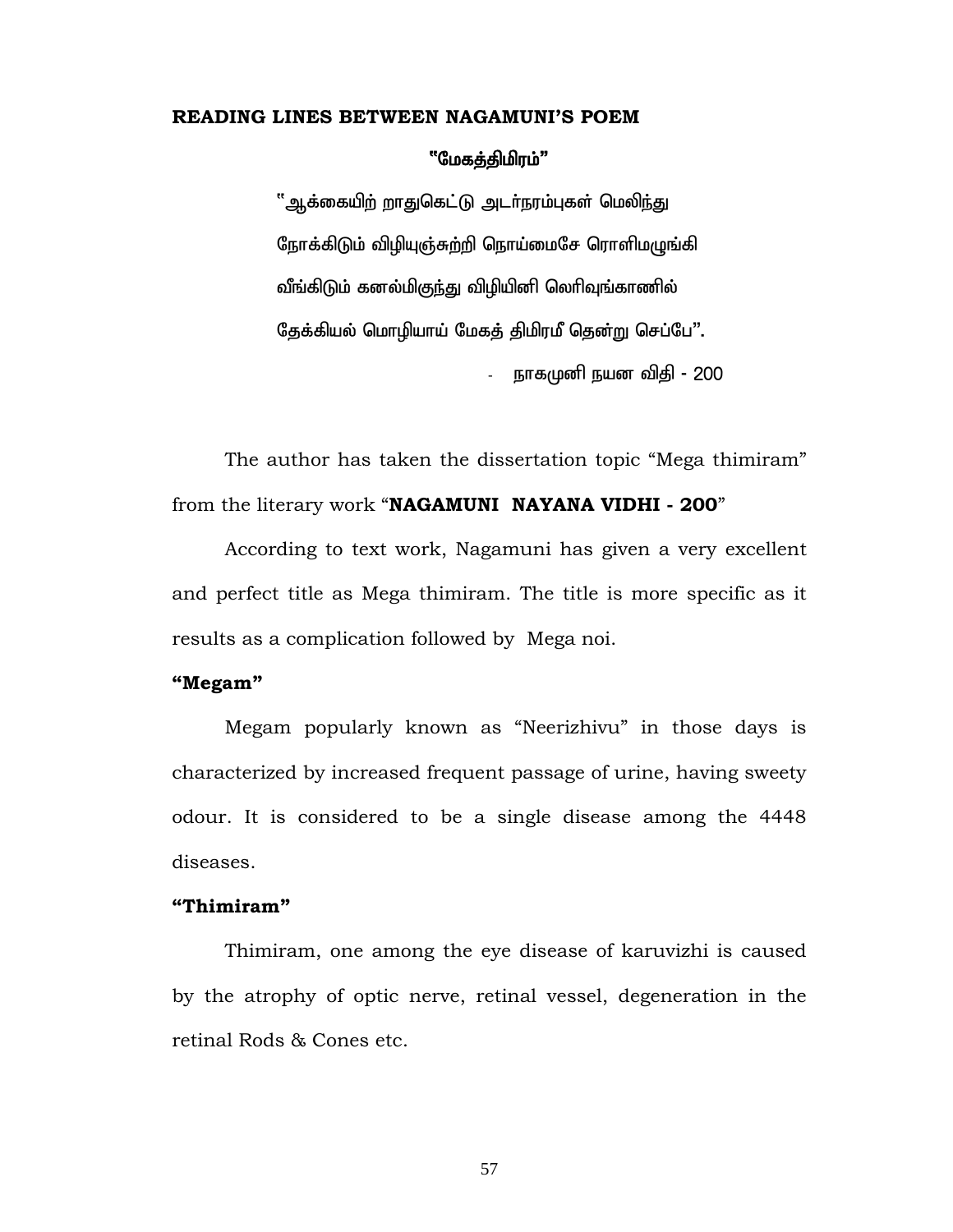#### **"Mega Thimiram"**

 The title refers to retinal complication of the eye due to Mega Noi

# "ஆக்கையிற் றாது கெட்டு"

The line refers about the gradual diminution of 7 udal thathukkal (Physical constituents) namely Saaram, Seneer, Oon, Kozhuppu, Enbu, Moolai and Sukkilam followed by Mega Noi.

#### "அடா் நரம்புகள் மெலி<u>ந்க</u>ு"

There exists gradual vascular constriction of arteries, atrophy of optic nerves and retinal vessels.

#### $"$ நோக்கிடும் விழியுஞ்சுற்றி நொய்மைசே ரொளிமழுங்கி $"$

There is gradual and progressive growing dullness of vision.

#### $\,$ "வீங்கிடும் கனல் மிகுந்து விழியினி லெரிவுங்காணில்"

When there is an inflammation, there is naturally local edema, heat followed by burning sensation of the eye.

#### $"$ தேக்கியல் மொழியாய் மேகத் திமிரமீ தென்று செப்பே $"$

Above all are the characteristic findings of Mega thimiram.

 Mega thimiram is one among the Karuvizhi noi. The clinical feature of Mega thimiram can be summarized as follows .

- Gradual diminuition of 7 Udal Thathukkal,
- ❖ Growing dullness of vision,
- $\cdot$  Inflammatory signs like edema, heat and burning sensation of eye,
- ❖ Atrophy of optic nerve and retinal vessels.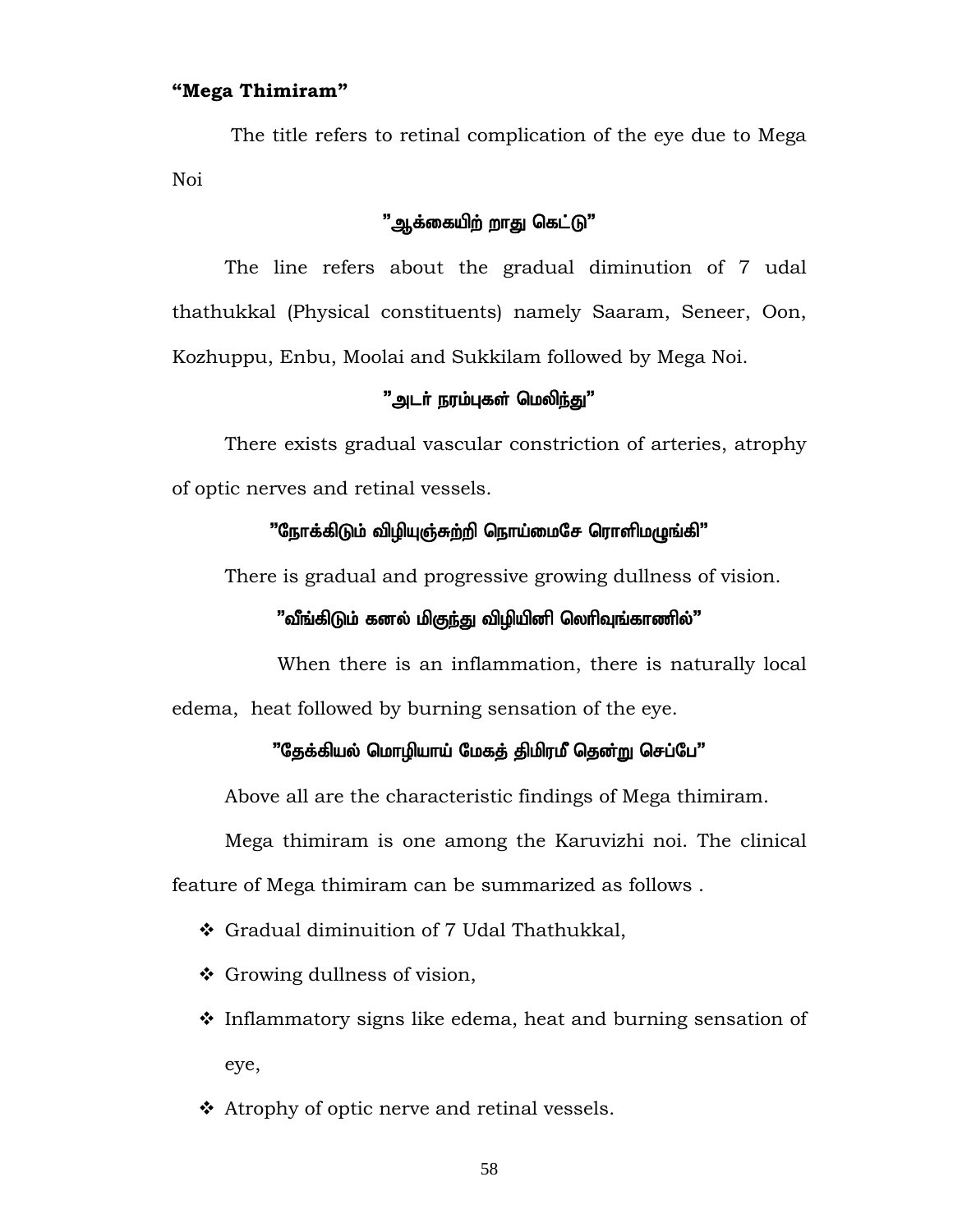# **DETAILED PATHOLOGICAL VIEW OF DISSERTATION TOPIC MEGA THIMIRAM**

#### **MEGAM:**

'Megam' is characterized by metabolic disorder and it is a long term complication involving eyes, kidney, nerves and blood vessels which shows some abnormal changes in urine excretion i.e. excessive urination with increased amount of nutrients which is most essential to body function.

Glucose is the major source of energy reserve to the body which provides energy to brain, kidney and other organs. In diabetes, blockage of insulin action stimulates glucagon release, activates glycogen breakdown and impair insulin action in target tissues, so that hepatic glucose production is increased and capacity to dispose excessive glucose is also impaired, leading to severe hyperglycemia and impaired utilization of glucose, which may cause many complications.

#### **THIMIRAM:**

 The word 'Thimiram' refers to disease which comes in view of cornea, but the problem is not in cornea which goes inside deep to the lens, and it may lead to visual disturbances which are discussed under the heading of thimiram. Thimiram refers to diseases of posterior segment of the eye i.e. Retina, Rods and Cones, Optic nerve, Choroid and Vitreous humour.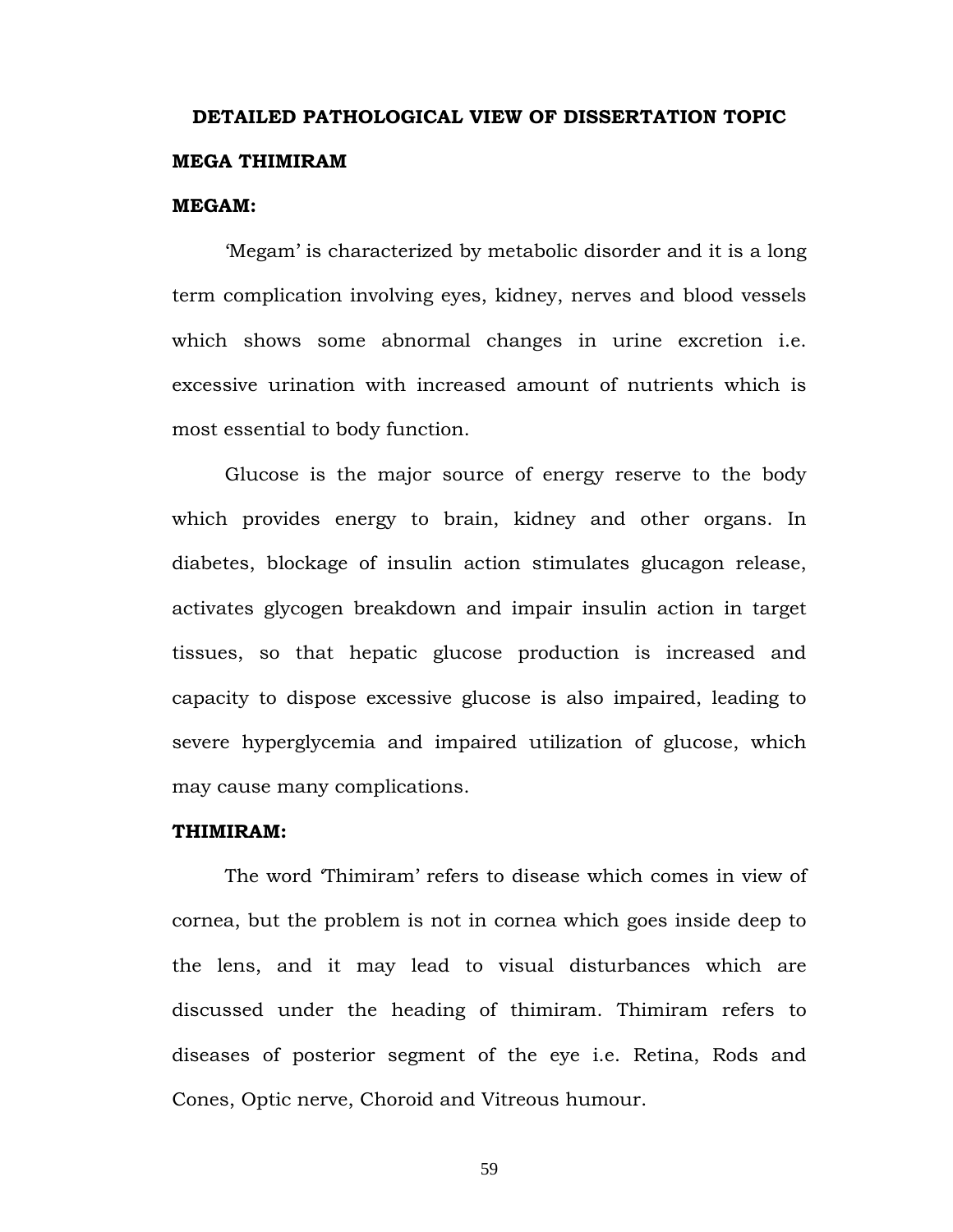# "ஆக்கையிற் தாது கெட்டு"

 In body, normal glucose homeostasis is tightly regulated by three inter related processes.

- Glucose production in liver,
- Uptake and utilization of glucose by peripheral tissue (mostly muscles) and
- ❖ Insulin secretions.

Insulin is necessary for

- $\cdot$  Transmembrane transport of glucose and amino acids.
- ❖ Glycogen formation in liver and skeletal muscle
- ❖ Conversion of glucose to triglycerides
- $\cdot$  Nucleic acid and protein synthesis

#### **Pathological changes in 7 physical constituents**.

#### **Lymph, interstitial fluids:**

 Obligatory water loss combined with the hyperosmolarity resulting from the increased levels of glucose in the blood tends to deplete intra cellular water, as for example in osmoreceptor of the thirst centres of brain.

#### **Blood:**

 The blood glucose level is usually high. In diabetic atherosclerotic lesions appears earlier than in the general people. The cause for accelerated atherosclerotic process is not known but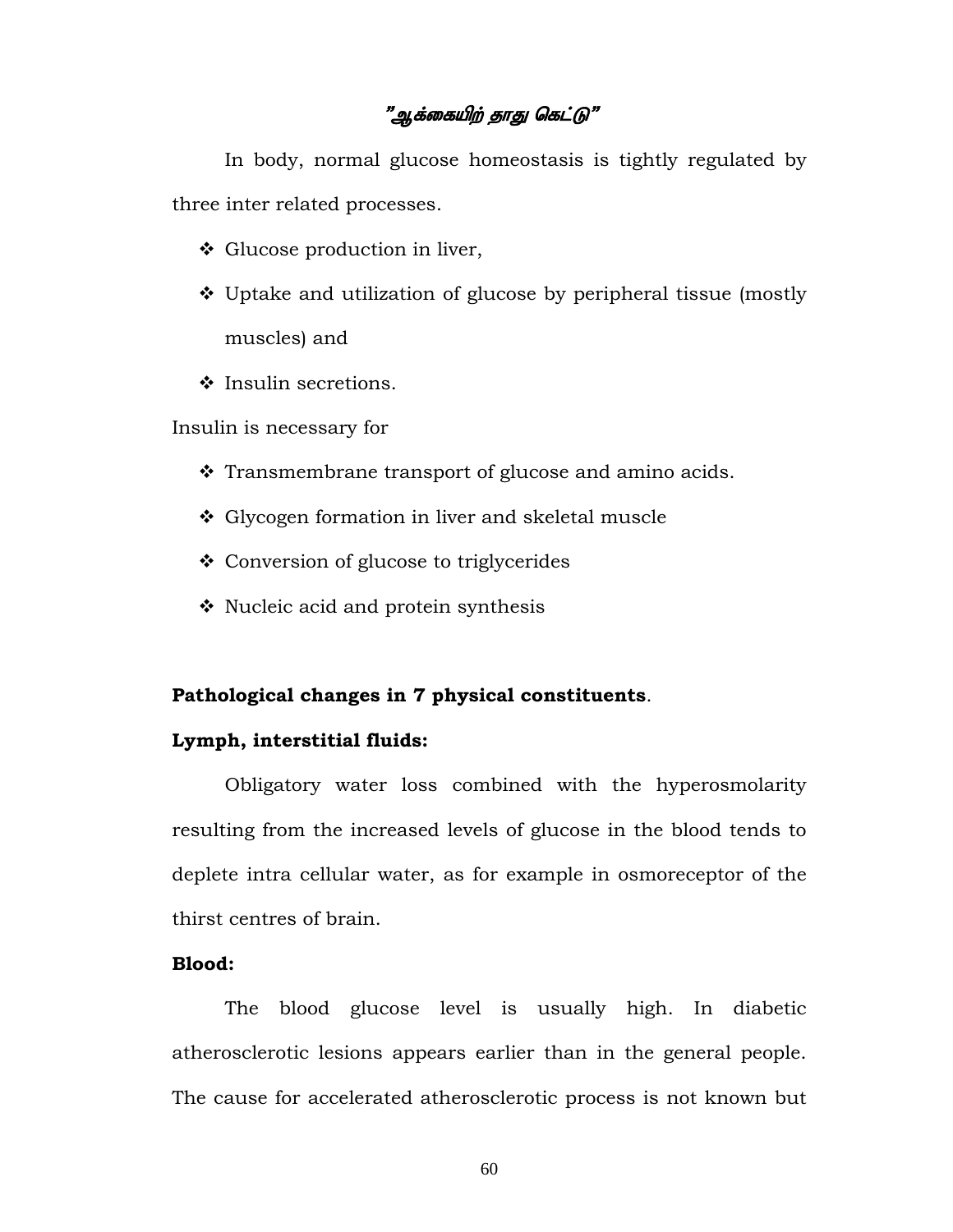possible contributory factors are hyperlipidamia, increased HDL, nonenzymitic glycosylation, and increased platelet adhesiveness. Microangiopathy of diabetes is characterized by basement membrane thickening of small blood vessels and capillaries of different organs and tissues such as skin, skeletal muscle, eyes and kidney.

 Insulin deficiency causes excessive break down of adipose stores resulting in increased level of free fatty acids. Oxidations of these fatty acids produce ketone bodies, resulting in metabolic ketoacidosis leading to diabetic coma.

#### **Muscle:**

 Atrophy and weakness of large muscles in the upper leg and pelvic girdle resembles primary muscle disease.

#### **Fat:**

 Insulin deficiency leads to decreased triglyceride synthesis, fatty acid synthesis, Lipoprotein, lipase activity and adipose tissues. It increases lipolysis, ketogenesis, and fatty acid oxidation in liver.

#### **Bone:**

 Chronic diabetes leads to uraemia. In chronic uraemia, there is osteodemyelination and demineralization of bones.

#### **CNS:**

 Peripheral nerves, brain and spinal cord all may be damaged in long standing diabetes.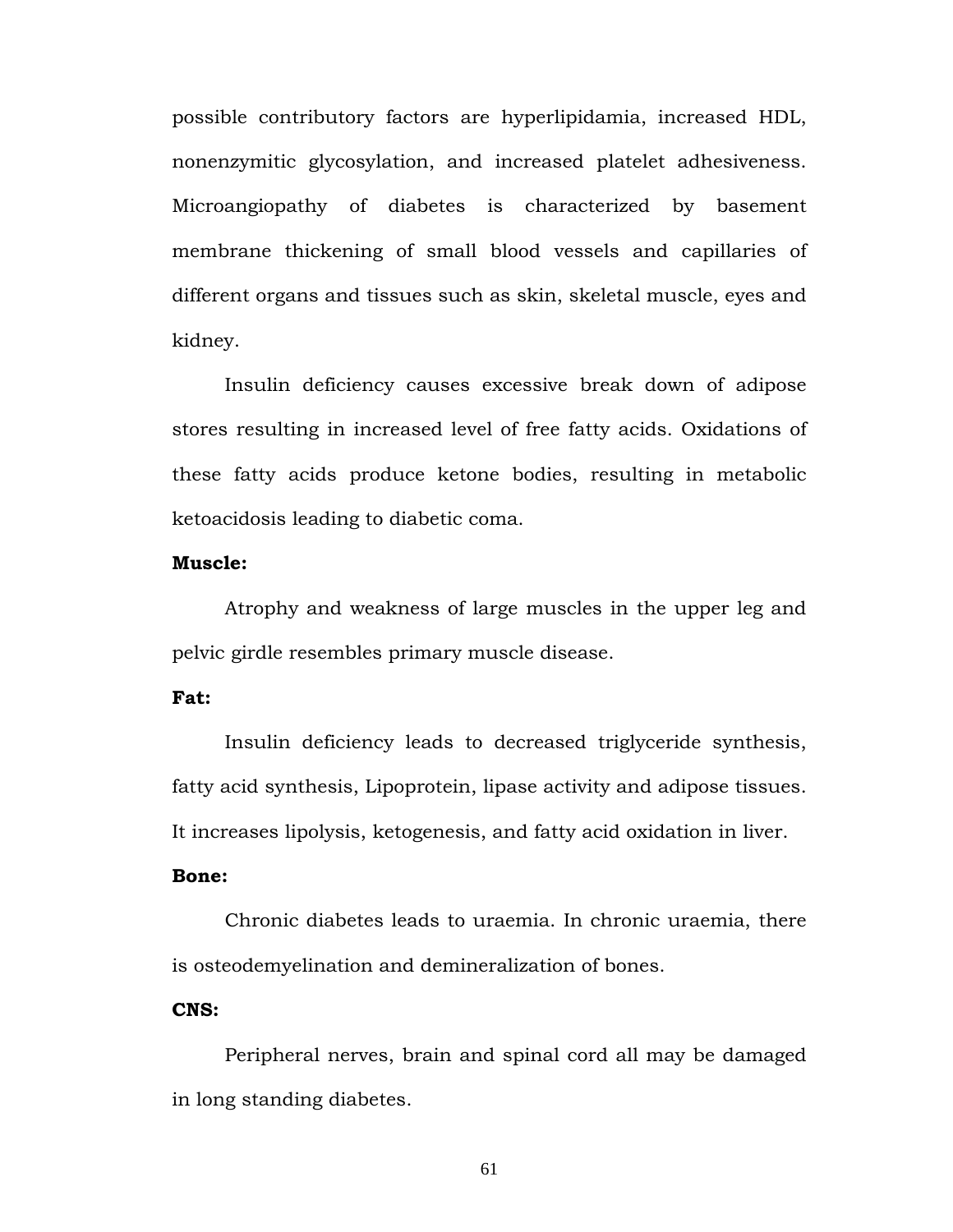#### **Sexual function in male / female:**

 Peripheral neuropathy is sometime accompanied by disturbance in neural innervation of pelvic organ. Autonomic neuropathy may lead to sexual impotence and retrograde ejaculation in addition.

# "அடர் நரம்புகள் மெலிந்து"

 A number of systemic complications may develop after 15-20 years after onset of diabetes. The early glycosylation products of collagen and other lived proteins in interstitial tissues and blood vessel walls rather than dissociating, undergo a slow series of chemical rearrangements to form irreversible Advanced Glycosylation End Products which accumulate over life time on vessel wall. In large vessels, they deposit as trapping low density lipoprotein (LDL) for example, retards its efflux from vessel wall and enhances the deposition of cholestrol in the intima thus accelerating atherosclerosis. Microangiopathy of diabetes is characterized by basement membrane thickening of small blood vessels and capillaries of different organs and tissues such as skin, skeletal muscle, eyes and kidney.

# "நோக்கிடும் விழியை சுற்றி நொய்மை சேரொளி மழுங்கி"

Hyperglycemia increases retinal blood flow and metabolism having direct effects on retinal endothelial cells and pericytes, loss of which impairs vascular autoregulation. The resulting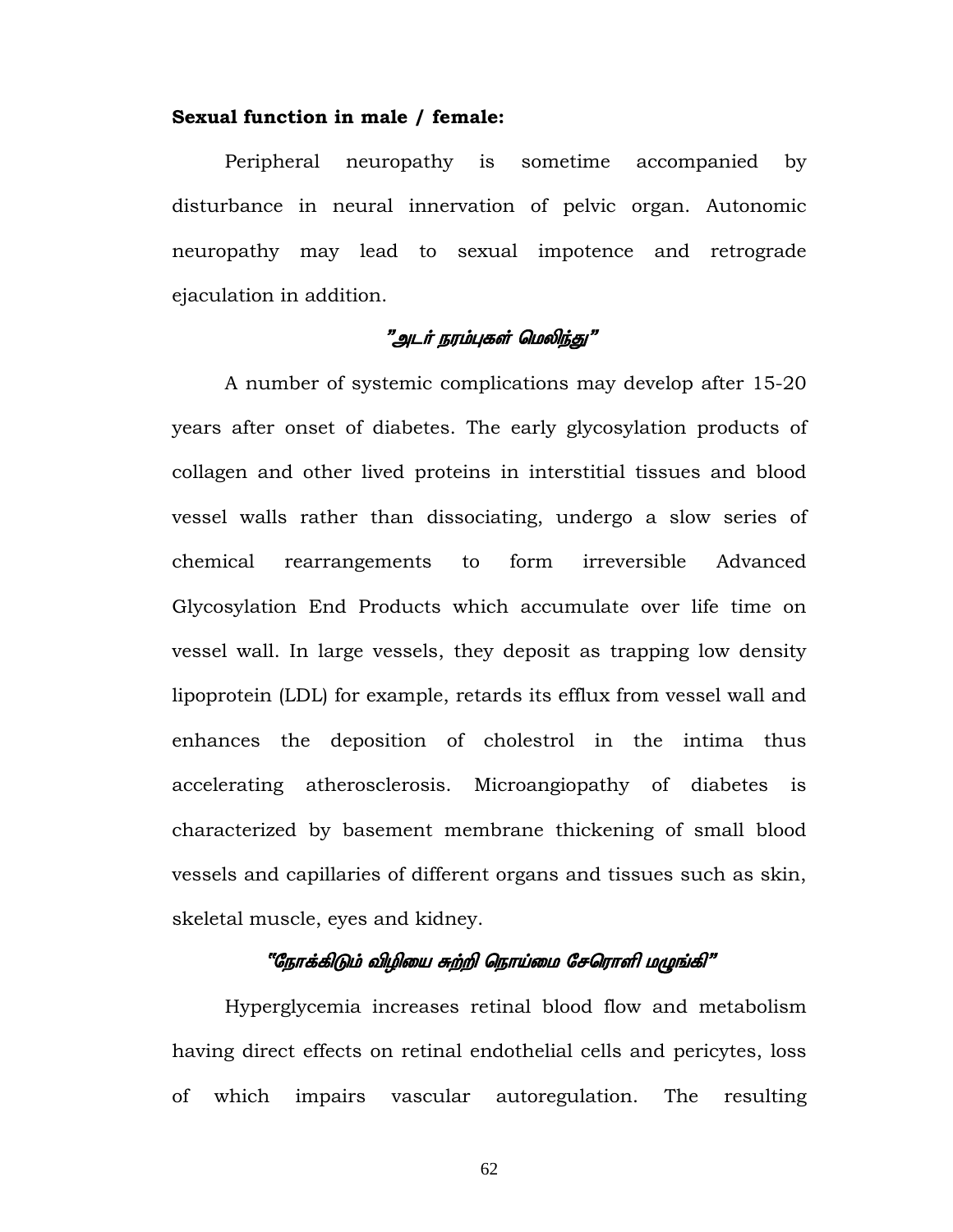uncontrolled blood flow increases production of vasoactive substance and endothelial cell proliferation resulting in capillary closure. This causes chronic retinal hypoxia and stimulates production of growth Factor (VEGF). VEGF acts via protein kinase C to stimulate endothelial cell growth (causing new vessel formation) and increased vascular permeability (causing exudative damage). The hard exudates and edema of fovea are the most common causes of visual impairment in diabetic patients.

#### "வீங்கிடும் கனல்மிகுந்து விழியினி லெரிவுங்காணில"

Involvement of the fovea by edema and hard exudates or ischemia (diabetic maculopathy) is the most common cause of visual impairment.

 As it is a chronic inflammatory disease there is naturally heat followed by burning sensation of the eye. It is due to interruption of axoplasmic transport with subsequent build-up of transported within the axons (axoplasmic statsis) in the nerve fiber layer.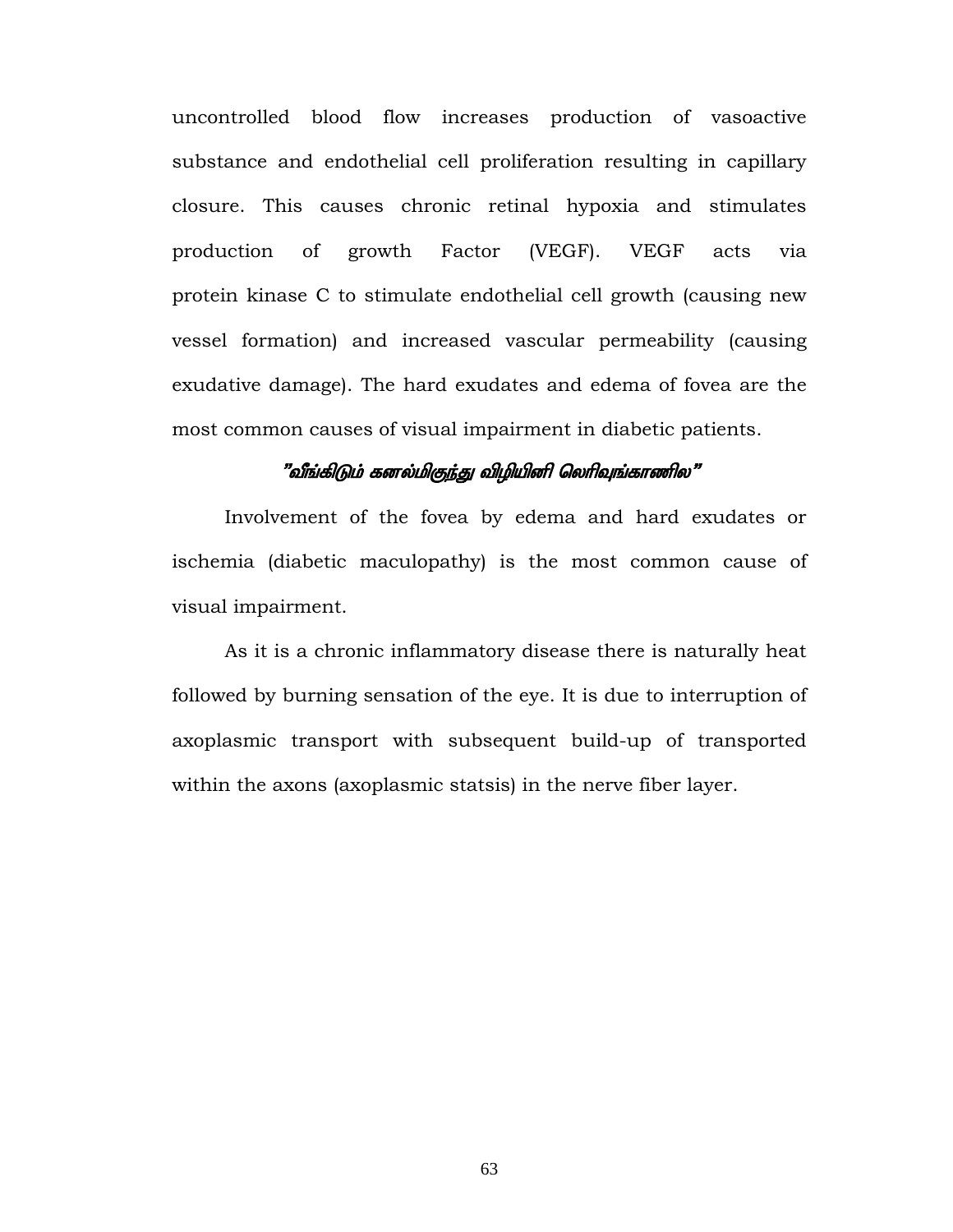#### **MEGAM**

#### **Synonyms of Madhumegam**

Neerizhivu, Vegumoothiram, Madhu prameham, Inippuneer, Meganeer, Thithippuneer.

#### **Definition (Iyal)**

Frequent passage of increasing urination more than the normal, resulting in deterioration and gradual diminution of seven thathus.

''இனிப்பான இனிப்பல்ல ஈ வந்தாடும்

ஒரு துளிவாய் விட்டார்கைப் பிணியாய் தோன்றும்"

குரு நாடி

#### **Noi Varum Vali (Etiology)**

a. The authentic etiological factors described by various siddhars are as follows.

> "கோதையர் கலவி போதை கொழுத்தமீ னிறைச்சி போதைப் பாதுவாய் நெய்யும் பாலும் பரிவுட னுண்பீ ராகில் சோதபாண் டுருவ மிக்க சுக்கில பிரமே கந்தான் ஒதுநீ ரிழிவு சேர வுண்டென வறிந்து கொள்ளே".

> > அகத்தியர் 1200

 $``$ உற்பவிக்கும் பால் நெய்யால் இறைச்சி கொள்ளல் வுரிசையாய் மீன்தன்னால் அருவிருத்த மற்பவிக்கும் பதார்த்தத்தால் மதுர வஸ்தால் மந்தங்கள் தனைபுசித்தல் வேகாப் பண்டங்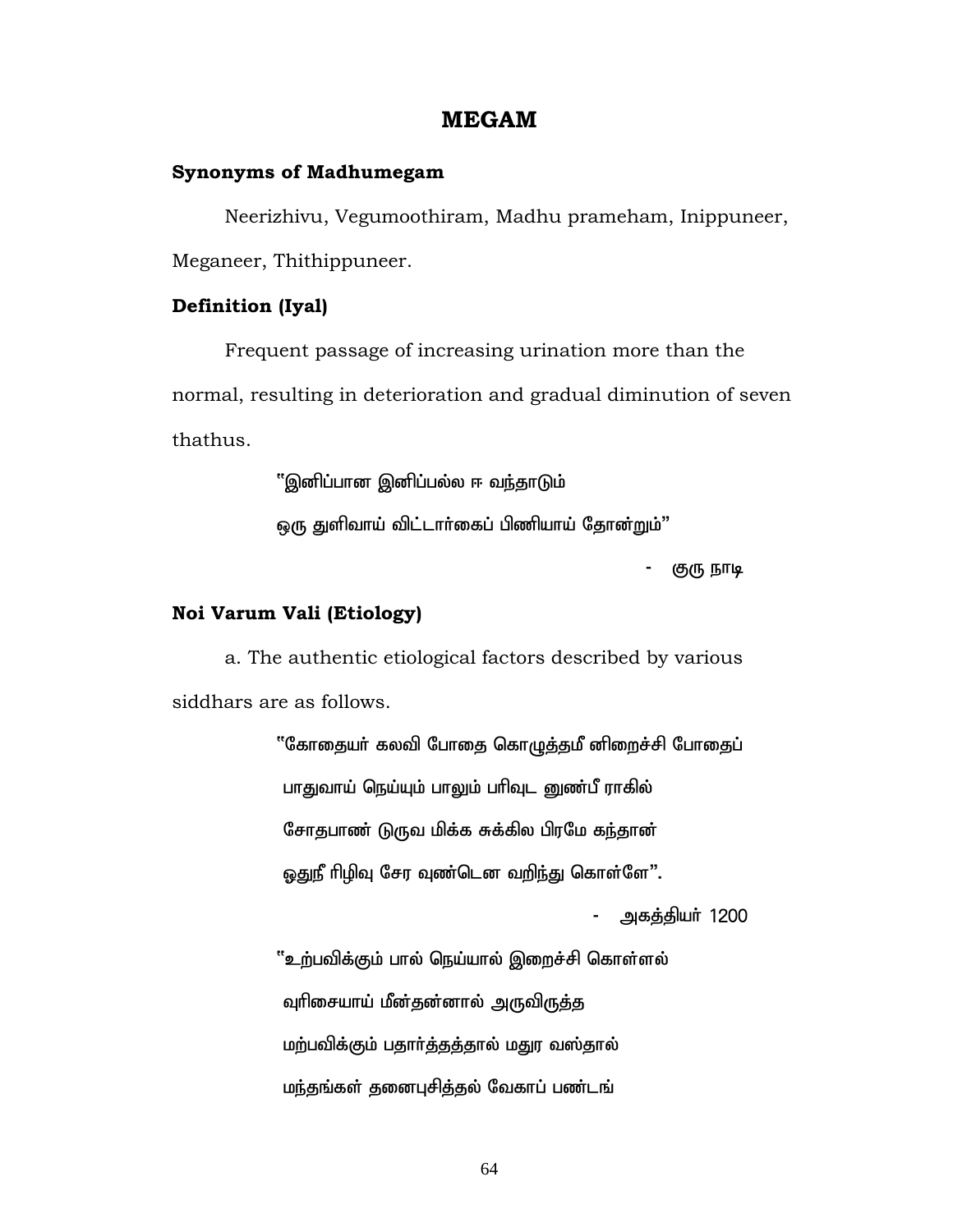குற்பவிக்குங் குளுத்த வன்ன மங்கை கோஷ்டி குறித்த நித்திரை தவிர்தல் அக்கினி மந்தம் தற்பவிக்குந் சாீரந்தான் மிகப் பருத்தற் சஞ்சலந்தான் மிகப்பயத்தால் தரிக்கும் நோயே" - யூகிவைத்திய சிந்தாமணி "சரியாக மேகத்தா லபானவாயு

தான்புகைக்கு மேலேறிக் கபாலச் சூடாம் பெரிதான மேகத்தா லத்தி வெந்து போமப்பா தசைவெந்து ரத்தம் வற்றிப் பரிவாகித் தசவாய்வால் மந்தங் கொண்டு பெருந்தீனி மலபந்தம் உதான வாயு வரிவாகித் தேகமெலாம் விடநீ ராலே மெய்யழிந்த மேகமென்ற திருப தாச்சே"

- சித்த மருத்துவம்

Yugimuni in his text attributes this disease is due to injudicious diet containing rich fat, sweet and also obesity, too much of sedentary habits without exercise also leads to madhumegam. Undue fear, severe depression has also emphasized for the development of madhumegam.

#### **Hereditary Factors**

Statistics indicate that those with family history of diabetes have higher (25% - 35%) risk than those without such background. A number of genetic markers are now recognized.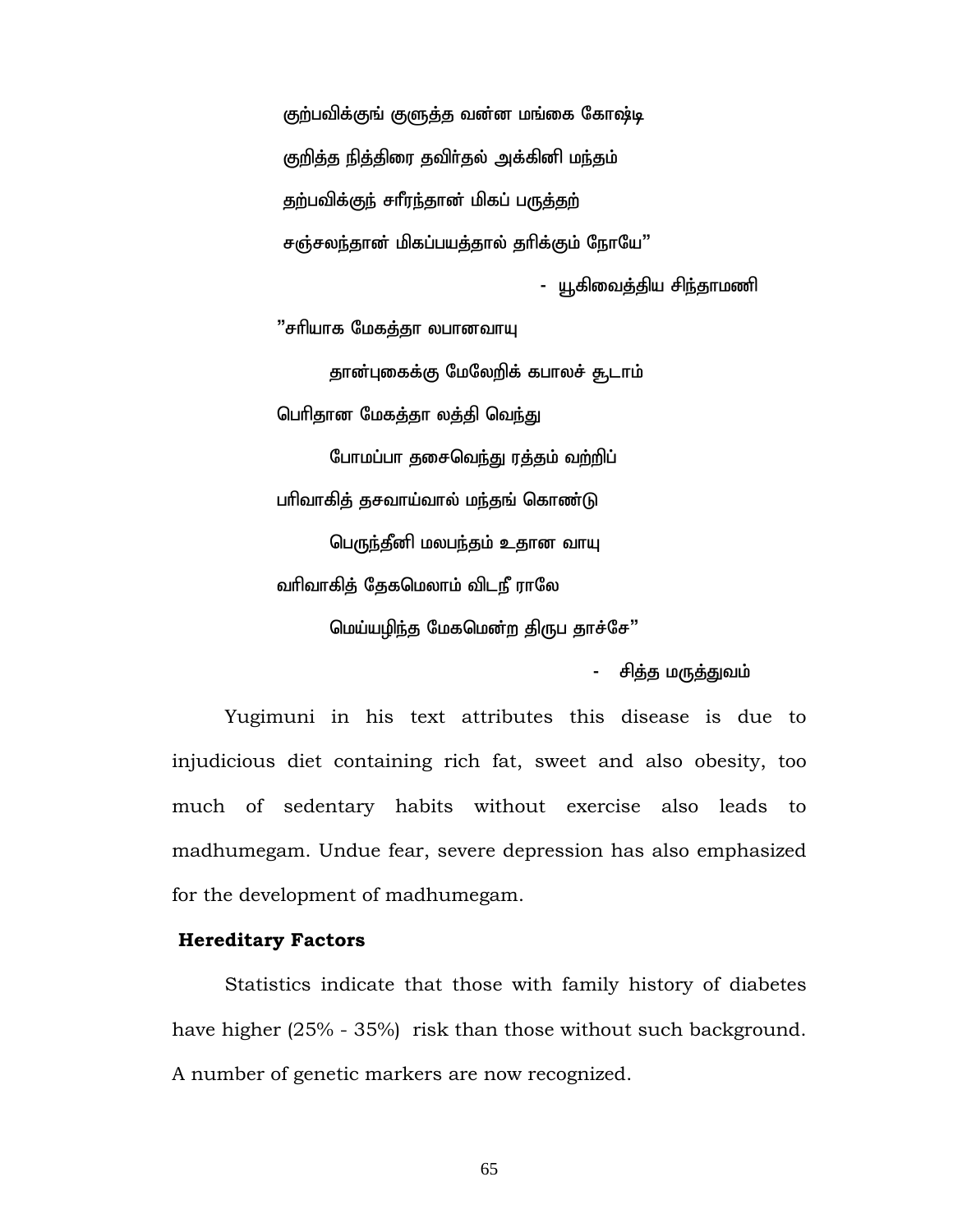Agasthiyar here tells that megam occurs due to ones kanma vinai and to his ill habitual deeds. These produce imbalanced vaatha, pitha, kabhaneer which in turn produce 20 types of mega disease.

> "ஆமப்பா மனிதர் செய்தகன்மத்தாலே அரகரா மேகமென்ற ராசாவாலே காமப்பால் வீததைதாற் யோசிப்பினாலும் கைக்கடங்கா நோய்கள் வருங் கன்மத்தாலே போமப்பா மேகம் வந்த காரணத்தான்

புகலுவேனுயிா் வதைகள் செய்வதனாலப்பா நாமப்பா கண்டபடி சொற்றோய் கேளு நலமான வாதசலம்பித்த சலமாமே செலமாற சிலேத்துமந்தான் சலமூன்றினாலே சோந்து கொண்டு இருபதென்ற சமலமதாச்சு" - அகக்கியர் கன்மகாண்டம் 300

<u>''உற்றிடு</u>ம் உலகத்தோா்க்கு உறுபல வியாதியெல்லாம் பற்றிடும் குணங்கள் தன்னை பகர்ந்துரை செய்ய வேண்டில் <u>ஒத்திடும் சனனவாறும் உடலு</u>யிருனவாறும் அத்திமா மலையில் வாழும் மாமுனி வகுத்ததாமே"

- அகத்தியா் குருநாடி சாஸ்திரம்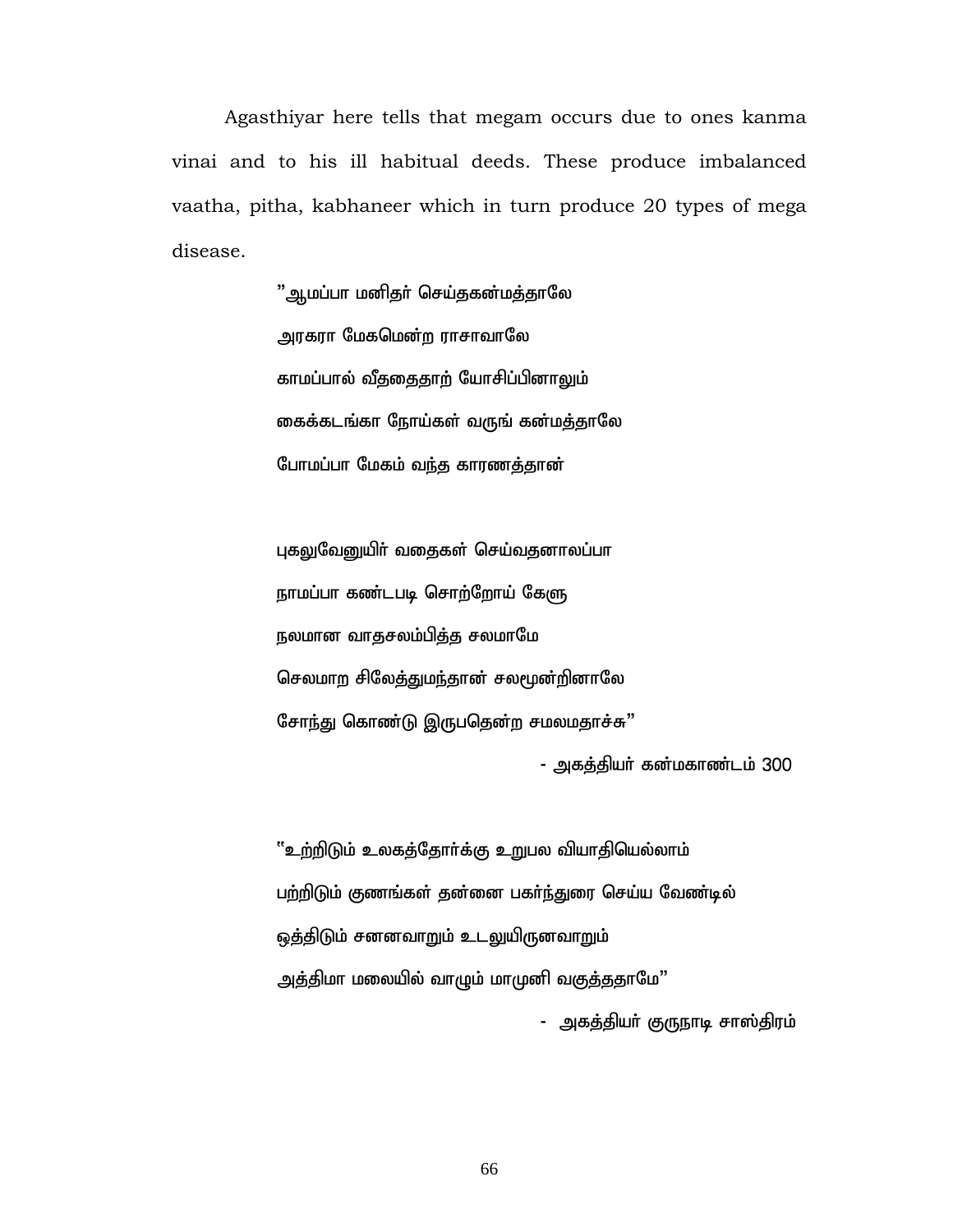#### Thirumoolar says in his Thirumandhiram about mega rogam.

''பேர் இளமை இன்பம் பிணி மூப்பு சாக்காடு <u>ஆற</u>ும் கருவில் அமை<u>ந்</u>தபடி முறைகேட்கில் ஒன்பது முயற்சியால் வந்தது துறை கேட்கிற கருப்பத்திற் றுவங்கிய மேகங்கள் நிறை பூத்தகொங்கையாள் நாயகன் மோகத்தால் மறை போற்றுங் கருப்பத்தில் வளர்ந்தது மேகமே" திருமூலா்

#### **Sexual Indulgence**

- 1) '];jphpNghfk; nra;jjpdhy; NtTnfhz;L சிரசு மட்டும் வெந்துருகிக் கனலே மீறிக் குறியுடனே மேகந்தான் கொடுமை செய்து குறைந்து வரும் தாதுவெல்லாம் குன்றிப் போகும்" குருநாடி 2) "கன்னி மயக்கத்தால் கண்டிடு மேகமே" நாடிநூல்
- 3) "கிரந்தி புண்ணிரன மேககீசகனெனுந் துன்மார்க்கன் <u>அருந்த</u>தி என்னும் பாஞ்சாலி யன்னையைக் கண்ணுற்றானே"

தேரன் மருத்துவ பாரதம்

 The direct inference from the above poem is that all Siddhars attribute Diabetes mainly due to excessive indulgence in sex which results in depletion of total strength of body as a whole, making the individual susceptible to this disease.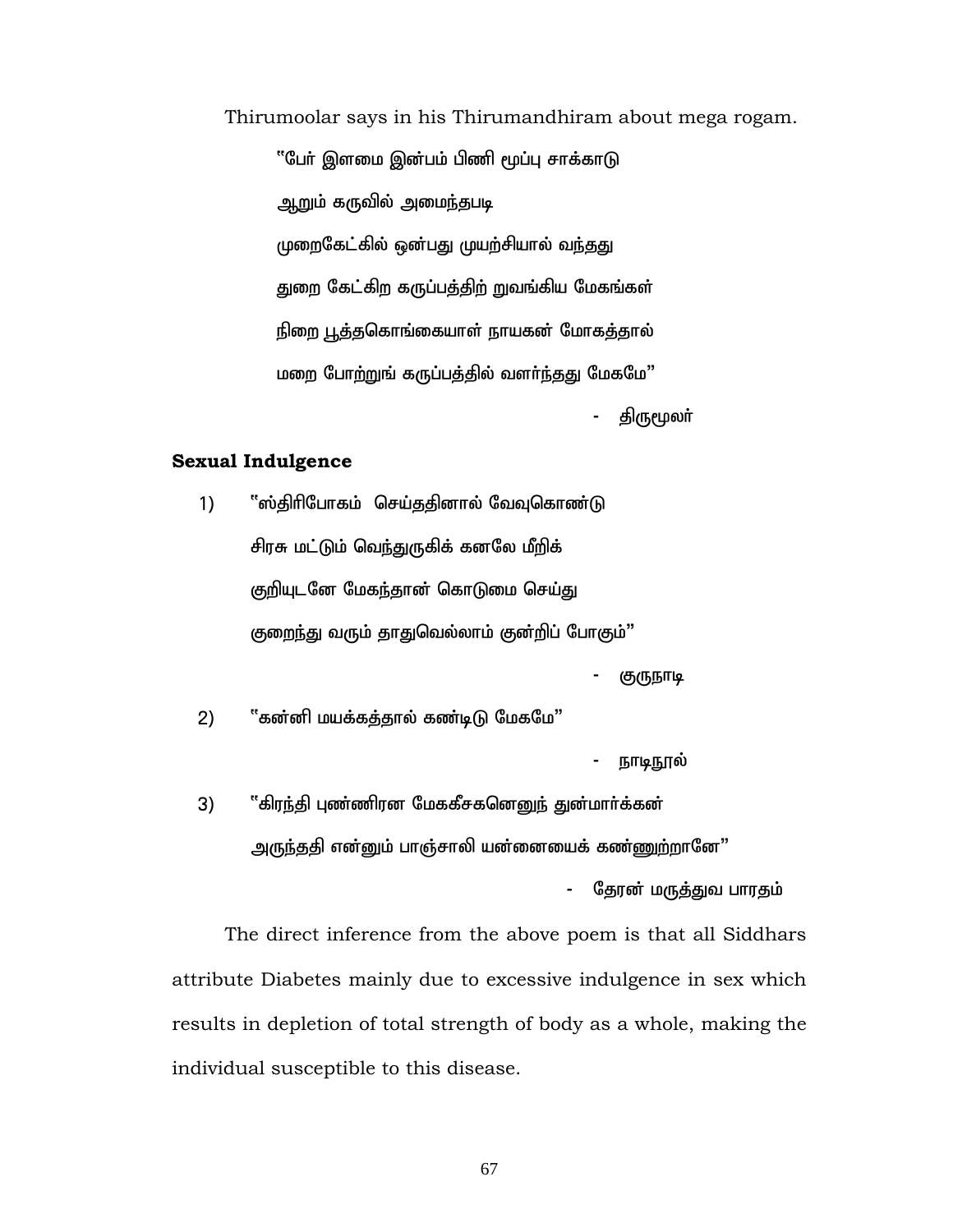#### **Noi Enn (Classification)**

Twenty varieties of mega disordes have been discussed by Yugimuni, Agasthiar and by theraiyar.

The disease mega has twenty types.

<u>"வசனித்த</u> மேகமது இரண்டுபத்து வாதத்திற் பிறந்த சலம் நாலேயாகும் பிசனித்த பித்தத்தி லுற்பவித்த பேரான சலந்தானு மாறுமாகும் தேசனிந்த சேட்டு மத்தில் உற்பவித்த சீரான சலந்தானும் பத்தேயாகும் இசனிந்த இதனுடைய குணா குணங்கள் எழிலான உற்பத்தியியம்பக் கேளே".

- யூகிவைத்திய சிந்தாமணி

The author Yugimuni classified mega disorder into 20 types .

Among this Vatha 4 , Pitha 6 and Kabha 10 types  $"$ கழியும் வாதம் நான்காலும் கயம் பித்தமாறாலும் கழியும் சேத்துமம் பத்தாலும், சொல்லும் நாலஞ்சாய் தோன்றும் வழியும் வாதம் நான்காமே மாரு தவிழ்தந் தன்னாலே"

தேரையர் வாகடம்

In Siddha literatures like Thirumoolar Vaidyam 600, Prameham is also called as Premeham Neerizhivu. The author who have dealt mega disorders have classified it under the three dhoshas and have given names according to his concept.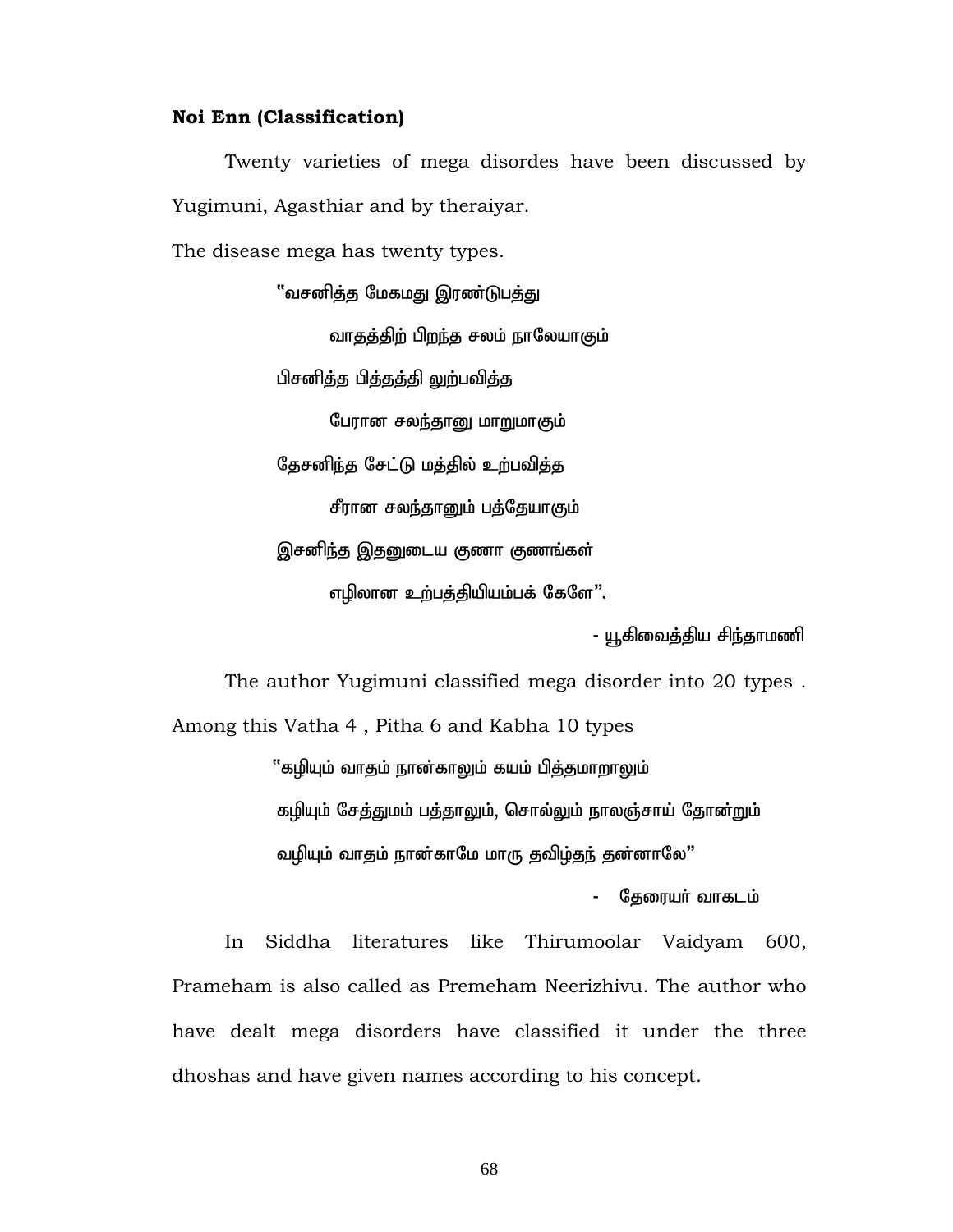## **MATERIALS AND METHODS**

The study on the Noi nadal aspects i.e pathological view of **"Mega thimiram"** was carried out in the Aravinth eye hospital, Tirunelveli both at outpatient department and Inpatient ward

#### **Selection of cases**

For the clinical study 30 cases suffering from Mega thimiram having signs and symptoms as said in the Nagamuni Nayana Vidhi- 200 are selected. Out of 30 cases 20 are selected for this dissertation under the guidance of professor and lecturers of Noi-Nadal Department, Chief Medical Officer, Fellows and postgraduates of Aravinth eye hospital, Tirunelveli.

## **Evaluation of clinical parameters:**

The cases were subjected to careful scrutiny, which involved history taking and examination of clinical features.

A detailed history was taken from the patients

- ❖ Family history
- ❖ Personal history
- ❖ Occupational history
- ❖ Diet habits
- ❖ Seasonal variations were noted.

All the clinical signs and symptoms of Mega thimiram and it's diagnosis is done by assessing the following criteria.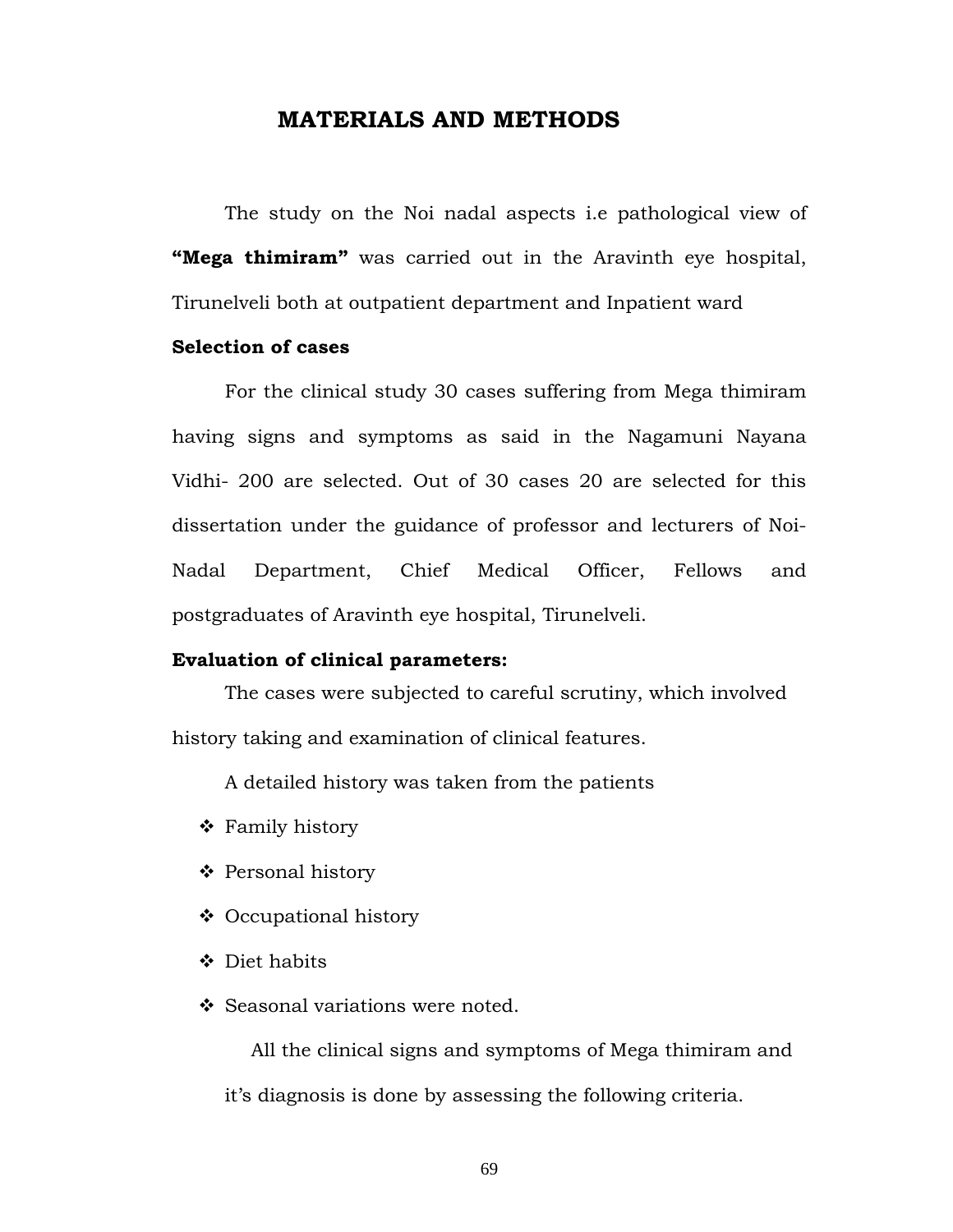## **Siddha Aspect**

- 1. Mukkutra nilai
- 2. Udal kattugal
- 3. Envagai thervugal
- 4. kaalam
- 5. Nilam
- 6. Neerkuri
- 7. Neikuri

## **Modern aspect:**

## **Lab studies**

## **Haematological investigations**

- 1. Total WBC
- 2. Differential count
- 3. Erythrocyte sedimentation rate
- 4. Haemoglobin concentration
- 5. Blood sugar
- 6. Blood urea
- 7. Serum creatinine level

## **Urine Analysis**

- 1. Albumin
- 2. Sugar
- 3. Deposits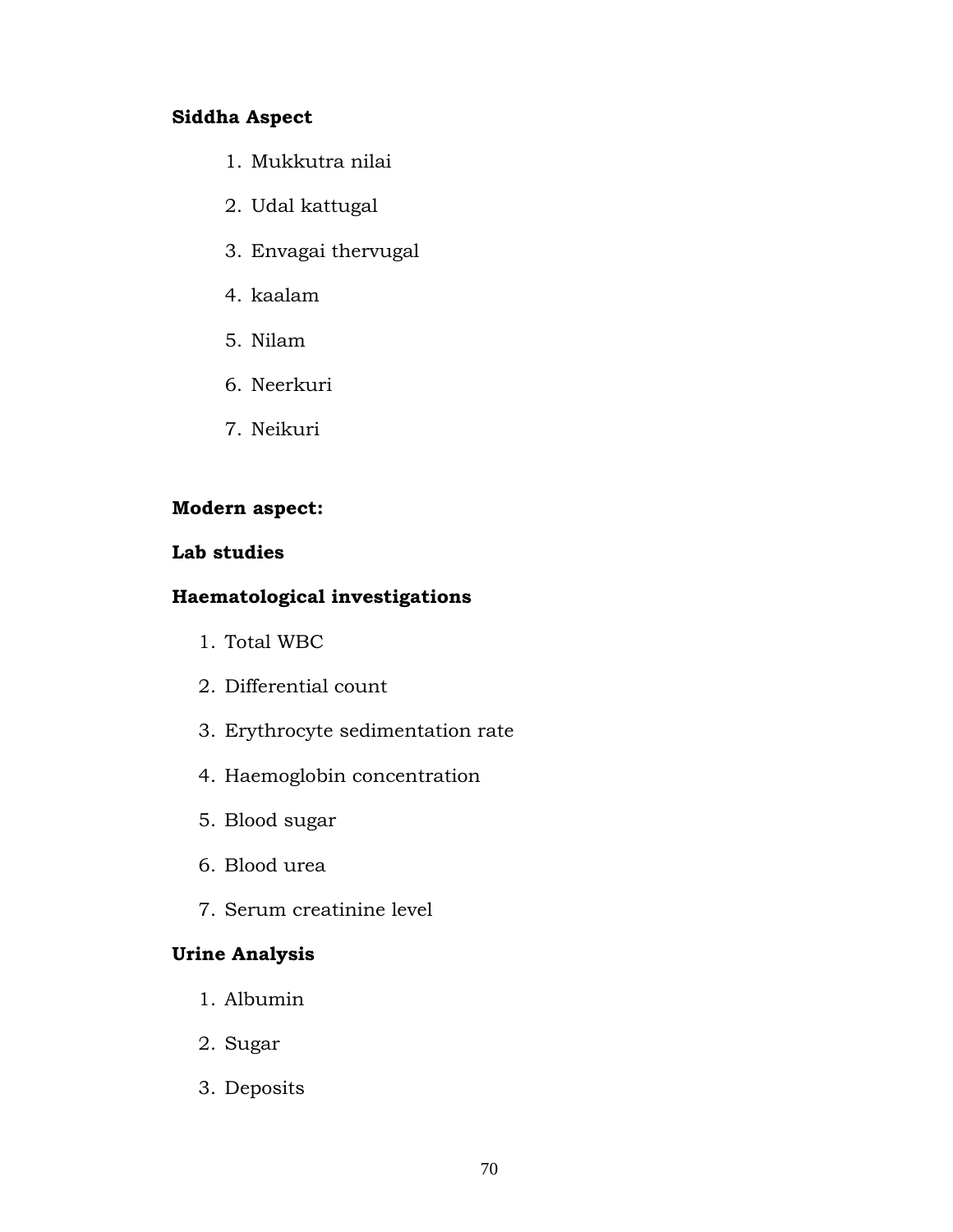## **Eye Examination**

- 1. Vision Snellen's chart
- 2. Ocular pressure
- 3. Refraction
- 4. Colour vision
- 5. Fundus Examination
	- a. Slit lamp with 90D
	- b. Direct Opthalmoscopy
	- c. Indirect Opthalmoscopy

## **Special investigations:**

- 1. Fundus flurosceince angiography
- 2. Optical coherent tomography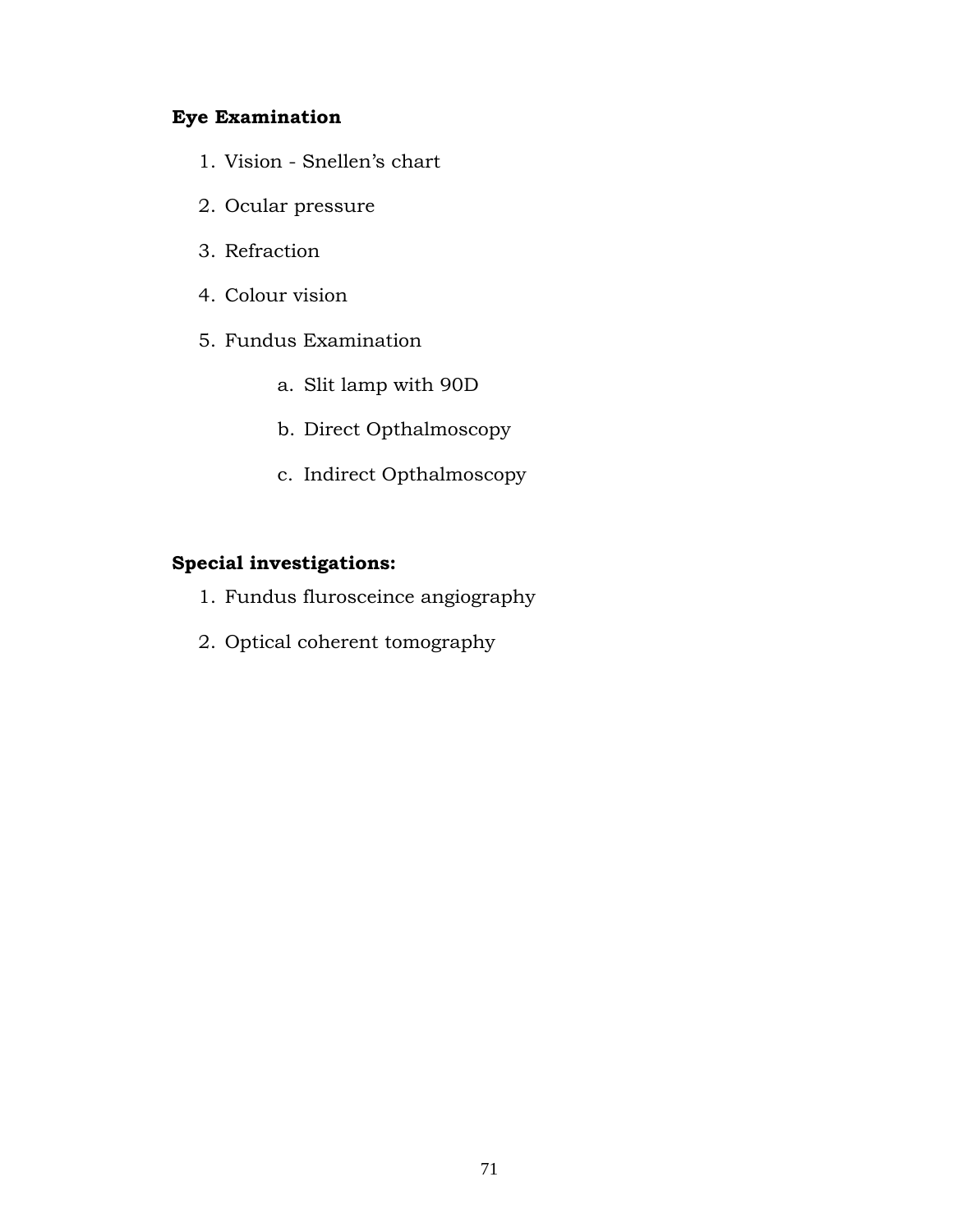# **OBSERVATION AND RESULTS**

Results were observed with respect to the following criteria

- 1. Age distribution
- 2. Sex reference
- 3. Kaalam
- 4. Seasonal variations
- 5. Thinai reference
- 6. Dietary changes
- 7. Socio –economic status
- 8. Onset of the disease
- 9. Mukkutram
- 10. Udal kattugal
- 11. Envagai thervugal
- 12. Neerkuri, Neikuri reference
- 13. Signs and symptoms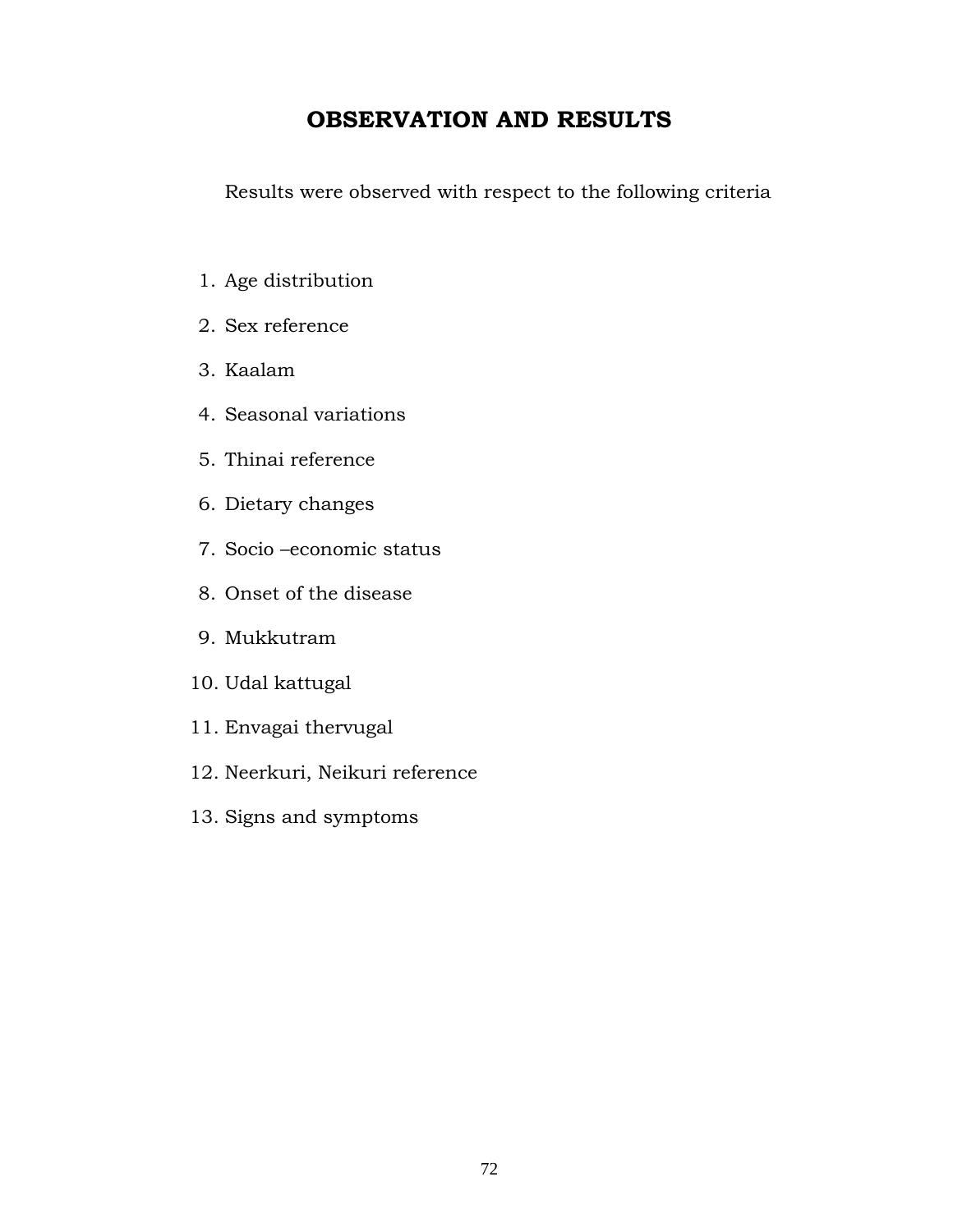# **1. Age distribution**

| Sl.No | Age       | <b>No.of.Cases</b> |
|-------|-----------|--------------------|
|       | upto 25   |                    |
| 2.    | $26 - 50$ | 5                  |
| 3.    | $51 - 75$ | 15                 |
|       | 76 above  |                    |

## **2. Sex distribution**

| S1.No | <b>Sex</b> | <b>No.of Cases</b> |
|-------|------------|--------------------|
|       | Male       | 13                 |
|       | Female     |                    |

## **3. Kaalam**

| Sl.No | Kaalam        | No. of cases |
|-------|---------------|--------------|
|       | Vaatha kaalam |              |
|       | Pitha kaalam  | 1 Q          |
|       | Kabha kaalam  |              |

Most of the cases for this study belongs to pitha kaalam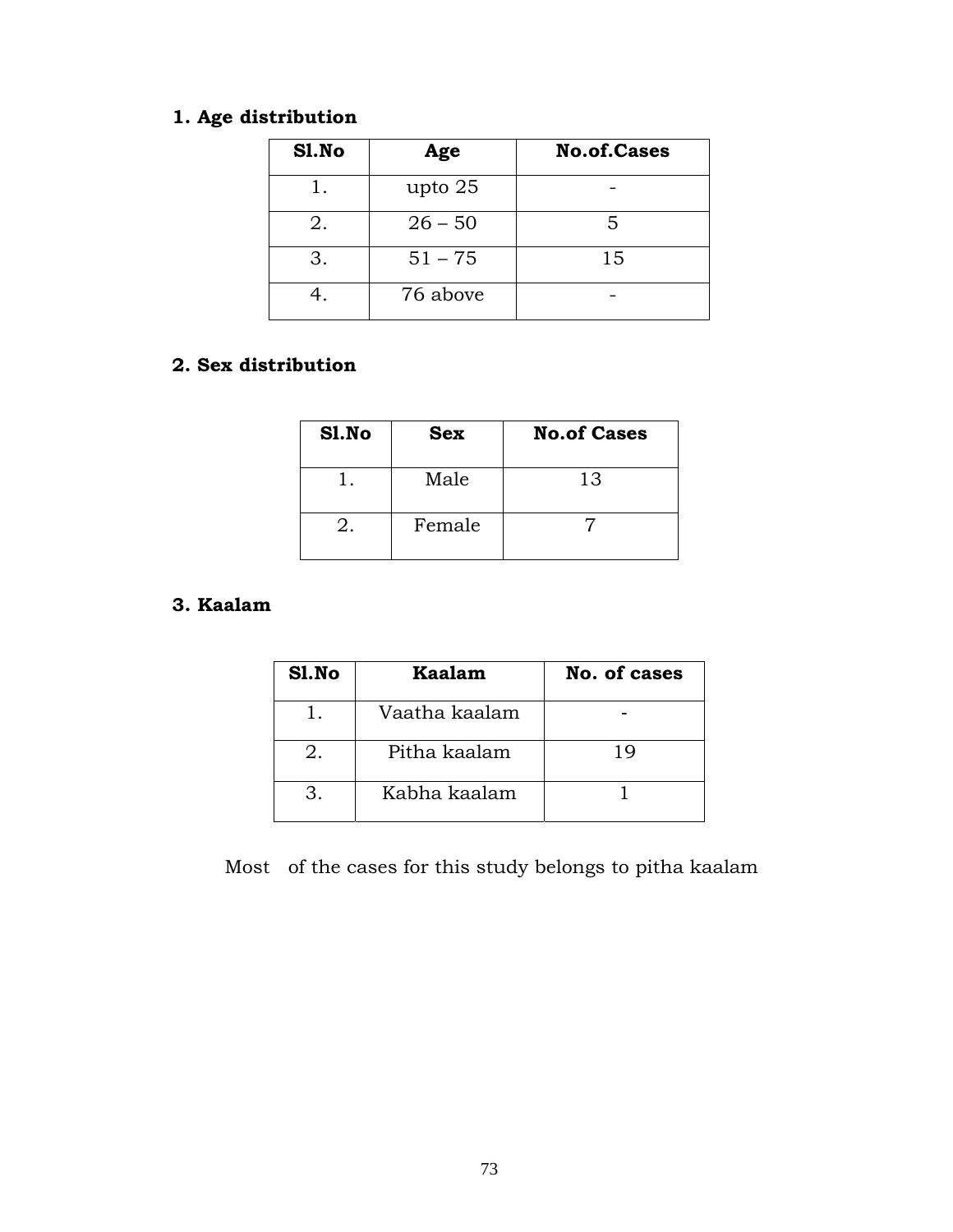# **4. Seasonal variations**

| Sl.No | Paruvakaalam      | <b>No.of. cases</b> |
|-------|-------------------|---------------------|
| 1.    | Kaar kaalam       | З                   |
| 2.    | Koothir kaalam    | 3                   |
| 3.    | Munpani kaalam    | 4                   |
| 4.    | Pinpani kaalam    | 3                   |
| 5.    | Ezhavenil kaalam  | З                   |
| 6.    | Muthuvenil kaalam |                     |

## **5. Thinai reference**

| S1.No | Thinai     | <b>No.of.cases</b> |
|-------|------------|--------------------|
| 1.    | Kurinji    |                    |
| 2.    | Mullai     | 2                  |
| 3.    | Maruthuvam | 15                 |
| 4.    | Neithal    | 3                  |
| 5.    | Paalai     |                    |

# **6. Dietary changes**

| Sl.No   Dietary habits | No.of.cases |
|------------------------|-------------|
| Vegetarian             |             |
| Mixed diet             | 16          |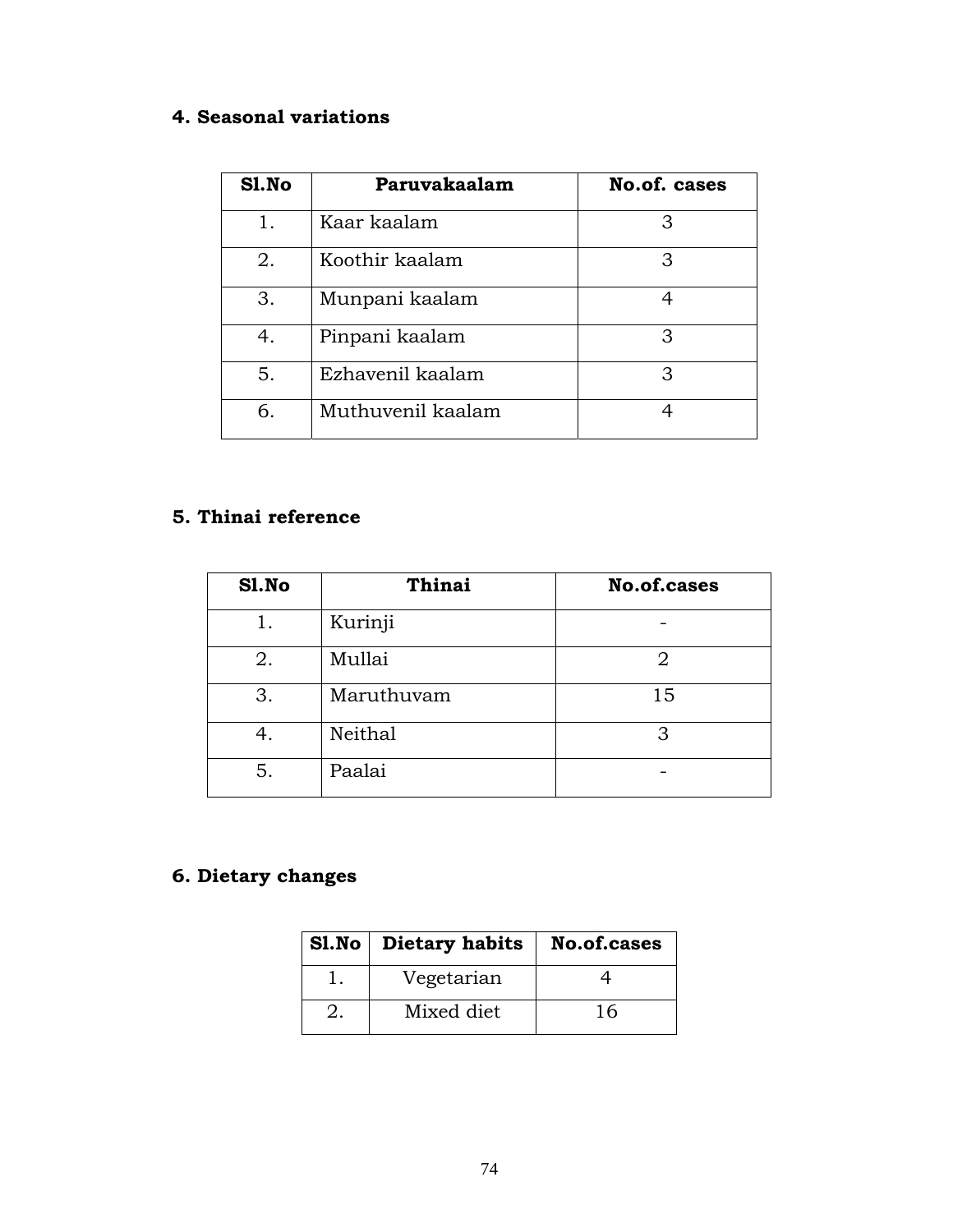## **7.Socio - economic status**

|    | $SI.No   Socio - economic status   no. of. cases$ |  |
|----|---------------------------------------------------|--|
|    | Poor                                              |  |
| 2. | Middle class                                      |  |
| 3. | Upper class                                       |  |

## **8. Onset of disease**

| Sl.No | <b>Onset of disease</b> | No.of.cases |
|-------|-------------------------|-------------|
|       | Acute                   |             |
| 2.    | Subacute                |             |
|       | Chronic                 | $20 -$      |

## **9. Mukkuttram**

 The derangement undergone by the various types of vaatham, pitham and kabham

## **a) Vaatham:**

| S1.No | Vaatha types | <b>No.of cases</b> |
|-------|--------------|--------------------|
| 1.    | Pranan       |                    |
| 2.    | Abanan       | 20                 |
| 3.    | Viyanan      | 20                 |
| 4.    | Uthanan      | 20                 |
| 5.    | Samanan      | 20                 |
| 6.    | Nagan        |                    |
| 7.    | Koorman      | 20                 |
| 8.    | Kirugaran    | 12                 |
| 9.    | Devathathan  |                    |
| 10.   | Danajayan    |                    |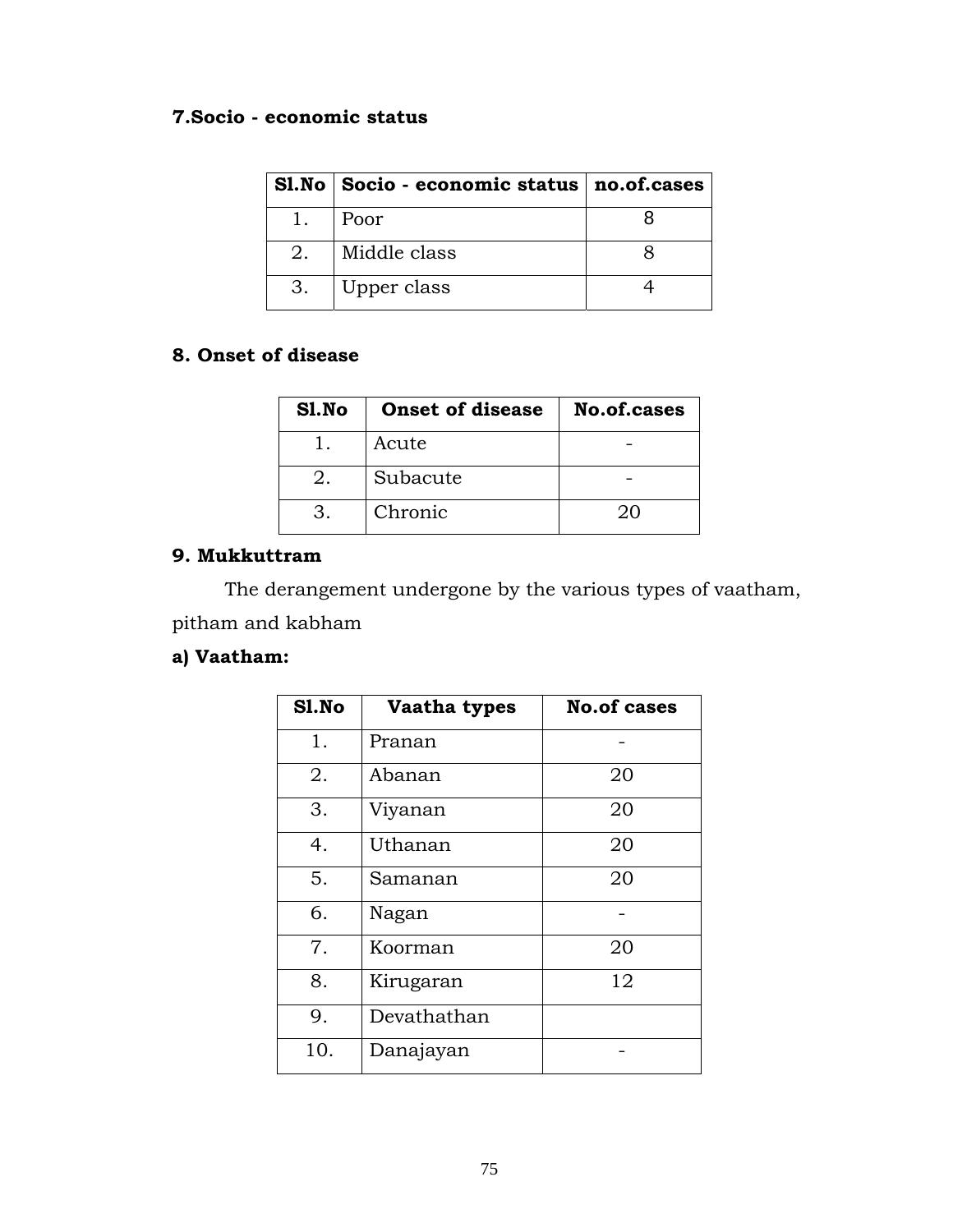# **b) Pitham:**

| Sl.No | <b>Pitha types</b> | <b>No.of cases</b> |
|-------|--------------------|--------------------|
| 1.    | Anar pitham        |                    |
| 2.    | Ranjaga pitham     | 5                  |
| 3.    | Prasaka pitham     | 10                 |
| 4.    | Aalosaga pitham    | 20                 |
| 5.    | Sathaga pitham     | 20                 |

# **c) Kabham:**

| Sl.No | Kabha types | <b>No.of cases</b> |
|-------|-------------|--------------------|
| 1.    | Avalampagam | 20                 |
| 2.    | Kilethagam  |                    |
| 3.    | Pothagam    |                    |
| 4.    | Tharpagam   | 5                  |
| 5.    | Santhigam.  | 20                 |

# **10. Udal Kattugal :**

| S.No | <b>Udal Kattugal</b>  | <b>No of cases</b> |
|------|-----------------------|--------------------|
| 1.   | Saaram                | 20                 |
| 2.   | Senneer               | 20                 |
| 3.   | Oon                   | 20                 |
| 4.   | Kozhuppu              | 20                 |
| 5.   | Enbu                  | 20                 |
| 6.   | Moolai                | 20                 |
| 7.   | Sukkilam / Suronitham | 20                 |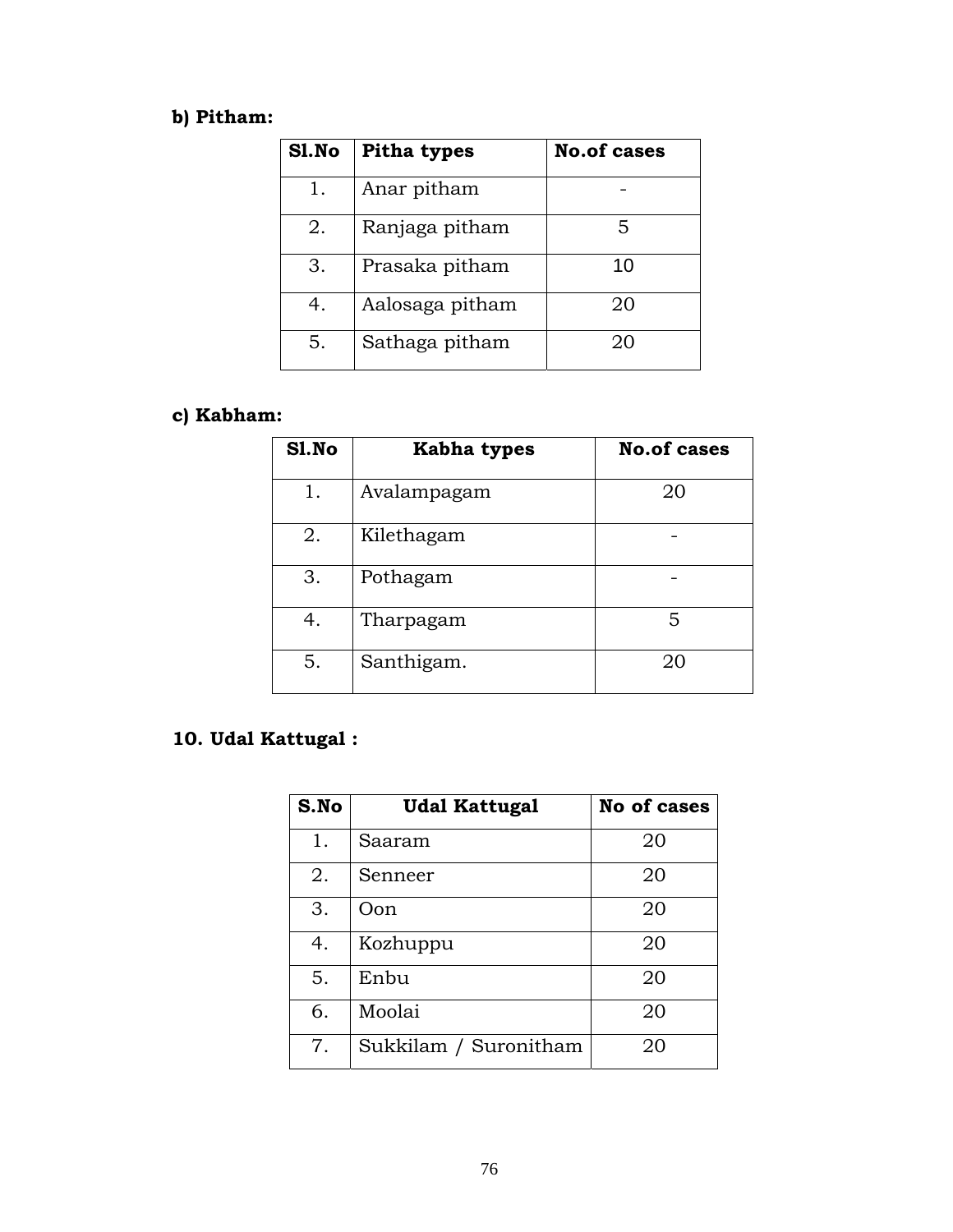# **12. Neikuri Reference**

| Sl.No | <b>Types</b> | <b>Character of urine</b> | No.of.cases |
|-------|--------------|---------------------------|-------------|
|       | Vatha neer   | Lengthens like a snake    |             |
| 2.    | Pitha neer   | spreads like a ring       | 15          |
| З.    | Kaba neer    | Resembles a pearl         |             |

# **13. Signs and Symptoms**

| S1.No | <b>Signs and symptoms</b> | <b>No.of cases</b> |  |
|-------|---------------------------|--------------------|--|
| 1.    | Visual impairment         | 20                 |  |
| 2.    | Burning sensation of eye  | 5                  |  |
| 3.    | Microaneurysm             | 20                 |  |
| 4.    | Haemorrhage               |                    |  |
| 5.    | Exudates                  | 12                 |  |
| 6.    | New vessels               | 5                  |  |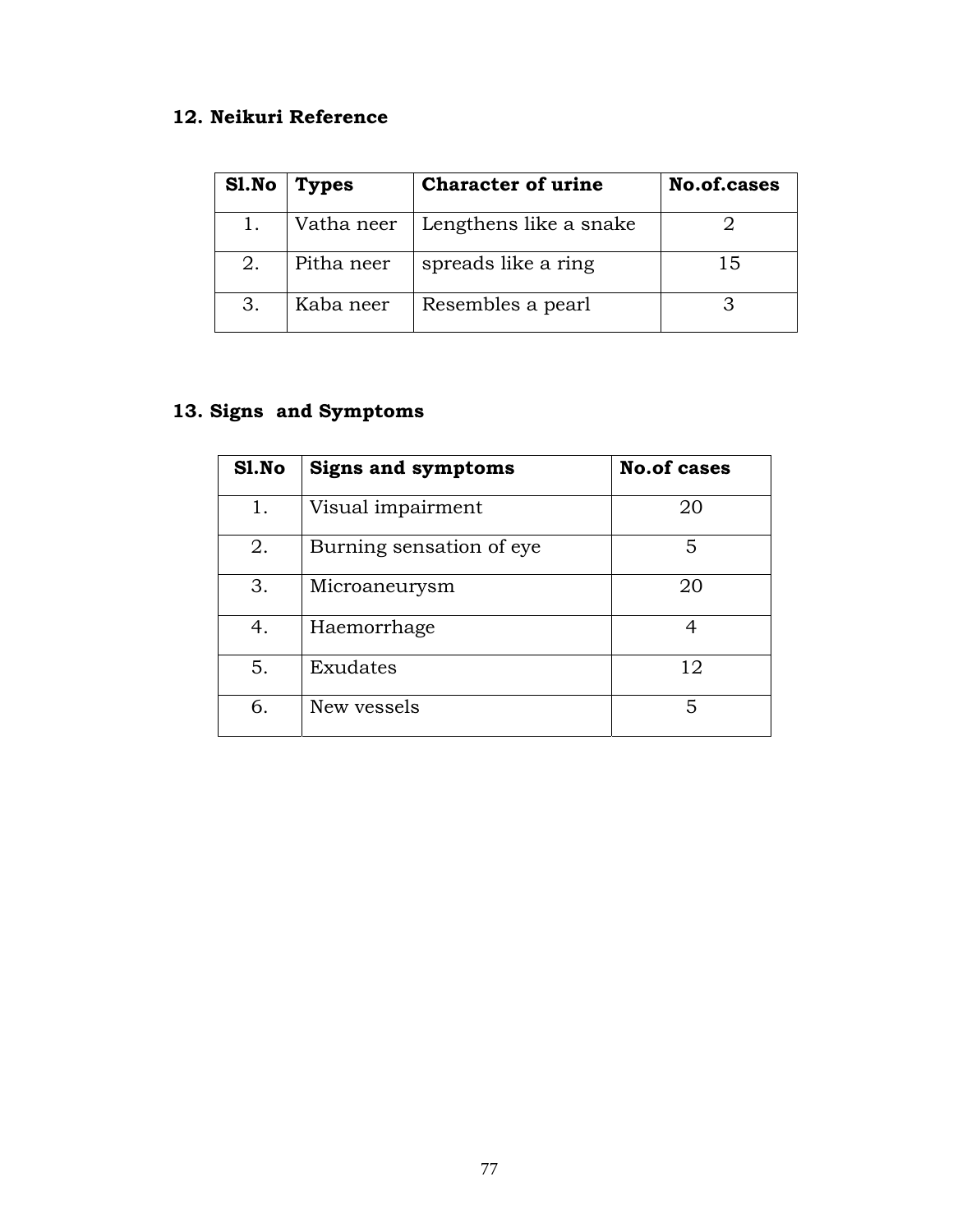## **ANATOMY AND PHYSIOLOGY OF RETINA**

 Retina, the innermost tunic layer of the eyeball is a thin delicate and transparent membrane. Most highly developed tissue of the eye i.e., photosensitive layer.

 Retina extends from optic disc to ora serrata and has surface area of about 256mm2. Retina is situated between hyloid membrane and vitreous body interiorly and choroid externally.

## **Dimensions**

Thickness of posterior pole  $\triangle$  is 0.56mm

At equator  $\triangleq$  is 0.18 – 0.2 mm

At ora serrata  $\triangle$  is 0.1mm

## **Colour**

Purplish red in colour (due to visual purple of rods)

After death, it appears white opaque

 On ophthalmoscopic examination, it can be divided into three distinct regions.

- I. Optic Disc
- II. Macula lutea
- III. Peripheral Retina

## **I. Optic disc**

 It is a well defined circular area of about 1.5mm diameter **Colour**: Uniformly pink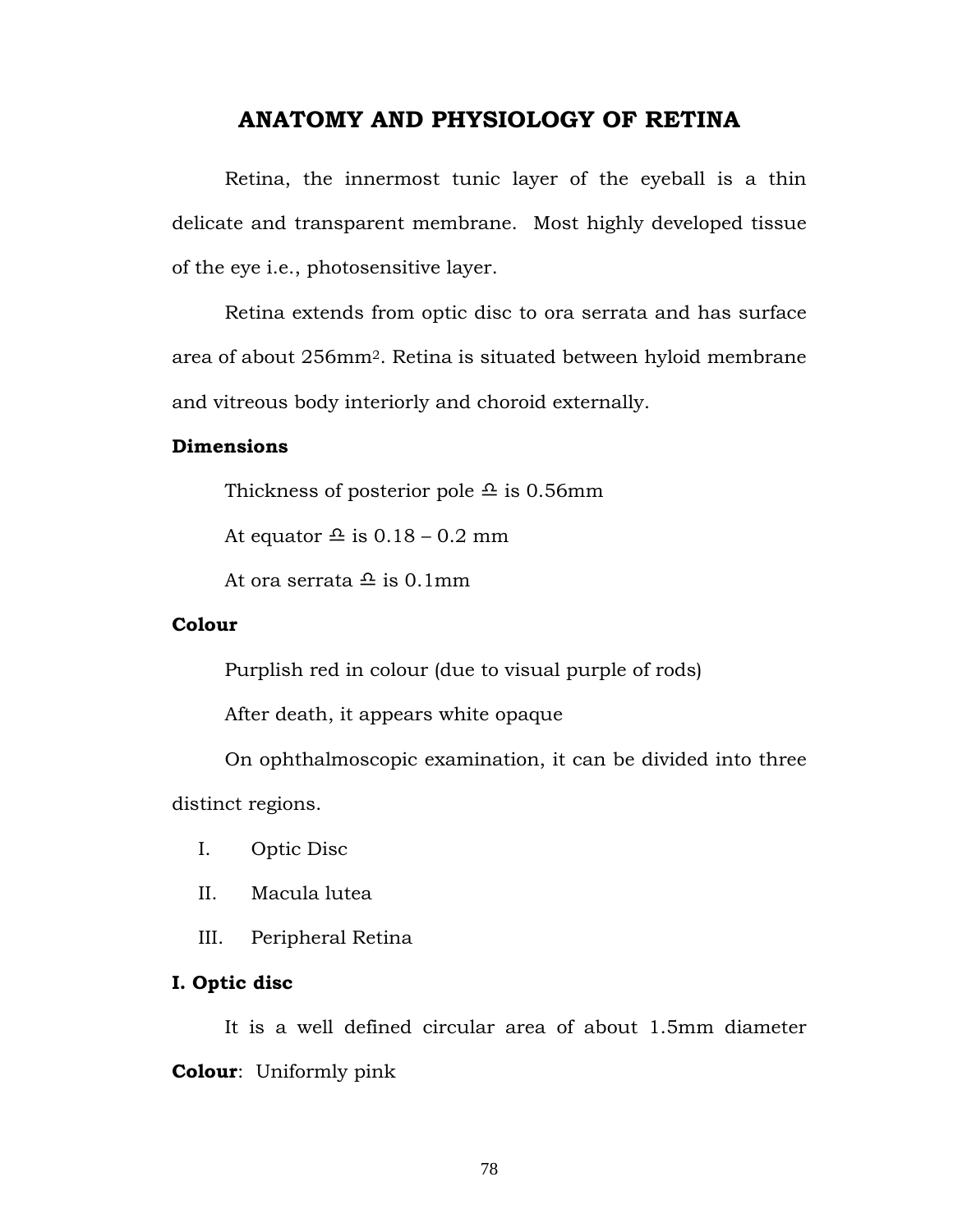All retinal layers terminates except nerve fibres which pass through lamina cribrosa to run into optic nerve. It is insensitivity to light and it is known as blind spot.

## **II. Macula lutea**

 It is an yellow spot which is situated at the posterior pole of eyeball, temporal to optic disc.

 The depression situated centrally is called fovea centralis. It is a transparent membrane. Optic disc is 3mm medial to macula lutea. It is concerned with photopic vision and colour vision. It corresponds to  $15<sup>o</sup>$  of visual field.

|                         | Diameter :        |                | $1.85$ mm                                        |
|-------------------------|-------------------|----------------|--------------------------------------------------|
|                         | Thickness         |                | $\therefore$ 0.25 mm                             |
|                         | Fovea centralis : |                | It has three parts                               |
|                         | Foveola           | $\mathbb{R}^n$ | $(0.35$ mm) forms central floor of               |
|                         |                   |                | fovea, situated 2 disc diameter from             |
|                         |                   |                | temporal edge.                                   |
|                         | Umbo              |                | a tiny depression in centre corresponds          |
|                         |                   |                | to opthalmoscopically visible foveolar.          |
|                         |                   |                | reflex. Loss of this is an early sign of damage. |
| Foveal avascular zone : |                   |                | Located inside the fovea but outside             |
|                         |                   |                | foveola with varying diameter.                   |

 Surrounding the fovea are parafoveal and perifoveal areas about 0.5mm and 1.5mm in diameter, respectively.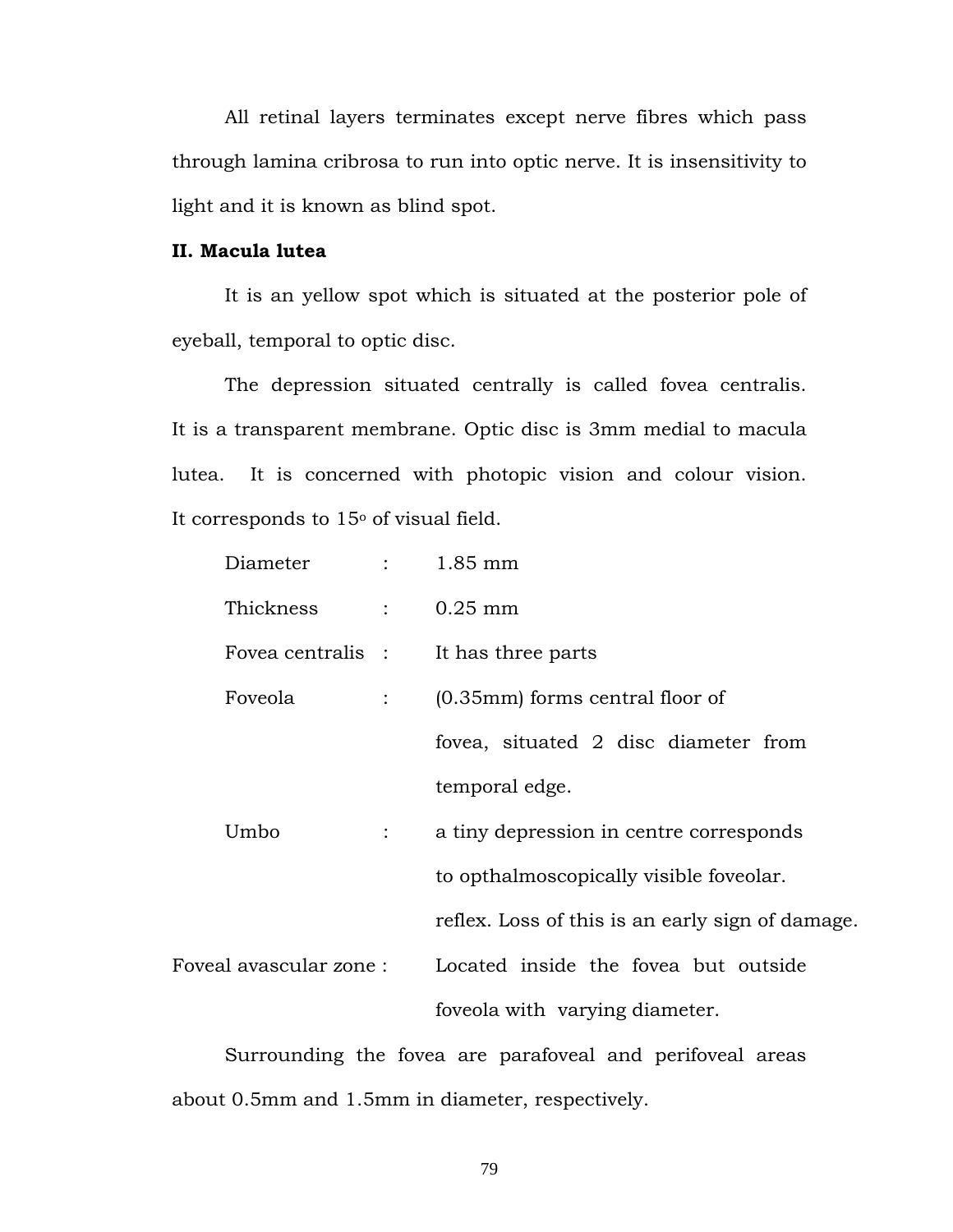## **III. Peripheral retina**

Peripheral retina can be divided into four regions

| Near Periphery : |             | It refers to a circumscribed region of about |
|------------------|-------------|----------------------------------------------|
|                  |             | 1.5mm around area centralis.                 |
| Mid periphery :  |             | Occupies a 3mm wide zone around near         |
|                  |             | periphery                                    |
| Far periphery :  |             | Extends from optic disc, 9-10 mm on          |
|                  |             | temporal side and 16mm on nasal side.        |
| Ora serrata      | $\sim 10^4$ | Seratted peripheral margin where the retinal |
|                  |             | ends and ciliary body starts. It contains    |
|                  |             | tooth-like extensions, to which vitreous and |
|                  |             | retinal pigment epithelium attached.         |

#### **Microscopic structure of the retina**

 Retina consists of three types of cells and their synapses arranged are in the following layers.

## **1. Retinal pigment epithelium (RPE)**

 Outermost hexagonal shaped cell layer containing pigment cells with fine mottling due to unequal pigmentation of cells. The potential space between retinal pigment epithelium and sensory retina is called subretinal space. Separation of RPE from sensory retina is called retinal detachment.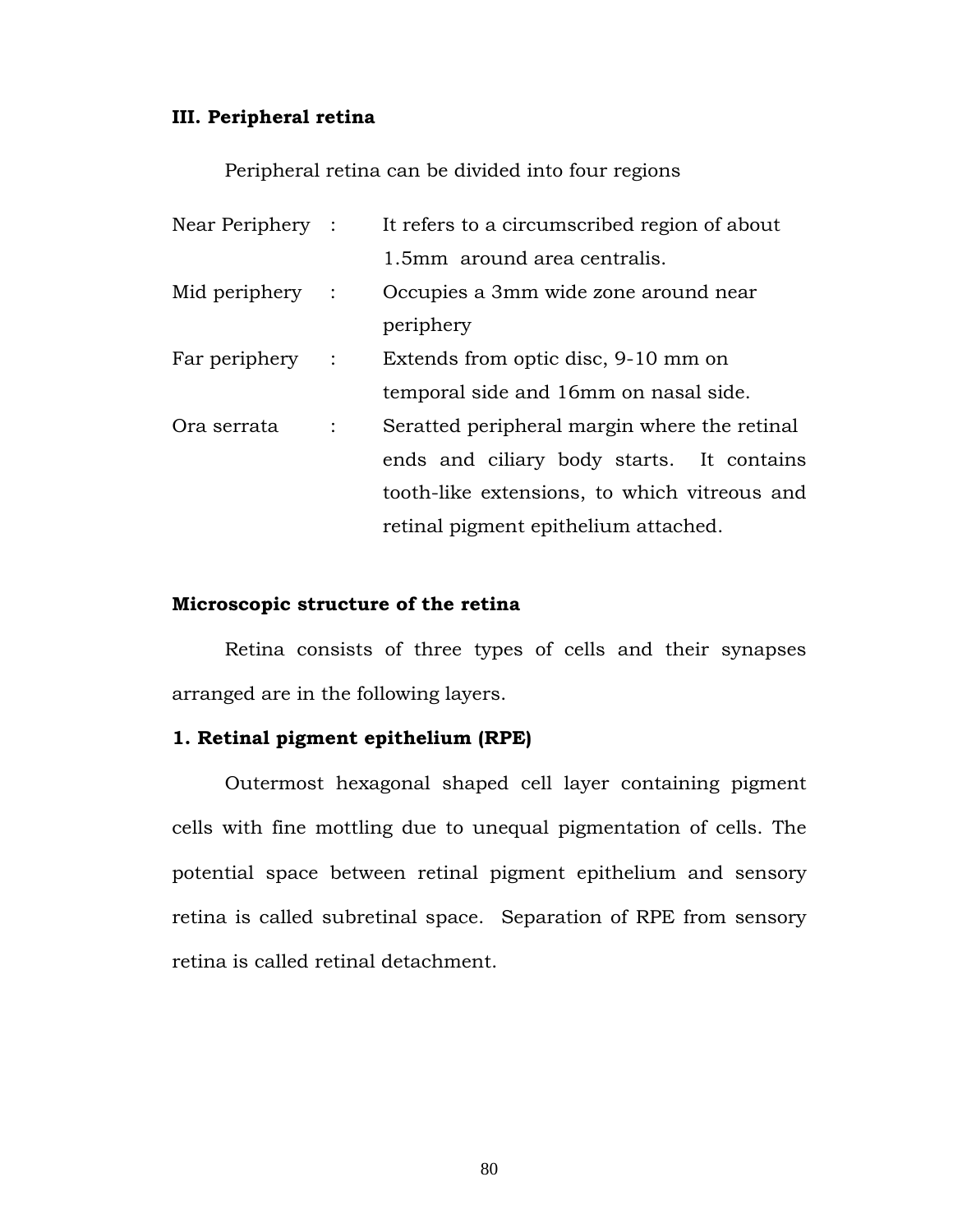## **Functions of RPE**

- 1. Plays important role in photoreceptor renewal regarding with vit -A.
- 2. Forms outer blood-retinal barrier, actively pumping ions and water out of this space.
- 3. Phagocytic action.
- 4. Provide mechanical support to process photoreceptors.
- 5. RPE is involved with transport of nutrients and metabolites.

## **2. Layers of rods and cones :(Neuro epithelium)**

 There are about 120 million rod and 6.5 million cone cells which transform light energy to visual impulse. Rods are absent mainly in fovea and maximum in optic disc.

## **3. External limiting membrane**

 It is fenestrating membrane formed by junctions between cell membrane and muller's cells. It extends from ora serrata to optic disc.

## **4. Outer nuclear layer**

Formed by nuclei of rods and cones

 The number of nuclei and thickness varies from region to region as follows.

Nasal to the disc  $\frac{1}{2}$  -  $\frac{8 \text{ to } 9 \text{ layers of nuclei } \& 45 \text{ µm}}$ 

thickness

Temporal to the disc  $-4$  rows of nuclei & 22  $\mu$ m thickness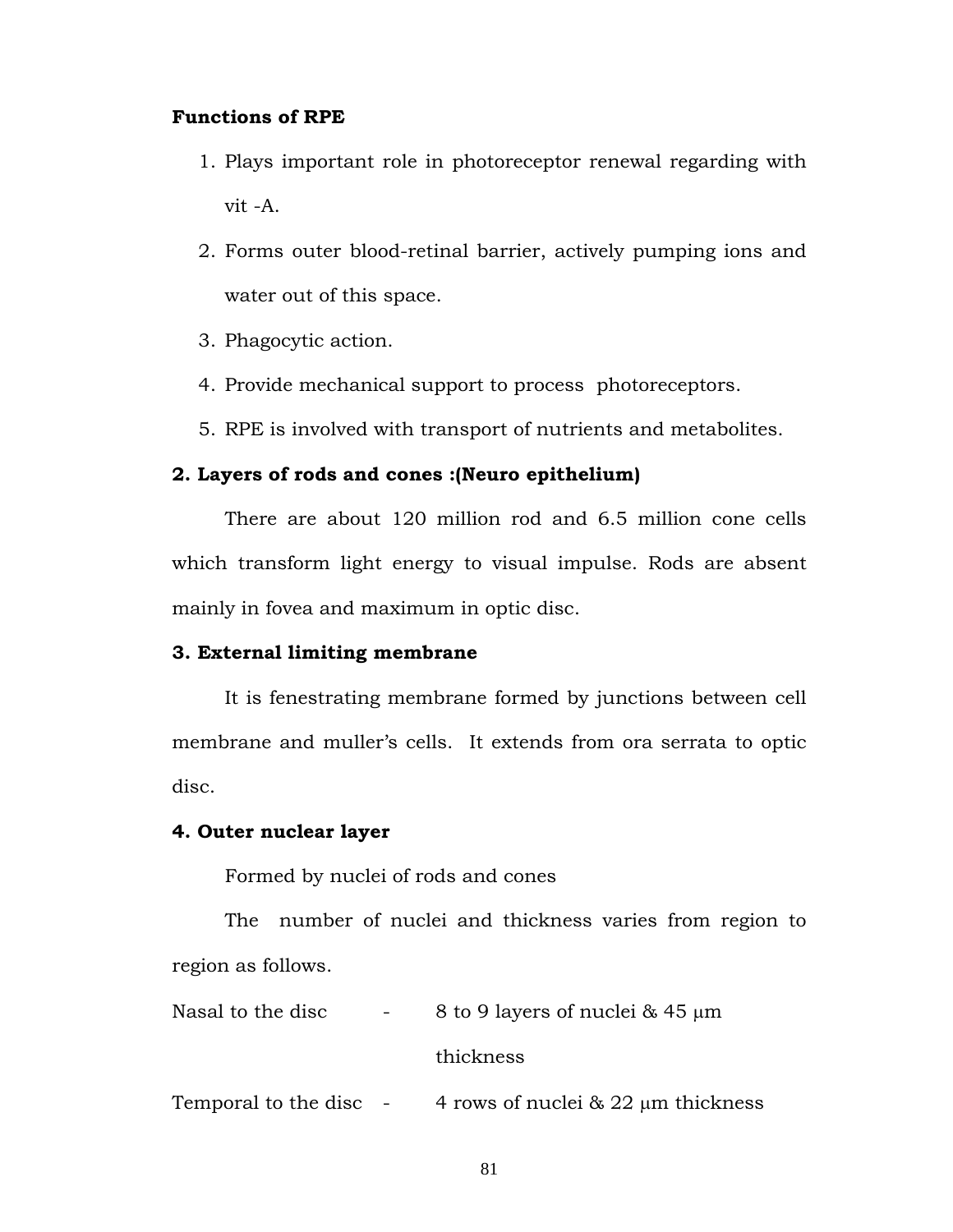| Foveal region         | 10 rows of nuclei $\&$ 50 $\mu$ m thickness |
|-----------------------|---------------------------------------------|
| Rest of retina except |                                             |
| ora serrata           | one row of cone nuclei and 4 rows of        |
|                       | rod nuclei with a thickness of $27 \mu m$ . |

#### **5. Outer plexiform layer**

 Contains synapses between rod spherules and cone pedicles with dentrites of bipolar cells. It is thickest at macula and contains oblique fibres known as Henle's layer.

## **6. Inner nuclear layer**

 Resemble outer nuclear layer but it is very thin. This layer disappears at fovea and in rest of retina consists of the following

- Bipolar Cells
- ❖ Horizontal Cells
- Amacrine Cells
- The soma of muller's Cells
- Capillaries of central retinal vessels

## **7. Inner plexiform layer**

 Essentially consists of synapses between axons of bipolar cells (first order neurons) and dentrites of ganglion cells (second order neurons). This layer is absent at foveola.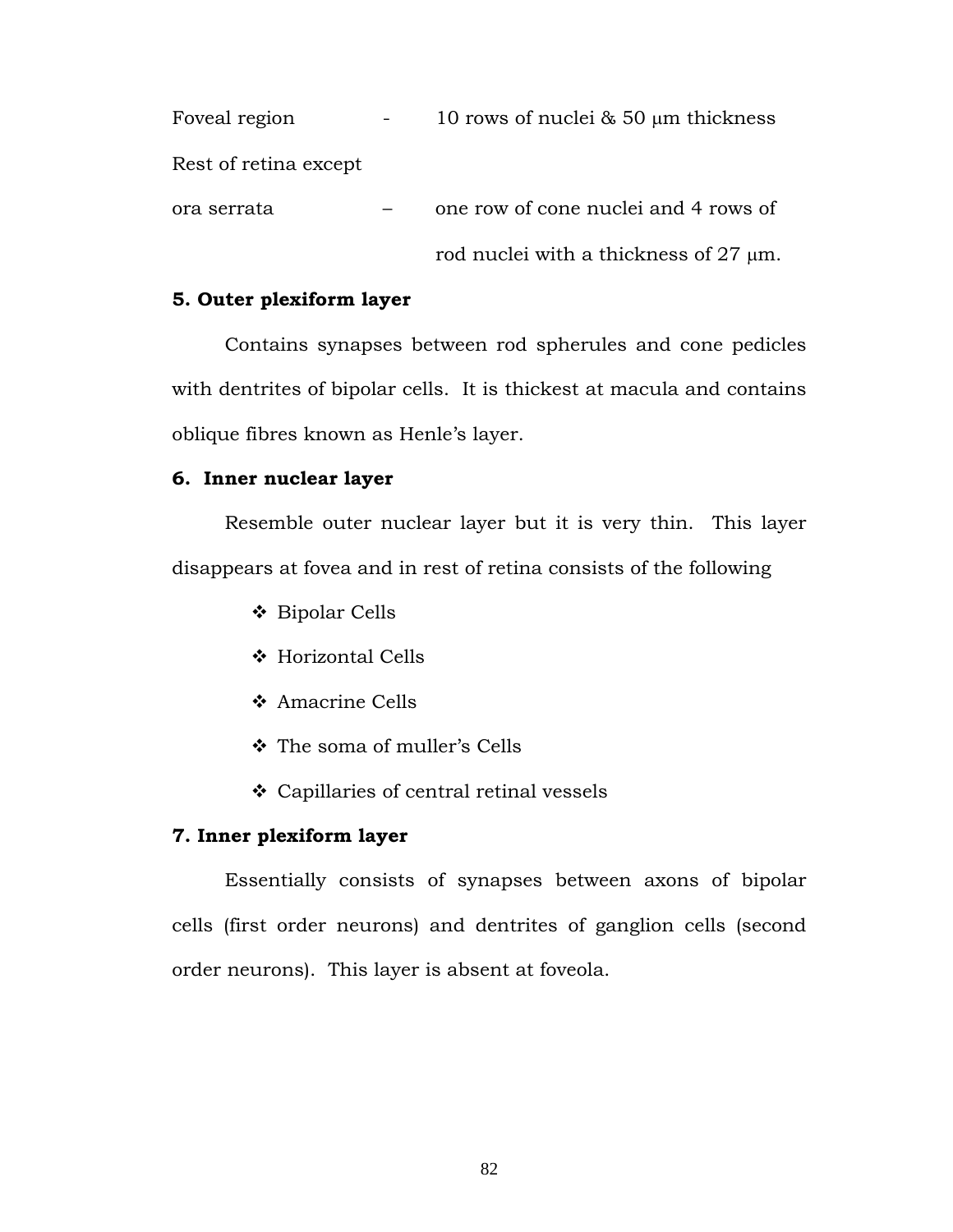#### **8. Ganglion cell layer**

 The cell bodies and nuclei of ganglion cell lie in this layer. It is composed of single row of cells except in macular region. Multilayered.

#### **9. Nerve fibre layer (stratum opticum)**

 Essentially consists of unmyelinated ganglion cells which converge at optic nerve head, pass through lamina cribrosa. Centrifugal nerve fibres are thicker. Microglia and macroglia are neuroglial cells present in nerve fibre layer. Retinal vessels lie in nerve fibre layer but as a rule do not project on surface of retina.

## **10. Internal limiting membrane**

Consists of four elements

- 1. Collagen fibrils
- 2. Proteoglycans
- 3. Basement membrane
- 4. Plasma membrane of muller's cells

## **Blood supply of retina**

 Central retinal artery, a branch of internal carotid artery and choriocapillaries.

#### **Central Retinal Artery**

 Arises from ophthalmic artery near optic foramina and courses with 5-6 right angle bends as follows.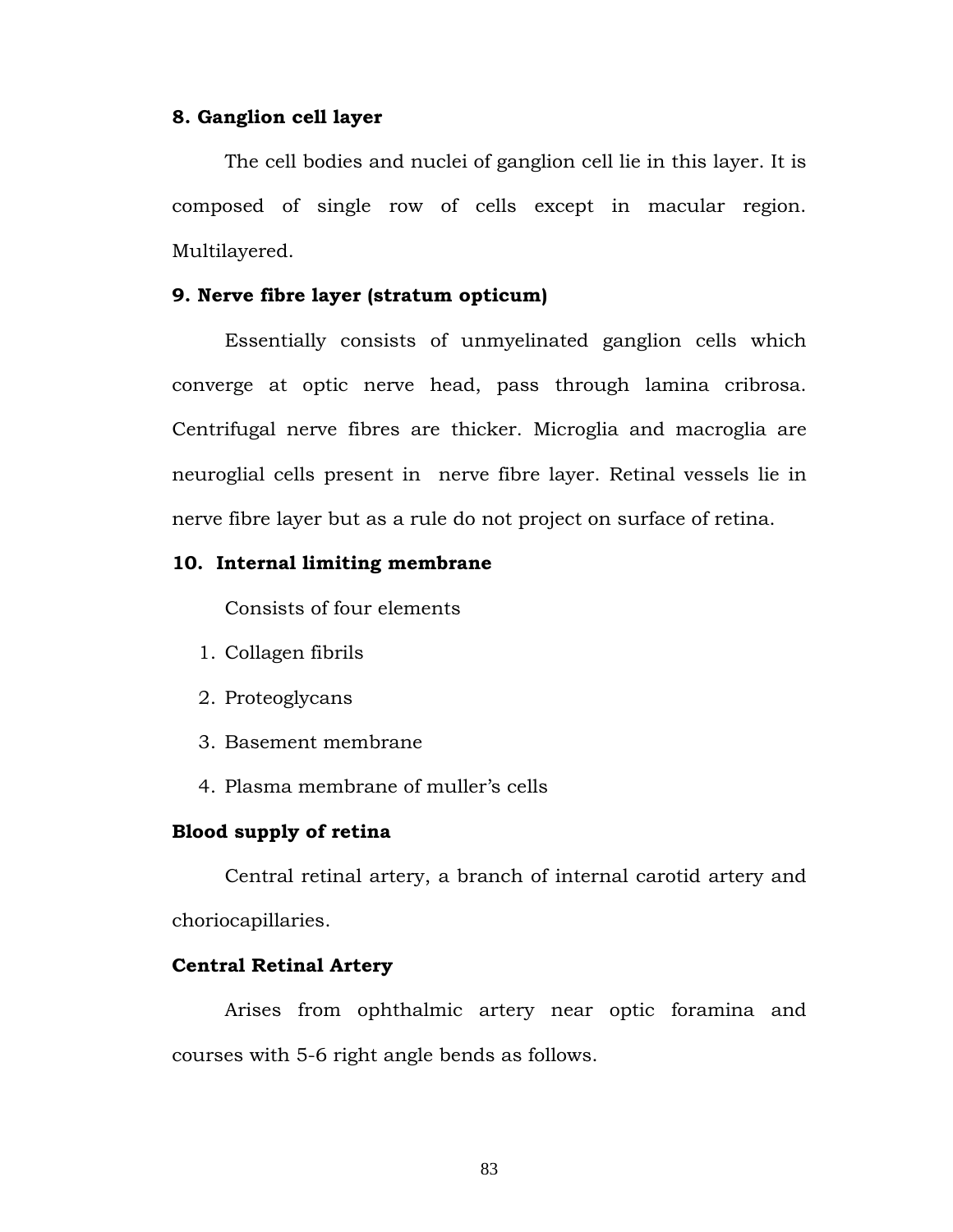#### **Outside the optic nerve**

 It runs as a wavy course below optic nerve, adherant to dural sheath and pierce dura and arachanoid membrane.

#### **In subarachanoid space**

 Bends forwards and after a short course it again bends upwards nearly right angle and invaginate pia to reach centre of nerve, surrounded by sympathetic nerve plexus.

#### **In the centre of optic nerve**

 The artery bends forwards and then in company with vein. It pierces Lamina cribrosa to appear inside the eye.

## **In the retina**

 Four terminal branches namely superior nasal, superior temporal, inferior nasal and inferior temporal divide dichotomously as they proceed towards ora serrata, when they end with out anastomosis.

#### **Blood retinal barrier**

 The endothelial cells of a normal retinal capillary are closely bound together about lumen by intercelluar junction of zonula occludens type. These junctions normally prohibit a free flow of fluid and solutes from vascular lumen, into retinal interstitium, thus forms a blood retinal barrier. Presence of this barrier is confirmed by absence of fluorescein leakage from these capillaries.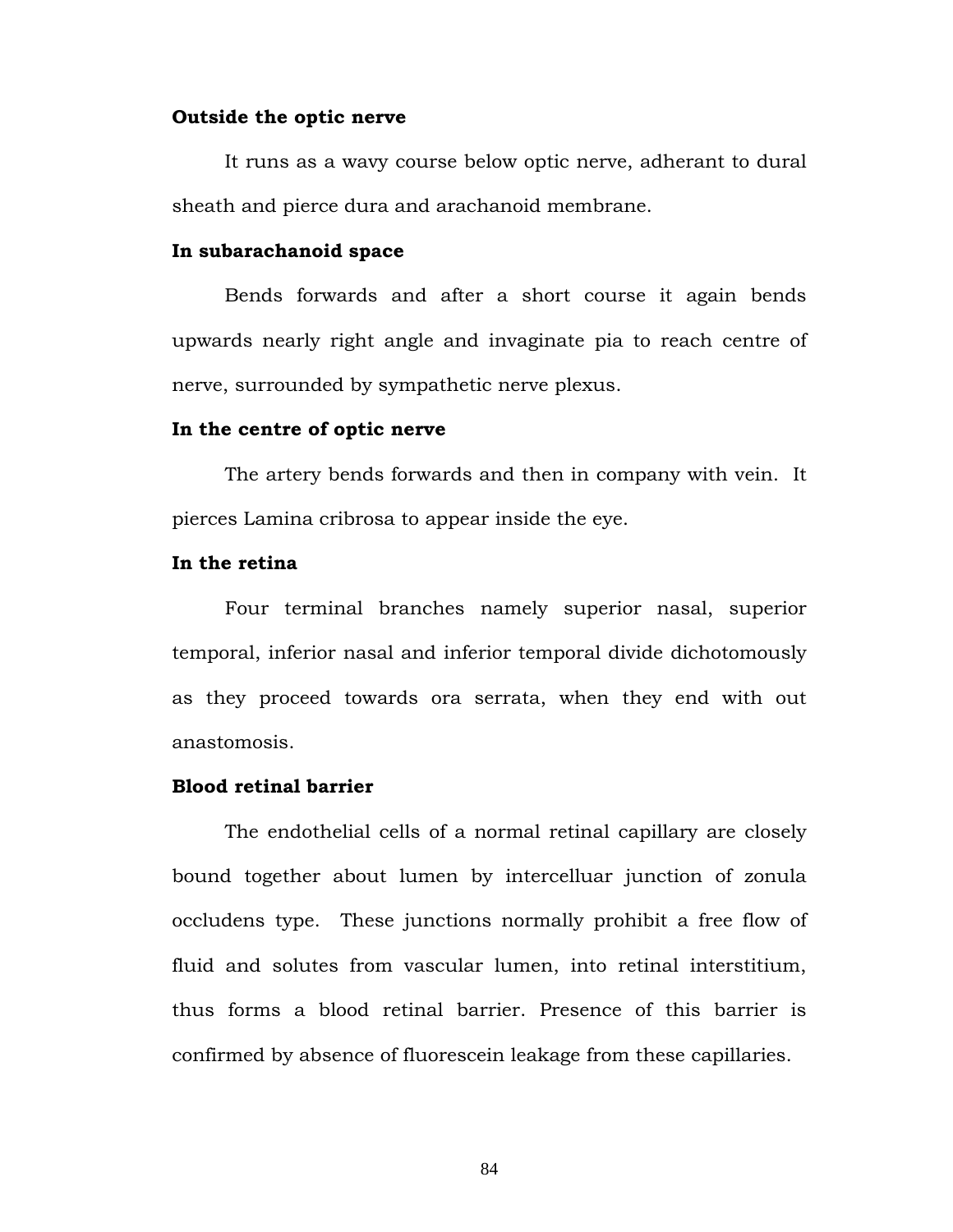The endothelial cells of retinal capillaries are encircled by basement membrane around which present a layer of pericytes, surrounded by a layer of basement membrane. Normally the endothelial cells and pericytes are present in a one to one ratio, in young individual. In certain diseases such as diabetes mellitus, there occurs a relative decrease in number of pericytes.

## **Functions of retina**

 Visual functions are classified under the light sense, form sense and colour vision.

Retinal functions are tested by the following tests

- i. Visual acuity
- ii. Visual fields
- iii. Colour vision
- iv. Dark adaptation
- v. Electroretinogram (ERG) and Electrooculogram

The visual impulses reach occipital cortex after 124 m/sec following retinal stimulation.

- i. The central part of retina (macula lutea) consists mainly of cones which are responsible for vision in day light and for colour vision.
- ii. The peripheral part of the retina consists mainly of rods which are responsible for vision at night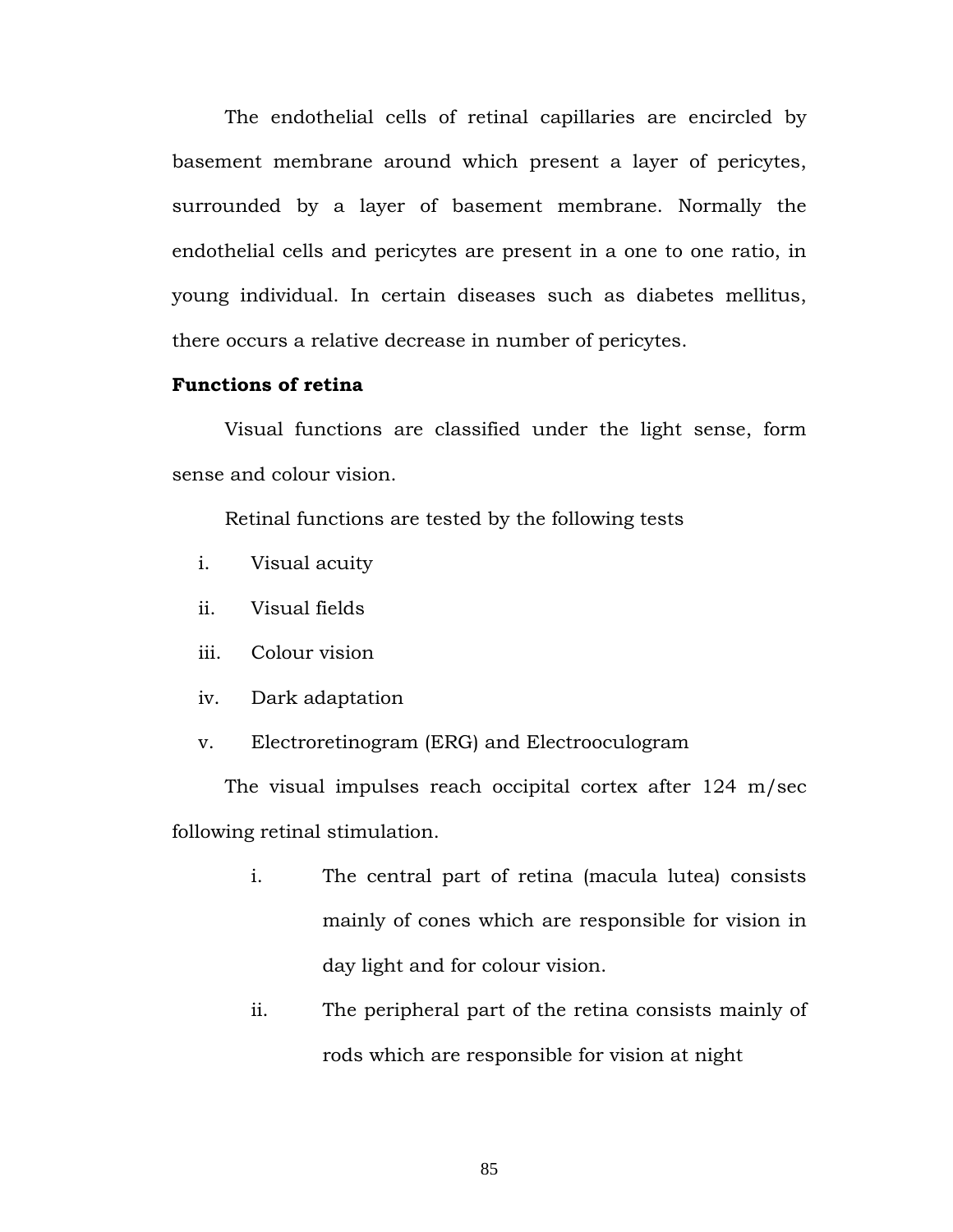#### **Physiology of vision**

#### **Introduction**

 Physiology of vision is a complex phenomenon. Main mechanisms concerned with vision are.

Initiation of vision (Transduction)

Transmission of visual sensation and

Visual perception

## **Initiation & transmission of visual sensations**

 The rods and cones serve as sensory nerve endings for visual sensations.

Physiologically, stimuli can be divided into 2 types

#### **Inadequate stimuli**

 It produces glowing sensations called phosphenes. Mechanical stimulation by pressure of the sclera is an example of inadequate stimulus which produces pressure phosphene.

Ex: Rapid eye movements in dark passage of weak electric current through retina produce electron phosphene and passage of X-rays or other ionizing radiations through the retina. (Produces radiation phosphenes)

#### **Adequate stimuli**

 True visions are formed by visible portion of electromagnetic radiation spectrum. It lies between UV & IR portions form 400nm at violet end of spectrum to 750nm at red end. The white light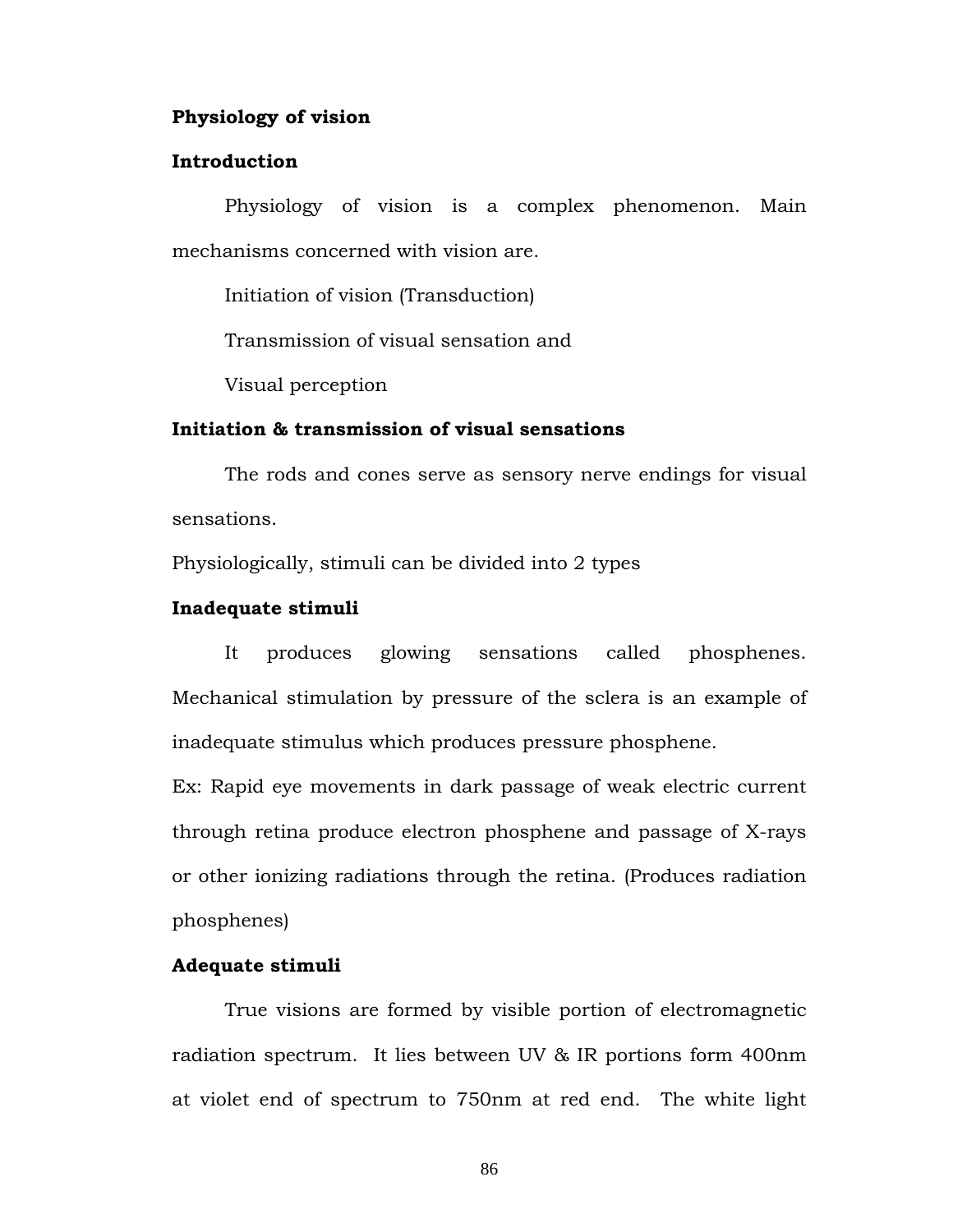consists of seven colours denoted by "VIBGYOR" Light ray is the term used to describe radius of concentric wave forms.

 Light falling upon retina is absorbed by the photo sensitive pigments present in rod and cones. The photochemical changes trigger a sequence of events that initiate visual sensations. The retinal receptors are active processors of information. Thus the electrical potential changes produced and actively processed in retina are transmitted through the ganglion cells and along fibres of optic nerve.

#### **Visual perceptions**

 Visual perceptions are functional elements of vision which result from stimulation of retina with light.

These are of 4 kinds namely

- 1. Light sense
- 2. Form sense
- 3. Sense of contrast
- 4. Colour sense

#### **The light sense**

 It refers to appreciation of light in all gradations of intensity. The minimum brightness required to evoke a sensation of light is called light minimum. Measured during dark adaptation for at least 20-30 minutes. Rods are much more sensitive to low illumination. It forms the basis of the Duplicity theory of vision.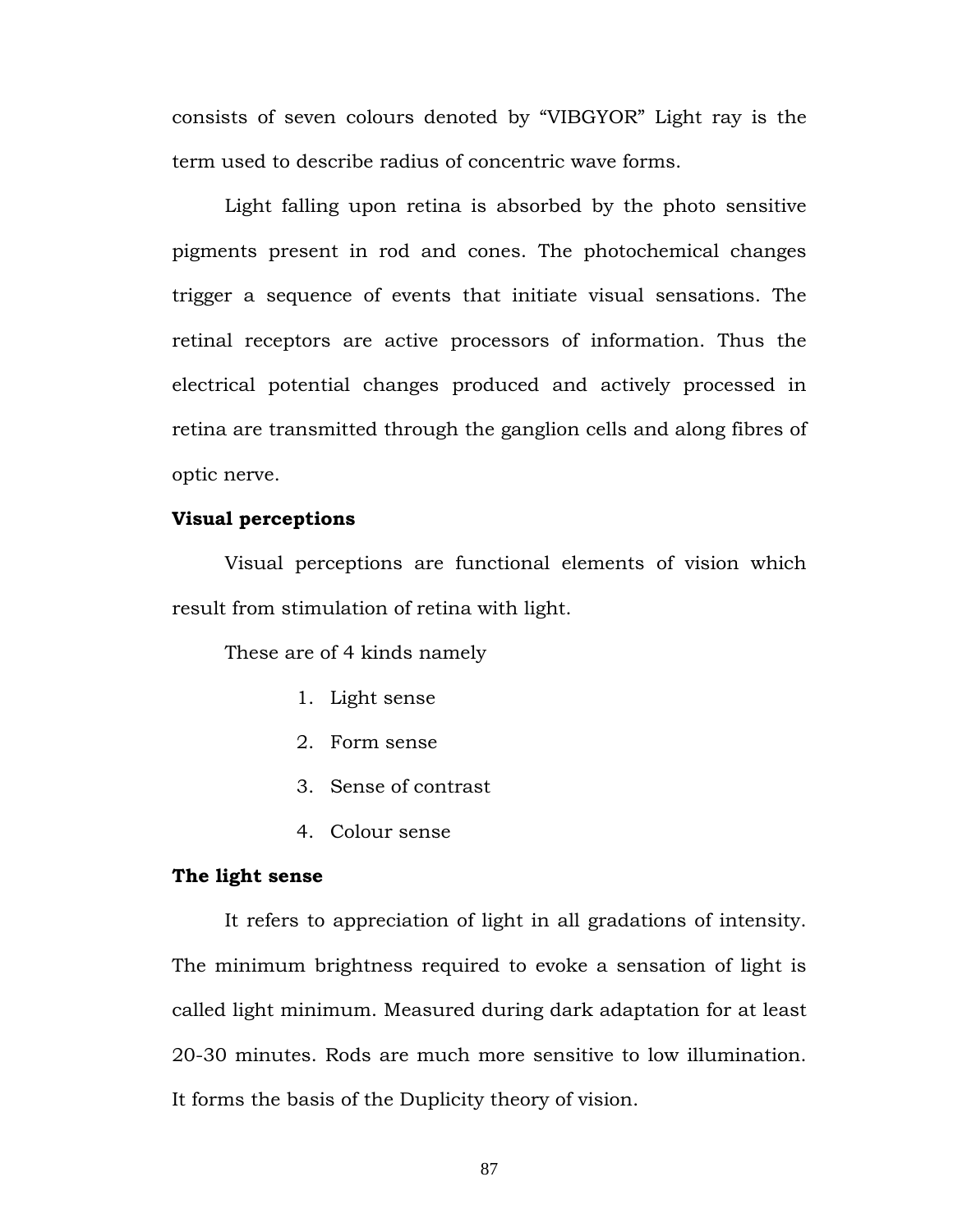## **The form sense**

 It is the ability to discriminate between the shapes of the objects. Cones play a major role in this faculty. Form sense is most acute at fovea.

## **Sense of contrast**

 It is the ability of eye to perceive slight changes in luminance between regions which are not separated by definite border.

#### **The colour sense**

 It is the ability of eye to discriminate between colours excited by light of different wave-lengths. Function of cones is thus better appreciated in photopic vision. It performs this function by different types of pigments which absorb red, green, blue wavelength of light.

## **Neurology of vision**

The visual pathway has some unique features which are explained by comparing with afferent tract.

The visual pathway consists of

- 1. The optic nerves
- 2. The optic chiasma
- 3. The optic tract
- 4. The lateral geniculate body
- 5. The optic radiations
- 6. The occipital cortex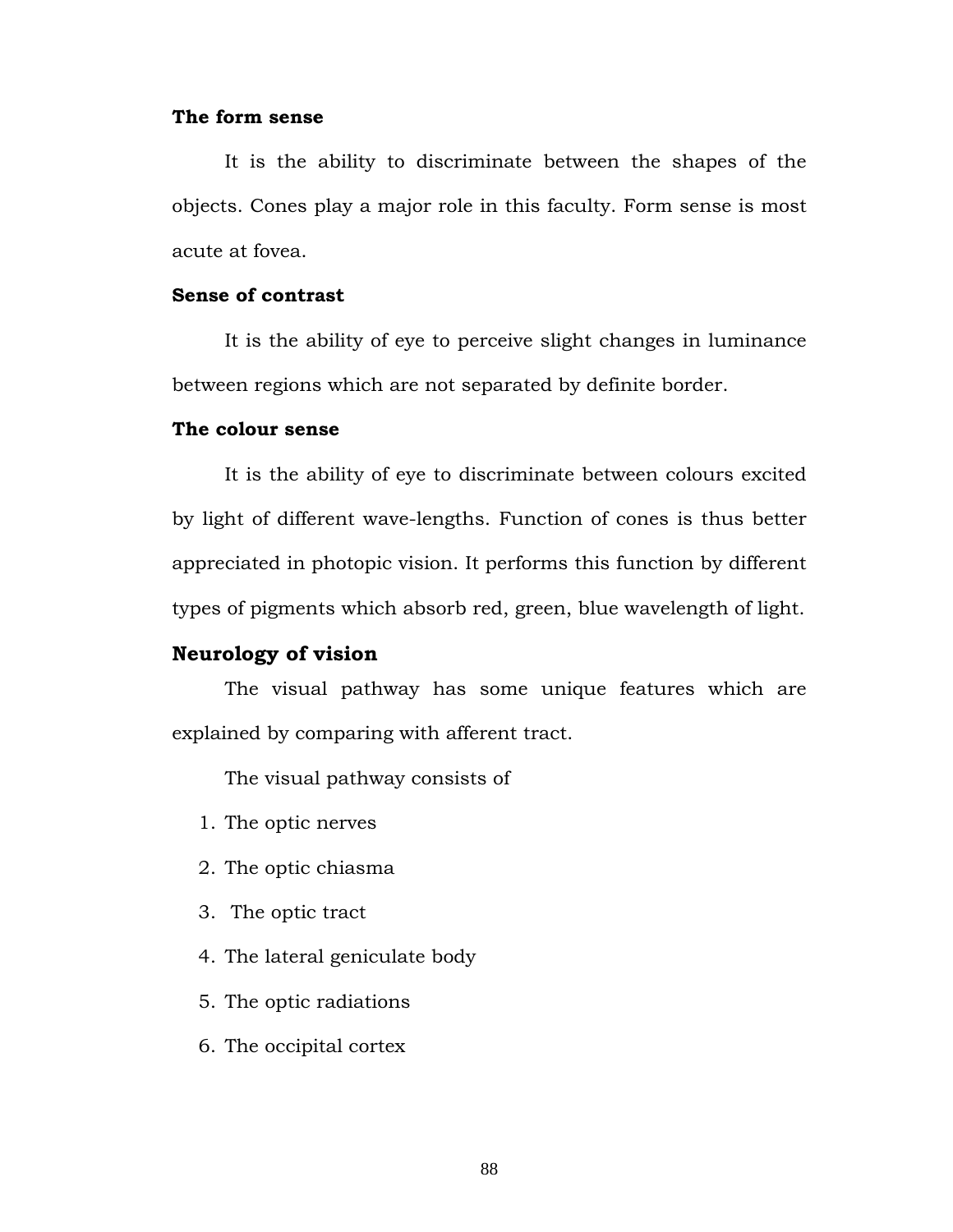#### **The optic nerves**

 The fibres arise from retina divided into temporal and nasal halves at the level of fovea centralis. The optic nerves join the optic chaisma at anterolateral angles.

#### **The optic chiasma**

 It is a flat, band like structure lying above pituitary fossa. In the optic chiasma there is semi decussation of nerve fibres.

- i. The nerve fibres from nasal side of each retina cross over to opposite side
- ii. The nerve fibres from the temporal side do not cross but pass into optic tracts of the same side.

#### **The optic tract**

 The optic tract originates from posterolateral angle of optic chiasma. They are cylindrical bands running outwards and backwards to end in lateral geniculate bodies. They consist of temporal fibres of same side and nasal fibres of opposite side.

#### **The lateral geniculate bodies**

 Oval structures situated at the posterior end of the optic tracts. The fibres of optic tracts end in lateral geniculate bodies and new fibres of optic radiations originate from them.

#### **The optic radiations**

 The nerve fibres processed backwards and medially as optic radiations to terminate in visual centres situated in occipital lobes.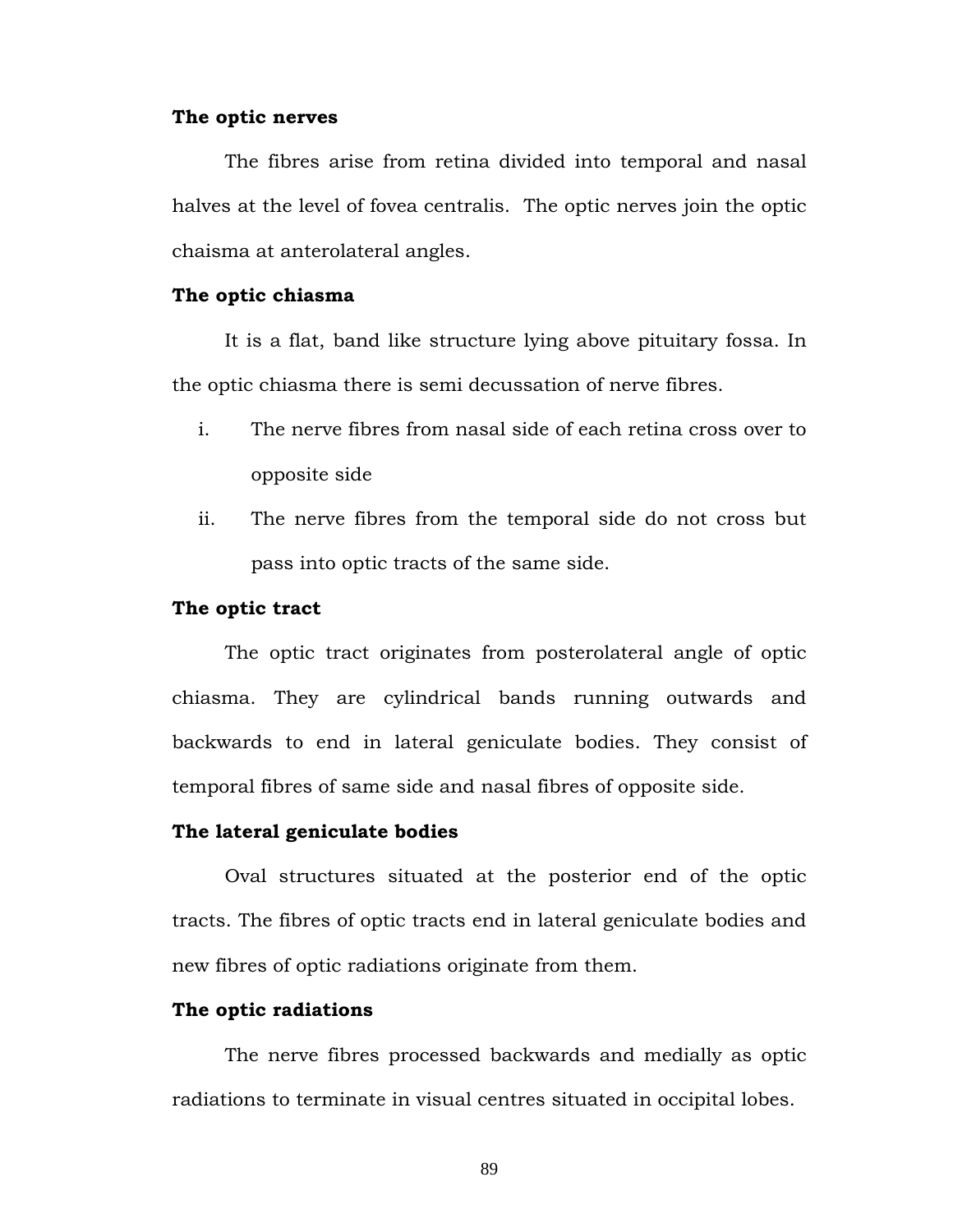## **The occipital cortex**

 It is situated above and below the calcarine fissure extending up to occipital pole.

The visual nerve pathway can be divided into three parts.

- 1. The neuron of the first order is the bipolar cell in the retina. The rods and cones are the sensory end organs.
- 2. The neuron of the second order is the ganglion cell in the retina, the process of which pass along optic nerve, optic chiasma and optic tract to the lateral geniculate body
- 3. The neuron of the third order takes up the impulses via optic radiations to occipital lobe (visual centre).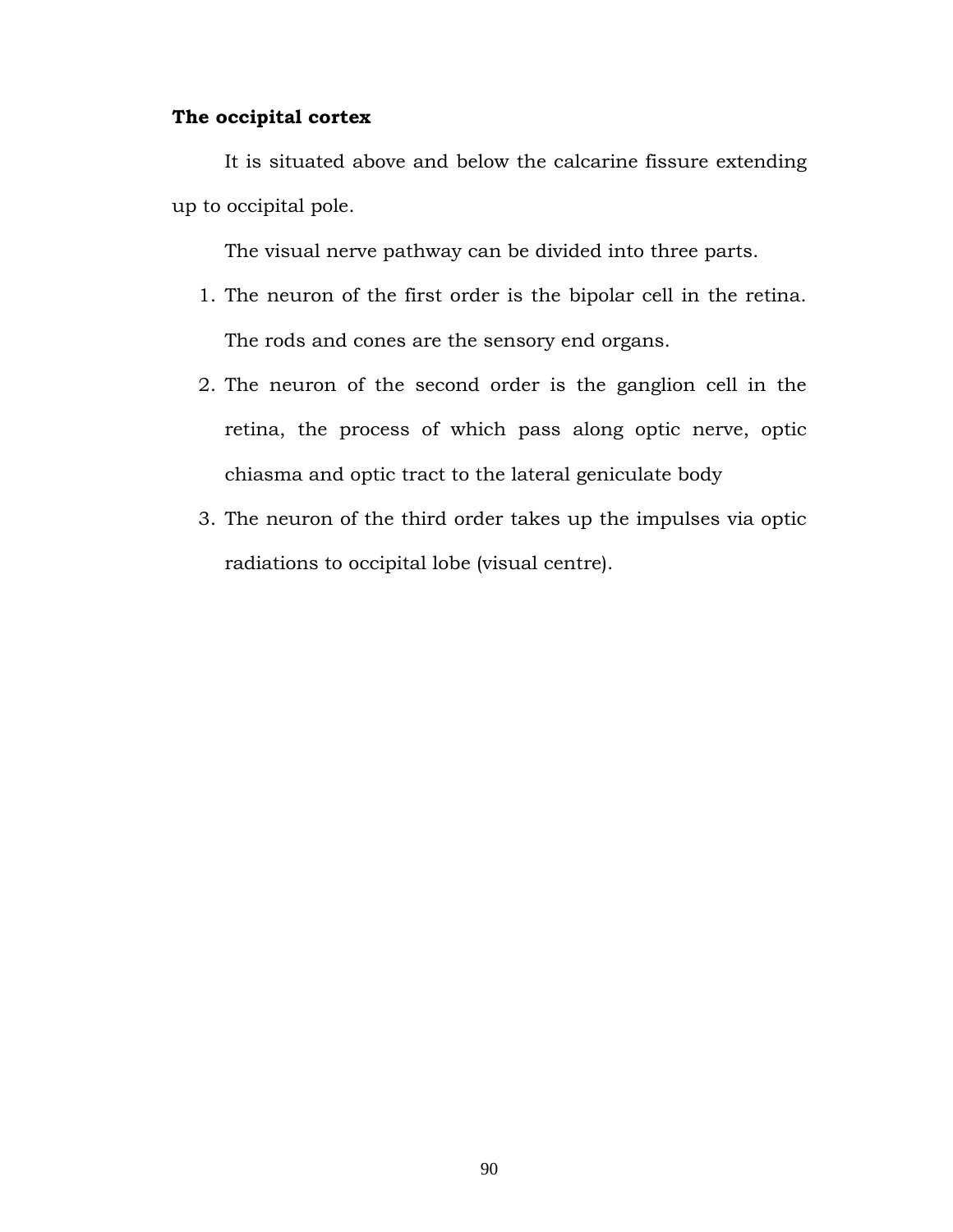## **PATHOLOGY**

## **Introduction Of Diabetic Retinopathy**

Diabetic retinopathy refers to retinal changes that occur in patients with diabetes mellitus. Over the past few decades, the global burden of diabetes has grown to such a level that the disease is now considered as pandemic. According to world health organization, around 177 million people world wide suffer from diabetes and two-third of them live in the developing countries. It's expected that by the year 2030, the number of people with diabetes is doubled to 370 million.

 India currently has world's largest diabetic population, with an estimation of 35 million people. Most of these people have type 2 diabetes mellitus, which is predominantly a life style disease, related to obesity, dietary habits and lack of exercise. Majority of diabetics are unaware of there diabetic status while awared person do not realize the importance of consistent follow ups with physician, most of the physicians are not trained to detect and refer sight-threatening diabetic retinopathy for a timely treatment. The data regarding alarms most diabetics develop some retinopathy in course of their life time. It is estimated that 15% Indians currently showing an abnormal glucose tolerance from which the future enormity of problem can be easily anticipated like the barrel of a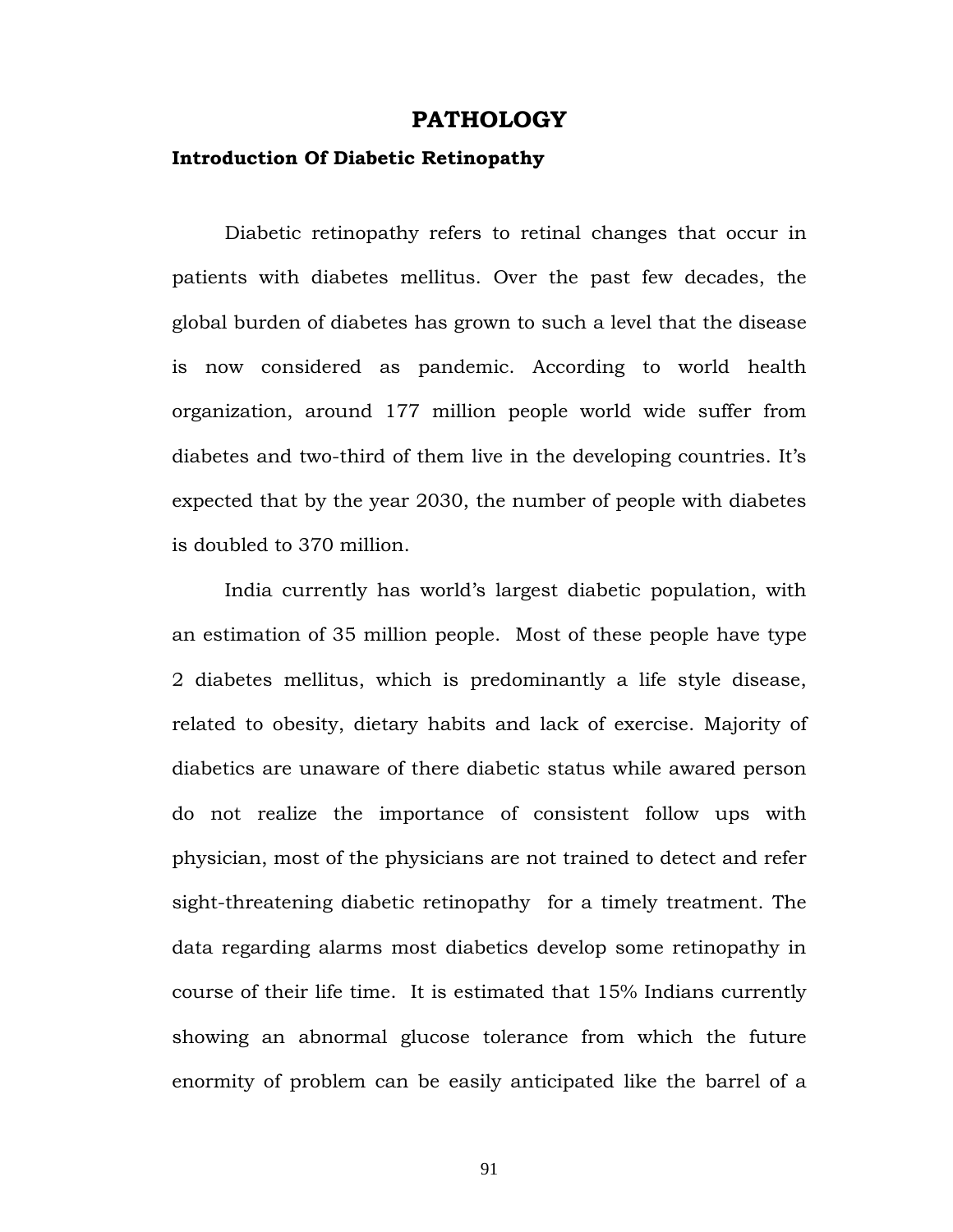smoldering canon, which can explode in our face any time. DR is the most common cause of legal blindness between the age of 20 and 65 yrs.

 The current research focuses more on disease mechanism, the risk factors, clinical features and standard treatment protocols and future strategies to counter the diabetic retinopathy are discussed.

## **Risk factors affecting diabetic retinopathy**

- 1. Epidemiological factors
- 2. Systemic parameters of diabetics
- 3. Genetic factors
- 4. Other diseases
- 5. Physiological factors
- 6. Socio economic factors
- 7. Local factors

#### **1. Epidemiological factors**

**a. Age :** In type I, prevalence and severity of retinopathy increase with increasing age. It is rare before the age of 13 years. In type II diabetes, the severity of retinopathy is not related to age.

**b. Sex :** No significant correlation

**c. Race** : Indians have a higher risk of developing proliferative diabetic retinopathy compared to Americans.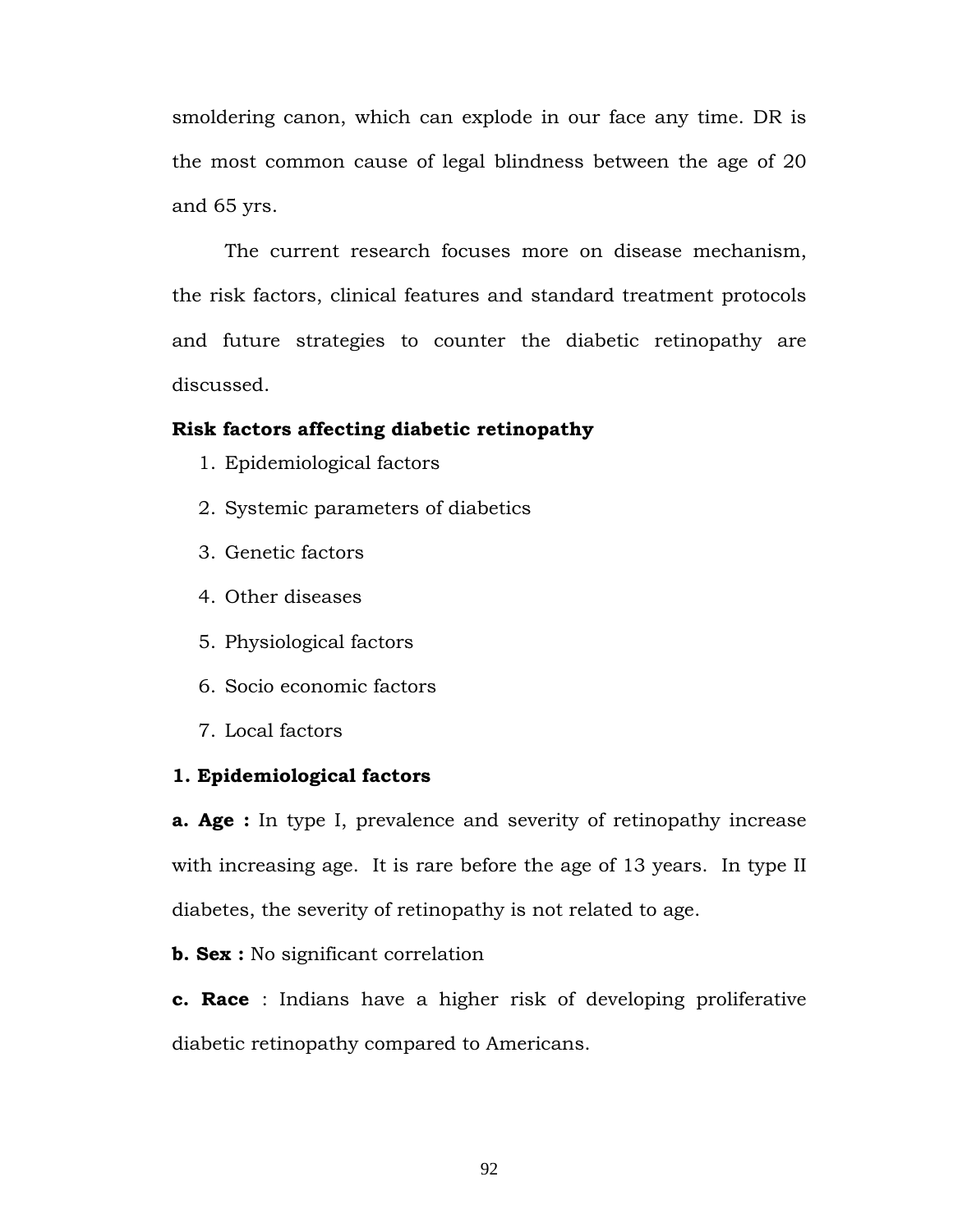#### **2. Systemic Diabetes**

**a. Type of DM**: Type 1 diabetics typically have a faster progression of diabetic retinopathy and more commonly lose vision due to proliferative diabetic retinopathy, while type 2 lose vision more commonly due to diabetic macular edema.

**b. Duration of DM :** After 20 years of diabetes, 99% type 1 and 60% type 2 diabetic have retinopathy and 53% type 1 and 5% type 2 patients have proliferative diabetic retinopathy.

**c. Control of diabetes mellitus:** It is less important than duration. Tight control of diabetes at earliest after detection of diabetes reduces both the incidence and progression of diabetic retinopathy.

#### **3. Genetic factors**

 The genetic transmission is low only 3-6% siblings and 8% off springs of diabetic patients are prone to become diabetes.

 Type 2 diabetes mellitus has a stronger genetic predisposition 30% of off spring and 40% siblings are affected.

#### **4. Other systemic diseases**

 Hypertension is extremely common in diabetes. If poorly controlled is associated with worsening of DR and the development of PDR in both type1 and type 2 diabetes.

Nephropathy worsens diabetic retinopathy through rheological, platelet and lipid abnormalities by increasing risk of both macular edema and proliferative diabetic retinopathy.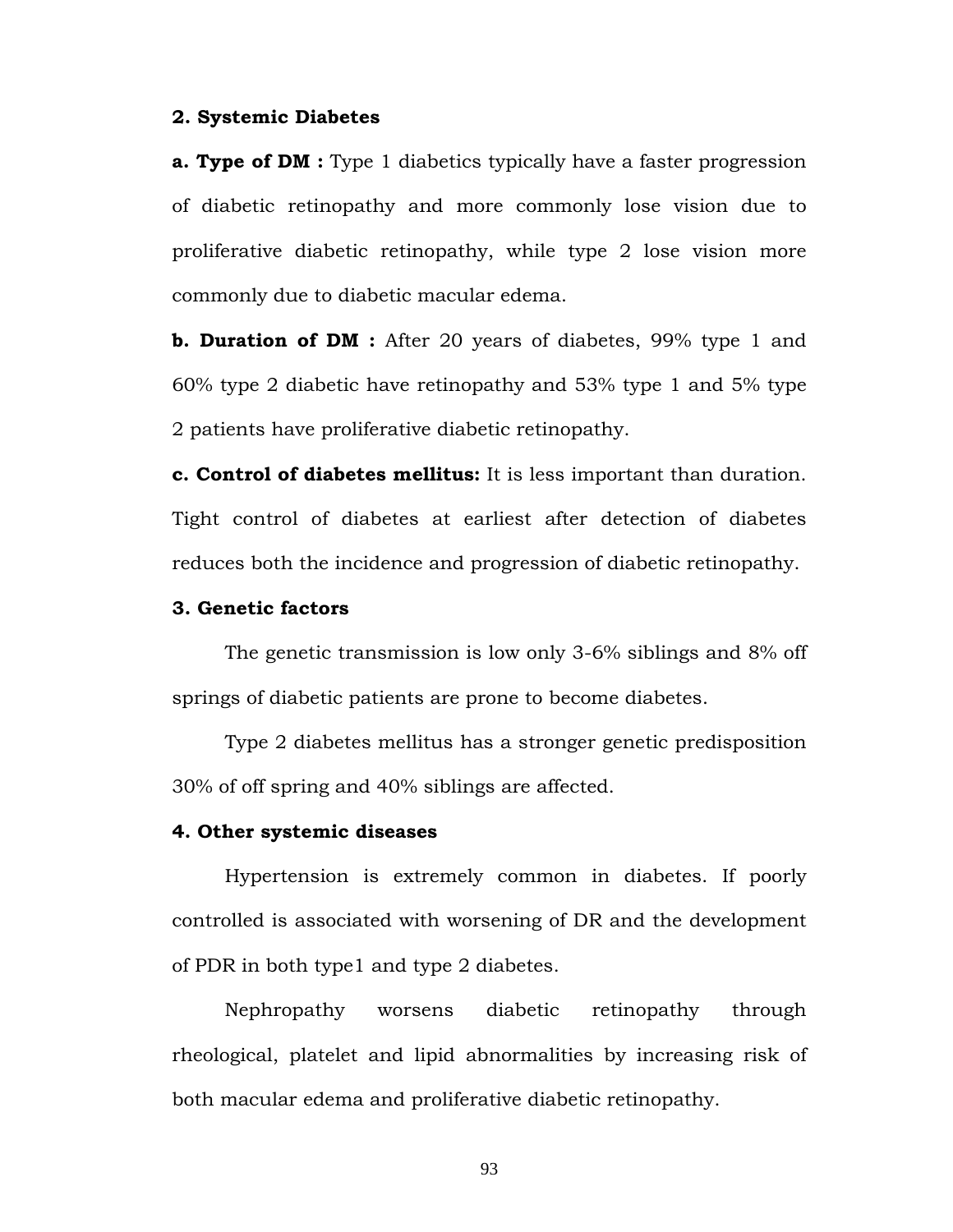Increased serum cholestrol causes increase in hard exudates at macula with subsequent visual compromise. This is due to increased risk of atherosclerosis and ischemic heart disease in diabetics.

 Anemia aggravates retinal hypoxia by decreased oxygen carrying capacity of blood and it is an independent risk factor for high risk proliferative diabetic retinopathy and severe visual loss. When hemoglobin falls below 12 gms% the risk or retinopathy has increased to 2 fold.

#### **5. Physical factors**

**a. Puberty:** The most important determinant of retinopathy is duration of diabetes after onset of puberty. The risk of disease is same in two adults whom developed diabetes at age 6 and the other at age 12.

**b. Pregnancy:** Diabetic retinopathy accelerates during pregnancy increases the risk of retinopathy twice, and also a risk factor for congenital anomalies in the newborn.

## **6. Socio economic factors**

 Increasing incidence of diabetes has been linked to life style changes and urbanization. Diabetes is common is all status neither hyperglycemia nor diabetic retinopathy has been found to be associated with socio economic status.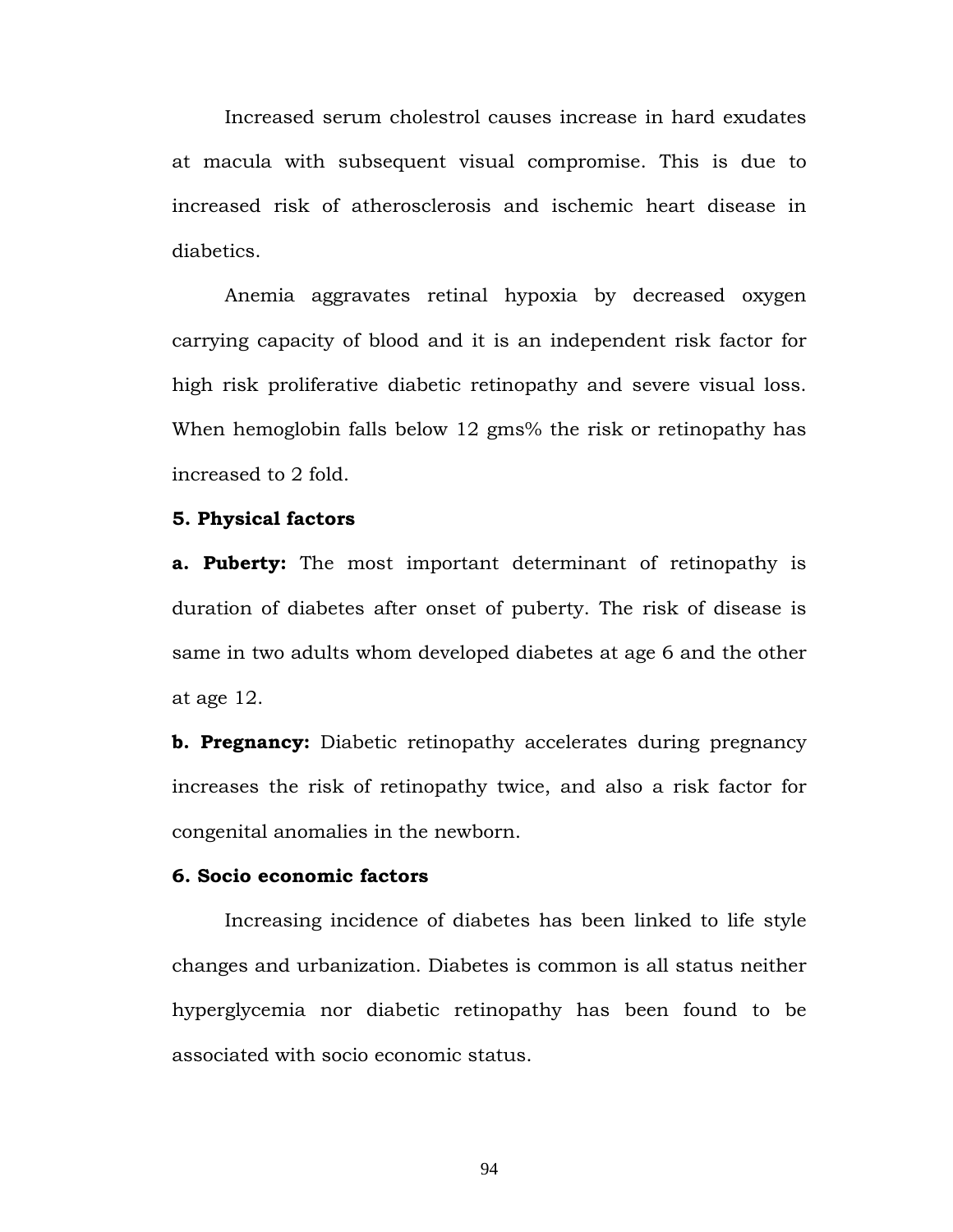## **7. Local factors**

 While cataract occurs early in diabetic eyes, its removal poses an increased risk of anterior and posterior segment complications like a uveitis, posterior capsular opacification and cystoid macular edema. The severity of diabetic retinopathy is increased after cataract surgery, particularly if posterior capsule is torn during surgery.

 Various degenerative and atrophic diseases of retina like glaucoma, myopia, optic atrophy, retinitis pigmentosa reduce metabolic demand of retina and decrease the stimulus for new vessel formation.

#### **BASIC BIOCHEMICAL MECHANISMS**

#### **Sorbital pathway**

 Excess glucose in a diabetic's blood stream is channelled through alternative metabolic pathway, one of which is sorbital pathway. The enzyme aldose reductase converts excess glucose into an intermediate product sorbitol, intracellularly. The stabilization of sorbital as fructose sugar is a slow reaction and it occurs extracellularly. Since sorbital cannot be transported out of cell rapidly and it is osmotically active. If water accumulates inside cell, this is main mechanism for pericyte loss and adversely effect photo receptor function, retinal blood flow and vasodilation. Cataract, diabetic neuropathy also may results from this pathway.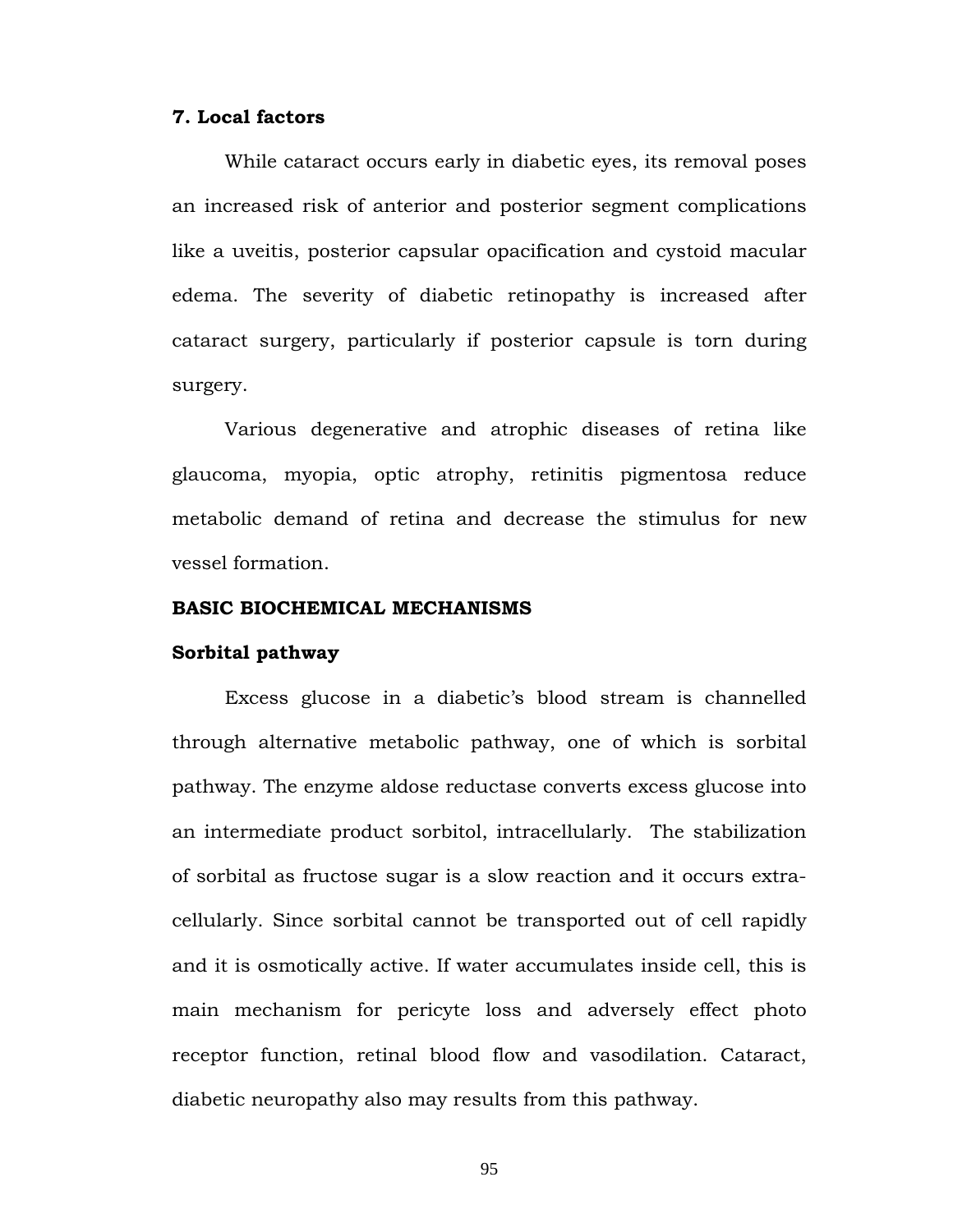## **Non-enzymatic glycation of proteins**

 This is the mechanism of browning of meat when incubated with glucose. In diabetic eyes, there is a similar adhesion of glucose with proteins, which results in continued cross linking and formation of Advanced Glycosylation End Products (AGEP). Since it is a slow process, it only affects tissues with a slow protein turn over, like basement membrane. Quick turn over proteins like haemoglobin is not affected. Therefore  $HbA1<sub>C</sub>$  a glycosylated protein only indicates the diabetic control without affecting the function of haemoglobin.

## **Protein Kinase C Pathway**

 Incomplete metabolism of excess glucose leads to accumulation of intermediates like advanced glycosylation end proteins and diacyl glycerol (DAG). Elevated levels of Diacyl glycerol result in increased activity of ubiquitous enzyme Protein Kinase C (PKC) which decreases retinal blood flow. PKC is also activated by vascular endothelial growth factor and mediate its function, mainly by blood retinal barrier breakdown and neovascular proliferation.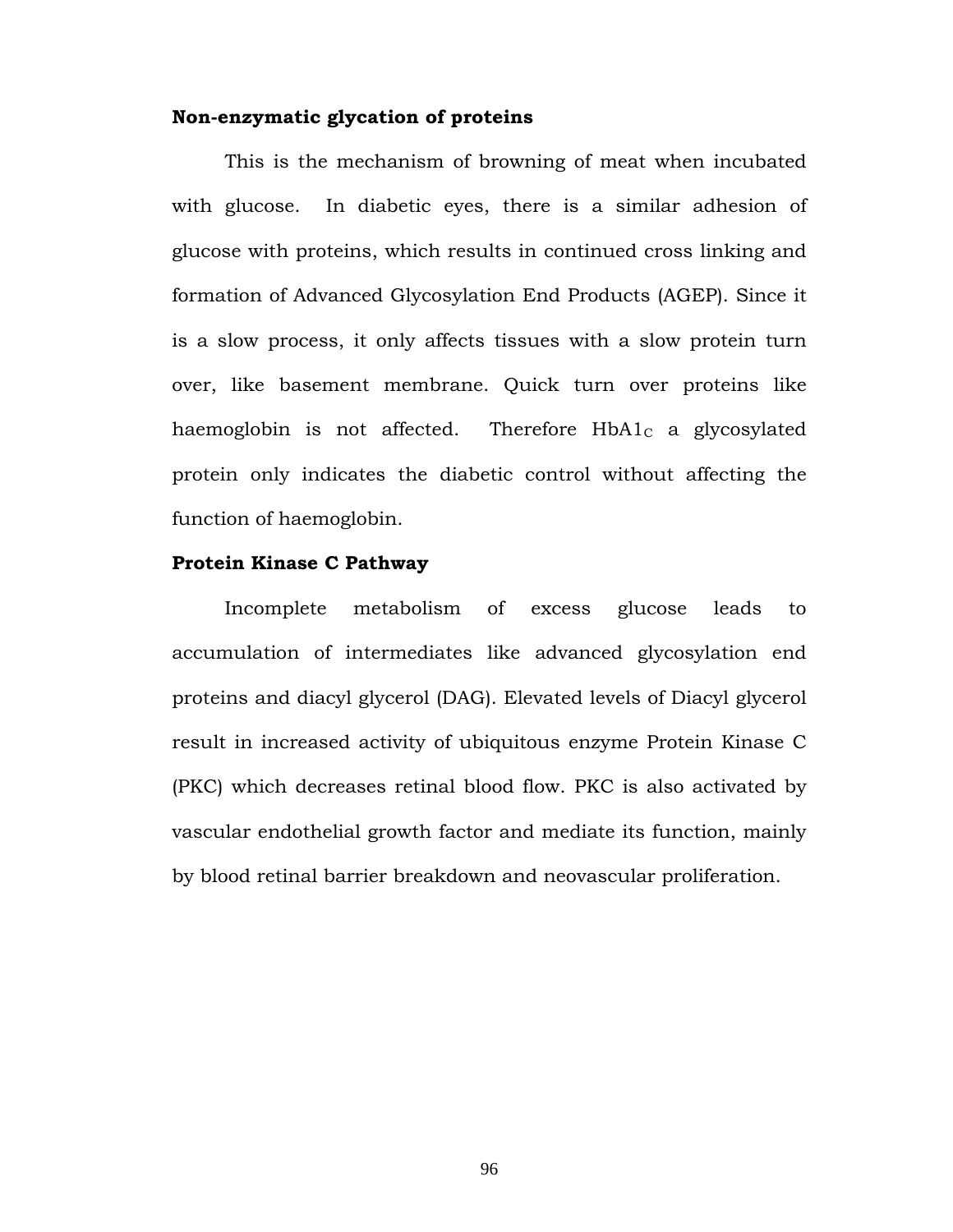#### **Angiogenic factors**

 The angiogenic factors isolated namely X was released by hypoxic retina and it causes neovascularization of retina and iris. Of various angiogenic factors isolated, it is secreted and soluble in aqueous and vitreous, upregulated by hypoxia and is potently angiogenic. VEGF is a peptide produced mainly by extravascular tissue, glia, retinal pigment epithelium, macrophages and T-Cells. It is the major catalyst for both inner break down and new vessel formation. It is also released in response to trauma and inflammation. Other growth factors like fibroblast growth factor and insulin like growth factor have only a synergistic, supportive or permissive role adjuvant to Vascular Endothelial Growth Factor (VEGF).

#### **Pathogenesis**

 Diabetic retinopathy has traditionally been considered a vascular disease, primarily a capillaropathy. It is presumed to be inner retinal disease, whose pathological changes are tissue hypoxia and edema, caused by micro vascular occlusion and leakage.

#### **Clinically, DR may be:**

(a) Background (non-proliferative) in which the pathology remains intraretinal,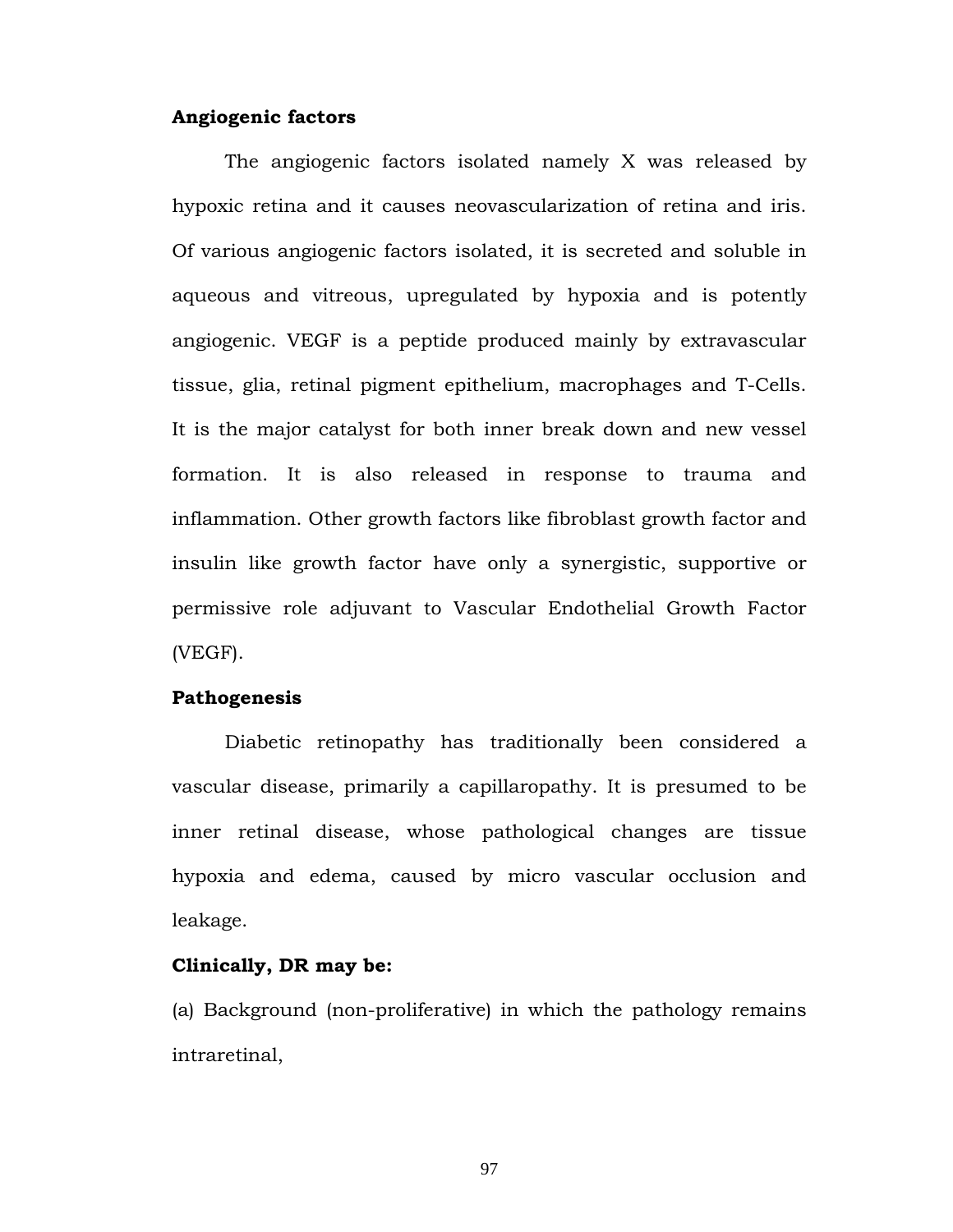(b) Proliferative in which the pathology extends onto or beyond the retinal surface and

(c) Pre-proliferative, which has features of imminent proliferative disease.

#### **Microvascular occlusion**

#### **1. Pathogenesis**

**a) Capillary** changes consist of loss of pericytes, thickening of the basement membrane and damage and proliferation of endothelial cells.

**b) Haematological** changes consist of deformation and increased rouleaux formation of red blood cells and increased platelet stickiness and aggregation, leading to decreased oxygen transport.

**2**. **The consequence** of retinal capillary non-perfusion is retinal ischaemia, which initially develops in the mid-retinal periphery. The two main effects of retinal hypoxia are the following

**a) Arteriovenous shunts** associated with significant capillary occlusion ('drop-out') run from arterioles to venules. As it is unclear whether these lesions represent new vessels or opening of pre existing vascular channels, they are often referred to as 'intraretinal micro-vascular abnormalities' (IRMA).

**b) Neovascularization** is thought to be caused by 'vasoformative substances' (growth factors) elaborated by hypoxic retinal tissue in an attempt to revascularize hypoxic retina. These substances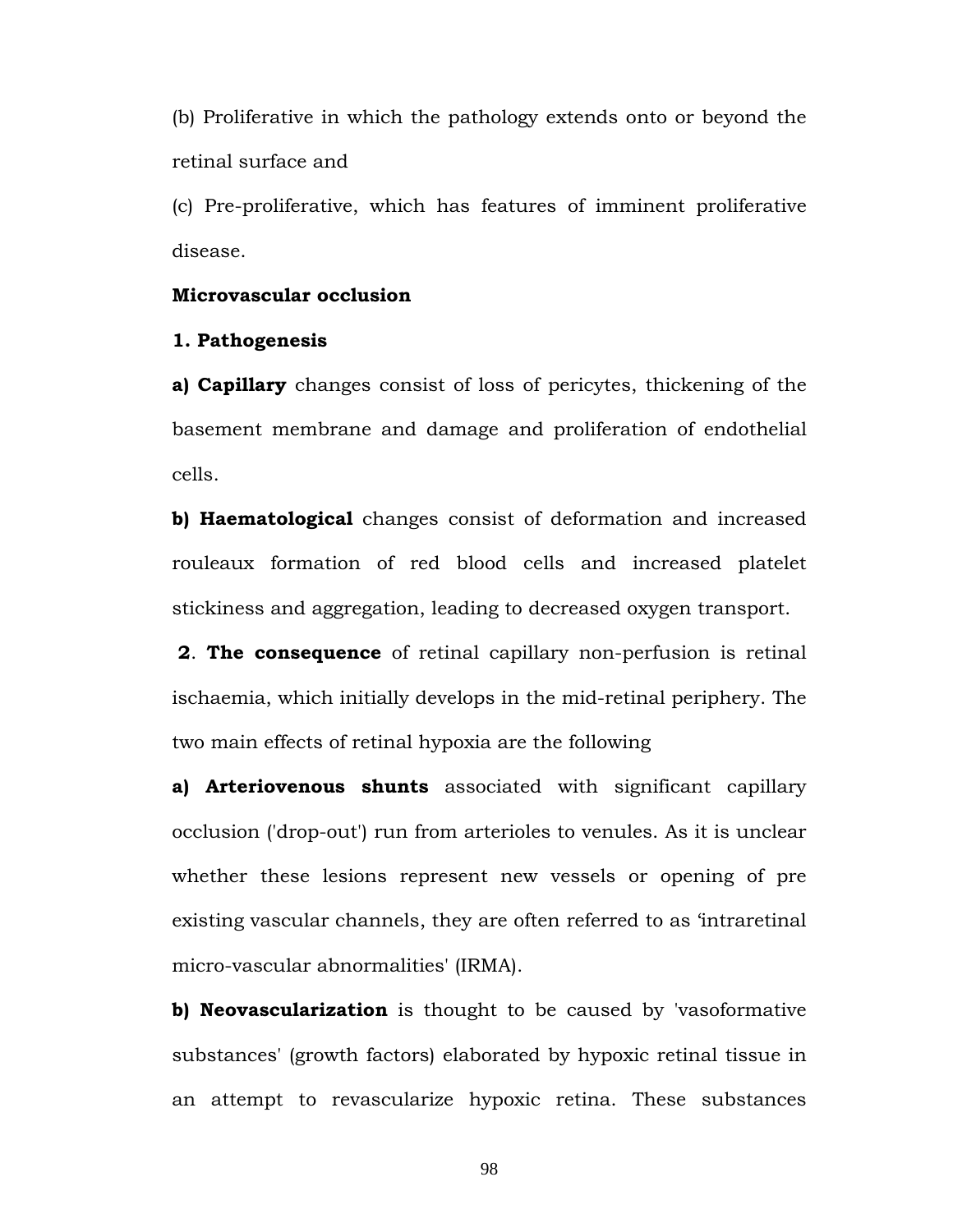promote neovascularization on the retina and optic nerve head (PDR) and occasionally on the iris (rubeosis iridis). Many growth factors have been identified; vascular endothelial growth factor (VEGF) appears to be of particular importance.

#### **Microvascular leakage**

**1.Pathogenesis.** Breakdown of the inner blood-retinal barrier leads to leakage of plasma constituents into the retina. Physical weakening of the capillary walls results in localized saccular outpouchings of the vessel wall, termed microaneurysms, which may leak or become thrombosed.

**2. Consequences** of increased vascular permeability include the development of intraretinal haemorrhages and oedema which may be diffuse or localized.

**a) Diffuse retinal oedema** is caused by extensive capillary dilatation and leakage.

 **b) Localized retinal oedema** is caused by focal leakage from microaneurysms and dilated capillary segments. Chronic localized retinal oedema leads to the deposition of 'hard exudates' at the junction of normal and oedematous retina. These exudates composed of lipoprotein and lipid-filled macrophages. When leakage ceases, they absorb spontaneously over a period of months or years, either into the healthy surrounding capillaries or by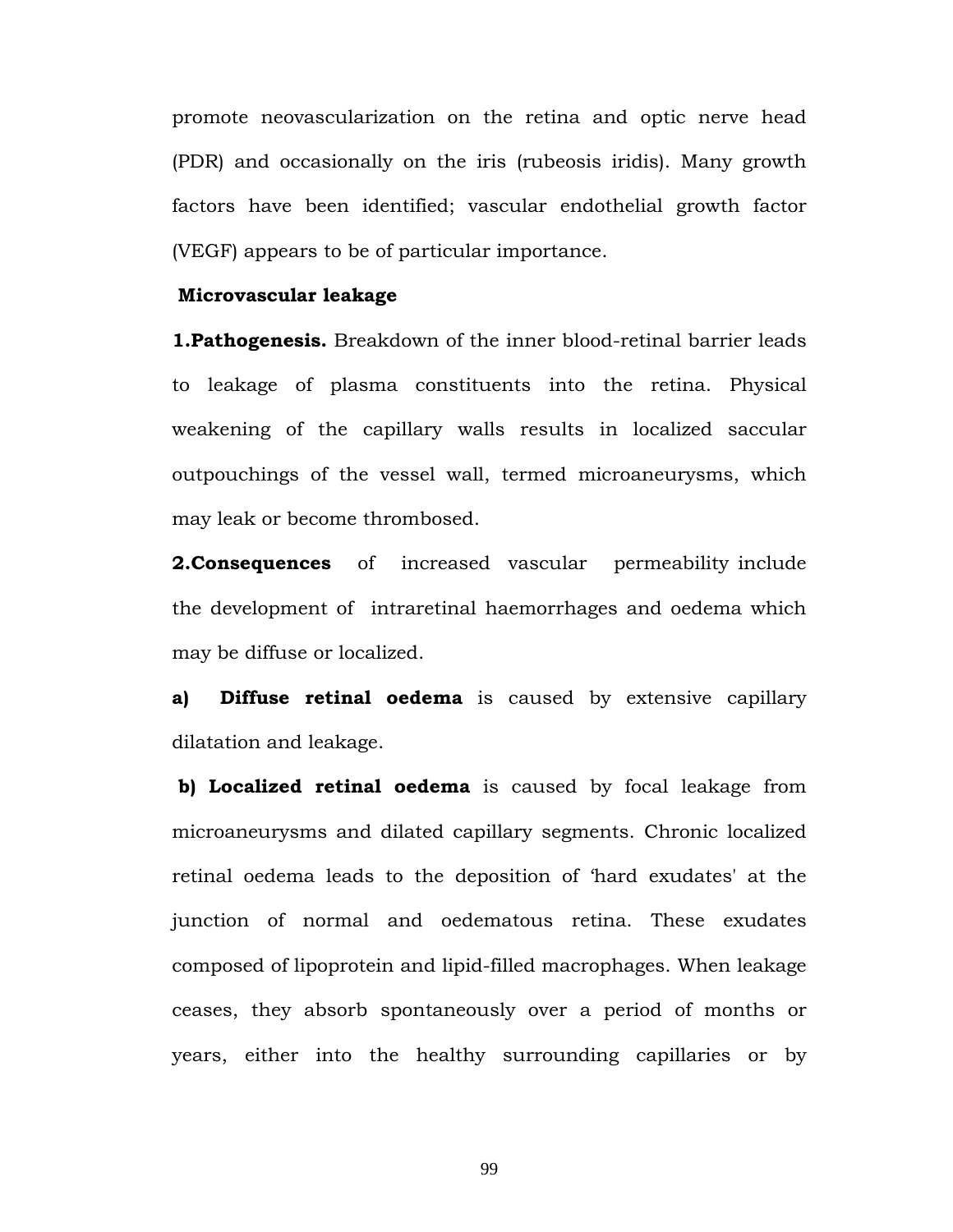phagocytosis of their lipid content. Chronic leakage leads to enlargement of the exudates and the deposition of cholesterol.

## **Classification and Clinical Features**

#### **Background diabetic retinopathy**

#### **Clinical features**

**1. Microaneurysms** Microneurysym are the clinical hall mark and earliest change in diabetic retinopathy. As the disease progresses, they increase in number and are accompanied by other features like soft and hard exudates, dot and blot hemorrhages, venous caliber changes and intraretinal microvascular abnormalities. Microneurysym are located in the inner nuclear layer and are the earliest clinically detectable lesions.

**Signs**. Tiny, round, red dots, initially appearing temporal to the fovea .When coated with blood they may be indistinguishable from dot haemorrhages.

**2**. **Hard exudates** lie within the outer plexiform layer

**Signs**. Waxy, yellow lesions with relatively distinct margins often arranged in clumps and / or rings at the posterior pole. A ring of hard exudates (circinate exudate) often exhibits microaneurysms at its centre. With time, number and size tend to increase, and the fovea may be threatened or involved.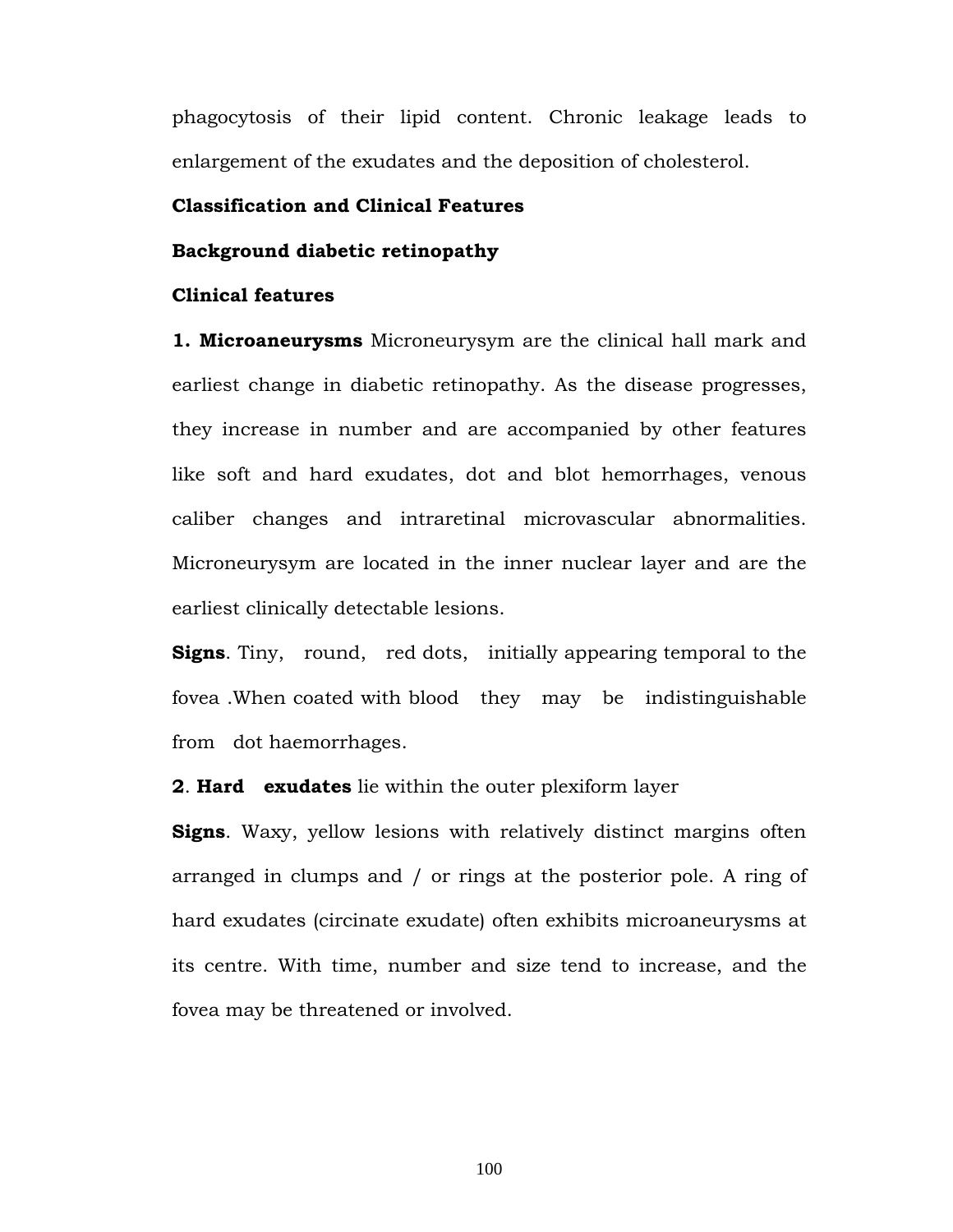**3**.**Retinal oedema** is initially located between the outer plexiform and inner nuclear layers. Later it may also involve the inner plexiform and nerve fibre layers, until eventually the entire thickness of the retina becomes oedematous. With further accumulation of fluid the fovea assumes a cystoid appearance (cystoid macular oedema).

**Signs**. Retinal thickening is best detected by slit-lamp biomicroscopy with a Goldmann lens.

#### **4. Haemorrhages**

**a. Intraretinal haemorrhages** arise from the venous end of capillaries, and are located in the compact middle layers of the retina with a resultant red. 'dot-blot' configuration.

**b. Retinal nerve fibre layer haemorrhages** arise from the larger superficial pre-capillary arterioles and are therefore flame-shaped.

#### **Preproliferative diabetic retinopathy**

Background Diabetic Retinopathy (BDR) that exhibits signs of imminent proliferative disease is termed preproliferative diabetic retinopathy (PPDR). The clinical signs of PPDR indicate progressive retinal ischaemia. The risk of progression to proliferative disease appears proportional to the number of lesions.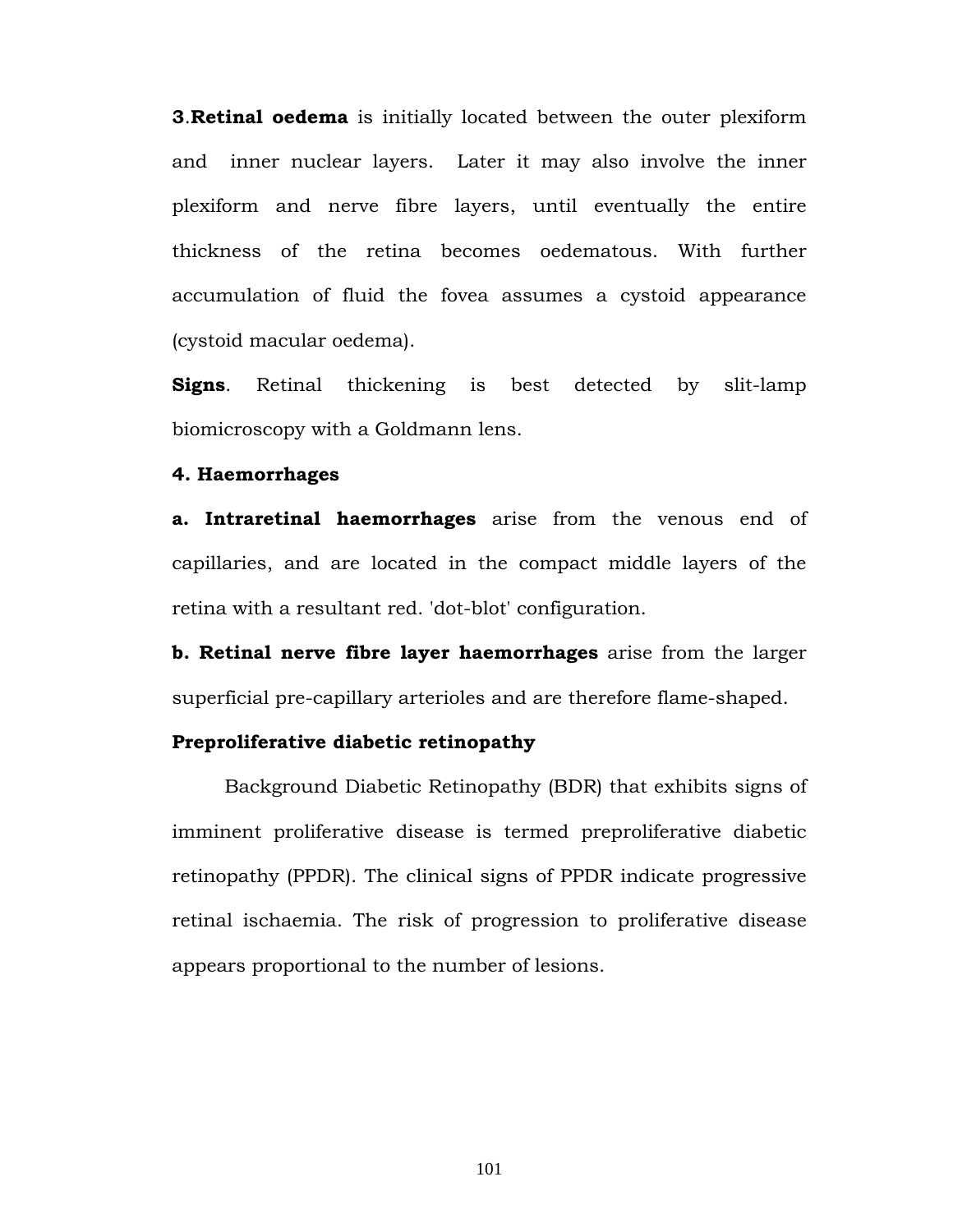#### **Clinical features**

**1. Cotton wool spots** represent focal infarcts of the retinal nerve fibre layer, due to occlusion of pre-capillary arterioles. Interruption of axoplasmic transport with subsequent build-up of transported material within the axons (axoplasmic stasis) is responsible for the white appearance of the lesions.

**Signs** Small, whitish, fluffy superficial lesions which obscure underlying blood vessels and are clinically evident only in the post equatorial retina, where the nerve fibre layer is of sufficient thickness to render them visible.

**2. Intraretinal microvascular abnormalities (IRMA)** represents shunts that run from retinal arterioles to venules. Thus by-passing the capillary bed, and are therefore often seen adjacent to areas of capillary closure.

**Signs** Fine red lines that run from arterioles to venules. Thus resembling focal areas of flat retinal new vessels. The main distinguishing features of IRMA are their intra retinal location, their failure to cross major retinal blood vessels.

#### **3.Venous Changes:**

Veins are dilated, tortuous, reduplicated, looped or beaded in diabetic retinopathy, venous beading is important indicator of retinal hypoxia and diabetic retinopathy progression. This appearance is called also '**Sausage-like**' Segmentation.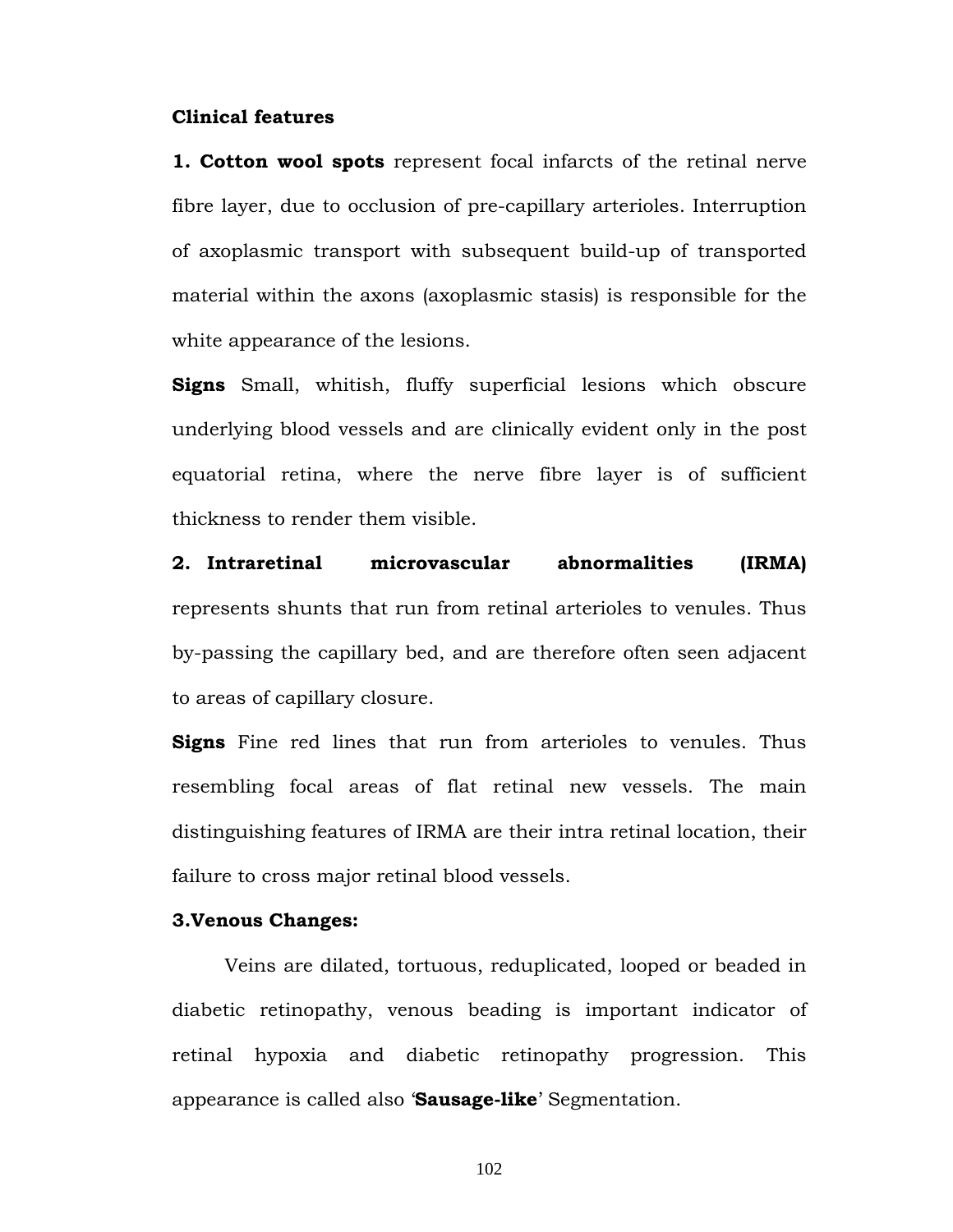#### **4. Arterial Changes**

 Consisting of narrowing, silver-wiring and obliteration resembling a branch retinal artery occlusion.

**5**. **Dark blot haemorrhages** represent haemorrhagic retinal infarcts and are located within the middle retinal layers.

## **Diabetic maculopathy**

It is the most frequent cause of visual impairment. It may occur at any stage of diabetic retinopathy. But is more common in advanced stages when edema occurs close to or at the centre of macula, it is called Clinically Significant Macular Edema (CSME). Involvement of the fovea by oedema and hard exudates or ischaemia (diabetic maculopathy) is the most common cause of visual impairment in diabetic patients, particularly those with type 2 diabetes.

#### **Classification**

#### **1. Focal exudative**

**Signs** Well-circumscribed retinal thickening associated with complete or incomplete rings of perifoveal hard exudates.

#### **2.Diffuse exudative**

**Signs** Diffuse retinal thickening, which may be associated with cystoid changes. Obliteration of landmarks by severe oedema may render localization of the fovea impossible.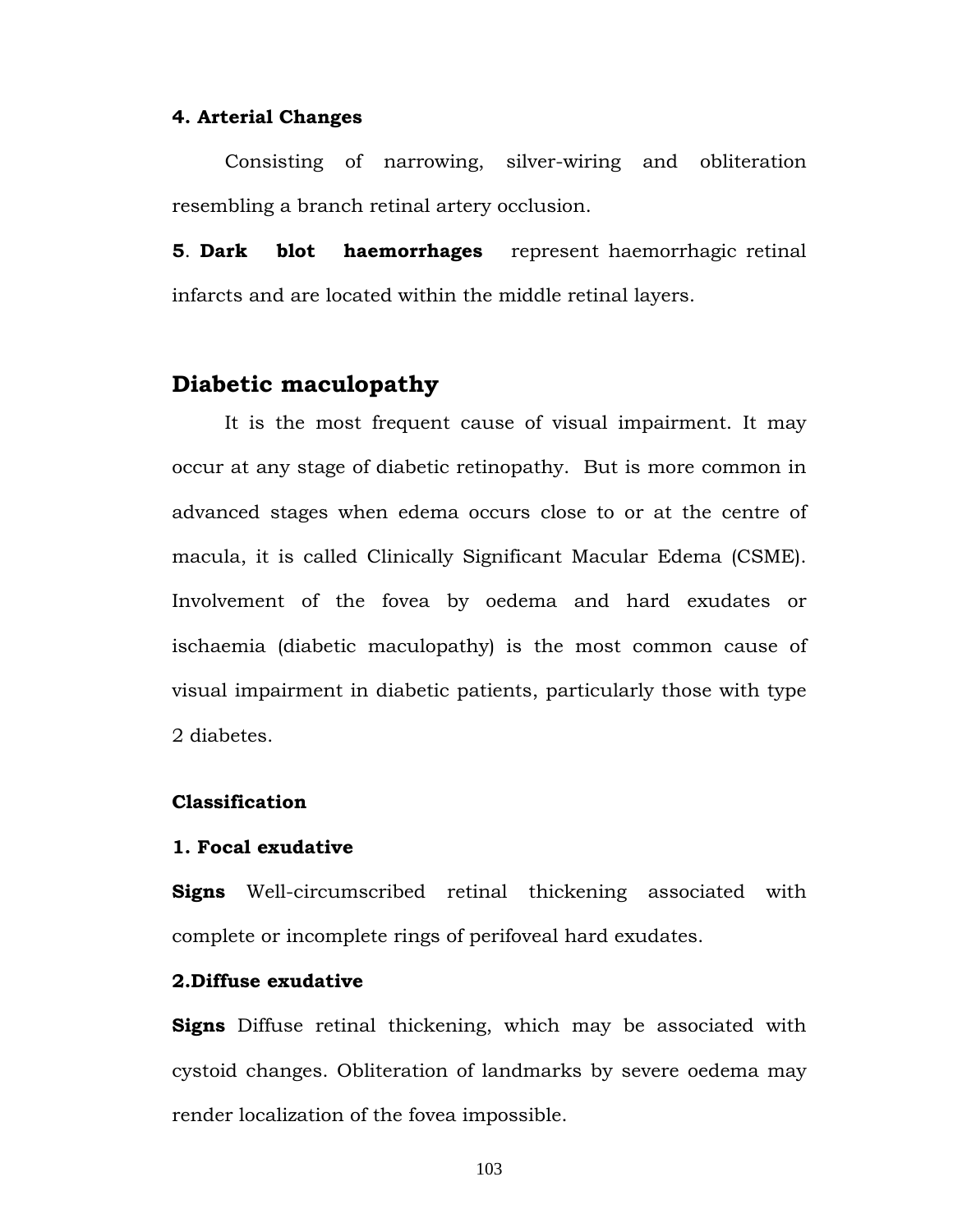#### **3. Ischaemic**

**Signs** Reduced visual acuity in association with a relatively normal appearance of the fovea. Associated PPDR is frequent. Dark blot haemorrhages may be seen.

**4. Mixed** is characterized by features of both ischaemia and exudation.

#### **CLINICALLY SIGNIFICANT MACULAR EDEMA (CSME)**

## **Definition**

Clinically Significant Macular Edema (CSME) has the following characteristics.

- $\div$  Retinal edema within 500 µm of the centre of the fovea.
- $\cdot$  Hard exudates within 500  $\mu$ m of the centre of the fovea, if associated with adjacent retinal thickening (which may be outside the 500 μm limit).
- $\hat{\mathbf{v}}$  Retinal edema one disc area (1500 µm) or larger, any part of which is within one disc diameter of the centre of the fovea.

#### **Proliferative diabetic retinopathy**

PDR affects 5-10% of the diabetic population. Type-1 diabetics are at particular risk with an incidence of about 60% after 30 years.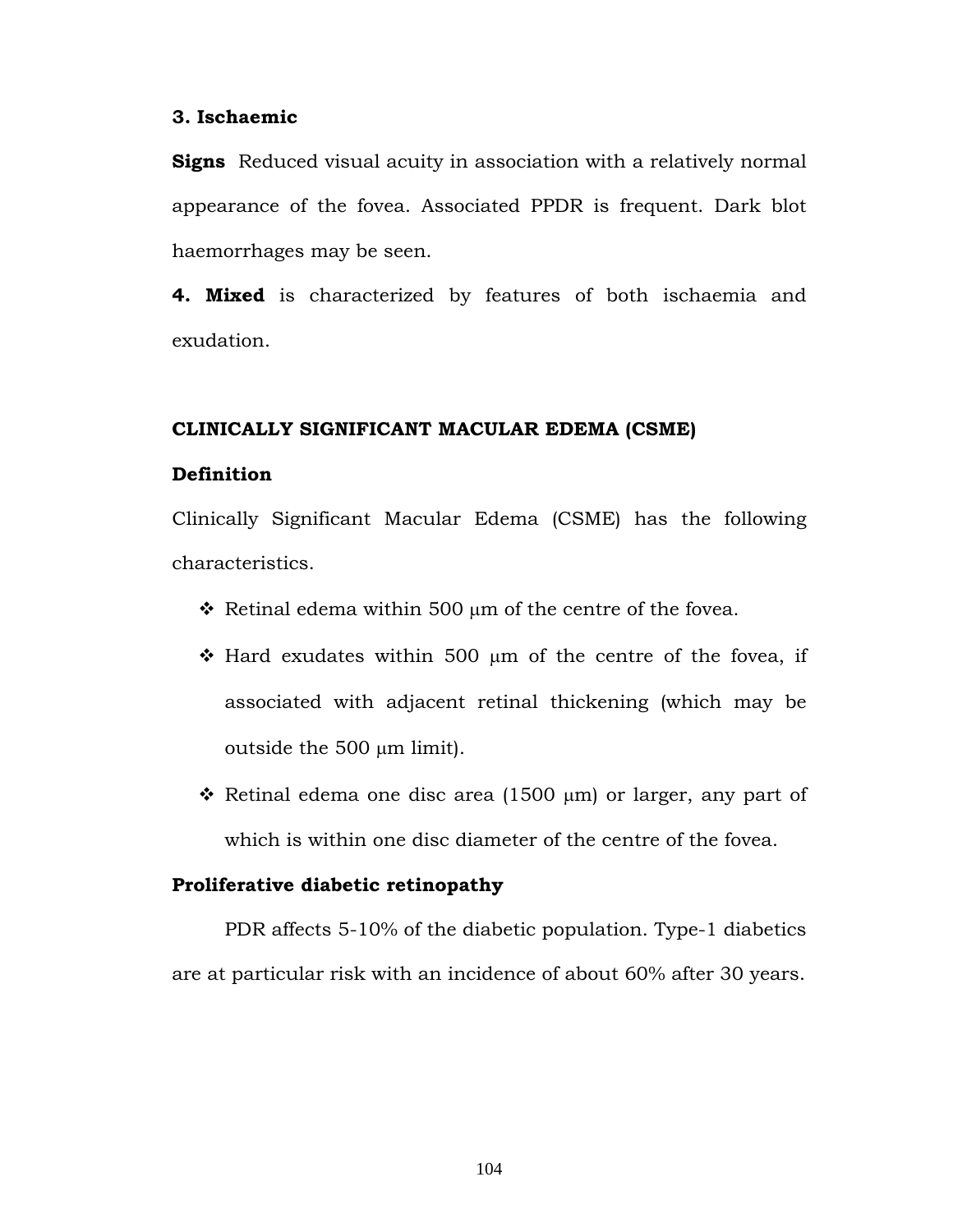#### **CLINICAL FEATURES**

**Signs** Neovascularization is the hallmark of PDR. New vessels may proliferate on or within one disc diameter of the optic nerve head (NVD = new vessels at disc), or along the course of the major vessels (NVE = new vessels elsewhere), or both. It has been estimated that over one-quarter of the retina has to be non- perfused before NVD develop. The absence of the Internal Limiting Membrane (ILM) at the optic nerve head may partially explain the predilection for neovascularization at this site. New vessels start as endothelial proliferations, arising most frequently from veins, they then pass through defects in the ILM to lie in the potential plane between the retina and posterior viterous cortex, using the latter as a 'scaffold' for their growth.

#### **Clinical assessment**

**1. Severity** of PDR is determined by the area covered with new vessels in comparison with the area of the disc. The severity of PDR is described as follows:

**a) NVD** 

- $\div$  Mild when less than one-third disc area in extent
- Severe when more than one-third disc area in extent

#### **b) NVE**

- $\div$  Mild if less than half disc area in extent.
- Severe if half disc area or more in extent.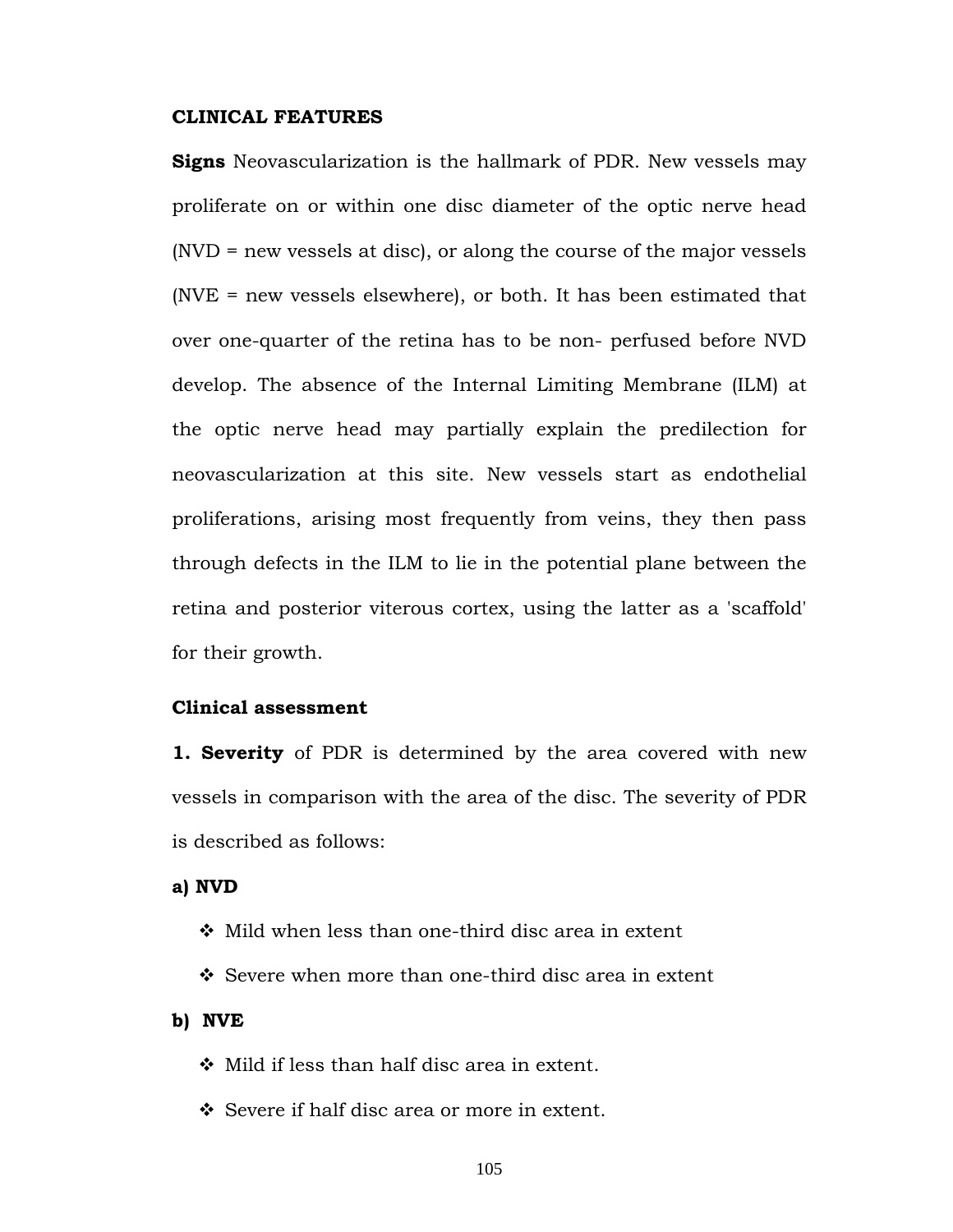**2. Elevated** new vessels are less responsive to laser therapy than flat new vessels.

**3. Fibrosis** associated with neovascularization is important, since significant fibrous proliferation, although less likely to bleed, carries an increased risk of tractional retinal detachment.

**4. Haemorrhage** which may be preretinal (subhyaloid) and/or intragel vitreous is an important risk factor for visual loss.

**5. High risk characteristics**. The following signify a high risk of severe visual loss within 2 years, if left untreated.

- $\cdot$  Mild NVD with haemorrhage carries a 26% ask of visual loss,
- Severe NVD without haemorrhage carries a 26% risk of visual loss.
- $\div$  Severe NVD with haemorrhage carries a 37% risk of visual loss,
- $\div$  Severe NVE-with haemorrhage carries a 30% risk of visual loss.

#### **Histopathologic changes**

#### **Capillary basement membrane thickening**

 Glycation of capillary basement membrane collagen results in its thickening directly and by decreased proteoglycan levels. There is vacuolization of basement membrane resulting in increased platelet adhesion reduced diffusion of nutrients and decreased binding of growth factors which are released in blood stream free to induce angiogenesis.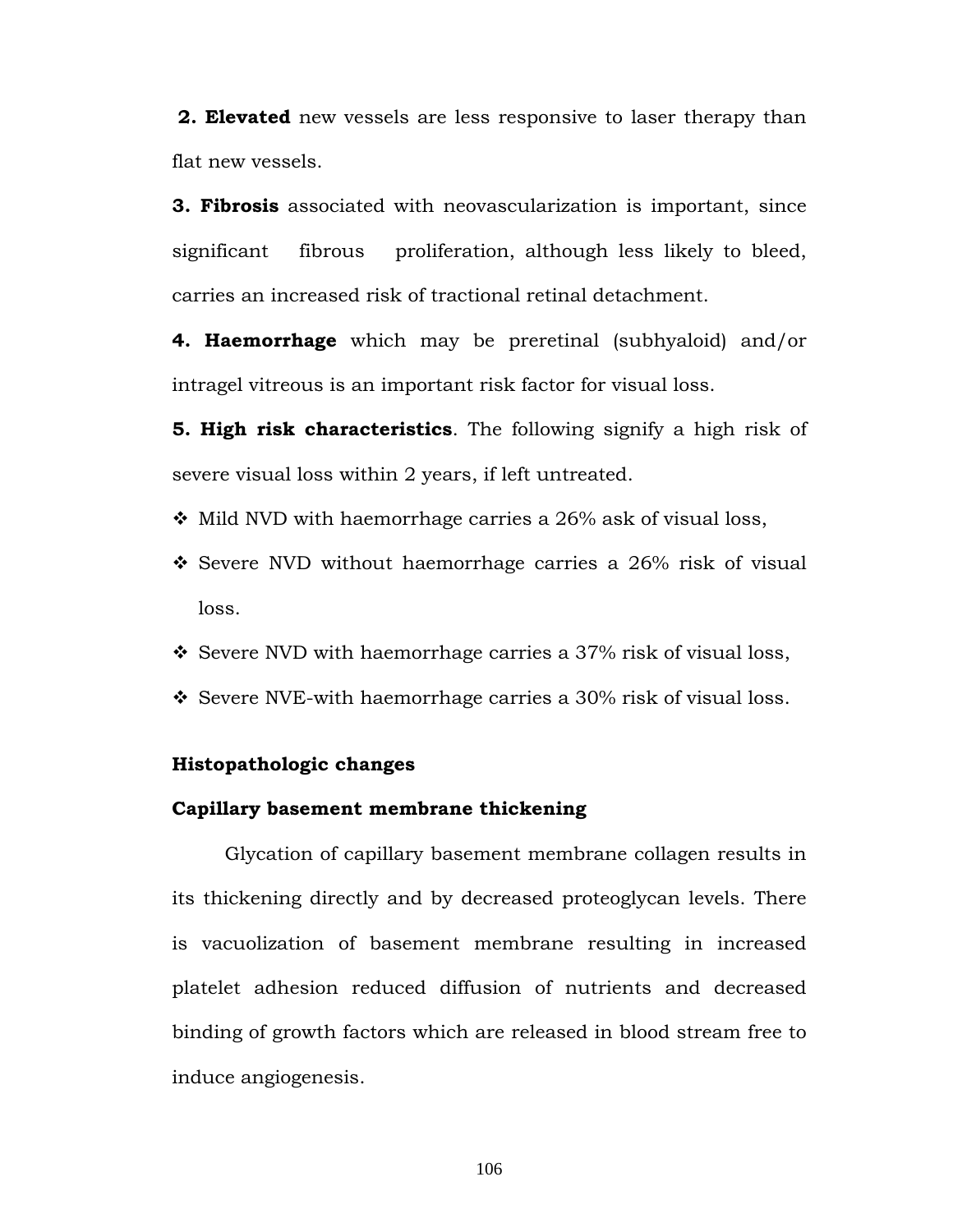#### **Loss of Micro vascular intramural pericytes**

 Sorbital accumulation along with free radicals destroys pericytes which are muscles of capillaries and maintain their tone, pericytes loss results in formation of microaneurysm by focal dilatation of weakened capillaries and thickening of it's membrane.

#### **Endothelial cell damage**

 Accumulation of sorbital, advanced glycosylation end products and glucose itself is toxic to capillary endothelium. The damage is exacerbated by accelerated blood flow, which results in leakage from the inner BRB, acellularity of capillaries and adhesion of leukocyte to capillary wall.

### **Hematological alterations**

 RBC and WBC become less deformable, platelets aggregate more easily, Formation of thrombus in capillaries, consequent capillary occlusion is prolonged by a defective fibrinolytic mechanism, resulting in retinal ischaemia.

#### **Diabetic retinopathy, an inflammatory disease**

 Diabetic retinopathy has only two macroscopic signs of inflammation

- i. Swelling
- ii. Loss of function

107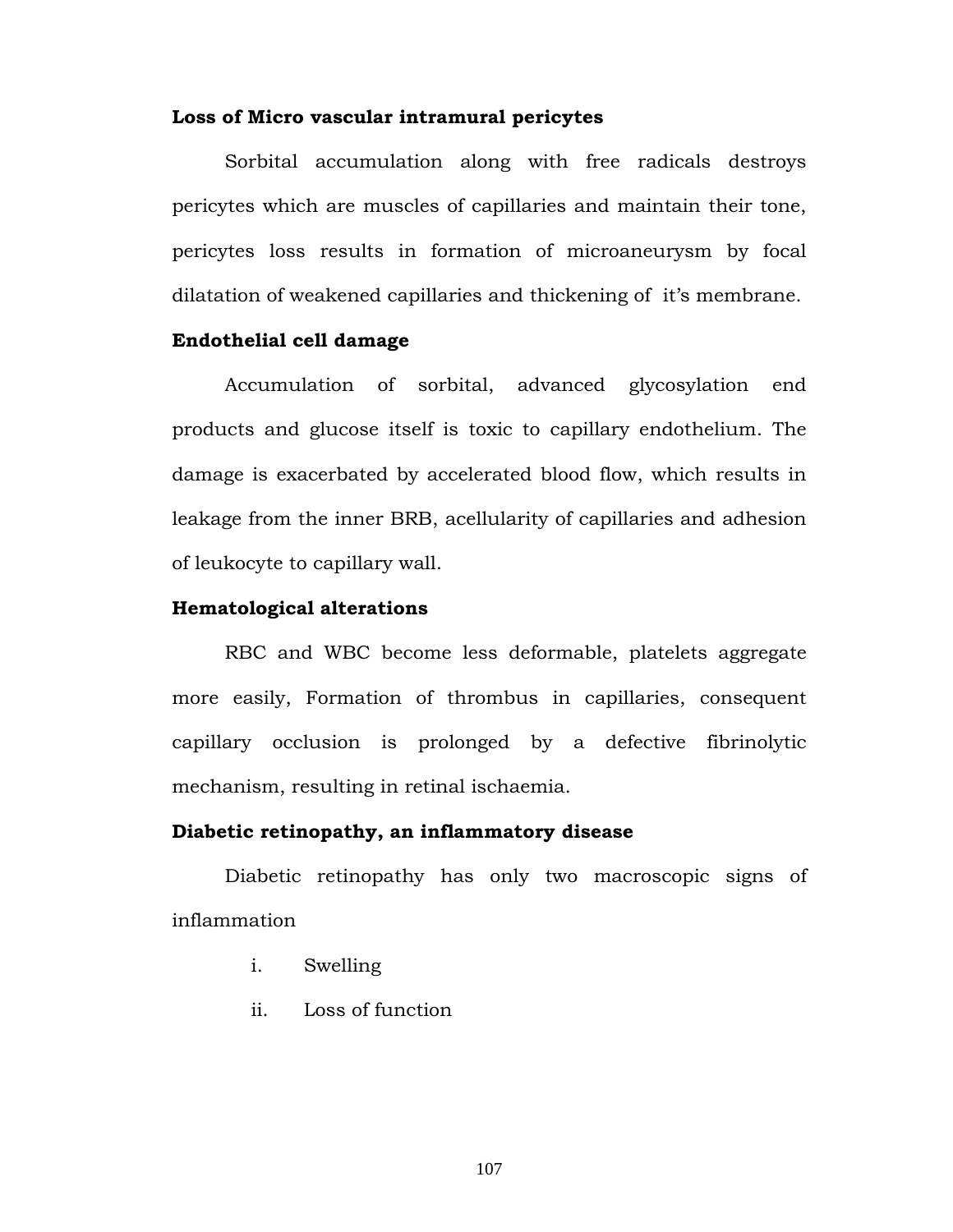### **Microscopic attributes of inflammation**

 Vasodilation Altered blood flow Fluid and protein exudation Leucocytosis

 Leucocytes clog capillaries more efficiently then RBC because of large size and less pliability.

 Vascular endothelial growth factor, released by capillary shut down and hypoxia is also released during inflammation. From this it is evidence that diabetic retinopathy may be a chronic low grade inflammation.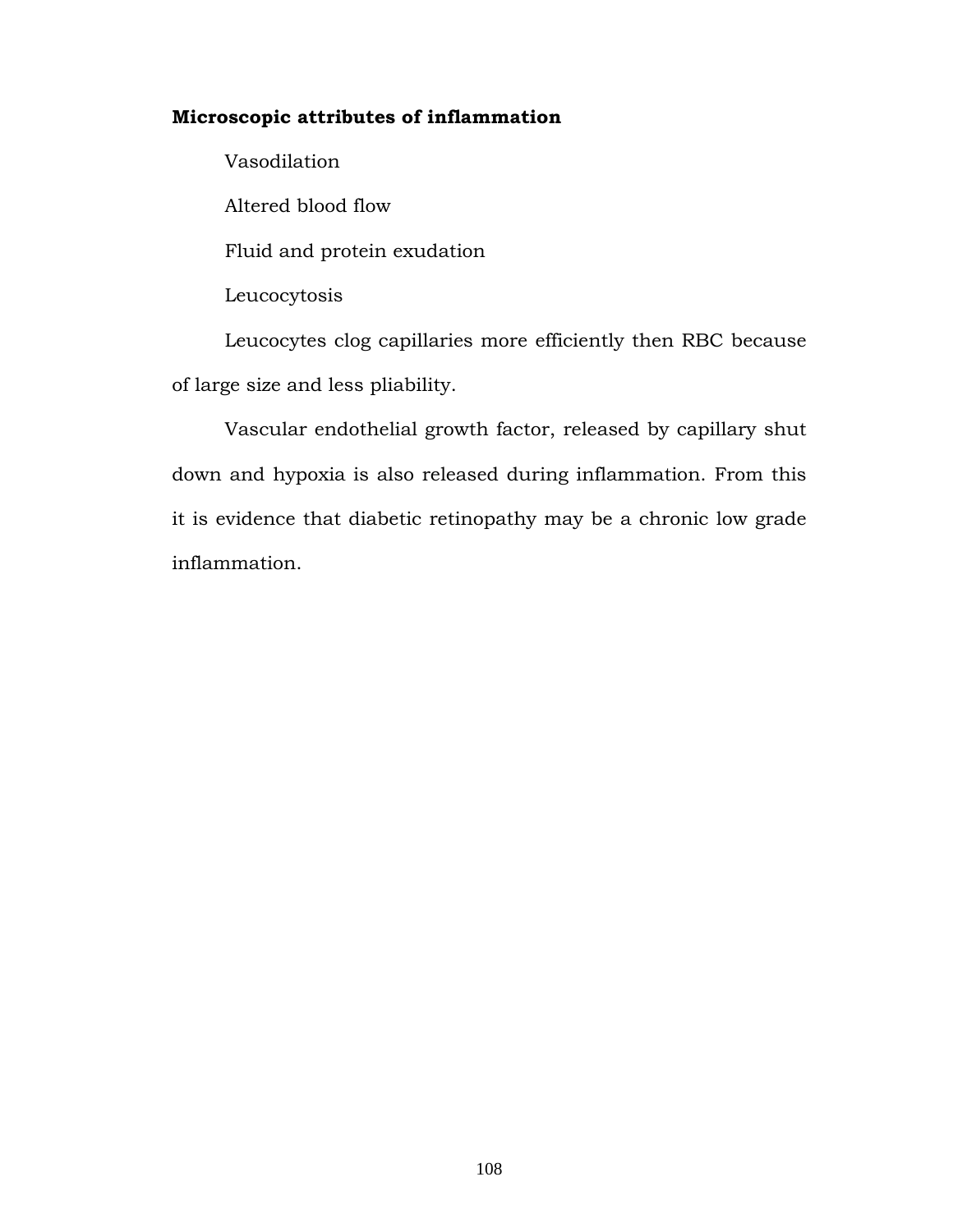### **DISCUSSION**

 For the present study, the disease '**Mega thimiram'** is selected based on clinical features given by Nagamuni in his treaties 'Nagamuni Nayana Vidhi-200'. Nagamuni has clearly explained about pathology of the disease and given the opt title mega thimiram, as it is a complication of mega diseases.

 The aetiology and pathogenesis of mega disease and as well as mega thimiram both were demonstrated in siddha literatures and it is very important because the aetiogeneis and correct diagnosis of a disease is an essential prerequisite for evolving correct treatment regimen.

 The prime aim of this dissertation is to arrive at a correct diagnosis of Mega thimiram through Envagai thervugal, Mukkutra verupadugal, Changes in Udal kattugal, Kaalam along with Modern diagnostic parameters. Apart from the major criteria, Age distribution, Dietary changes, Socio-economic changes, Occupational status, Thinai, Onset of disease etc., were also taken in to account in arriving at the diagnosis.

 'Mega thimiram', one among the seven types of thimiram as mentioned earlier is a complication of mega noi, with the symptoms of diminution of seven physical constituents, gradual vascular

109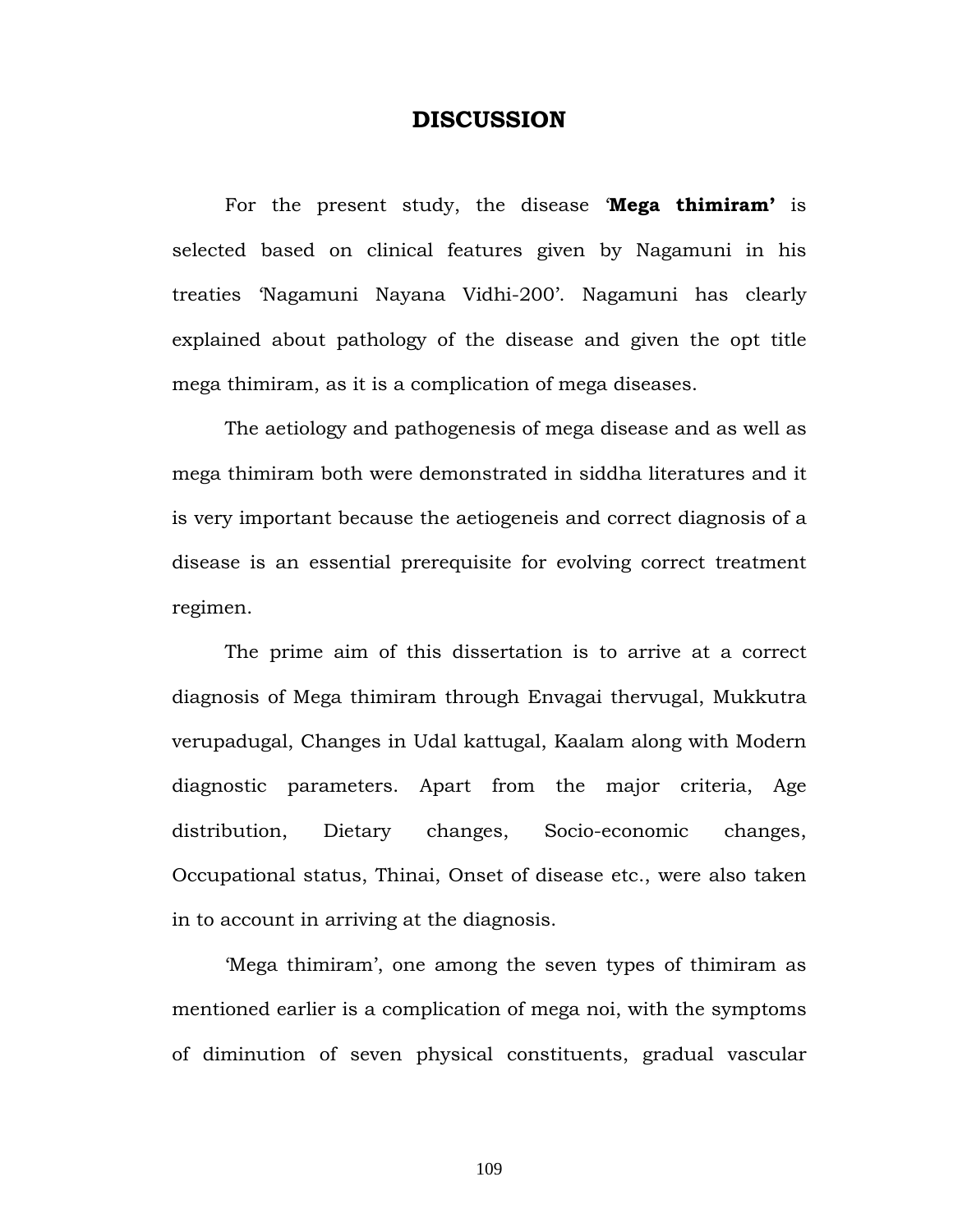constriction, gradual diminution of vision, moderate burning sensation of the eye.

 Humoural changes and hereditary changes are important pathogenic factors which cause changes in the seven physical constituents in bringing out the diseases. These changes in physical constituents are diagnosed through the eight fold physical examination (Envagai thervugal).

 Twenty patients were selected for this study and they were properly enrolled in the outpatient department.

#### **DIAGNOSIS OF MEGA THIMIRAM**

#### **Age distribution**

 Out of 20 patients, majority of 15 patients falls under the age of 51-75 years and 5 patients at 26-50 years. Majority of the patient falls under fifth decade.

### **Sex distribution**

Among 20 patients, 13 were males and 7 were females. so mega thimiram can affect both sex. Males and females are affected more or less equally.

### **Kaalam:**

 Among the 20 patients, 19 patients belong to pitha kaalam, and only one patient to kabha kaalam.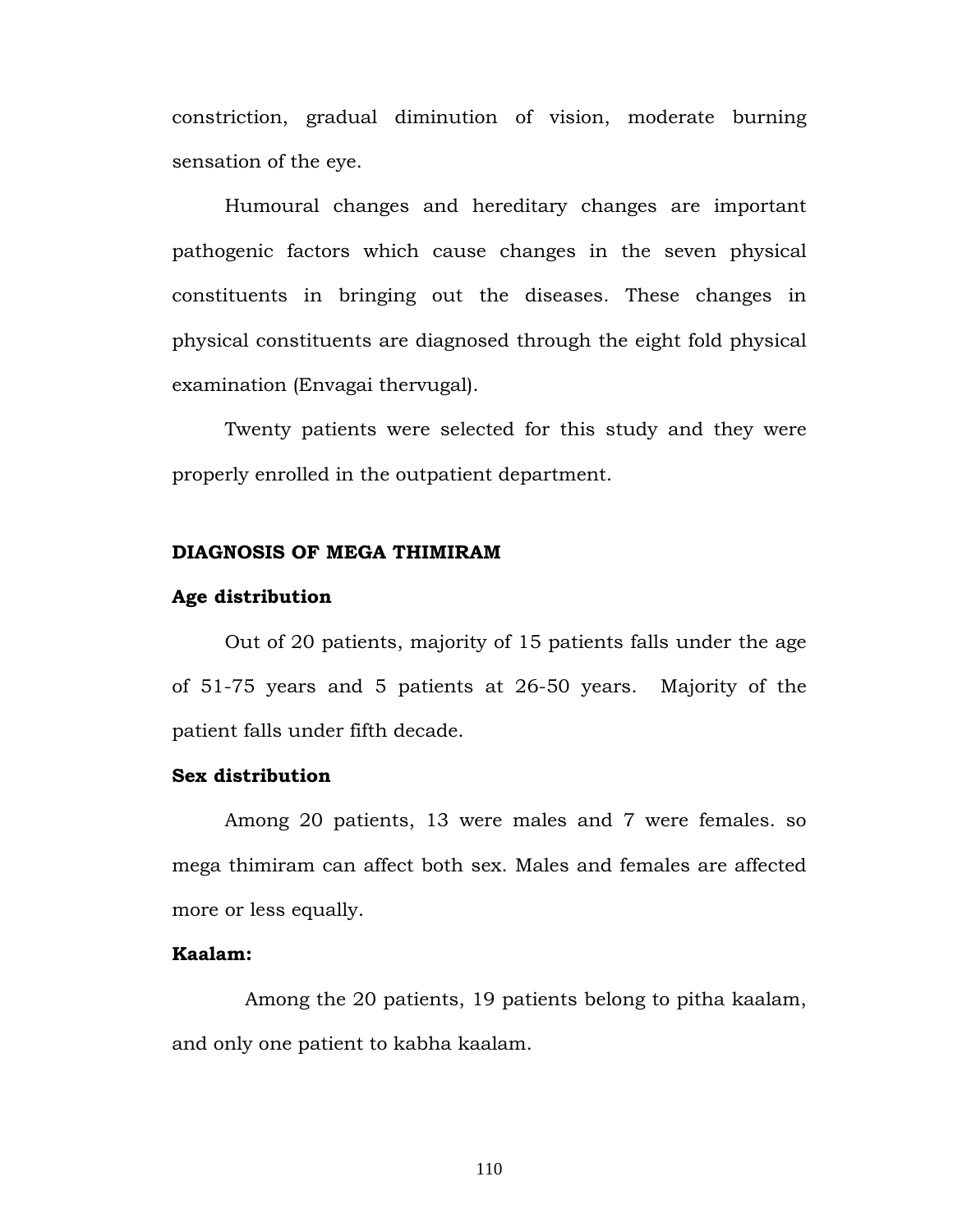#### **Thinai:**

 Among the 20 patients, majority of 15 patients belong to marutham.

### **Dietary changes:**

Both vegetarian and mixed diet groups were affected.

### **Socio economic status:**

 Among 20 patients, 8 patients belong to poor class, 8 patients belong to middle class and 4 patients to upper class. So it is common in all static groups of people.

### **Onset:**

Chronic onset.

### **Humoural variations (Mukkutra verupadugal)**

 Vaatham, pitham and kabham are three vital forces which form the functional units of human body. The following changes are noted in this disease.

### **(i) Vaatham :**

| Abanan    |     | Affected -20 patients-(Polyurea)            |
|-----------|-----|---------------------------------------------|
| Viyanan   | $-$ | Affected -20 patients-(Decreased peripheral |
|           |     | Utilization of glucose)                     |
| Uthanan – |     | Affected-20 patients-(Increased appetite,   |
|           |     | affected distribution)                      |
| Samanan – |     | Affected-20 patients-(As above all are      |
|           |     | affected samanan is also affected)          |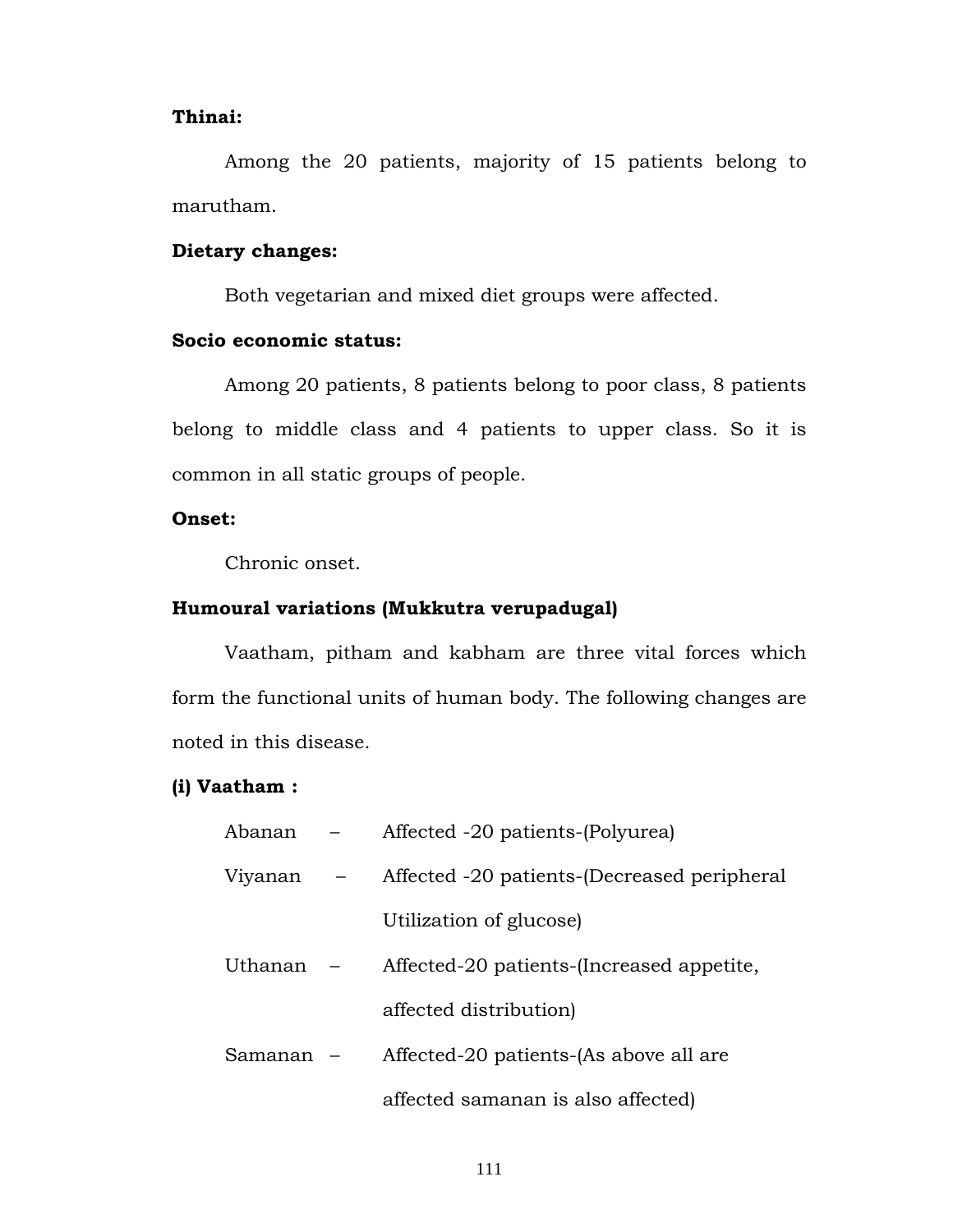| Koorman –   | Affected-20 patients-(Diminished vision) |
|-------------|------------------------------------------|
| Kirugaran – | Affected -12 patients-(Polyphagia,       |
|             | Polydipsia)                              |

### **Pitham :**

| Ranjaga pitham -  | Affected-5patients-(reduced              |  |  |  |  |  |  |  |  |  |
|-------------------|------------------------------------------|--|--|--|--|--|--|--|--|--|
|                   | haemoglobin level)                       |  |  |  |  |  |  |  |  |  |
| Prasaga pitham -  | Affected -10 patients-(Reduced           |  |  |  |  |  |  |  |  |  |
|                   | skin complexion)                         |  |  |  |  |  |  |  |  |  |
| Aalosaga pitham - | Affected -20 patients-(Dimnished vision) |  |  |  |  |  |  |  |  |  |
| Sathaga pitham -  | Affected -20 patients- (Inability to     |  |  |  |  |  |  |  |  |  |
|                   | perform regular activities due<br>to     |  |  |  |  |  |  |  |  |  |
|                   | diminution<br>of<br>physical<br>seven    |  |  |  |  |  |  |  |  |  |
|                   | constituents)                            |  |  |  |  |  |  |  |  |  |

### **Kabham:**

| Avalambagam – | Affected-20 patients-(As the below, four |
|---------------|------------------------------------------|
|               | kabhas are affected avalambagam is       |
|               | also affected)                           |
| Tharpagam –   | Affected -5 patients-(Burning sensation  |
|               | of the eye)                              |
| Santhigam –   | Affected-20 patients-(Joint pain.        |
|               | Degeneration of cartilage)               |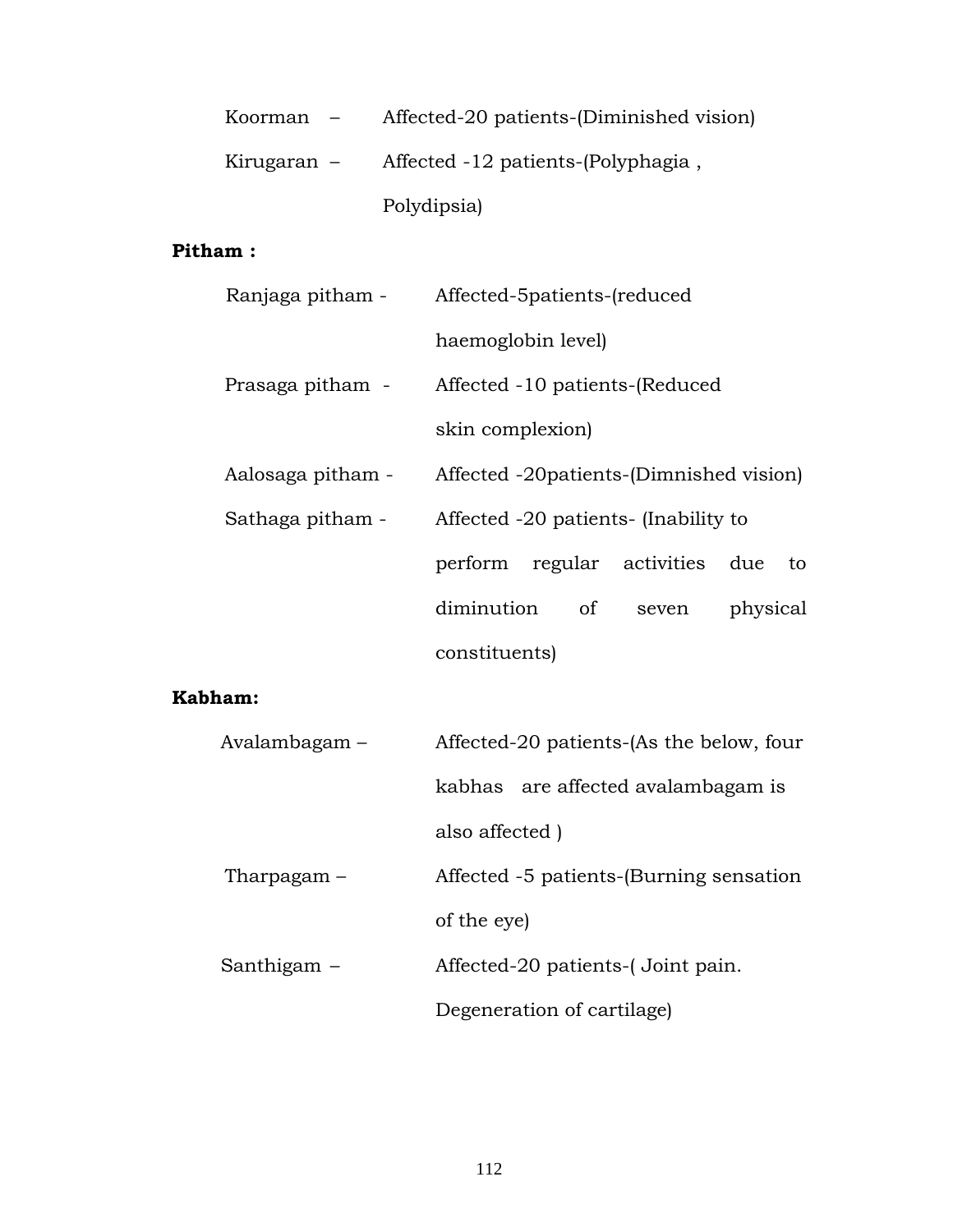### **UDAL KATTUGAL:**

- Saaram Affected-20 patients- (Increased appetite and thirst)
- Seener Affected -20 patients-(Decreased body weight, Lassitude, Anemia, function of vision is diminished, Increased blood sugar level)
- Oon Affected-20 patients-(Atrophy and weakness of large muscles, lethargy of eyes)
- Kozhuppu Affected-20 patients-(Joint pain, Emaciation.)
- Enbu Affected-20 patients-( Joint pain, In chronic stage demineralization of bones)
- Moolai Affected -20 patients-( Blurred vision)
- Sukkilam /
- Suronitham Affected-20 patients-(Sexual desire, sexual impotence, erectile dysfunction, retrograde ejaculation)

### **Interpretation of Envagai Thervugal:**

Naadi

| Kabhavaatham | 6 patients |
|--------------|------------|
| kabhapitham  | 6 patients |
| pithavaatham | 3 patients |
| pithakabham  | 5 patients |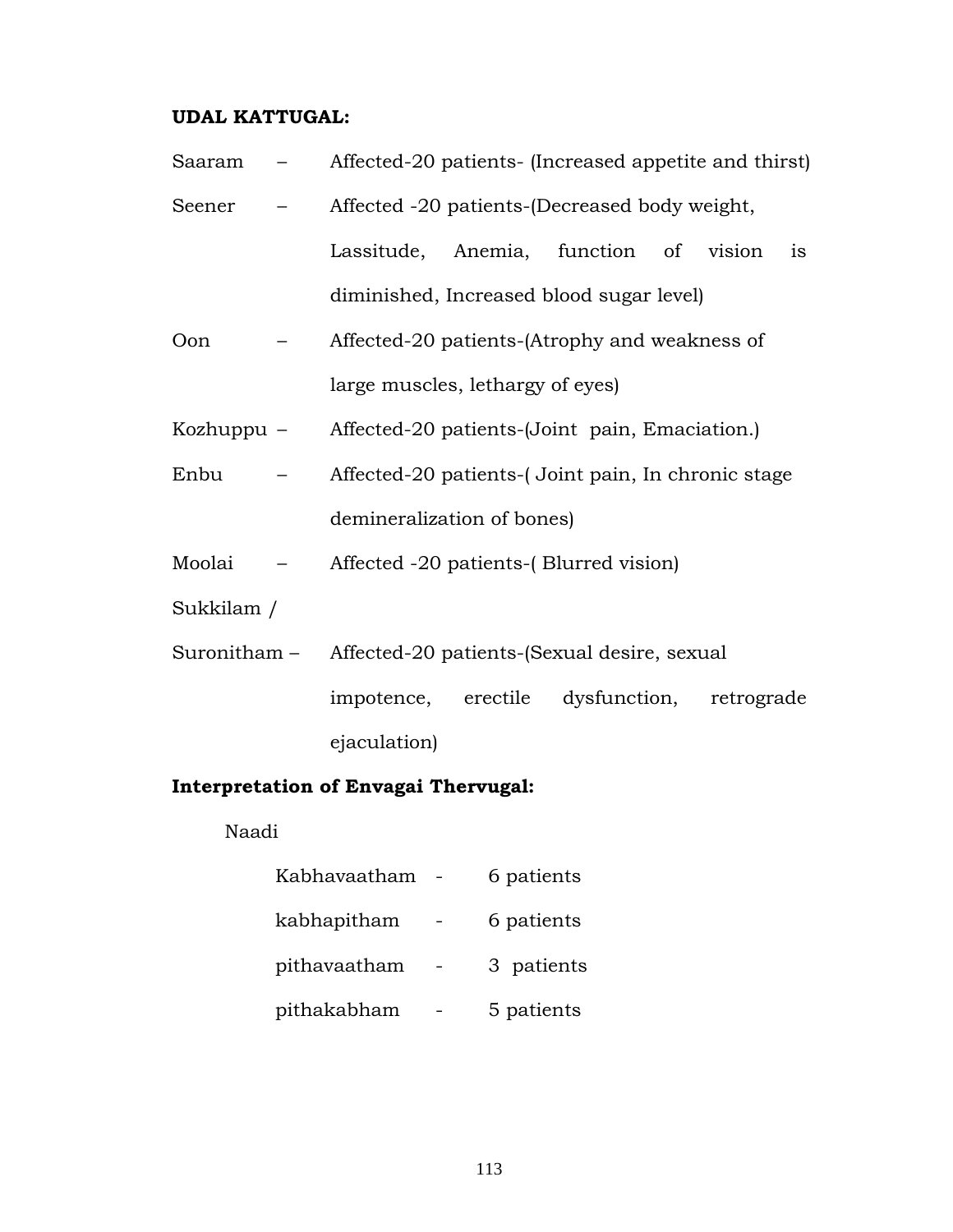Most of the patients had Kabhavaatham, kabhapitham and pithakabham Nadi.

| Naa        |        | Affected -16 patients-(coated, dry and crack) |
|------------|--------|-----------------------------------------------|
| Niram      |        | Affected -10 patients (Reduced skin           |
|            |        | Complexion)                                   |
| Vizhi      |        | Affected 20 patients (Dullness of vision)     |
| Sparisam – |        | Affected -10 patients (Hypothermia, cold      |
|            |        | clammy skin)                                  |
| Malam      | $\sim$ | Affected – 5 patients (Constipation)          |
| Moothiram- |        | Affected 20 patients (polyurea, glucosuria)   |
| Neerkuri - |        |                                               |
| Niram -    |        | Yellow colour $-3$ patients                   |
|            |        | Straw colour $-1$ patient                     |
|            |        | Deep yellow $-1$ patient                      |
|            |        | Water like - 2 patients                       |
| Manam-     |        | Sweety odour $-5$ patients                    |
| Enjal -    |        | Present - 9 patients                          |
| Neikuri    |        |                                               |
|            |        | Oil lengthens like snake $-2$ patients        |
|            |        | Oil spreads like a ring $-15$ patients        |
|            |        | Oil resembles like a pearl $-3$ patients      |
|            |        | Most of the Neikuri report as Pitha Neer.     |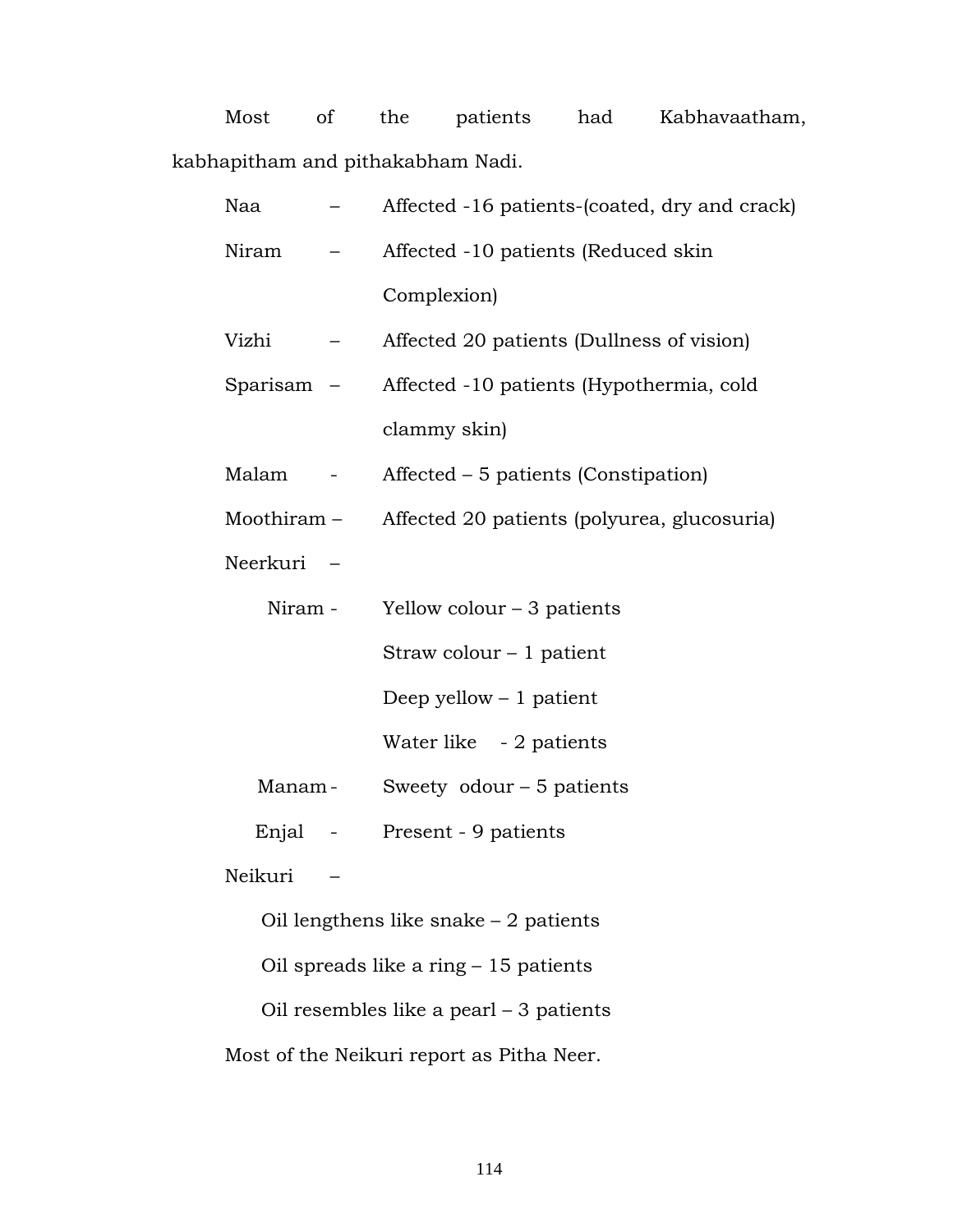#### **INTERPRETATION OF ALLIED PARAMETERS:**

#### **Lab investigation:**

**Blood sugar level :** Patients with uncontrol diabetes may prone to the stage of retinopathy early, and good glycemic control delay the complcation.

**Urine sugar :** Mild to severe are found in all patients.

Both Blood sugar and Urine sugar give a evidence of hyperglycemia.

**Blood urea, serum creatinne :** Out of 20 patients 2 have increased blood urea and serum creatinne.

**Urine Albumin :** Present in 13 patients. Evidence of patient having nephropathy.

#### **Blood Pressure:-**

Out of 20 patients 2 patient have hypertension.

#### **Eye Examination:-**

| Vision    | $\mathcal{L}^{\mathcal{L}}(\mathcal{L}^{\mathcal{L}})$ and $\mathcal{L}^{\mathcal{L}}(\mathcal{L}^{\mathcal{L}})$ | affected 20 patients – diminished vision. |
|-----------|-------------------------------------------------------------------------------------------------------------------|-------------------------------------------|
| Lens      |                                                                                                                   | shows mature cataract and PCIOL.          |
| Tension - |                                                                                                                   | 3 patients had incresed tension.          |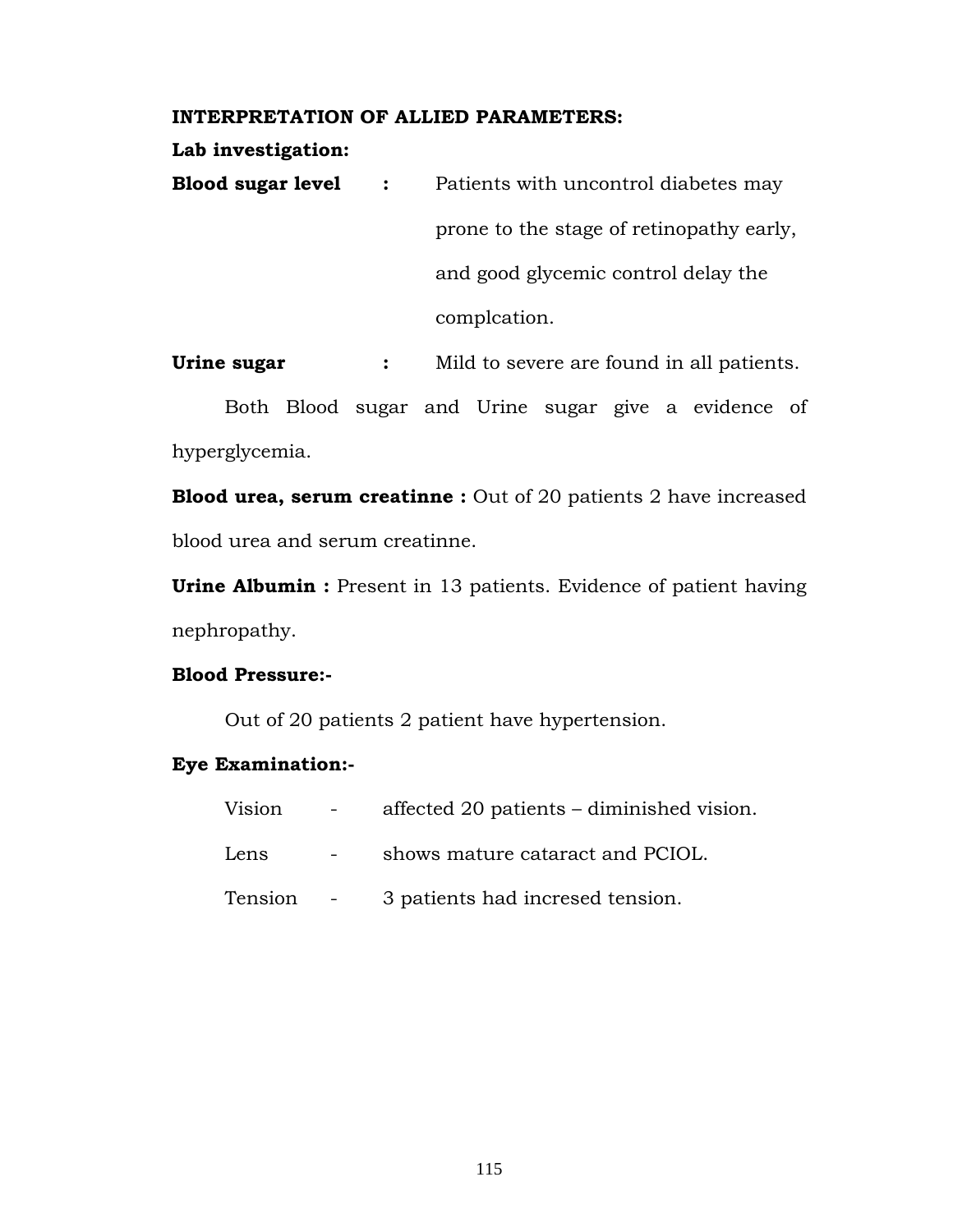Fundus -

| <b>NPDR</b>     | 7 patients |
|-----------------|------------|
| Moderate NPDR - | 4 patients |

Moderate NPDR

| with CSNE     | 1 patient  |
|---------------|------------|
| Severe NPDR   | 4 patients |
| <b>PDR</b>    | 3 patients |
| High risk PDR | 1 patient  |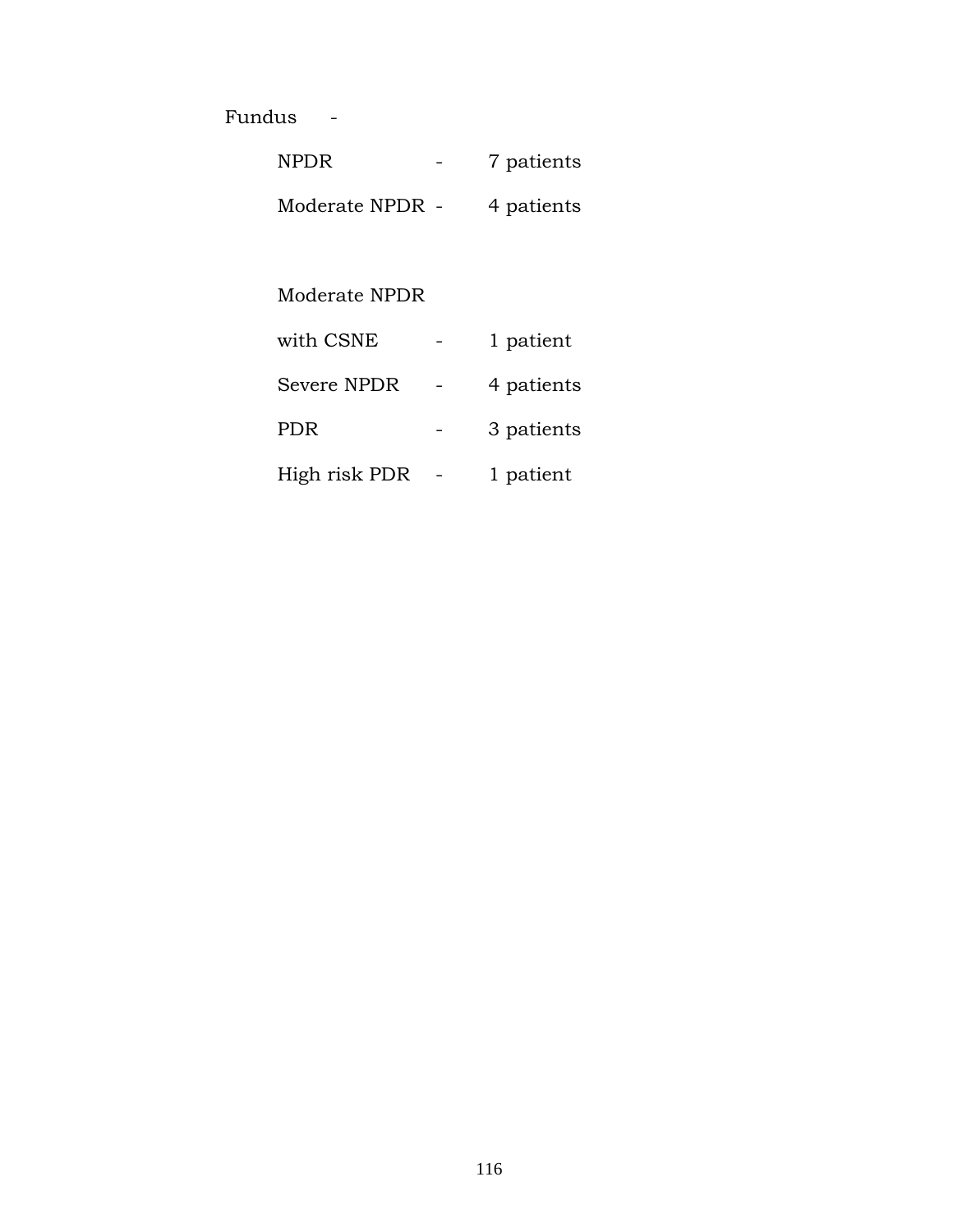#### **HIGHLIGHTS OF DISSERTATION**

- According to dietary changes, seasonal variations and Thinai, kabham gets deranged along with abanan, followed by diminution of seven physical constituents one by one and finally the udal thee.
- ◆ As a result of derangement of kabham, vaatham and pitham also gets deranged causing many pathological diseases.

"குறியுடனே மேகந்தான் கொடுமை செய்து

குறைந்து வந்த வருந்தாது வெல்லாங் குன்றிப்போகும்"

 From the above line, Mega disease cause diminuition of seven physical constituents.

### **Dwelling places of kabham**

''கூறினோம் சிலேற்பனமது சமான வாயு கொழுகியடா சுழிமுனையைப் பற்றி விந்தில் சீறியே சிரசிலாக் கினையைச் சேர்ந்து சிங்குவை அண்ணாக்கு நிணமச்சை ரத்தம், மீறியே நிறங்கோணம் நரம்பெ லும்பில் மேவியதோா் மூளைபெருங் குடலிற் கண்ணில் தேறிய தோர் பொருந்திடங்க னெல்லாஞ் சேர்ந்து சிலேட்டுமது வீற்றிருக்குந் திடங் கண்டாயே"

 Samanan, aakinai in head, vindhu, moolai, tongue, tonsil, fat, bone, bone marrow, blood, nerve, large intestine and eye.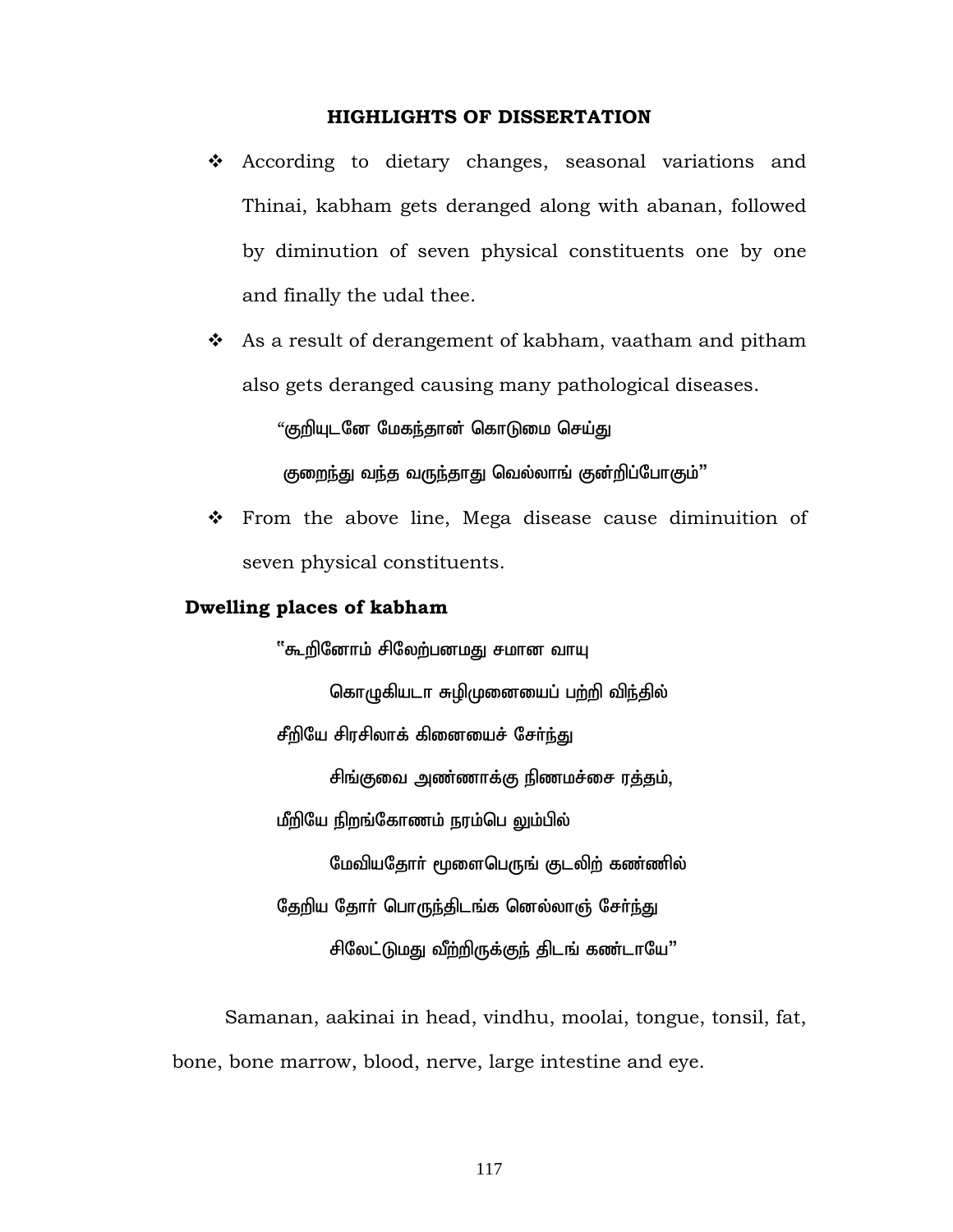#### **Properties of kabham**

 It gives stability, lubrication, holding together of the joints, power endurance for hunger, thirst and sorrow,disturbed mind and heart.

#### **Types of kabham 5**

#### **1 .Avalambagam:**

It is present in the lungs and is responsible for the basic functions of the heart and other four types of kabham.

### **2. kilethagam:**

It is present in the stomach. It makes the food wet and helps for digestion.

#### **3. Pothagam:**

It is present in the tongue and is responsible for sense of taste.

#### **4.Tharpagam:**

It is located in the head and keeps the eye cool.

#### **5. Santhigam:**

Located in the joints and responsible for free movements of the joints.

 $\cdot \cdot$  The deranged humour (Kabha) affects the physical constitutents such as fat, blood. bone, bone marrow, nerve, vindu and sense organ eye. Thus the derange kabha affects eye directly and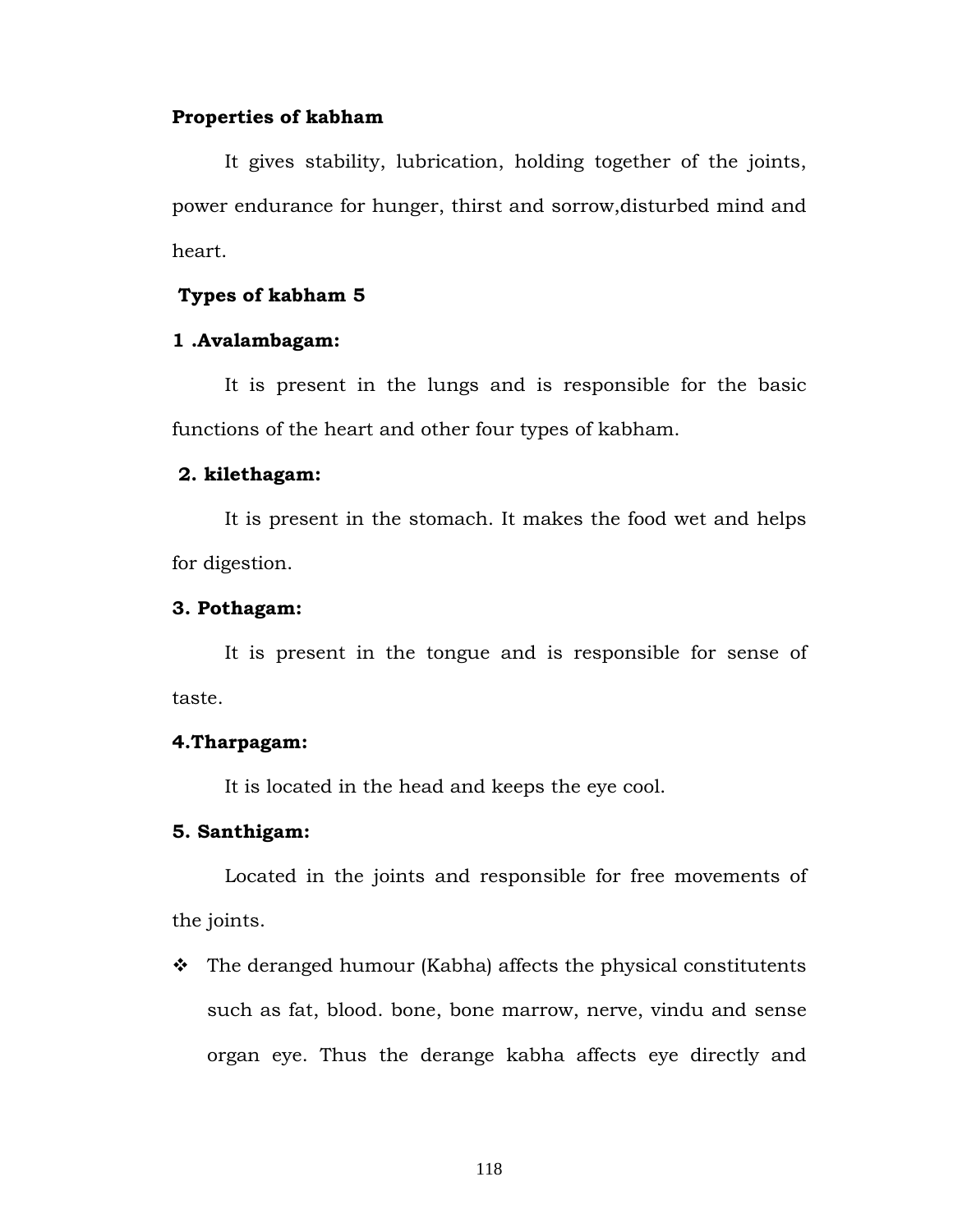affected all the physical constitutents with other altered humours (Vatham and Pitham).

As the result of Mega Noi there is growing dullness of vision occurs.

### **Naadi Nadai**

''இருமியே வாதமும் பித்தமுங் கூடில் மருவுசல மேகம் வாருதி போலாகும் உருவம் வேறாகு முண்டவுடற் காந்திடும் உருகவே வூனோடு உறிஞ்சி இனிக்குமே" - திருமூலா் நாடி

- The above stanza describes that excessive elimination of urine containing sugar is primarily due to combined vitiation of vatha and pitha functional factors in the body.
- The pitha and vatha vitiation is indicated clinically by excessive hunger, thirst, over-eating, emaciation and passing of large quantities of urine.

"பாா்த்திடு மூன்றும் பதிந்து மெலிந்து நிற்கில்

தேர்ந்திடு மேகம் உந்தோன்றியே பொருந்தி மெய்யில"

- திருமூலர் நாடி

 $\hat{\mathbf{v}}$  The above lines indicate that when there is any functional alteration of the Vaatha, pitha and kabha all the full clinical pictures of meganeer appears.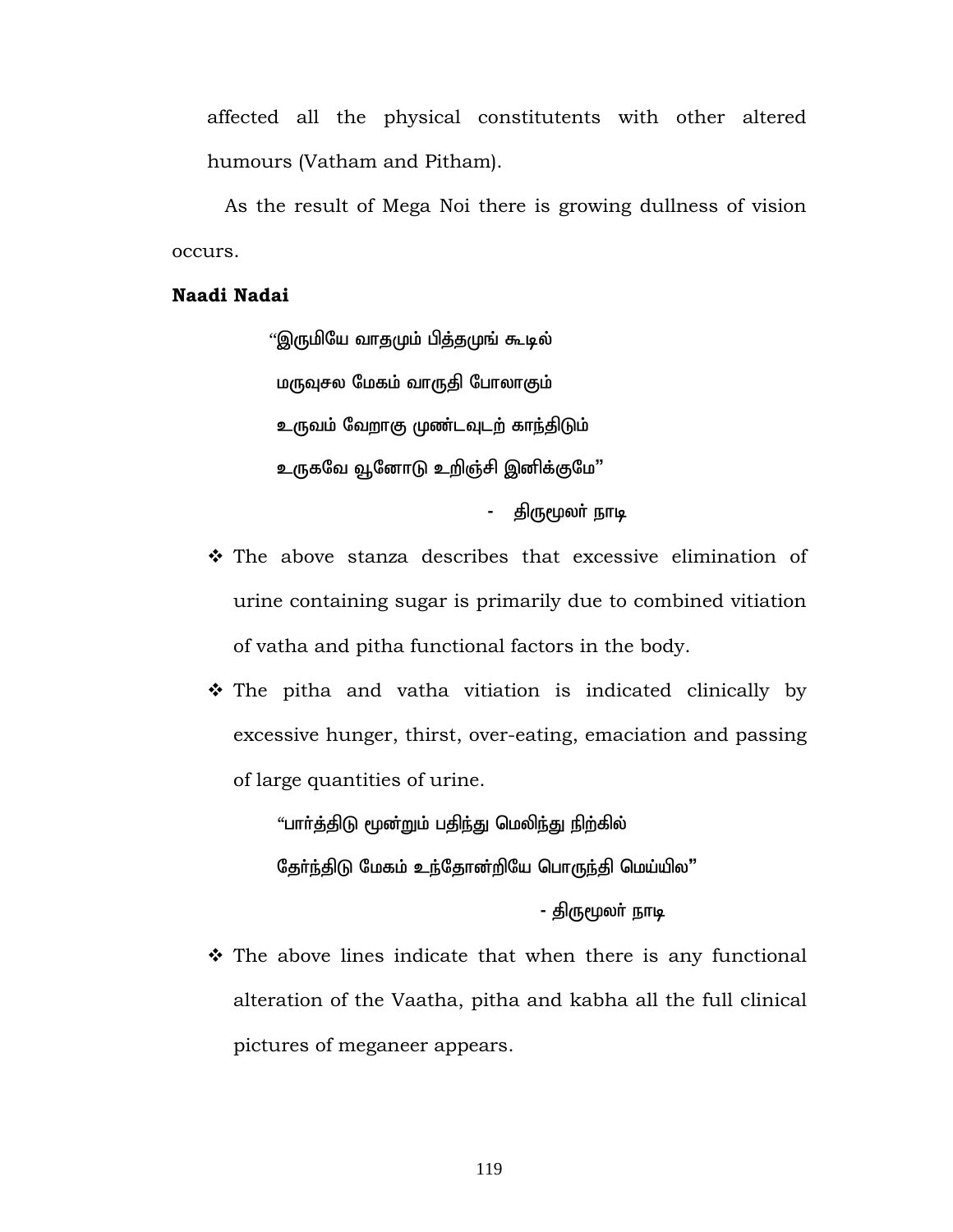"இனிக்கின்ற வாதத் திடைசேரில் ஐயந்தான் பனிக்கின்ற கள்ளும் பதனிபோல் நிரோடும் கனிக்கின்ற மேனி கரை<u>ந்</u>து வெளுப்பேறும் கனிக்கு மது மேகந் தப்பாதை யாமே "

திருமூலர் நாடி

- $\hat{P}$  The above poem indicates that initially vaatha and kabha get deranged leading to vitiation of pitha thathu also finally.
- $\cdot$  When the aggravated vatha naadi combines with aggravated kaba naadi, there is genesis of mega disease in the body.

''துரணமுடன் நிர்ப்பாடு நேர்பா டானற் சொல்லுகிறேன் நாடியெல்லாந் தளா்ந்து காணும்"

- பரிபூரண நாடி

 $\cdot$  In the above lines, it is said that all the three naadis are feeble and weak in extensive madhumegam.

> "பற்பிடத்த மேகமென்றால் பித்த மீளும் பாலகனே காங்கை கொண்டு நீராம் பாரே"

> > - பரிபூரண நாடி

 $\bullet$  By the above line it is clearly stated that aggravation of pitha naadi results in increased udal kaangai. Eventually this leads to emaciation of seven udal thathu resulting in meganeer.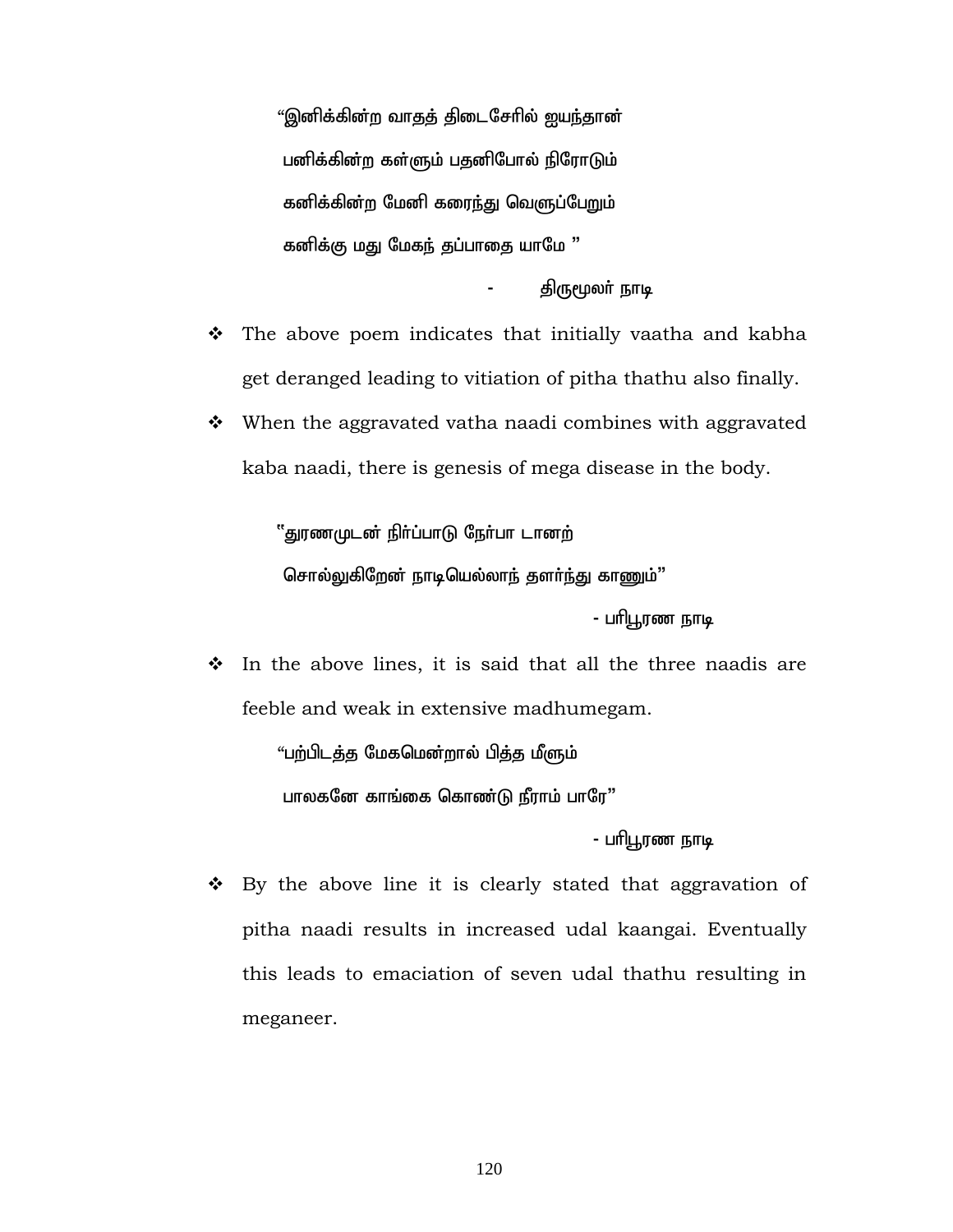### **CONCLUSION**

 The identification of disease and its pathogenesis are a prerequisite to best medical practice and correct treatment regimen. A detailed history – taking, clinical examination, envagai thervugal as per our siddha guidelines is necessary to arrive at a precise diagnosis.

 The study on **'Mega Thimiram'** concludes that it is a disease of complication of megam, which has a gross relevance to modern clinical entity **Diabetic retinopathy**.

 Clinical examination by modern methods helps much in diagnosing the disease. As early diagnosis of diabetes, diabetic retinopathy and proper treatment are essential prerequisite to save total blindness.

 The vitiation of Mukkutra verupadugal and seven physical constituents are major criteria in the pathogenesis of the disease.

 The opt diagnosis can be arrived by detailed history taking , clinical examination by modern methods, Envagai thervugal and assessing the changes of physical constituents and three humours.

121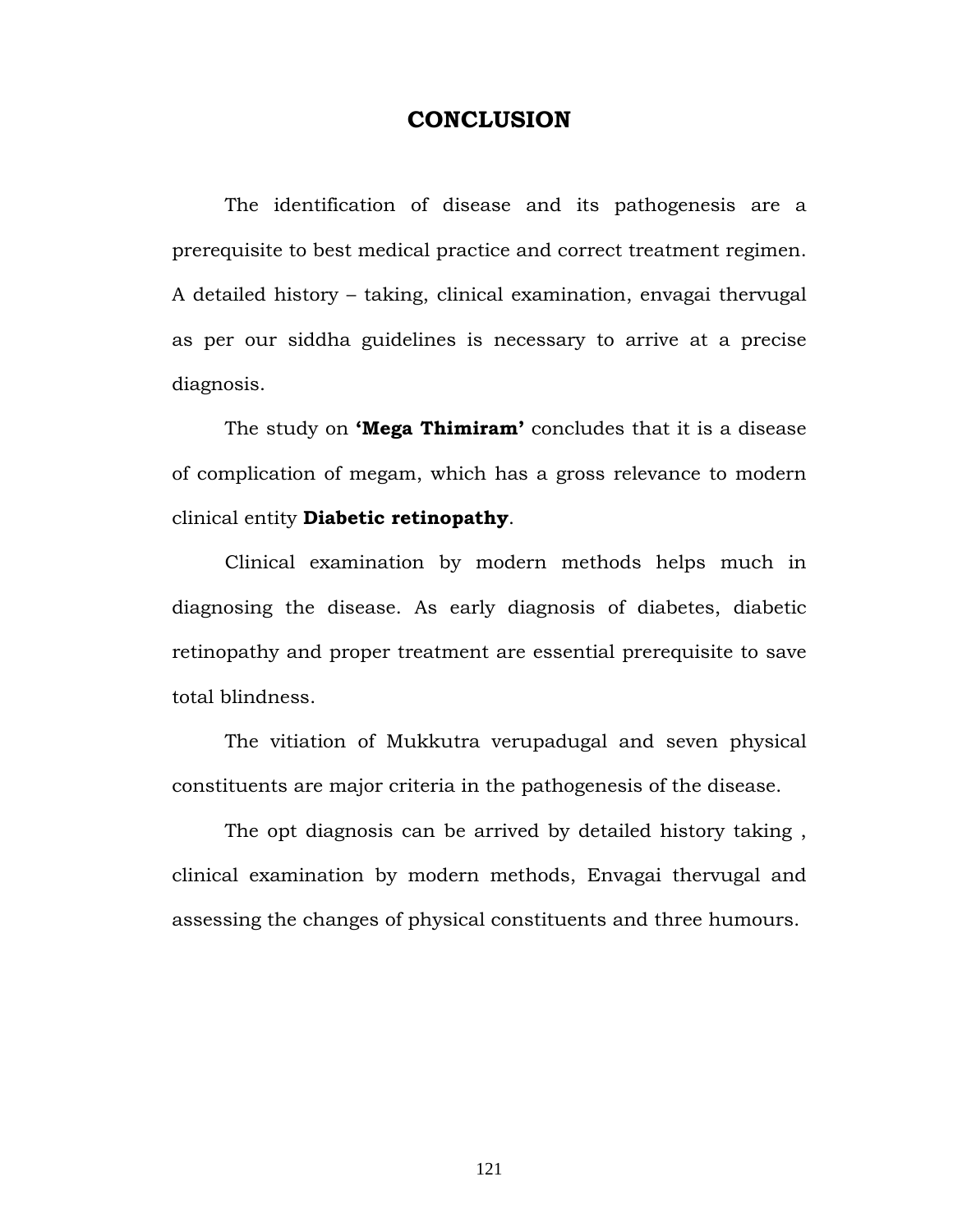### **BIBLIOGRAPHY**

- 1. Nagamuni Nayana Vidhi 200
- 2. Agasthiar Nayana Vidhi
- 3. Kan Maruthuvam by International Institute of Tamil studies, Chennai
- 4. Kan Maruthuvam by Dr. Iqbhal
- 5. Mega Vagada Thirattu by Saraswathi Mahal Noolagam, Thanjavur
- 6. Neerizhivu Maruthuvam by Hukim Abdullah Sayub
- 7. Noi nadal Part I
- 8. Siddha Maruthuvanga Surrukkam
- 9. Siddha Maruthuvam by Dr. Kuppusamy Mudhaliyar H.P.I.M
- 10. Aruvai Maruthuvam by Dr. C.S. Uthamarayan
- 11. Yugi Vaidhiya Chinthamani 800
- 12. Thirumoolar Karukadaai Vaidyam-600
- 13. Theraiyar Neerkuri, Neikuri
- 14. Thirukkural
- 15. T.V. Sambasivam Pillai Tamil English Dictionary
- 16. Sathaaga Naadi
- 17. Heritage of Tamil Siddha Medicine
- 18. History of Siddha Medicine
- 19. Noi Illa Neri by Dr. K. Durairajan H.P.I.M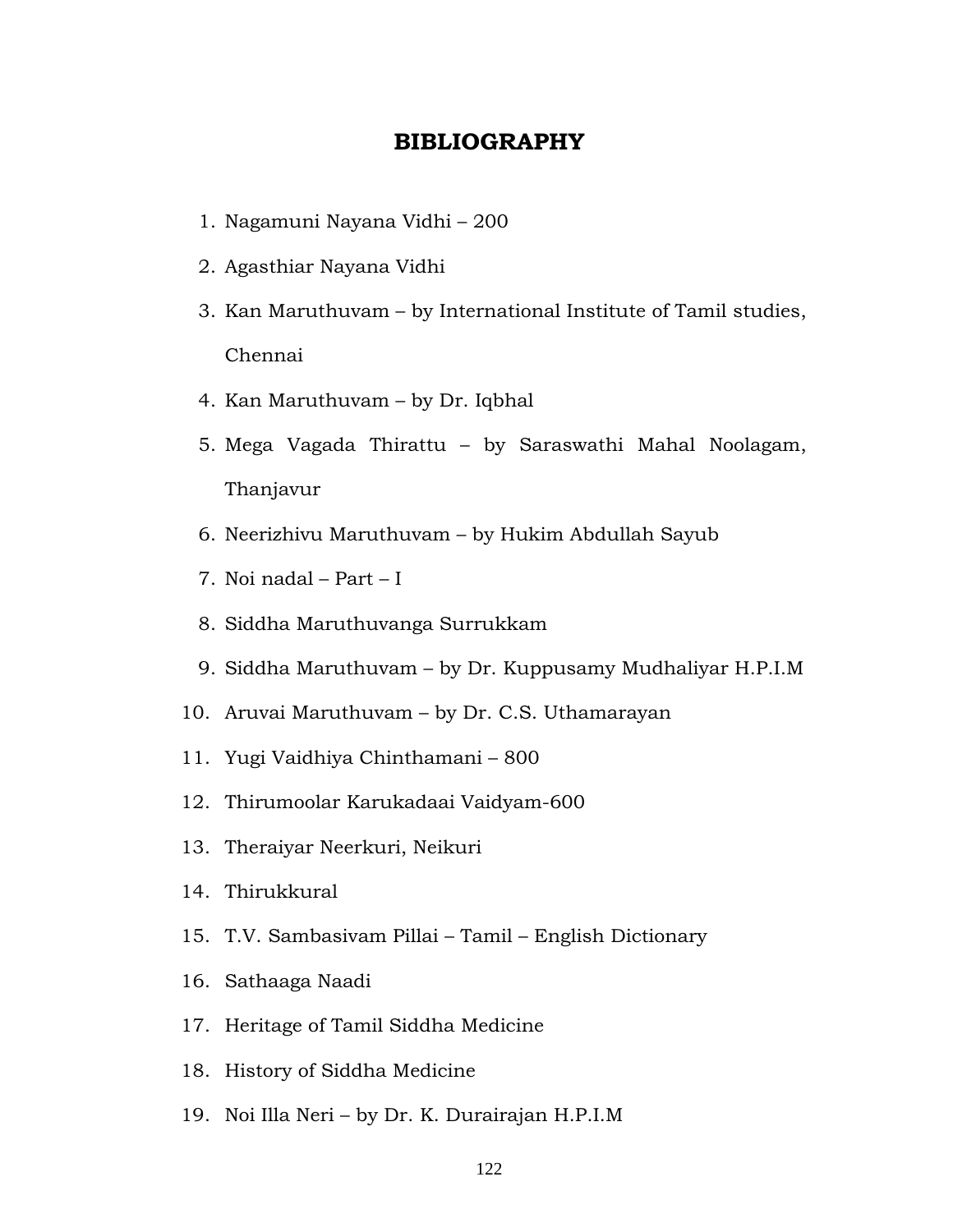- 20. Human Embryology by In der Ber Singh.
- 21. Gray's Anatomy
- 22. Essentials of Human Anatomy by A.K Dutta
- 23. Fundamentals of Human Anatomy by A.S. Moni
- 24. Human Anatomy by Chaurasia
- 25. Atlas of Human Anatomy
- 26. Anatomy and Physiology of the Eye by Dr. Khaurana
- 27. An Atlas of disease of the Eye by E.S. Perkins and Peter Hansell
- 28. Human Physiology by Guyton
- 29. Text book of Pathology by Harsh Mohan
- 30. Robbin's Pathologic basis of disease
- 31. Fundamentals of Bio chemistry by Ambika Shanmugam.
- 32. Davidson's Principles and practices of medicine
- 33. Harrison's Principles of Internal medicine
- 34. Parson's diseases of the eye
- 35. Basic ophthalmology by Renu Jogi
- 36. Clinical ophthalmology by Jack. J. Kanski
- 37. Current trends in ophthalmology by Garg Agarwal.
- 38. Preventive and social medicine Park.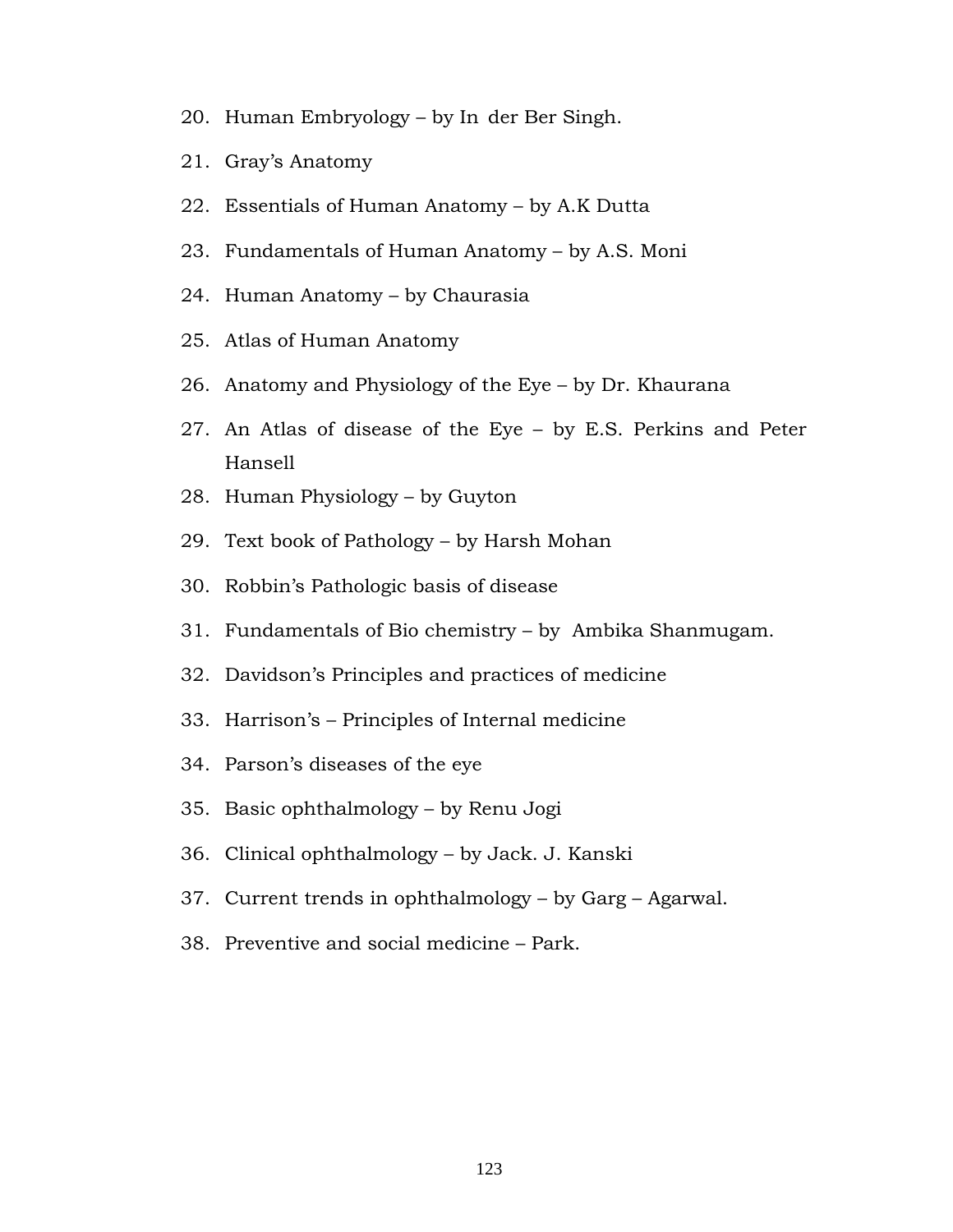#### **EYE EXAMINATION**

| Case<br>S.No   |    | Lids      |             | Conjunctiva |           | Cornea    |                    | Ant.<br>Champer |                | <b>Iris</b>    |                 | Pupil         |                | Lens           |                | Ocular<br><b>Movements</b> |      |           | <b>Vision</b> |           | <b>Tension</b><br>mm / Ha |                    | <b>Ducts</b> | <b>Fundus</b>                           |
|----------------|----|-----------|-------------|-------------|-----------|-----------|--------------------|-----------------|----------------|----------------|-----------------|---------------|----------------|----------------|----------------|----------------------------|------|-----------|---------------|-----------|---------------------------|--------------------|--------------|-----------------------------------------|
|                | No | <b>RE</b> | LE          | <b>RE</b>   | <b>LE</b> | <b>RE</b> | <b>LE</b>          | <b>RE</b>       | LE             | <b>RE</b>      | LE              | <b>RE</b>     | LE             | <b>RE</b>      | LE             | <b>RE</b>                  | LE   | <b>RE</b> | <b>LE</b>     | <b>RE</b> | <b>LE</b>                 | <b>RE</b>          | LE           |                                         |
|                | 01 | N         | N.          | N           | N.        |           | Clear Clear        | <b>ND</b>       | <b>ND</b>      | NCP NCP        |                 | Actina        | Actina         | <b>PCIOL</b>   | IM             | Full                       | Full | 6/18      | 3/60          | 22        | 19                        | Free               | Free         | <b>B/L PDR</b>                          |
| 2              | 02 | N         | N           | N           | N         | Clear     | Clear              | <b>ND</b>       | <b>ND</b>      | <b>NCP</b>     | <b>NCP</b>      | Acting        | Acting   PCIOL |                | IM             | Full                       | Full | 6/18      | 6/18          | 17.3      | 17.3                      | Free               | Free         | <b>B/L NPDR</b>                         |
| 3              | 03 | N         | N           | N           | N         | Clear     | <b>Clear</b>       | <b>ND</b>       | <b>ND</b>      | <b>NCP</b>     | <b>NCP</b>      | Actina        | Actina         | Clear          | IM             | Full                       | Full | 6/9       | 6/9           | 12        | 12                        | Free               | Free         | <b>B/L Severe NPDR</b>                  |
| 4              | 04 | N         | N           | N           | N         | Clear     | Clear              | <b>ND</b>       | <b>ND</b>      | <b>NCP</b>     | <b>NCP</b>      | Actina        | Actina         | IM             | <b>PCIOL</b>   | Full                       | Full | 6/36      | 6/18          | 14        | 18                        | Free               | Free         | <b>B/L Severe NPDR</b>                  |
| 5              | 05 | N         | N.          | N.          | N.        |           | Clear Clear ND     |                 | ND.            |                | NCP NCP         | Acting Acting |                | IM             | <b>PCIOL</b>   | Full                       | Full | 6/12      | 6/12          | 17        | 20                        | Free Free          |              | <b>B/L Moderate NPDR</b>                |
| 6              | 06 | N         | N.          | N           | N.        |           | <b>Clear Clear</b> | <b>ND</b>       | ND.            |                | NCP NCP         |               | Acting Acting  | IM             | IM             | Full                       | Full | 6/36      | 6/18          | 14        |                           | 16   Free   Free   |              | <b>B/L Moderate NPDR</b><br>With CSME   |
| $\overline{7}$ | 07 | N         | N           | N.          | N.        |           | Clearl Clearl      | - ND            | ND.            |                | <b>NCPINCPI</b> | Acting I      | Acting         | Clear          | IM             | Full                       | Full | 6/6       | 6/4           |           | 17.3   17.3   Free   Free |                    |              | <b>B/L Moderate NPDR</b>                |
| 8              | 08 | N         | N           | N           | N         |           | Clear Clear        | <b>ND</b>       | <b>ND</b>      |                | <b>NCP NCP</b>  | Acting        | Acting         | Clear          | IM             | Full                       | Full | 6/60      | 6/18          | 17.3      |                           | 17.3 Free Free     |              | Rt.PDR Lt.NPDR                          |
| 9              | 09 | N         | One<br>eved | N           | $\sim$    | Clear     | $\sim$             | <b>ND</b>       | $\blacksquare$ | <b>NCP</b>     | $\sim$          | Acting        | $\sim$         | IM             | $\blacksquare$ | Full                       |      | 6/9       |               | 17        |                           | Free               |              | <b>NPDR</b>                             |
| 10             | 10 | N         | N.          | N           | N         |           | Clear Clear        | <b>ND</b>       | <b>ND</b>      | <b>NCP NCP</b> |                 | Acting        | Acting         | IM             | <b>PCIOL</b>   | Full                       | Full | 6/24      | 6/18          | 14.6      | 14.6                      | Free Free          |              | Moderate NPDR                           |
| 11             | 11 | N         | N           | N           | N         |           | <b>Clear Clear</b> | <b>ND</b>       | <b>ND</b>      | NCP NCP        |                 | Actina        |                | Acting   PCIOL | IM             | Full                       | Full | 6/18      | 6/18          | 14        | 16                        | Free               | Free         | <b>PDR</b>                              |
| 12             | 12 | N         | N           | N           | N         | Clear     | Clear              | <b>ND</b>       | <b>ND</b>      | <b>NCP</b>     | <b>NCP</b>      | Acting        | Acting         | PCIOL          | IM             | Full                       | Full | 6/24      | 6/18          | 14.6      | 14.6                      | Free               | Free         | <b>B/L.NPDR</b>                         |
| 13             | 13 | N         | N           | N           | N         |           | Clear Clear        | <b>ND</b>       | <b>ND</b>      |                | <b>NCP NCP</b>  | Actina        | Actina         | Clear          | $\overline{M}$ | Full                       | Full | 6/36      | 6/18          | 17        | 17                        | Free               | Free         | HR. PDR                                 |
| 14             | 14 | N         | N           | N           | N         |           | <b>Clear Clear</b> | ND              | <b>ND</b>      |                | NCP NCP         |               | Acting Acting  | IM             | Clear          | Full                       | Full | 6/24      | 1/60          | 20.2      |                           |                    |              | 20.2   Free   Free   B/L. Moderate NPDR |
| 15             | 15 | N         | N.          | N           | N         |           | Clear Clear        | ND.             | <b>ND</b>      | NCP NCP        |                 | Actina        | Actina         | IM             | Clear          | Full                       | Full | 4/60      | 6/60          | 14.6      | 14.6                      | Free               | <b>Free</b>  | <b>PDR</b>                              |
| 16             | 16 | N         | N           | N           | N         | Clear     | Clear              | <b>ND</b>       | <b>ND</b>      | <b>NCP</b>     | <b>NCP</b>      | Actina        | Acting         | Clear          | IM             | Full                       | Full | 6/36      | 6/60          | 18.6      | 20.6                      | Free               | Free         | <b>NPDR</b>                             |
| 17             | 17 | N         | N           | N           | N         | Clear     | Clear              | <b>ND</b>       | <b>ND</b>      | <b>NCP</b>     | <b>NCP</b>      | Actina        | Actina         | IM             | Clear          | Full                       | Full | 6/60      | 6/60          | 17.3      | 14.6                      | Free               | Free         | <b>NPDR</b>                             |
| 18             | 18 | N         | N.          | N           | N         | Clear     | <b>Clear</b>       | <b>ND</b>       | <b>ND</b>      | NCP NCP        |                 | Acting        | Acting         | IM             | <b>PCIOI</b>   | Full                       | Full | 6/24      | 3/36          | 19.8      | 18                        | Free               | Free         | <b>NPDR</b>                             |
| 19             | 19 | N         | N           | N           | N         |           | <b>Clear Clear</b> | -ND             | <b>ND</b>      | <b>NCP</b>     | <b>NCP</b>      | Actina        | Acting         | Clear          | IM             | Full                       | Full | 2/60      | 6/60          | 17.3      |                           | 18.6   Free   Free |              | <b>NPDR</b>                             |
| 20             | 20 | N         | N           | N           | N         |           | Clear Clear        | <b>ND</b>       | <b>ND</b>      |                | NCP NCP         | Acting        | Acting         | Clear          | IM             | Full                       | Full | 6/60      | 6/60          | 17.6      |                           | 17.3 Free Free     |              | <b>NPDR</b>                             |

RE - Right Eye, LE - Left Eye, N - Normal, ND - Nornal Depth, NCP - Normal Colouring Pigment, PCIOL - Posterior Chamber Intra Occular Lens, IM - Immature Catract, PDR - Proliferative Diabetic Retinopathy, NPDR - Non Proliferative Diabetic Retinopathy, CSME - Clinical Significant Macular Edema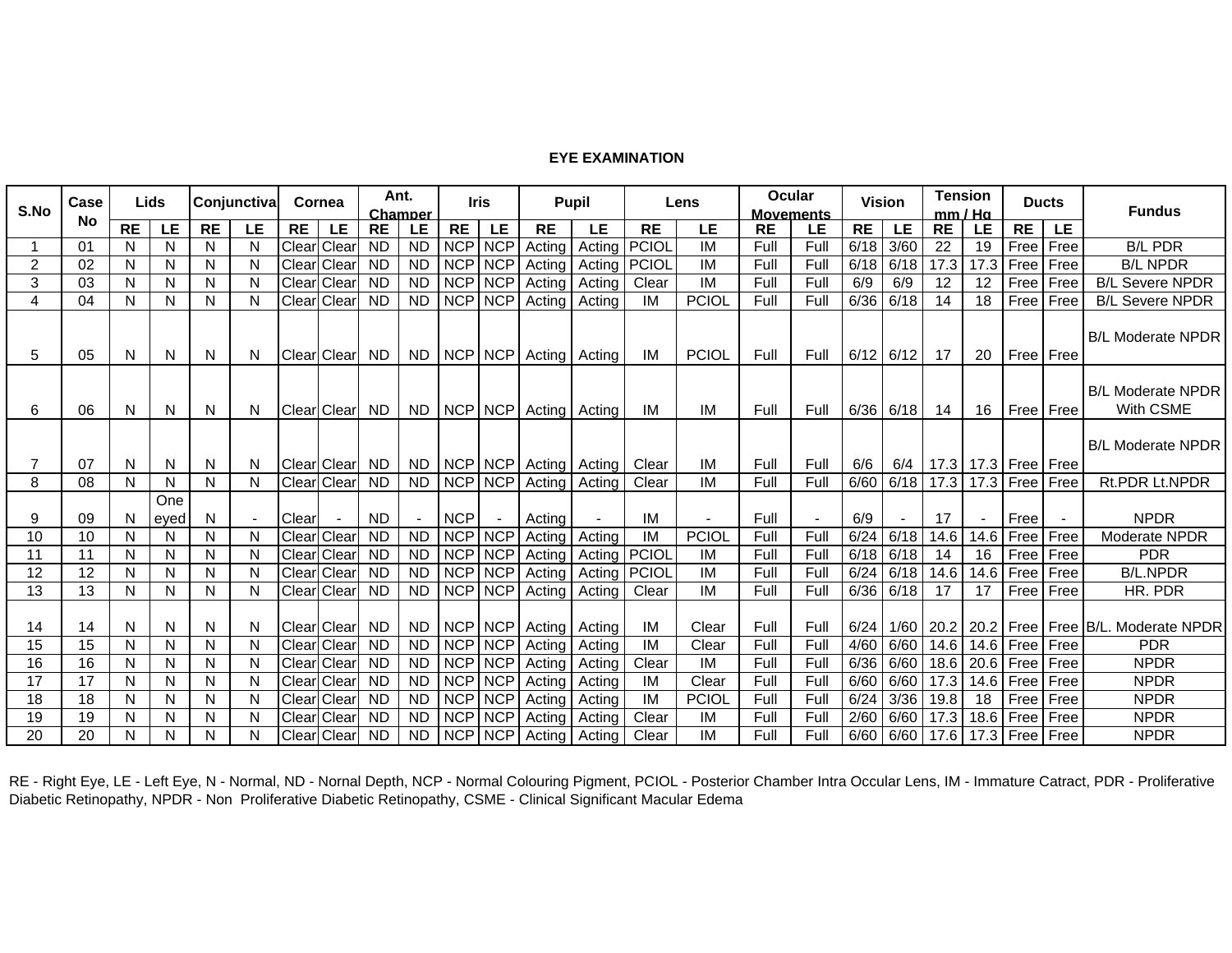# **P.G.RESEARCH CENTRE**

# GOVT.SIDDHA MEDICAL COLLEGE, PALAYAMKOTTAI NOI NADAL BRANH – V

# Annexure – 1

Name of the medical unit :

| Nationality            |  |
|------------------------|--|
| Religion               |  |
| Date of Admission :    |  |
| Date of Discharge      |  |
| Diagnosis              |  |
| Results                |  |
| <b>Medical Officer</b> |  |
|                        |  |

| Complaints & Duration   |  |
|-------------------------|--|
| H/O Present illness     |  |
| H/O Previous illness    |  |
| <b>Personal History</b> |  |
| <b>Family History</b>   |  |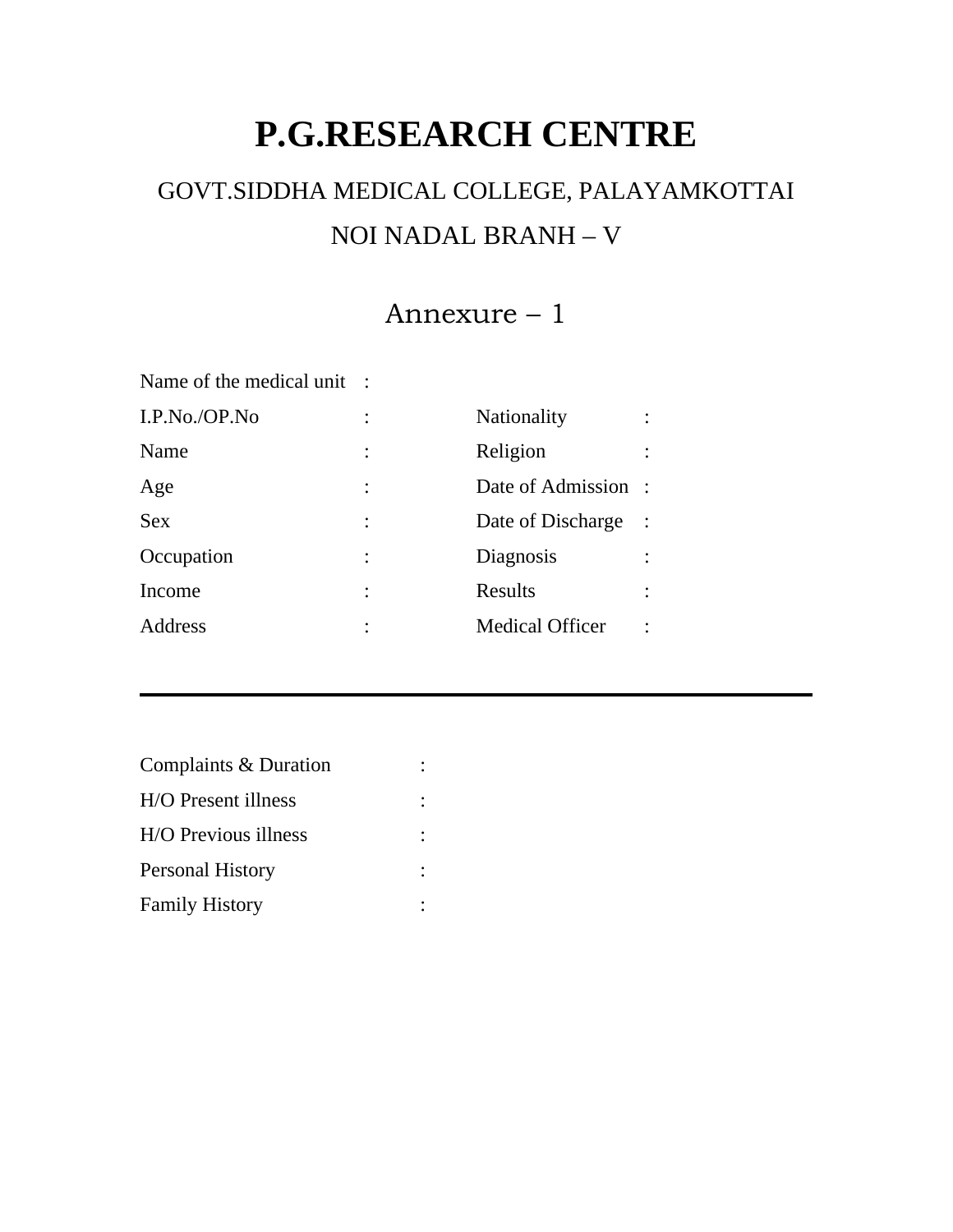# Clinical Examination – Siddha aspect

### **General Examination**

| Yakkai           |  |
|------------------|--|
| Gunam            |  |
| Irukkai nilai    |  |
| Padukkai nilai   |  |
| Suvasa enn       |  |
| Kuruthi azhutham |  |

## Special Examination

### **Pori / Pulan**

| Mei   | Sensation |  |
|-------|-----------|--|
| Vaai  | Taste     |  |
| Kan   | Sight     |  |
| Mooku | Smell     |  |
| Sevi  | Hearing   |  |

## **Kanmendriyam / Vidayam**

| Vaai    | Vasanam  |  |
|---------|----------|--|
| Kai     | Dhanam   |  |
| Kaal    | Kamanam  |  |
| Eruvai  | Visarkam |  |
| Karuvai | Anantham |  |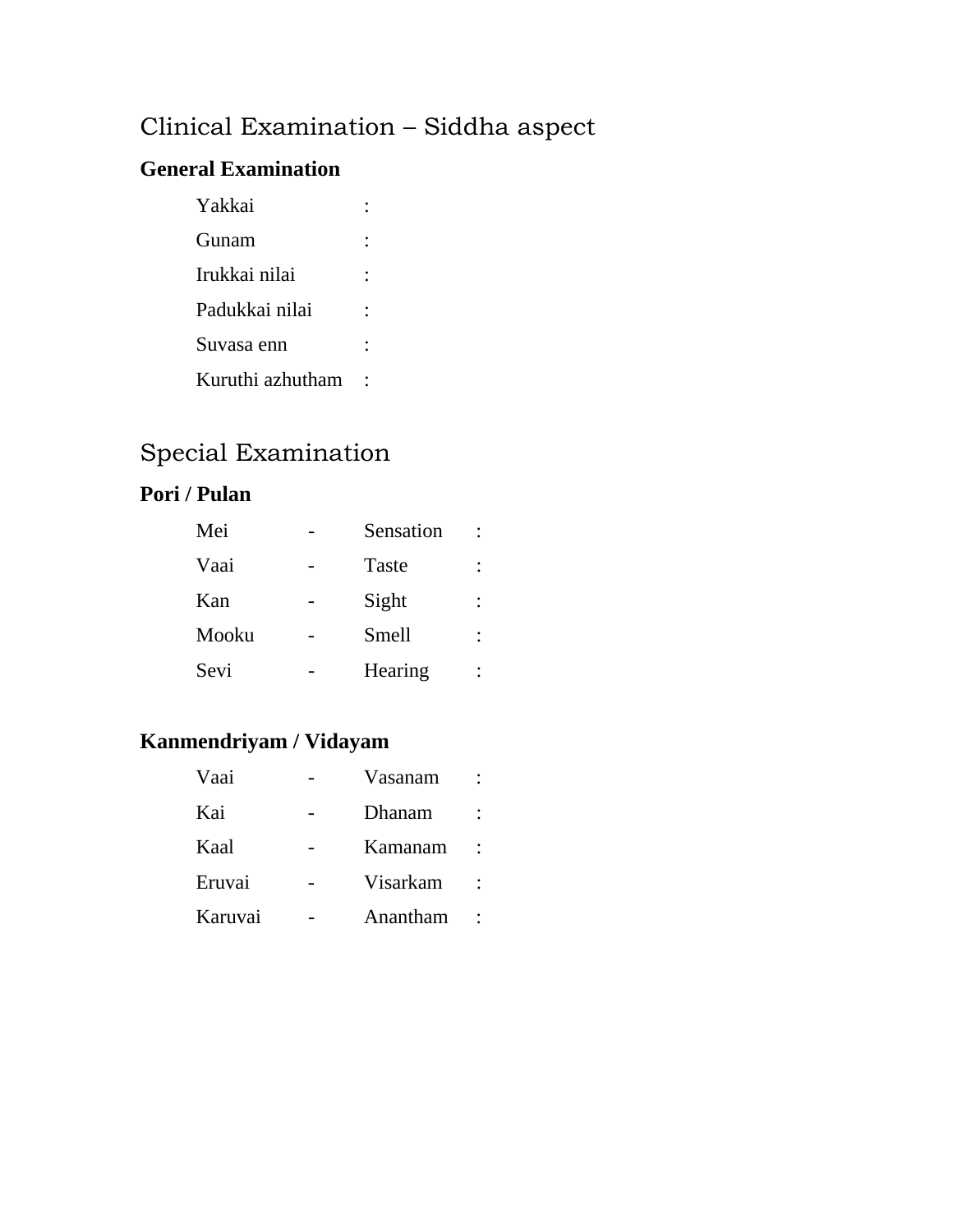### **Paruvakalam**

| Karkalam        |  |
|-----------------|--|
| Koothirkalam    |  |
| Munpanikalam    |  |
| Pinpanikalam    |  |
| Elavernirkalam  |  |
| Mudhuvenirkalam |  |

## **Utkayam / Athakayam**

| Puyam   | Foreran |  |
|---------|---------|--|
| Sayam   | Arm     |  |
| Kaal    | Leg     |  |
| Paatham | Feet    |  |

# Uyir thathukkal

## **1)Vatham**

| Pranan       |   |
|--------------|---|
| Abanan       |   |
| Viyanan      |   |
| Uthanan      |   |
| Samanan      | : |
| Nagan        |   |
| Koorman      | : |
| Kiruharan    |   |
| Deathathan   |   |
| Dhananjayan: |   |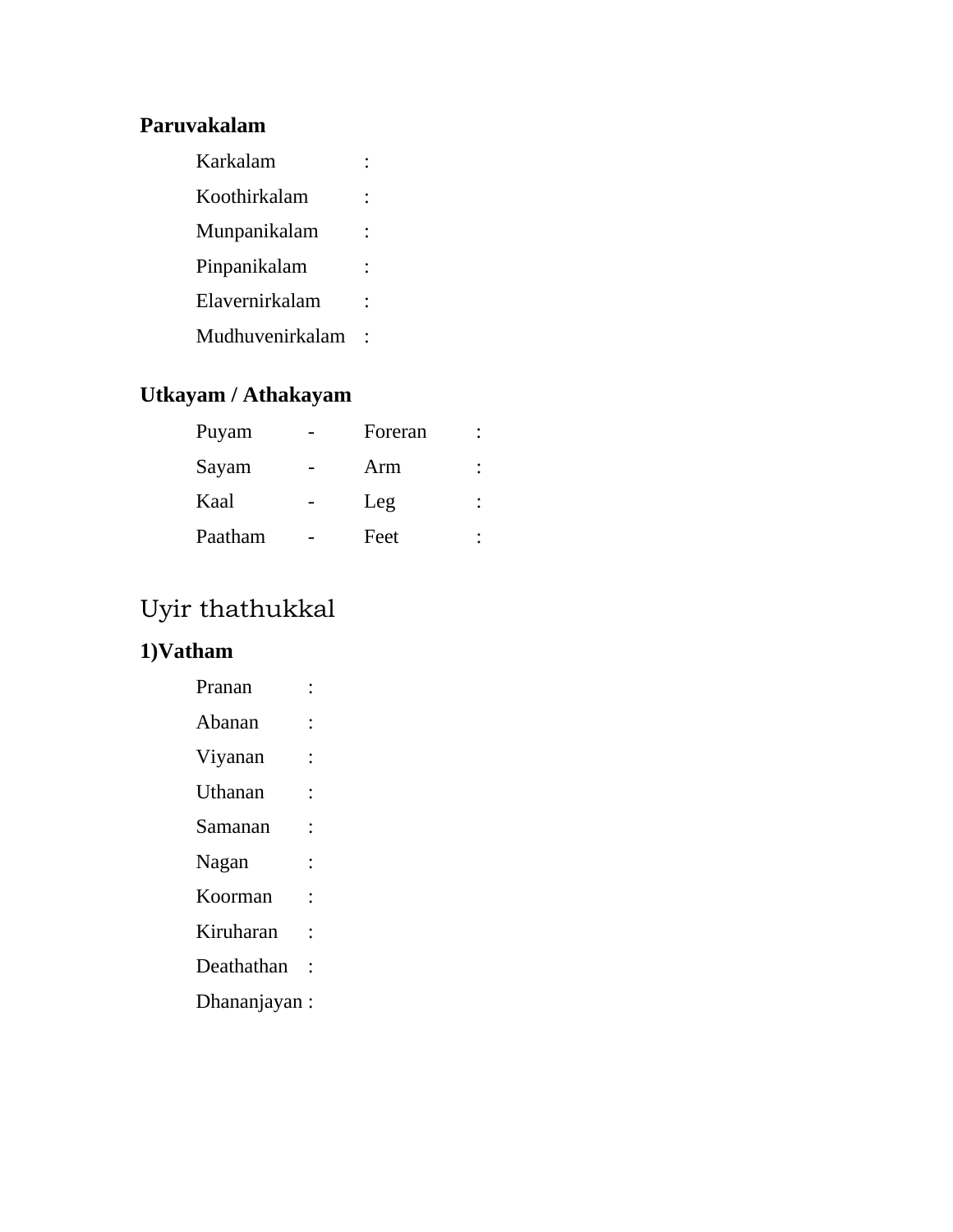## **2) Pitham**

| Anilam    |  |
|-----------|--|
| Ranjagam  |  |
| Pirasagam |  |
| Aalosagam |  |
| Sathagam  |  |
|           |  |

## **3) Kabham**

| Avalambagam |  |
|-------------|--|
| Kilethagam  |  |
| Pothagam    |  |
| Tharpagam   |  |
| Santhigam   |  |

# Ezhu Udal Thathukkal

| Saaram                |  |
|-----------------------|--|
| Senneer               |  |
| O <sub>on</sub>       |  |
| Kozhuppu              |  |
| Enbu                  |  |
| Majjai                |  |
| Sukkilam / Suronitham |  |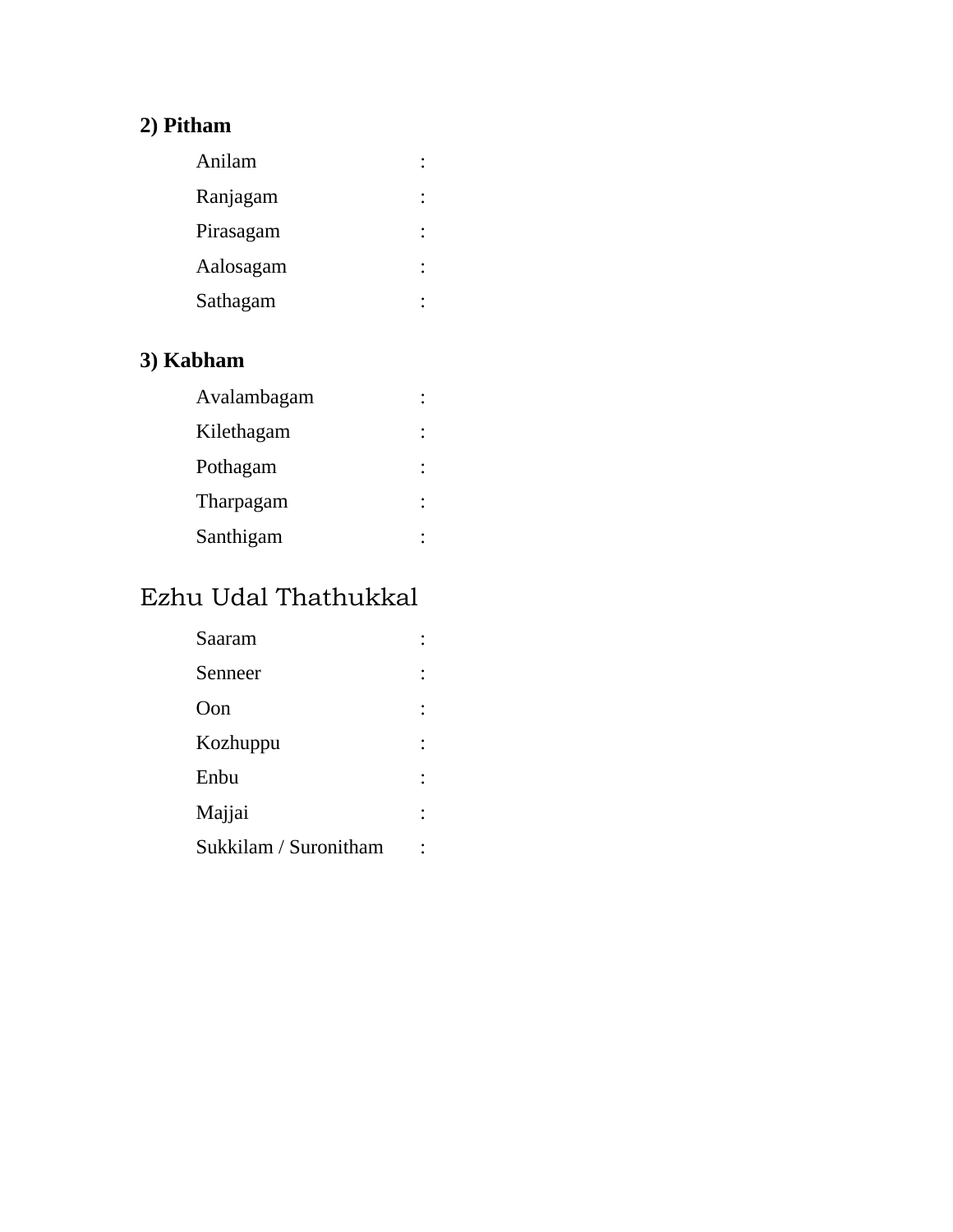## **EN VAGAI THERVUGAL**

## MEI KURI (SPARISM)

### **Examination of the Skin**

### **Inspection**

Colour of the Skin Eruptions Haemorrhages Ulcers, excoriations, fissures etc. Boils, carbuncles, scars, trophic changes etc.

### **Eruption**

### *Types of rashes*

 Maccular Roseolar Erythematous Papular Pustular Lenticular Nodular Vesicular Bullous Wheals Burrows Blackheads Plaques **Scales**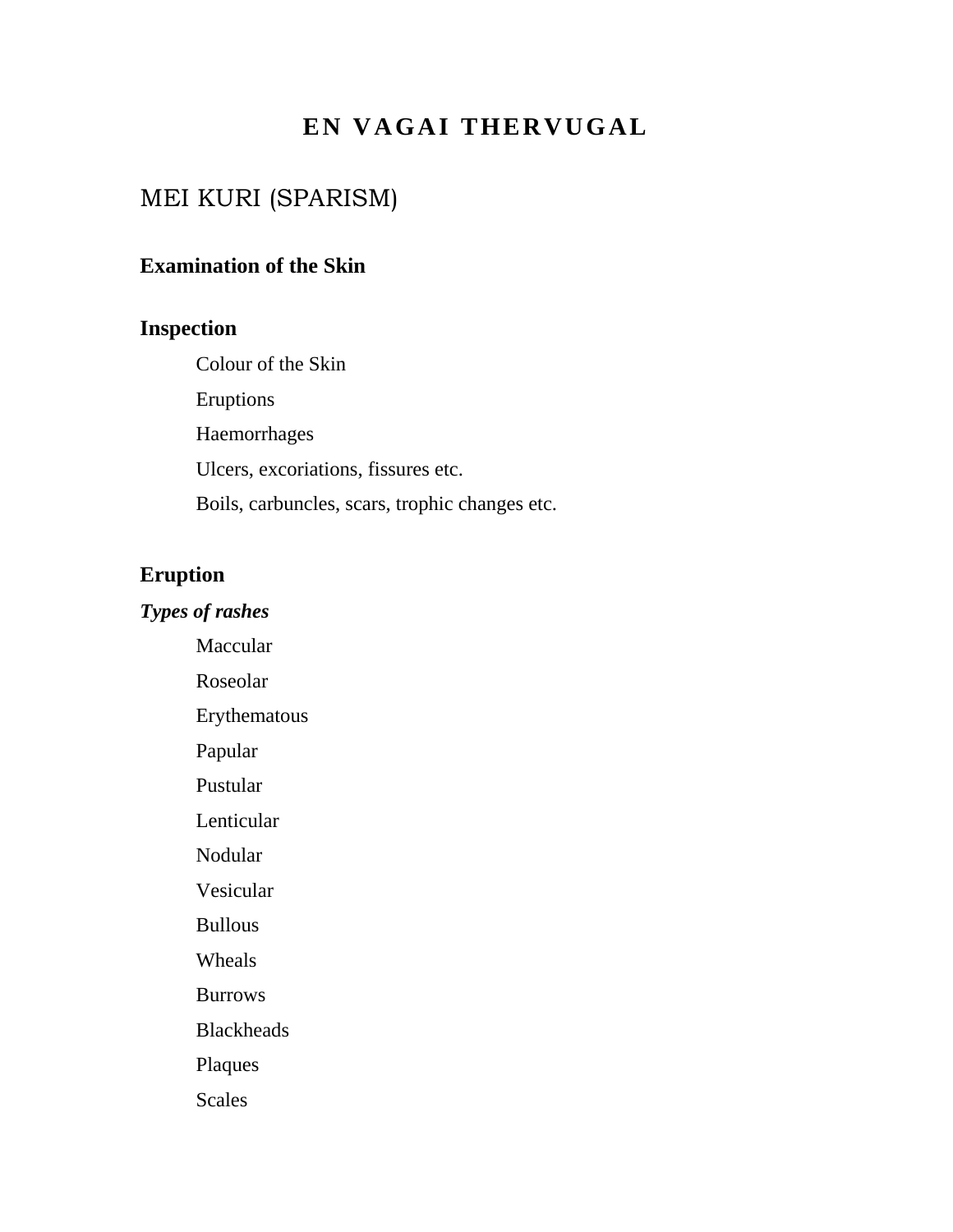### *Ulcers*

Duration Mode of onset Associated pain Size and pain Nature of the floor Character of the edge Discharge Tenderness Surrounding skin Lymphnodes

### *Pruritis*

 Infestation Skin diseases Metabolic & endocrine Hepatic disorders Renal diseases Blood diseases

### **Examination of the hair**

 Falling of the hair Patchy loss of hair Loss of hair in temporal region Characteristic features of the hair

### **Sweat**

Physiological / Pathological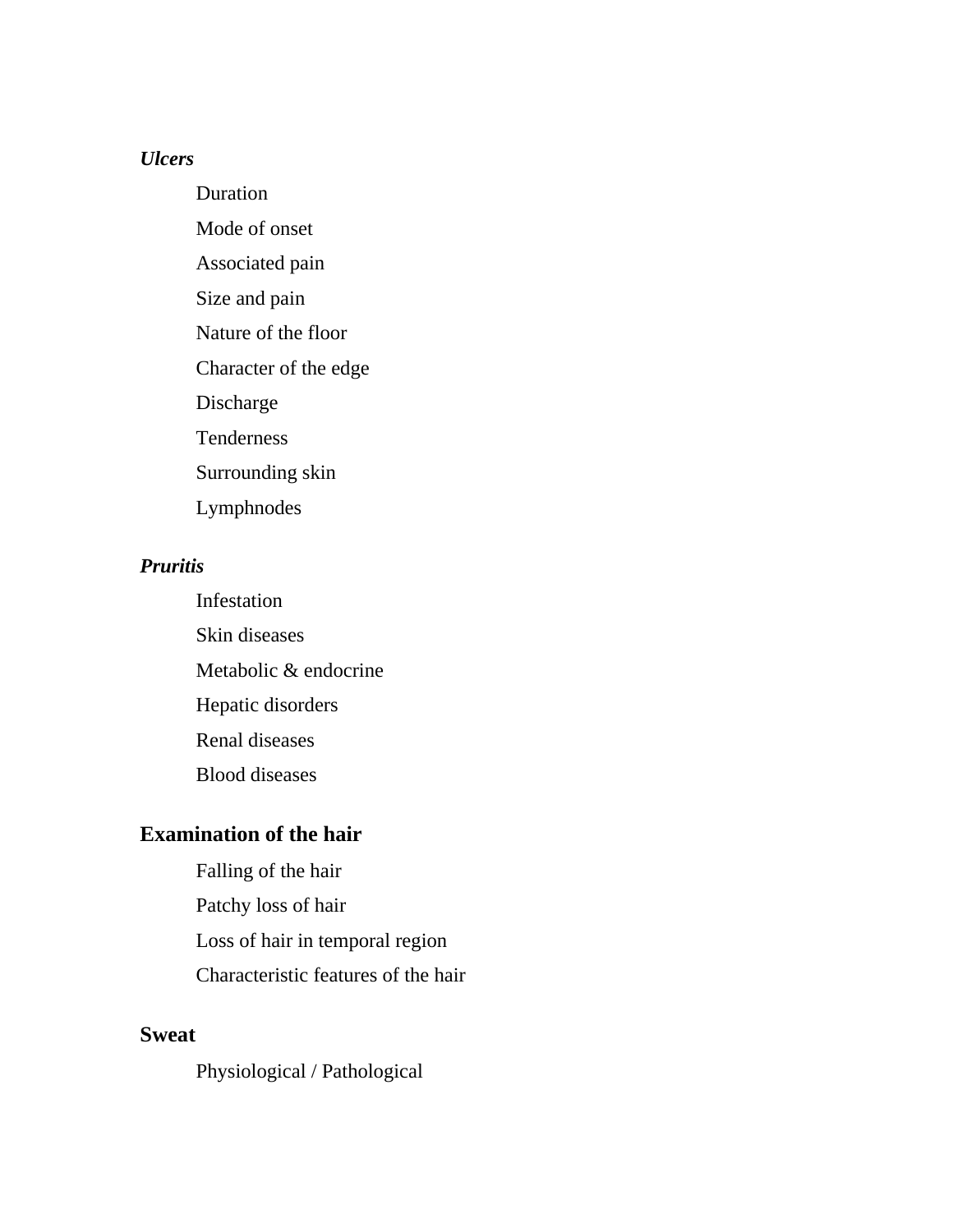## Lymphglands

Site Shape Size Consistency Mobility Tenderness

## Examination of the nails

## **Examination of the Head, neck, Face**

*Skull* 

Size

Shape

### *Face*

Eyebrows Eye lids & Eye lashes Nose Lips

Ears

*Neck*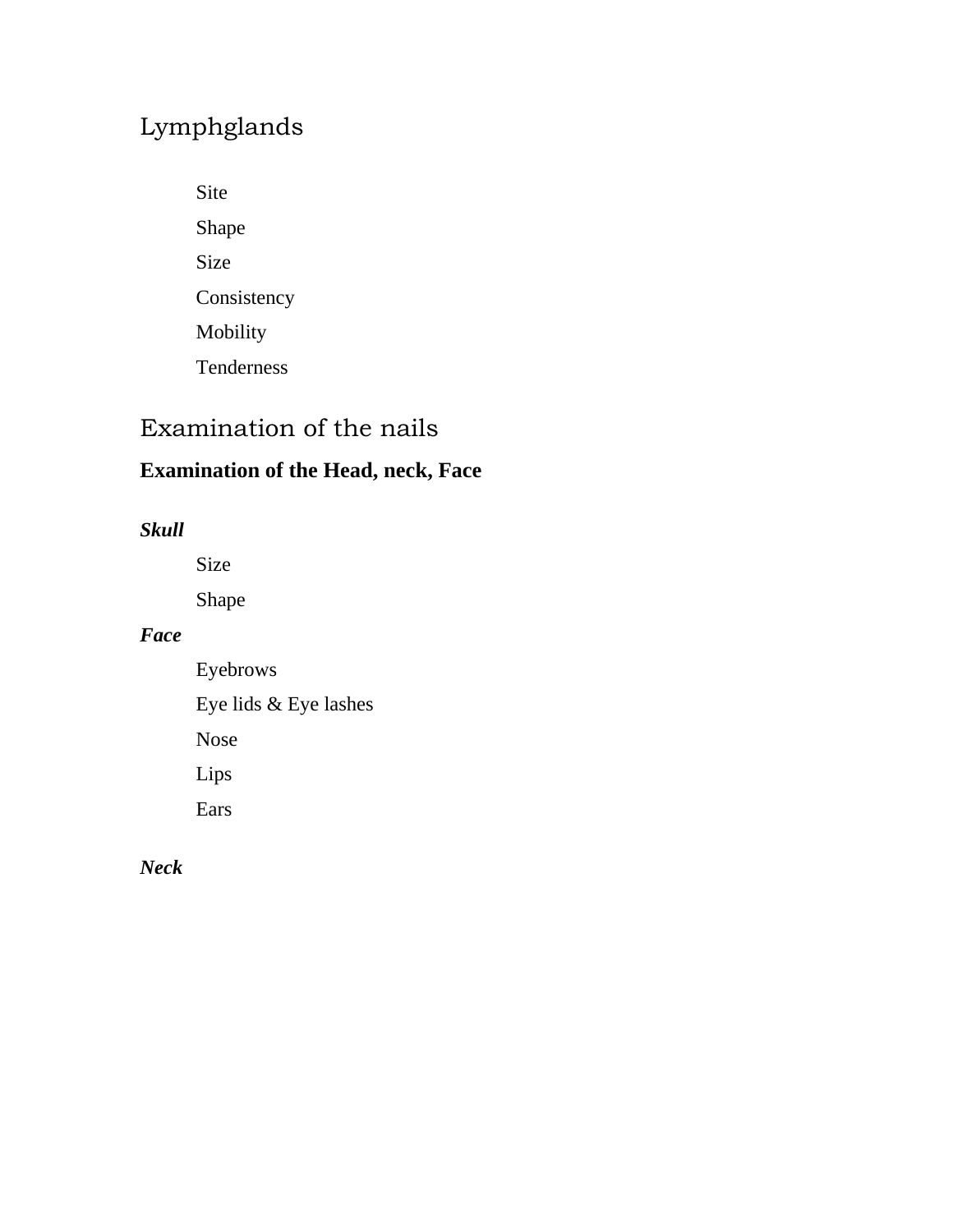## Examination of the Chest

| Shape and Size       |                   |
|----------------------|-------------------|
| <b>Movements</b>     |                   |
| Rate of respiration  |                   |
| <b>Breath Sounds</b> | Normal / Abnormal |
| Heart Rate & Sounds  |                   |

## Examination of the Breast

## Examination of the Abdomen

Shape

Size

Examination of the Genital Organs Examination of the Extermitis

| <b>Upper &amp; Lower Limb</b> | <b><i>Contract Contract</i></b> | <b>General Examinations</b>    |
|-------------------------------|---------------------------------|--------------------------------|
|                               |                                 | <b>Special Examinations</b>    |
|                               |                                 | Tests for Tone, Power & reflex |

### NIRAM

 Colour of the skin, Hair, Nail, Teeth, Tongue, Gums Sputum – Normal / Abnormal

## MOZHI

### *Larynx*

Congenital Acquired Traumatic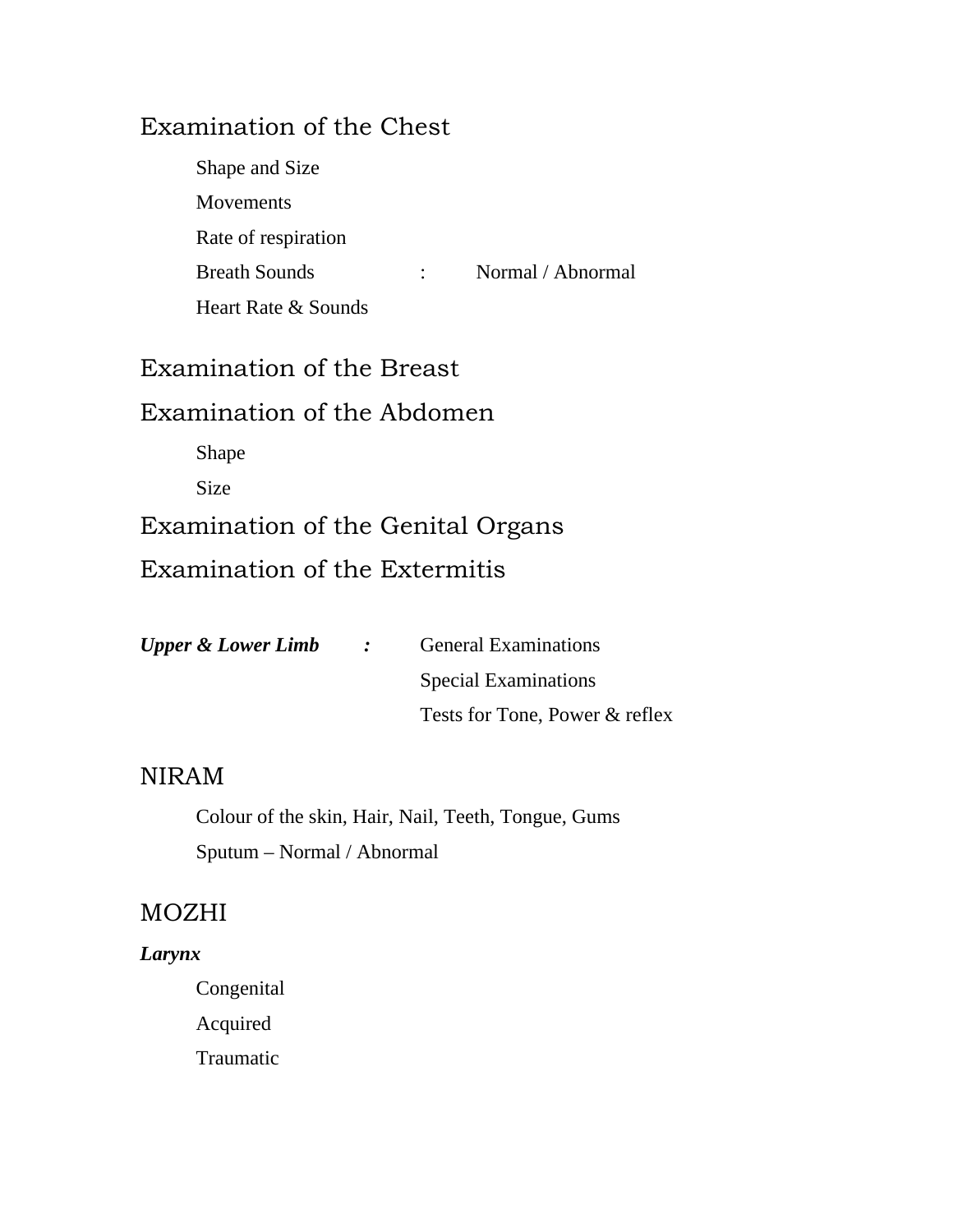## *Tongue*

Congential Abnormalities

| Ear | Deafness |
|-----|----------|
|     |          |

*Palate :* Cleft palate

## VIZHI

### **Examination of Eye**

 Visual acuity Visual field

Colour sense

## **Pupil**

Size

Equality

Regularity

Reaction of light accommodation

## NAA

Colour

Size

Shape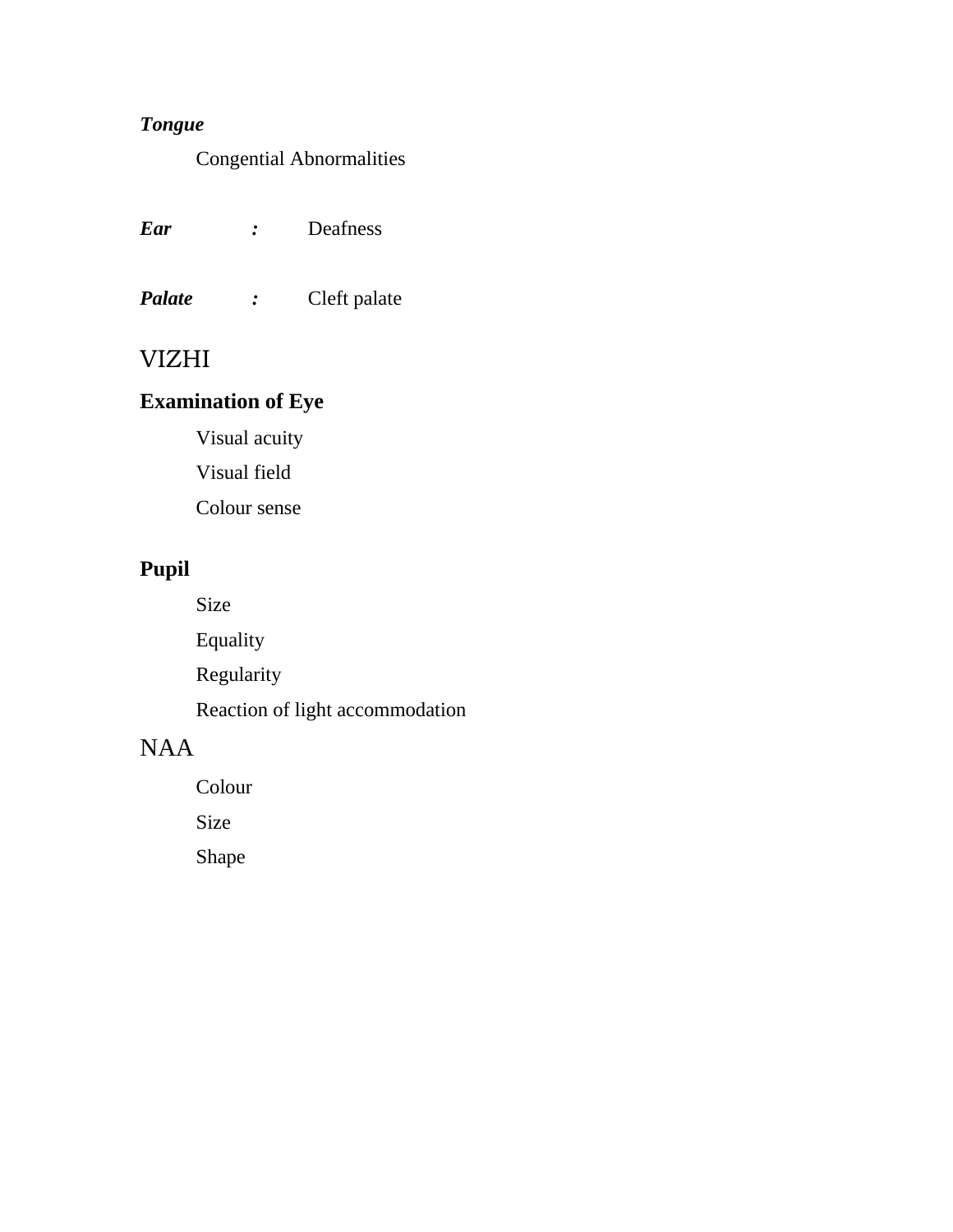### IRU MALAM

### **Malam**

### *I. Macroscopic Examination*

Amount

Colour

Odour

**Consistency** 

Abnormal Constituents

## *II. Microscopic Examination*

## *III. Chemical Examination*

### **Siruneer**

**Quantity**  Colour & Transparency Specific Gravity Deposit

## NAADI

The state of vatha, pitha and kabha naadi.

### **Examination of Pulse & its Indication**

Rate Rhythm Volume Force & **Character** 

### **Noi kanippu**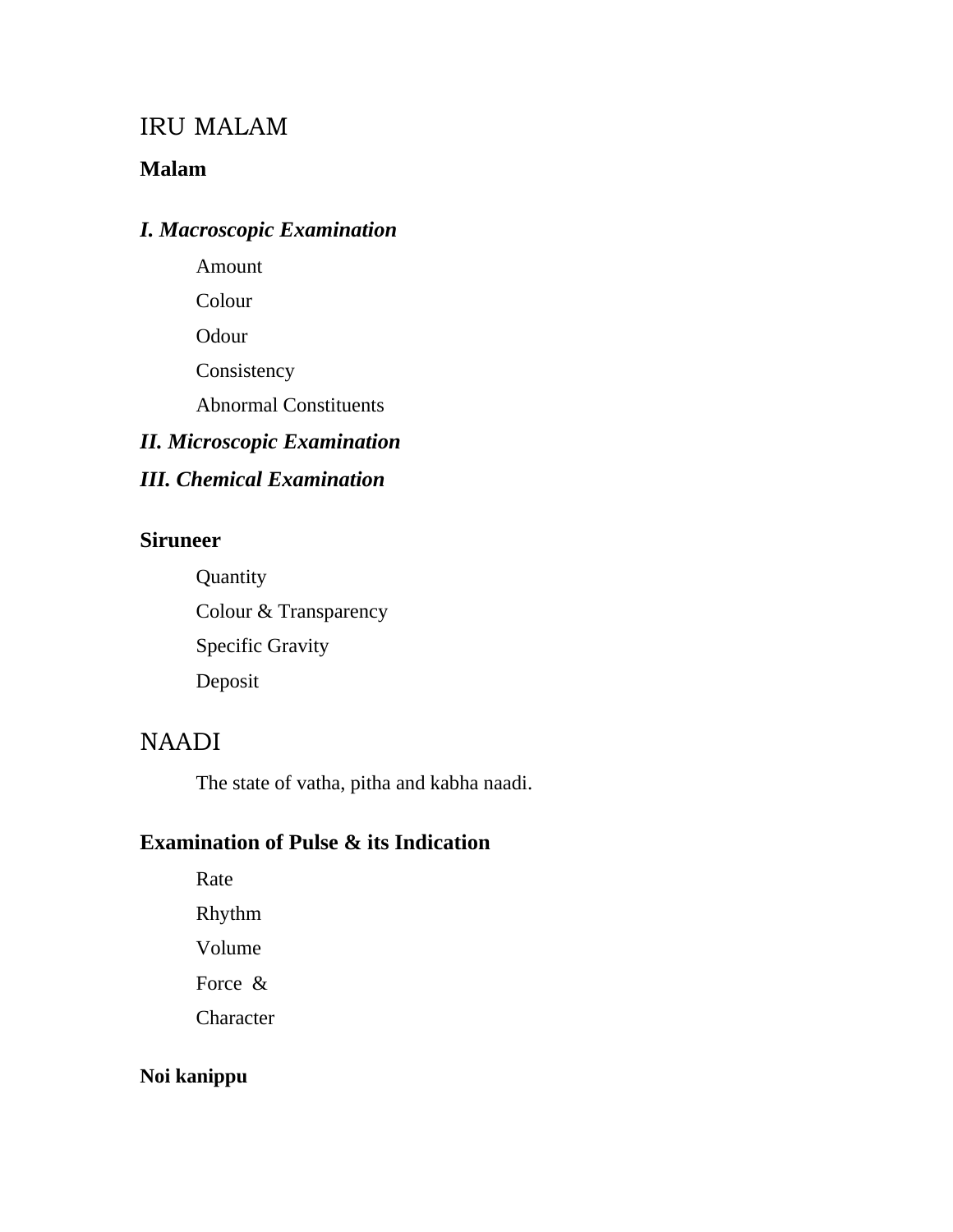# **MODERN ASPECTS**

## ANNEXURE – II

### **General Examination**

| Consciousness         |                | <b>General Appearance</b> |  |
|-----------------------|----------------|---------------------------|--|
| <b>State</b>          | $\ddot{\cdot}$ | Nourishment               |  |
| Weight                | $\ddot{\cdot}$ | Facies                    |  |
| Height                | $\ddot{\cdot}$ | Jaundice                  |  |
| <b>Skin Changes</b>   | $\ddot{\cdot}$ | Engorged venis            |  |
| Anaemia               |                | Clubbing                  |  |
| Cyanosis              |                | <b>JVP</b>                |  |
| Pedal Odema           |                | Koilonychia               |  |
| Abdominial distension |                | <b>Brittle Nail</b>       |  |
| Congential anomally   |                |                           |  |
| Lymphadenopathy       |                |                           |  |

| Pluse | Rate                            | Rhythm     | Volume | Character |
|-------|---------------------------------|------------|--------|-----------|
|       |                                 |            | (Rt)   | (Lt)      |
|       | Blood Presure: mm/Hg Upper limb |            |        |           |
|       |                                 | Lower limb |        |           |

Respiratory Rate:

## **Systematic Examination**

| Cardiovascular System     |  |
|---------------------------|--|
| <b>Respiratory System</b> |  |
| Gastro intestinal System  |  |
| Central nervous System    |  |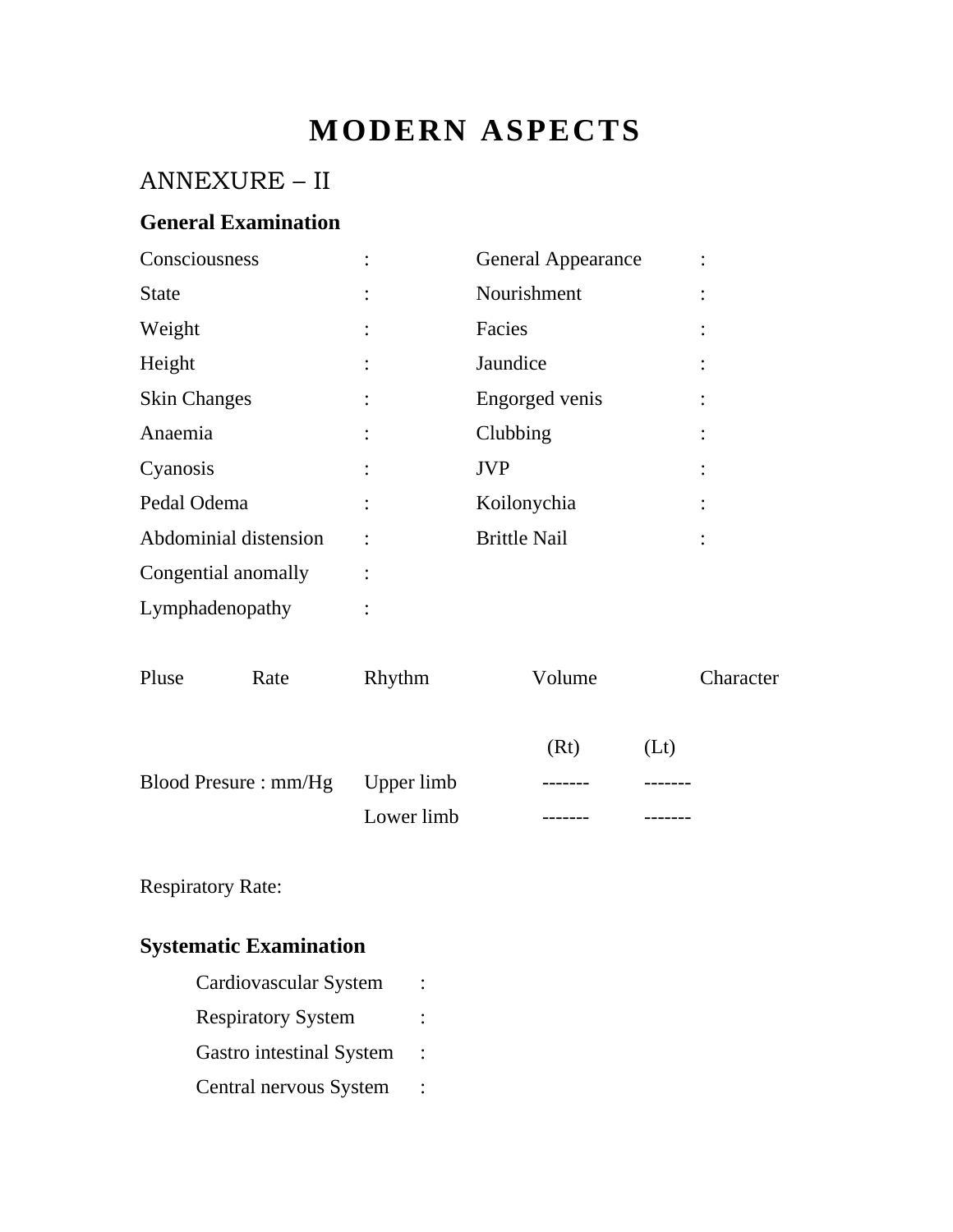## **Laboratory Investigations**

*Blood* 

| <b>TC</b>             |          | <b>MCV</b>             |  |
|-----------------------|----------|------------------------|--|
| DC: P, L, E, B, M     | $\sim$ : | <b>MCH</b>             |  |
| Hb%                   |          | <b>MCHC</b>            |  |
| <b>ESR</b>            |          | Serum Protein          |  |
| 1/2 <sub>hr</sub>     |          | Serum Cholestrol       |  |
| 1 <sup>hr</sup>       |          | <b>Blood Urea</b>      |  |
| <b>RBC Count</b>      |          | Serum Iron             |  |
| <b>Platelet Count</b> |          | <b>Serum Ferritin</b>  |  |
| Reticulocyte Count:   |          | Serum TIBC             |  |
| <b>PCV</b>            |          | Peripheral Blood Smear |  |

## *Motion*

| Ova           |  |
|---------------|--|
| Cyst          |  |
| Occult blood: |  |

### *Urine*

| Albumin          |  |
|------------------|--|
| Sugar            |  |
| Deposits         |  |
| <b>Bile Salt</b> |  |
| Bile Pigment :   |  |